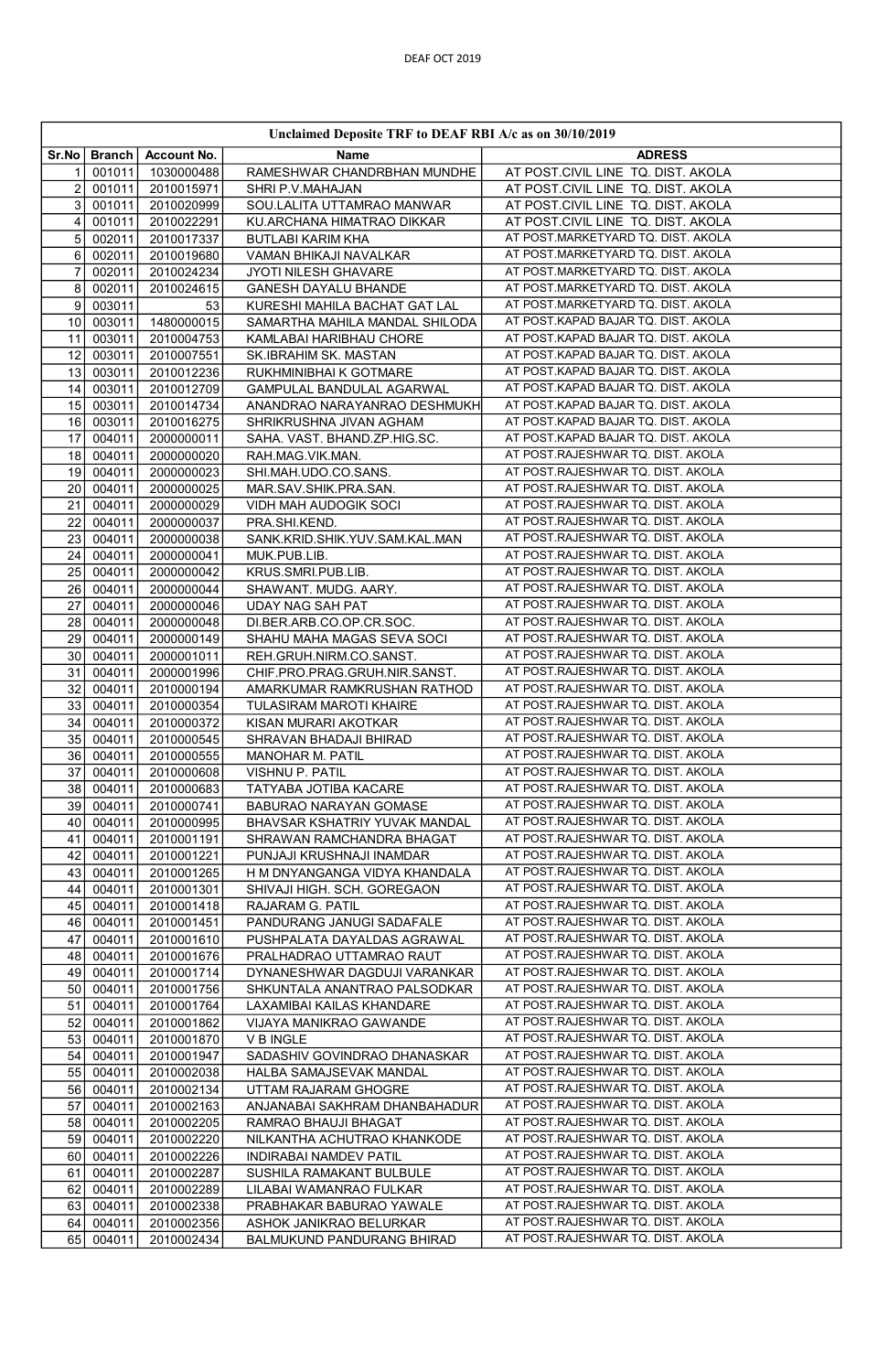| 66  | 004011 | 2010002436 | SALIGRAM PUNJAJI KAWALKAR      | AT POST.RAJESHWAR TQ. DIST. AKOLA |
|-----|--------|------------|--------------------------------|-----------------------------------|
| 67  | 004011 | 2010002495 | SADASHIV PUNDLIK GHYAR         | AT POST.RAJESHWAR TQ. DIST. AKOLA |
| 68  | 004011 | 2010002546 | PRAKASH VASUDEV SONTAKKE       | AT POST.RAJESHWAR TQ. DIST. AKOLA |
| 69  | 004011 | 2010002612 | SAHEBRAO UTTAMRAO RAUT         | AT POST.RAJESHWAR TQ. DIST. AKOLA |
|     |        |            |                                |                                   |
| 70  | 004011 | 2010002674 | DILIP LAXMANRAO NERKAR         | AT POST.RAJESHWAR TQ. DIST. AKOLA |
| 71  | 004011 | 2010002716 | TRYMBAK BALIRAM PANDE          | AT POST.RAJESHWAR TQ. DIST. AKOLA |
| 72  | 004011 | 2010002803 | BHAGWANT SHESHRAO PATIL        | AT POST.RAJESHWAR TQ. DIST. AKOLA |
| 73  | 004011 | 2010002859 | CANDRAKANT BHAVILAL SHEENIVAS  | AT POST.RAJESHWAR TQ. DIST. AKOLA |
| 74  | 004011 | 2010002874 | JAMNIK TULSHIRAM VAKODE        | AT POST.RAJESHWAR TQ. DIST. AKOLA |
|     |        |            |                                |                                   |
| 75  | 004011 | 2010002935 | PRALHAD TUKARAM JADHAV         | AT POST.RAJESHWAR TQ. DIST. AKOLA |
| 76  | 004011 | 2010002957 | SUNDARABAI KISANLAL DEHALIVALE | AT POST.RAJESHWAR TQ. DIST. AKOLA |
| 77  | 004011 | 2010002990 | MUGHDHA ABBADAS CHOPADE        | AT POST.RAJESHWAR TQ. DIST. AKOLA |
| 78  | 004011 | 2010003017 | RADHA MOHANLAL AGRAWAL         | AT POST.RAJESHWAR TQ. DIST. AKOLA |
| 79  | 004011 | 2010003036 | PARALAD GAGARAM KHIRPURI       | AT POST.RAJESHWAR TQ. DIST. AKOLA |
|     | 004011 |            |                                | AT POST.RAJESHWAR TQ. DIST. AKOLA |
| 80  |        | 2010003071 | POLA CHOK HANU. VYA. SHA.      |                                   |
| 81  | 004011 | 2010003092 | DAGDUJI DEVRAV GITE            | AT POST.RAJESHWAR TQ. DIST. AKOLA |
| 82  | 004011 | 2010003213 | NANDKISHOR PUNDALIK KALE       | AT POST.RAJESHWAR TQ. DIST. AKOLA |
| 83  | 004011 | 2010003220 | SHAM GOVRDAN NINORE            | AT POST.RAJESHWAR TQ. DIST. AKOLA |
| 84  | 004011 | 2010003254 | KAMALKISHAN RADAKISHAN AGRAVAL | AT POST.RAJESHWAR TQ. DIST. AKOLA |
| 85  | 004011 | 2010003307 | ASHOK NARAYAN GIRI             | AT POST.RAJESHWAR TQ. DIST. AKOLA |
|     |        |            |                                |                                   |
| 86  | 004011 | 2010003369 | AATMARAM SONAJI WANKHADE       | AT POST.RAJESHWAR TQ. DIST. AKOLA |
| 87  | 004011 | 2010003394 | VANMALA DEVGIR GIRI            | AT POST.RAJESHWAR TQ. DIST. AKOLA |
| 88  | 004011 | 2010003519 | TULSIRAM VINAYAK INGLE         | AT POST.RAJESHWAR TQ. DIST. AKOLA |
| 89  | 004011 | 2010003567 | PANDURANG RAMCHANDRA AGARKAR   | AT POST.RAJESHWAR TQ. DIST. AKOLA |
| 90  | 004011 | 2010003617 | HEMANT H LATTE                 | AT POST.RAJESHWAR TQ. DIST. AKOLA |
|     |        |            |                                | AT POST.RAJESHWAR TQ. DIST. AKOLA |
| 91  | 004011 | 2010003647 | SUBHASH M GHOGARE              |                                   |
| 92  | 004011 | 2010003713 | SHIRAM UKHASA KHAIRE           | AT POST.RAJESHWAR TQ. DIST. AKOLA |
| 93  | 004011 | 2010003817 | DEVAKA RAMCHANDRA DHAGE        | AT POST.RAJESHWAR TQ. DIST. AKOLA |
| 94  | 004011 | 2010003875 | PANJABRAO KISAN TELANGAN       | AT POST.RAJESHWAR TQ. DIST. AKOLA |
| 95  | 004011 | 2010003885 | AMARNATH RGHUNATH JAGANDE      | AT POST.RAJESHWAR TQ. DIST. AKOLA |
| 96  | 004011 | 2010003917 | NILAKHTH MANIKRAO GAWANDE      | AT POST.RAJESHWAR TQ. DIST. AKOLA |
| 97  | 004011 | 2010003929 | <b>GANPAT MAHADEV NIWANE</b>   | AT POST.RAJESHWAR TQ. DIST. AKOLA |
|     |        |            |                                | AT POST.RAJESHWAR TQ. DIST. AKOLA |
| 98  | 004011 | 2010003940 | DEVALAL PURANMAL AGRWAL        |                                   |
| 99  | 004011 | 2010004000 | VANMALA NARENDRA RATHOD        | AT POST.RAJESHWAR TQ. DIST. AKOLA |
| 100 | 004011 | 2010004061 | JAYSHRI HARIBHAU GAWANDE       | AT POST.RAJESHWAR TQ. DIST. AKOLA |
| 101 | 004011 | 2010004112 | DIPMALA DIGAMBAR BHIRAD        | AT POST.RAJESHWAR TQ. DIST. AKOLA |
| 102 | 004011 | 2010004176 | RAJESH DATTATRAY RAUT          | AT POST.RAJESHWAR TQ. DIST. AKOLA |
| 103 | 004011 | 2010004200 | <b>TULSHIRAM K KALE</b>        | AT POST.RAJESHWAR TQ. DIST. AKOLA |
| 104 | 004011 | 2010004235 | NIRMALA SUBHASH BAYASKAR       | AT POST.RAJESHWAR TQ. DIST. AKOLA |
|     |        |            |                                | AT POST.RAJESHWAR TQ. DIST. AKOLA |
| 105 | 004011 | 2010004287 | SURESH SHAMRAO PACHPORE        |                                   |
| 106 | 004011 | 2010004291 | DWARKABAI U KHAIRE             | AT POST.RAJESHWAR TQ. DIST. AKOLA |
| 107 | 004011 | 2010004331 | SHEWANTABAI JANKIRAM GHOLAP    | AT POST.RAJESHWAR TQ. DIST. AKOLA |
| 108 | 004011 | 2010004339 | SULOCHANA YASHWANTRAO BHAKRE   | AT POST.RAJESHWAR TQ. DIST. AKOLA |
| 109 | 004011 | 2010004391 | MUKHARJI AMRUT MOHOTSAV        | AT POST.RAJESHWAR TQ. DIST. AKOLA |
| 110 | 004011 | 2010004419 | KUSUM RAMKRUSHNA SOLANKE       | AT POST.RAJESHWAR TQ. DIST. AKOLA |
|     |        |            |                                |                                   |
| 111 | 004011 | 2010004423 | NIRMALABAI MANOHARAO BHIRAD    | AT POST.RAJESHWAR TQ. DIST. AKOLA |
| 112 | 004011 | 2010004503 | RAMESH GADHAR MUDALIYAR        | AT POST.RAJESHWAR TQ. DIST. AKOLA |
| 113 | 004011 | 2010004504 | GAJANANAPPA MAHADEVAPPA DALAL  | AT POST.RAJESHWAR TQ. DIST. AKOLA |
| 114 | 004011 | 2010004529 | ANANT VISHWANATH RUIKAR        | AT POST.RAJESHWAR TQ. DIST. AKOLA |
| 115 | 004011 | 2010004612 | YAMUNABAI RAMKRUSHNA RATHOD    | AT POST.RAJESHWAR TQ. DIST. AKOLA |
| 116 | 004011 | 2010004622 | ATUL GUNWANTRAO TAKWALE        | AT POST.RAJESHWAR TQ. DIST. AKOLA |
|     |        |            |                                | AT POST.RAJESHWAR TQ. DIST. AKOLA |
| 117 | 004011 | 2010004632 | KISHORE BALIRAM DHAKITE        |                                   |
| 118 | 004011 | 2010004661 | RAMESHCHANDRA JAMANDAS MAKWA   | AT POST.RAJESHWAR TQ. DIST. AKOLA |
| 119 | 004011 | 2010004681 | RAMESH GANPAT AAOTKAR          | AT POST.RAJESHWAR TQ. DIST. AKOLA |
| 120 | 004011 | 2010004727 | DEVKABAI DYARAM KHEDKAR        | AT POST.RAJESHWAR TQ. DIST. AKOLA |
| 121 | 004011 | 2010004766 | GAJANAN DEVIDAS DAHAPUTE       | AT POST.RAJESHWAR TQ. DIST. AKOLA |
| 122 | 004011 | 2010004767 | VASUDEV NAGOJI PATIL           | AT POST.RAJESHWAR TQ. DIST. AKOLA |
|     |        |            |                                | AT POST.RAJESHWAR TQ. DIST. AKOLA |
| 123 | 004011 | 2010004784 | ARUN GANPAT PARATE             |                                   |
| 124 | 004011 | 2010004798 | SHAILJA NANAJI DURGA           | AT POST.RAJESHWAR TQ. DIST. AKOLA |
| 125 | 004011 | 2010004799 | MAHADEV KISAN NAGEKAR          | AT POST.RAJESHWAR TQ. DIST. AKOLA |
| 126 | 004011 | 2010004809 | KAUSALYA PRAKASH SHEJAV        | AT POST.RAJESHWAR TQ. DIST. AKOLA |
| 127 | 004011 | 2010004843 | SHIVAJI SHIK.SASTHA AMARAVTI   | AT POST.RAJESHWAR TQ. DIST. AKOLA |
| 128 | 004011 | 2010004924 | SUNIL RAMESHRAO KALE           | AT POST.RAJESHWAR TQ. DIST. AKOLA |
| 129 | 004011 | 2010004962 | VASUDEV TUKARAM BAZODE         | AT POST.RAJESHWAR TQ. DIST. AKOLA |
| 130 | 004011 | 2010004992 | SHANTA SARAJERAV DESHUKH       | AT POST.RAJESHWAR TQ. DIST. AKOLA |
|     |        |            |                                |                                   |
| 131 | 004011 | 2010005061 | KISHOR EKNATH THOTE            | AT POST.RAJESHWAR TQ. DIST. AKOLA |
| 132 | 004011 | 2010005072 | PRLAHAD RAMSA KADIKAR          | AT POST.RAJESHWAR TQ. DIST. AKOLA |
|     |        |            |                                |                                   |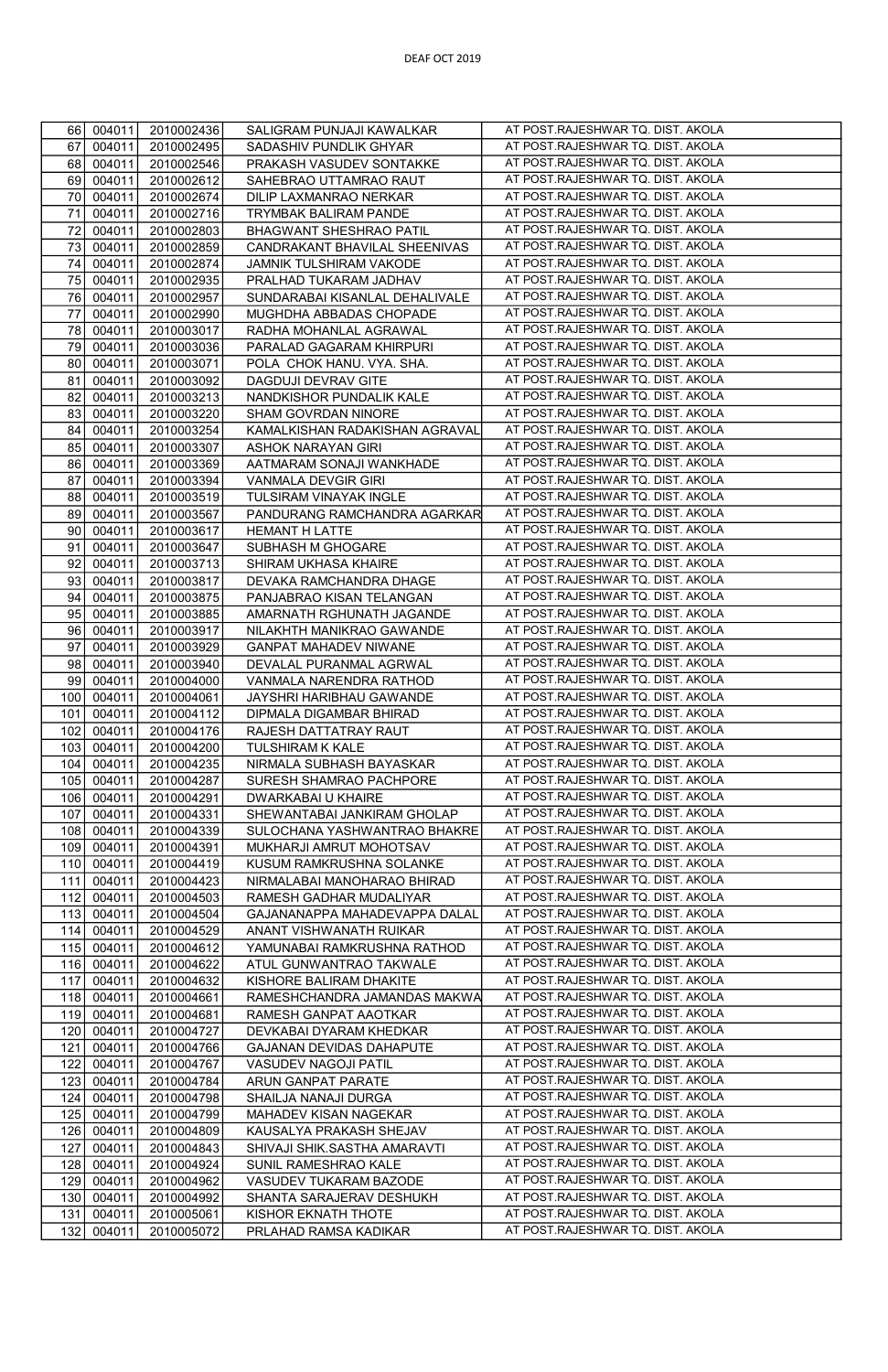| 133 | 004011<br>2010005074 | DEVAKA KISANSA BUDBUDE         | AT POST.RAJESHWAR TQ. DIST. AKOLA |
|-----|----------------------|--------------------------------|-----------------------------------|
| 134 | 004011<br>2010005091 | SURESH MANOHAR BIRAD           | AT POST.RAJESHWAR TQ. DIST. AKOLA |
| 135 | 004011<br>2010005095 | SAVITA SANTOSH WADEKAR         | AT POST.RAJESHWAR TQ. DIST. AKOLA |
| 136 | 004011<br>2010005141 | KASABAI WASUDEVRAO MOHOKAR     | AT POST.RAJESHWAR TQ. DIST. AKOLA |
|     |                      |                                |                                   |
| 137 | 004011<br>2010005150 | SHEKUNTALA TEJRAO SADHANKAR    | AT POST.RAJESHWAR TQ. DIST. AKOLA |
| 138 | 004011<br>2010005151 | VIMAL PRADIP BHIRAD            | AT POST.RAJESHWAR TQ. DIST. AKOLA |
| 139 | 004011<br>2010005155 | PRADIP PUNDALIKRAO DESHMUKH    | AT POST.RAJESHWAR TQ. DIST. AKOLA |
| 140 | 004011<br>2010005158 | MEHAR ABDUL HABIB              | AT POST.RAJESHWAR TQ. DIST. AKOLA |
| 141 | 004011               | INDUBAI AATMARAM WANKHADE      | AT POST.RAJESHWAR TQ. DIST. AKOLA |
|     | 2010005195           |                                |                                   |
| 142 | 004011<br>2010005262 | SHOBHA DILIP UMALE             | AT POST.RAJESHWAR TQ. DIST. AKOLA |
| 143 | 004011<br>2010005294 | SHANTIBAI ABHAY FURSULE        | AT POST.RAJESHWAR TQ. DIST. AKOLA |
| 144 | 004011<br>2010005296 | RAHAM USMAN BAGE               | AT POST.RAJESHWAR TQ. DIST. AKOLA |
| 145 | 004011<br>2010005381 | SWAT. SAWAR.PUB.LIBRARY        | AT POST.RAJESHWAR TQ. DIST. AKOLA |
| 146 | 2010005400           | RAJESH KASHIRAM BADARE         | AT POST.RAJESHWAR TQ. DIST. AKOLA |
|     | 004011               |                                |                                   |
| 147 | 004011<br>2010005404 | GANESH SHANKAR AVCHAR          | AT POST.RAJESHWAR TQ. DIST. AKOLA |
| 148 | 004011<br>2010005458 | SUNITA SUBHASH VAVLE           | AT POST.RAJESHWAR TQ. DIST. AKOLA |
| 149 | 004011<br>2010005546 | HEMANT SHRIDHAR TIKHILE        | AT POST.RAJESHWAR TQ. DIST. AKOLA |
| 150 | 004011<br>2010005563 | NIRMALABAI KRUSHNARAO PATIL    | AT POST.RAJESHWAR TQ. DIST. AKOLA |
| 151 | 004011<br>2010005678 | KIRAN KRUSHNARAO KHADE         | AT POST.RAJESHWAR TQ. DIST. AKOLA |
|     |                      |                                |                                   |
| 152 | 004011<br>2010005688 | TAJUNNISA AFASR KHA            | AT POST.RAJESHWAR TQ. DIST. AKOLA |
| 153 | 004011<br>2010005689 | SHANTA VINAYK SAOJI            | AT POST.RAJESHWAR TQ. DIST. AKOLA |
| 154 | 004011<br>2010005719 | NISAR KHAN MUSTAFAKHAN KHAN    | AT POST.RAJESHWAR TQ. DIST. AKOLA |
| 155 | 004011<br>2010005753 | PARVATI SHIVARAM CHOPADE       | AT POST.RAJESHWAR TQ. DIST. AKOLA |
| 156 | 004011<br>2010005778 | LATA PARAMOD THAR              | AT POST.RAJESHWAR TQ. DIST. AKOLA |
| 157 | 004011               |                                | AT POST.RAJESHWAR TQ. DIST. AKOLA |
|     | 2010005781           | MALATI WAMAN PATIL             |                                   |
| 158 | 004011<br>2010005787 | CANDRAKANT RAMRAV KALE         | AT POST.RAJESHWAR TQ. DIST. AKOLA |
| 159 | 004011<br>2010005798 | ASHABAI PUJAJI GITE            | AT POST.RAJESHWAR TQ. DIST. AKOLA |
| 160 | 004011<br>2010005828 | MANOHAR BAJIRAO MODHE          | AT POST.RAJESHWAR TQ. DIST. AKOLA |
| 161 | 004011<br>2010005851 | PANCHAFULA P UMADE             | AT POST.RAJESHWAR TQ. DIST. AKOLA |
|     |                      |                                | AT POST.RAJESHWAR TQ. DIST. AKOLA |
| 162 | 004011<br>2010005872 | BALKISAN RAMRAV AGRWAL         |                                   |
| 163 | 004011<br>2010005882 | ANIL PRALAD WAGH               | AT POST.RAJESHWAR TQ. DIST. AKOLA |
| 164 | 004011<br>2010005888 | NILKHANT NANASAHEB KHOTE       | AT POST.RAJESHWAR TQ. DIST. AKOLA |
| 165 | 004011<br>2010005892 | GOPAL NAGORAO BHOYAR           | AT POST.RAJESHWAR TQ. DIST. AKOLA |
| 166 | 004011<br>2010005931 | YOGESH SAHEBRAO PATIL          | AT POST.RAJESHWAR TQ. DIST. AKOLA |
| 167 | 004011<br>2010005938 | INDIRABAI NARAYAN KUTAPHALE    | AT POST.RAJESHWAR TQ. DIST. AKOLA |
| 168 | 004011<br>2010005967 | PRAMOD SITARAM SHIRSAT         | AT POST.RAJESHWAR TQ. DIST. AKOLA |
| 169 | 004011<br>2010006048 | GANGUBAI RAMACHANDRA JAMBHE    | AT POST.RAJESHWAR TQ. DIST. AKOLA |
|     |                      |                                |                                   |
| 170 | 004011<br>2010006054 | VIJAY VISHNU GAYAKAWAD         | AT POST.RAJESHWAR TQ. DIST. AKOLA |
| 171 | 004011<br>2010006087 | SUNANDA LKASIMAN CHAWARE       | AT POST.RAJESHWAR TQ. DIST. AKOLA |
| 172 | 004011<br>2010006110 | VISHAVANATH TUKARAM KALMEGHA   | AT POST.RAJESHWAR TQ. DIST. AKOLA |
| 173 | 004011<br>2010006114 | ALKA RAMAKANT DANSKAR          | AT POST.RAJESHWAR TQ. DIST. AKOLA |
| 174 | 004011<br>2010006127 | MAMATA MADHAV JOSHI            | AT POST.RAJESHWAR TQ. DIST. AKOLA |
| 175 | 004011<br>2010006129 | UMESH NARAYAN DESHMUKH         | AT POST.RAJESHWAR TQ. DIST. AKOLA |
| 176 | 2010006172           |                                | AT POST.RAJESHWAR TQ. DIST. AKOLA |
|     | 004011               | LAXMI NARAYAN GHATE            |                                   |
| 177 | 004011<br>2010006189 | PRAMOD PRALHAD SHAR            | AT POST.RAJESHWAR TQ. DIST. AKOLA |
| 178 | 004011<br>2010006207 | SHAVANTA ANANDA KHANDARE       | AT POST.RAJESHWAR TQ. DIST. AKOLA |
| 179 | 004011<br>2010006216 | MANOHAR NAMDEV JANORKAR        | AT POST.RAJESHWAR TQ. DIST. AKOLA |
| 180 | 004011<br>2010006220 | SEETA PANDURANG MUDUNGE        | AT POST.RAJESHWAR TQ. DIST. AKOLA |
| 181 | 004011<br>2010006236 | RATAN SHANKAR BHOSALE          | AT POST.RAJESHWAR TQ. DIST. AKOLA |
|     |                      |                                | AT POST.RAJESHWAR TQ. DIST. AKOLA |
| 182 | 004011<br>2010006254 | PADMAJA DHANANJAY KANZODE      |                                   |
| 183 | 004011<br>2010006279 | PUSHPLATA SUBHASH POFLI        | AT POST.RAJESHWAR TQ. DIST. AKOLA |
| 184 | 004011<br>2010006318 | SHEKH KHALIL S.AHEMAD          | AT POST.RAJESHWAR TQ. DIST. AKOLA |
| 185 | 004011<br>2010006329 | ANJALI LAXMAN GAVANDE          | AT POST.RAJESHWAR TQ. DIST. AKOLA |
| 186 | 004011<br>2010006397 | DWARKABAI BHIKAJI BHATAKAR     | AT POST.RAJESHWAR TQ. DIST. AKOLA |
| 187 | 004011<br>2010006406 | RAJESHRI RAJESH INGLE          | AT POST.RAJESHWAR TQ. DIST. AKOLA |
|     |                      |                                | AT POST.RAJESHWAR TQ. DIST. AKOLA |
| 188 | 004011<br>2010006432 | MUGAL N URDU HS AKOLA          |                                   |
| 189 | 004011<br>2010006472 | ANITA DADARAO GAWAI            | AT POST.RAJESHWAR TQ. DIST. AKOLA |
| 190 | 004011<br>2010006475 | SANTOSH RAMKRUSHN GAVANDE      | AT POST.RAJESHWAR TQ. DIST. AKOLA |
| 191 | 004011<br>2010006481 | SAROJ DHANANJAY SHELAKE        | AT POST.RAJESHWAR TQ. DIST. AKOLA |
| 192 | 004011<br>2010006492 | PURUSHOTTAM SHANKAR AMBEKAR    | AT POST.RAJESHWAR TQ. DIST. AKOLA |
| 193 | 004011<br>2010006511 | SURENDRA MOHANSING TOMAR       | AT POST.RAJESHWAR TQ. DIST. AKOLA |
| 194 | 004011<br>2010006512 | RANJIT RAMRAO KHAMBALKAR       | AT POST.RAJESHWAR TQ. DIST. AKOLA |
|     |                      |                                | AT POST.RAJESHWAR TQ. DIST. AKOLA |
| 195 | 004011<br>2010006551 | SUMAN PANJABRAO DEVKATE        |                                   |
| 196 | 004011<br>2010006588 | GAJANAN RAMBHU LEKANAR         | AT POST.RAJESHWAR TQ. DIST. AKOLA |
| 197 | 004011<br>2010006605 | RIJAVANA PARVIN SAJID          | AT POST.RAJESHWAR TQ. DIST. AKOLA |
| 198 | 004011<br>2010006624 | SHRI GANESH NAGARI SAH PAT SAN | AT POST.RAJESHWAR TQ. DIST. AKOLA |
| 199 | 004011<br>2010006653 | JIVAN PARVIN RASULKHAN         | AT POST.RAJESHWAR TQ. DIST. AKOLA |
|     |                      |                                |                                   |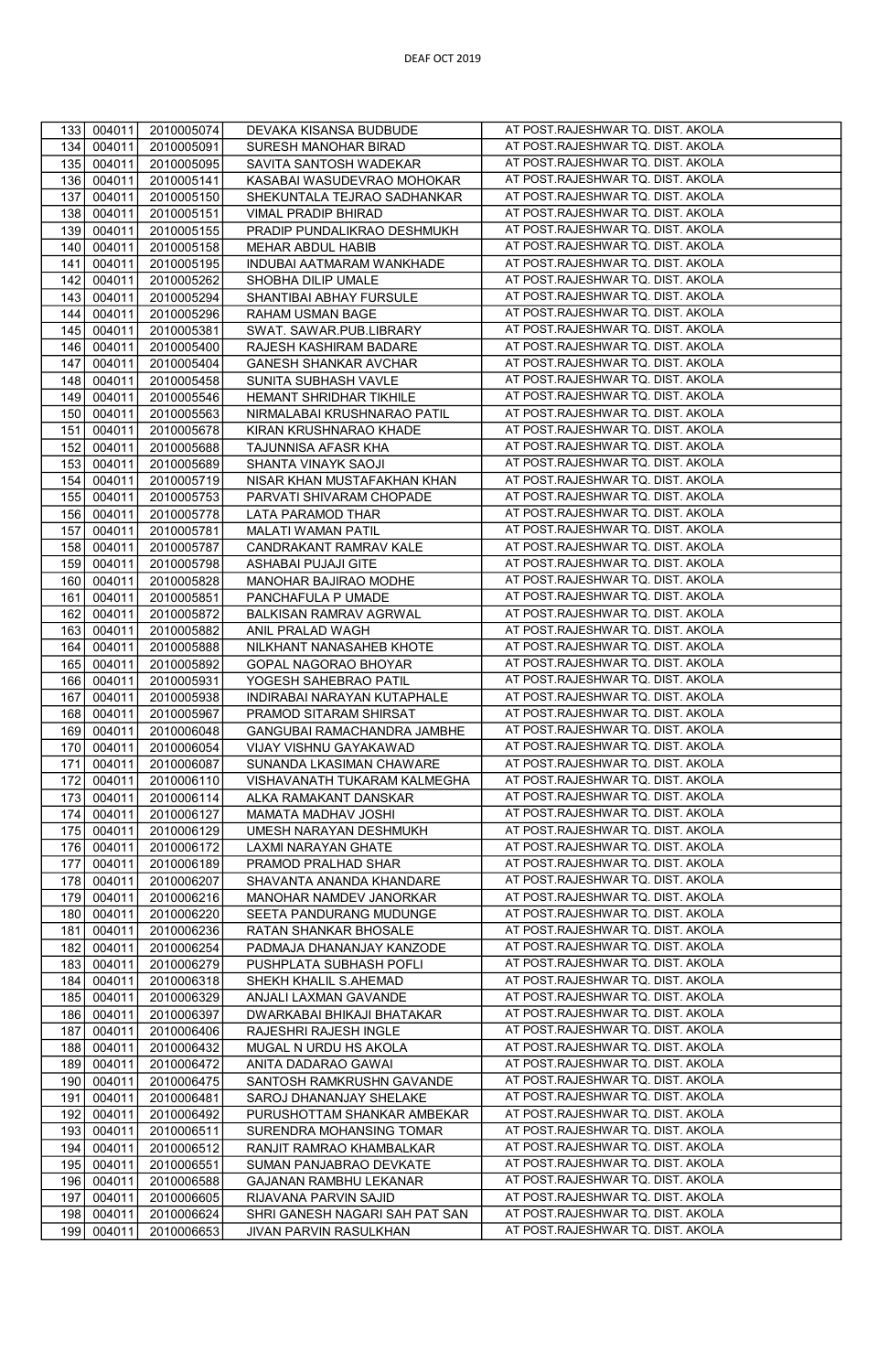| 200 | 004011 | 2010006657 | RAJKUMAR MADHUKARAO NANDRGHA   | AT POST.RAJESHWAR TQ. DIST. AKOLA  |
|-----|--------|------------|--------------------------------|------------------------------------|
| 201 | 004011 | 2010006661 | GAJANAN AKASH DOIFODE          | AT POST.RAJESHWAR TQ. DIST. AKOLA  |
| 202 | 004011 | 2010006664 | LILABAI VASANTRAO SONTAKE      | AT POST.RAJESHWAR TQ. DIST. AKOLA  |
| 203 | 004011 | 2010006687 | BHASKAR DHONDUPANTH SHIRSATH   | AT POST.RAJESHWAR TQ. DIST. AKOLA  |
| 204 | 004011 | 2010006692 | JANRAO MAROTI KAGDE            | AT POST.RAJESHWAR TQ. DIST. AKOLA  |
|     |        |            |                                | AT POST.RAJESHWAR TQ. DIST. AKOLA  |
| 205 | 004011 | 2010006718 | NITIN NARENDRA DHARSKAR        |                                    |
| 206 | 004011 | 2010006719 | PRAMOD LAXMAN DHAWLE           | AT POST.RAJESHWAR TQ. DIST. AKOLA  |
| 207 | 004011 | 2010006721 | KANTABAI BHAKCHAND MAHULIKAR   | AT POST.RAJESHWAR TQ. DIST. AKOLA  |
| 208 | 004011 | 2010006726 | MANJUSHRI KESHAV DHOPE         | AT POST.RAJESHWAR TQ. DIST. AKOLA  |
| 209 | 004011 | 2010006731 | PRAKASH DEVIDAS GAYAKWAD       | AT POST.RAJESHWAR TQ. DIST. AKOLA  |
| 210 | 004011 | 2010006793 | RIJWANPEE SHEKH KARIM          | AT POST.RAJESHWAR TQ. DIST. AKOLA  |
| 211 | 004011 | 2010006803 | RAJESH DNYANDEV INGALE         | AT POST.RAJESHWAR TQ. DIST. AKOLA  |
|     |        |            |                                | AT POST.RAJESHWAR TQ. DIST. AKOLA  |
| 212 | 004011 | 2010006814 | SURESH SHRAWAN CHOPADE         |                                    |
| 213 | 004011 | 2010006830 | LILABAI SURESH KAVADKAR        | AT POST.RAJESHWAR TQ. DIST. AKOLA  |
| 214 | 004011 | 2010006834 | LILABAI RAMRAO BAKAL           | AT POST.RAJESHWAR TQ. DIST. AKOLA  |
| 215 | 004011 | 2010006886 | SADASHIV SUPDAJI AGHADTE       | AT POST.RAJESHWAR TQ. DIST. AKOLA  |
| 216 | 004011 | 2010006900 | JAGANAHT GOVIND NALE           | AT POST.RAJESHWAR TQ. DIST. AKOLA  |
| 217 | 004011 | 2010006966 | RAVINDRA SHADEV KUCHAR         | AT POST.RAJESHWAR TQ. DIST. AKOLA  |
| 218 | 004011 | 2010006991 | DILDARKHAN AMANUSHNA KHAN      | AT POST.RAJESHWAR TQ. DIST. AKOLA  |
|     |        |            |                                |                                    |
| 219 | 004011 | 2010007014 | GAJANAN DAYARAM AVATIRAK       | AT POST.RAJESHWAR TQ. DIST. AKOLA  |
| 220 | 004011 | 2010007044 | KISHOR BAJIRAO TUPARE          | AT POST.RAJESHWAR TQ. DIST. AKOLA  |
| 221 | 004011 | 2010007057 | JYOTI GAJANAN UJJAINKAR        | AT POST.RAJESHWAR TQ. DIST. AKOLA  |
| 222 | 004011 | 2010007070 | OMKAR BHIKAJI NAVKAR           | AT POST.RAJESHWAR TQ. DIST. AKOLA  |
| 223 | 004011 | 2010007072 | DIGAMBAR GOVIND THAKARE        | AT POST.RAJESHWAR TQ. DIST. AKOLA  |
| 224 | 004011 | 2010007095 | MILIND T PACHKAVDE             | AT POST.RAJESHWAR TQ. DIST. AKOLA  |
| 225 | 004011 | 2010007099 | MILIND OMKAR TELGOTE           | AT POST.RAJESHWAR TQ. DIST. AKOLA  |
|     |        |            |                                | AT POST.RAJESHWAR TQ. DIST. AKOLA  |
| 226 | 004011 | 2010008047 | VIJAY KESHAVRAO DHOPE          |                                    |
| 227 | 004011 | 2010008048 | SHANTABAI RAMAJI DHAWALE       | AT POST.RAJESHWAR TQ. DIST. AKOLA  |
| 228 | 004011 | 2010008071 | JAHIR AHMAD BASHIR AHMAD       | AT POST.RAJESHWAR TQ. DIST. AKOLA  |
| 229 | 004011 | 2010008088 | SUBHASH P THAKARE              | AT POST.RAJESHWAR TQ. DIST. AKOLA  |
| 230 | 004011 | 2010008089 | SUMIT GANPATRAO MASANE         | AT POST.RAJESHWAR TQ. DIST. AKOLA  |
| 231 | 004011 | 2010008116 | SURESH RANGRAO BUTE            | AT POST.RAJESHWAR TQ. DIST. AKOLA  |
| 232 | 004011 | 2010008124 | SANTOSH PANDURANG GAVALI       | AT POST.RAJESHWAR TQ. DIST. AKOLA  |
| 233 | 004011 |            |                                | AT POST.RAJESHWAR TQ. DIST. AKOLA  |
|     |        | 2010008132 | SUDHIR PRALHADRAO BHIRAD       |                                    |
| 234 | 004011 | 2010008142 | SUMAN DAMODAR WANKHADE         | AT POST.RAJESHWAR TQ. DIST. AKOLA  |
| 235 | 004011 | 2010008199 | SHIVHARI SADASHIV SONTAKKE     | AT POST.RAJESHWAR TQ. DIST. AKOLA  |
| 236 | 004011 | 2010008251 | RAFIKNNISA RAHEMATULLA         | AT POST.RAJESHWAR TQ. DIST. AKOLA  |
| 237 | 004011 | 2010008267 | MOHAMAD MUMTAJ                 | AT POST.RAJESHWAR TQ. DIST. AKOLA  |
| 238 | 004011 | 2010008294 | SARALABAI GANESH BUNDELE       | AT POST.RAJESHWAR TQ. DIST. AKOLA  |
| 239 | 004011 | 2010008320 | <b>BANDU BHAGVAN BHAGAT</b>    | AT POST.RAJESHWAR TQ. DIST. AKOLA  |
| 240 | 004011 | 2010008338 | MUKHYA. Z.P.SC. OLD CITY       | AT POST.RAJESHWAR TQ. DIST. AKOLA  |
|     |        |            |                                | AT POST.RAJESHWAR TQ. DIST. AKOLA  |
| 241 | 004011 | 2010008352 | HM SEC SHRI SHIVAJI VIDYALAY R |                                    |
| 242 | 004011 | 2010008395 | MAHADEV GANPAT RUIKAR          | AT POST.RAJESHWAR TQ. DIST. AKOLA  |
| 243 | 004011 | 2010008408 | JAIDEV SITARAM DANDI           | AT POST.RAJESHWAR TQ. DIST. AKOLA  |
| 244 | 004011 | 2010008418 | JYOTI PRAKASH AAMKAR           | AT POST.RAJESHWAR TQ. DIST. AKOLA  |
| 245 | 004011 | 2010008515 | SURESH DEVIDAS GARAD           | AT POST.RAJESHWAR TQ. DIST. AKOLA  |
| 246 | 004011 | 2010008553 | RAJKUMAR PUJAJI ZINE           | AT POST.RAJESHWAR TQ. DIST. AKOLA  |
| 247 | 004011 | 2010008579 | KAMALA DHYNDEV KHANDARE        | AT POST.RAJESHWAR TQ. DIST. AKOLA  |
| 248 | 004011 | 2010008584 | DAGDU DAMODAR NAYSE            | AT POST.RAJESHWAR TQ. DIST. AKOLA  |
|     |        |            |                                | AT POST.RAJESHWAR TQ. DIST. AKOLA  |
| 249 | 004011 | 2010008627 | ARCHANA S KARALE               |                                    |
| 250 | 004011 | 2010008636 | KULANDRSHA CHINDUSHA SAHA      | AT POST.RAJESHWAR TQ. DIST. AKOLA  |
| 251 | 004011 | 2010008654 | KALPANA NAMDEO NAGPURE         | AT POST.RAJESHWAR TQ. DIST. AKOLA  |
| 252 | 004011 | 2010008666 | VARSHA DEVIDAS GHAYWAL         | AT POST.RAJESHWAR TQ. DIST. AKOLA  |
| 253 | 004011 | 2010008684 | RAMESH JAYLAL UKE              | AT POST.RAJESHWAR TQ. DIST. AKOLA  |
| 254 | 004011 | 2010008963 | DIPAK RAMRAO PAWAR             | AT POST.RAJESHWAR TQ. DIST. AKOLA  |
| 255 | 004011 | 2010008982 | SANDI P BIMRAO DONGARE         | AT POST.RAJESHWAR TQ. DIST. AKOLA  |
| 256 | 004011 | 2010009000 | SANDHYA C.SHEKHAR SAVAJI       | AT POST.RAJESHWAR TQ. DIST. AKOLA  |
|     |        |            |                                |                                    |
| 257 | 004011 | 2010009095 | MANDABAI VIJAY KALAMSERE       | AT POST.RAJESHWAR TQ. DIST. AKOLA  |
| 258 | 004011 | 2010009096 | SANTOSH VIJAY KALAMSERE        | AT POST.RAJESHWAR TQ. DIST. AKOLA  |
| 259 | 004011 | 2010009107 | MAHADEV DOVLTRAO BHOJANE       | AT POST. RAJESHWAR TQ. DIST. AKOLA |
| 260 | 004011 | 2010009115 | LAXMIBAI PANDURANG ANDHARE     | AT POST.RAJESHWAR TQ. DIST. AKOLA  |
| 261 | 004011 | 2010009128 | SHRADDHA MADHUSUDAN KATHLE     | AT POST.RAJESHWAR TQ. DIST. AKOLA  |
| 262 | 004011 | 2010009136 | VAISHALI DIPAK BIJAMWAR        | AT POST.RAJESHWAR TQ. DIST. AKOLA  |
| 263 | 004011 | 2010009146 | SUNIL LAXMAN BAGAT             | AT POST.RAJESHWAR TQ. DIST. AKOLA  |
|     |        |            |                                | AT POST.RAJESHWAR TQ. DIST. AKOLA  |
| 264 | 004011 | 2010009183 | ANSARODDIN IMAMODDIN           |                                    |
| 265 | 004011 | 2010009189 | NAHID ANJUM MEHMUD ANJUM       | AT POST.RAJESHWAR TQ. DIST. AKOLA  |
| 266 | 004011 | 2010009424 | SUVARNA VILAS TAMBALE          | AT POST.RAJESHWAR TQ. DIST. AKOLA  |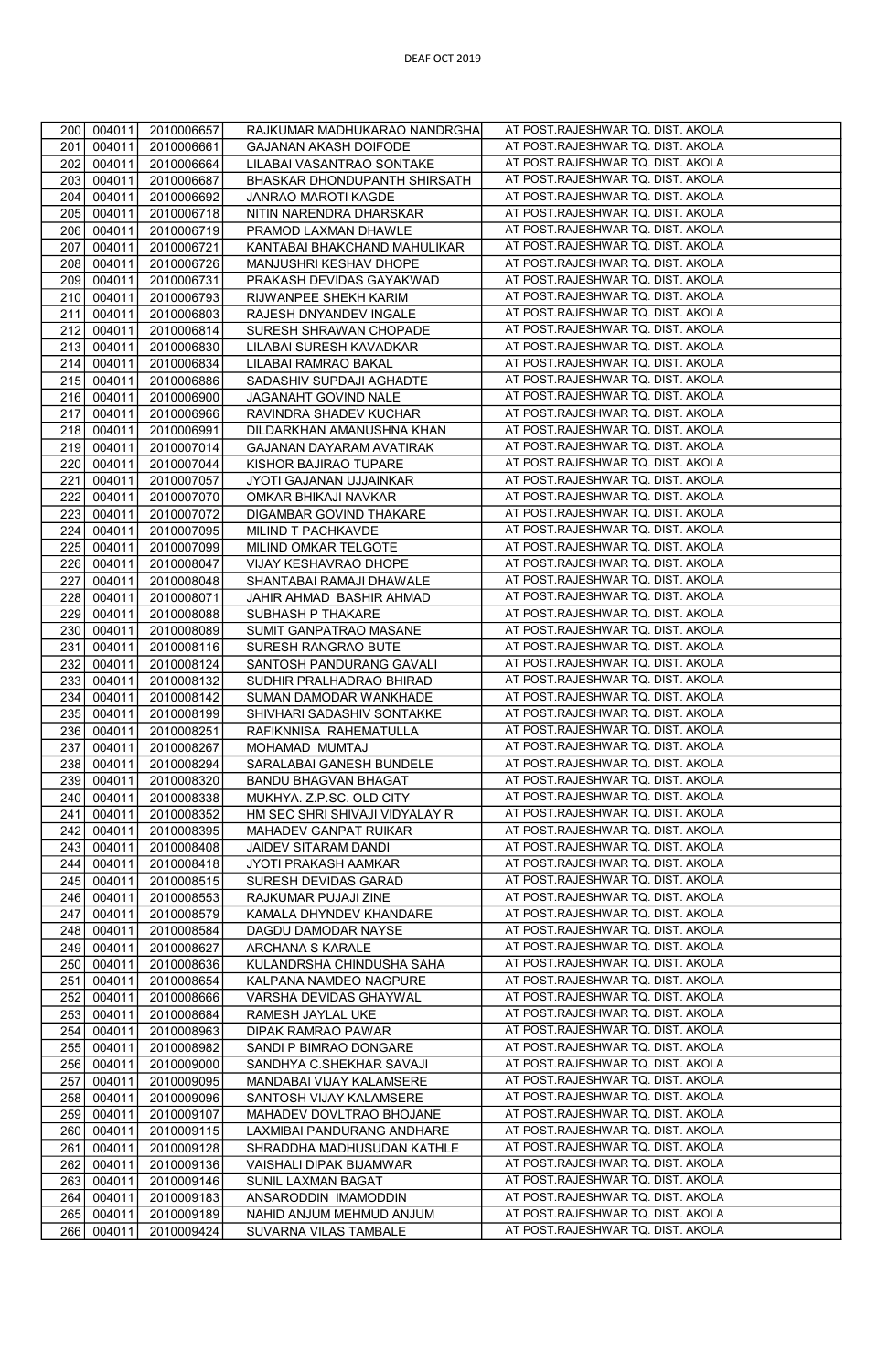| 267 | 004011 | 2010010018 | BALKRUSHNA H GAWANDE          | AT POST.RAJESHWAR TQ. DIST. AKOLA                                      |
|-----|--------|------------|-------------------------------|------------------------------------------------------------------------|
| 268 | 004011 | 2010010020 | <b>MOHAN R PATIL</b>          | AT POST.RAJESHWAR TQ. DIST. AKOLA                                      |
| 269 | 004011 | 2010010045 | SHRIRAM D BUNDE               | AT POST.RAJESHWAR TQ. DIST. AKOLA                                      |
| 270 | 004011 | 2010010076 | <b>VINAYAK N PATIL</b>        | AT POST.RAJESHWAR TQ. DIST. AKOLA                                      |
| 271 | 004011 | 2010010083 | SHANKRRAO D PATIL             | AT POST.RAJESHWAR TQ. DIST. AKOLA                                      |
| 272 | 004011 | 2010010089 | RAMESH G MUDLIYAR             | AT POST.RAJESHWAR TQ. DIST. AKOLA                                      |
| 273 | 004011 | 2010010095 | JAYANT S PATIL                | AT POST.RAJESHWAR TQ. DIST. AKOLA                                      |
| 274 | 004011 | 2010010101 | NIRUTHI N GHULE               | AT POST.RAJESHWAR TQ. DIST. AKOLA                                      |
| 275 | 004011 | 2010010145 | UJAWALA K BAND                | AT POST.RAJESHWAR TQ. DIST. AKOLA                                      |
| 276 | 004011 | 2010010238 | S.SALIM S.VAJIR               | AT POST.RAJESHWAR TQ. DIST. AKOLA                                      |
| 277 | 004011 | 2010010287 | HARICHANDRA BALARAM CHAVDHARY | AT POST.RAJESHWAR TQ. DIST. AKOLA                                      |
| 278 | 004011 | 2010010308 | SHAILESH RAMKRUSHNA ALAP      | AT POST.RAJESHWAR TQ. DIST. AKOLA                                      |
| 279 | 004011 | 2010010311 | SMITA DILIP BHADE             | AT POST.RAJESHWAR TQ. DIST. AKOLA                                      |
| 280 | 004011 | 2010010340 | SHUBHANGI AMBADAS UPADHYE     | AT POST.RAJESHWAR TQ. DIST. AKOLA                                      |
| 281 | 004011 | 2010010385 | S U KUTE APK U W KUTE         | AT POST.RAJESHWAR TQ. DIST. AKOLA                                      |
| 282 | 004011 | 2010010432 | CHANDRAKANTA PRASHANT PATIL   | AT POST.RAJESHWAR TQ. DIST. AKOLA                                      |
| 283 | 004011 | 2010010444 | REKHA MADHUKAR SARKATE        | AT POST.RAJESHWAR TQ. DIST. AKOLA                                      |
| 284 | 004011 | 2010010467 | CHANDRABHAGA AMBADAS DANDALE  | AT POST.RAJESHWAR TQ. DIST. AKOLA                                      |
| 285 | 004011 | 2010010476 | SHEKH SUKAULLA SHE SHAHAJULLA | AT POST.RAJESHWAR TQ. DIST. AKOLA                                      |
| 286 | 004011 | 2010010482 | VIJAY ONKAR MALOKAR           | AT POST.RAJESHWAR TQ. DIST. AKOLA                                      |
| 287 | 004011 | 2010010533 | RAVINDRA RATNAKAR TIKAIT      | AT POST.RAJESHWAR TQ. DIST. AKOLA                                      |
| 288 | 004011 | 2010010553 | SHIKANT RAJESHWAR GADADHAR    | AT POST.RAJESHWAR TQ. DIST. AKOLA                                      |
| 289 | 004011 | 2010010555 | GOVIND GULAB GHOGARE          | AT POST.RAJESHWAR TQ. DIST. AKOLA                                      |
|     |        |            |                               | AT POST.RAJESHWAR TQ. DIST. AKOLA                                      |
| 290 | 004011 | 2010010562 | VIJAY PRABHAKAR SHINDE        | AT POST.RAJESHWAR TQ. DIST. AKOLA                                      |
| 291 | 004011 | 2010010575 | PRABHAKAR MAHADEV WANKHADE    |                                                                        |
| 292 | 004011 | 2010010578 | RAJU GUALB GHOGARE            | AT POST.RAJESHWAR TQ. DIST. AKOLA<br>AT POST.RAJESHWAR TQ. DIST. AKOLA |
| 293 | 004011 | 2010010579 | SUNIL GULAB GHOGARE           |                                                                        |
| 294 | 004011 | 2010010615 | KISHOR PURUSHOTTAM KOHLE      | AT POST.RAJESHWAR TQ. DIST. AKOLA                                      |
| 295 | 004011 | 2010010671 | SURESH GYANUJI DONGARE        | AT POST.RAJESHWAR TQ. DIST. AKOLA<br>AT POST.RAJESHWAR TQ. DIST. AKOLA |
| 296 | 004011 | 2010010676 | ABDUL A RAHEMAN               |                                                                        |
| 297 | 004011 | 2010010680 | MEGHA SHRIRAM VYAS            | AT POST.RAJESHWAR TQ. DIST. AKOLA                                      |
| 298 | 004011 | 2010010687 | MANGALA PRABHAKAR VAGHOD      | AT POST.RAJESHWAR TQ. DIST. AKOLA                                      |
| 299 | 004011 | 2010010690 | DEVENDRA B DAHATONDE          | AT POST.RAJESHWAR TQ. DIST. AKOLA                                      |
| 300 | 004011 | 2010010775 | MOHAN G SONONE                | AT POST.RAJESHWAR TQ. DIST. AKOLA                                      |
| 301 | 004011 | 2010010800 | RAJESH P PHALE                | AT POST.RAJESHWAR TQ. DIST. AKOLA<br>AT POST.RAJESHWAR TQ. DIST. AKOLA |
| 302 | 004011 | 2010010811 | PRAKASH R KOLHE               |                                                                        |
| 303 | 004011 | 2010010814 | SRIKRUSHNA P GAVANDE          | AT POST.RAJESHWAR TQ. DIST. AKOLA                                      |
| 304 | 004011 | 2010010856 | SRMUTI P PARASKAR             | AT POST.RAJESHWAR TQ. DIST. AKOLA                                      |
| 305 | 004011 | 2010010957 | <b>ASHISH R GAVAI</b>         | AT POST.RAJESHWAR TQ. DIST. AKOLA                                      |
| 306 | 004011 | 2010010986 | SURENDRA P KHOTRE             | AT POST.RAJESHWAR TQ. DIST. AKOLA                                      |
| 307 | 004011 | 2010010987 | PURSHOTTAM B WANMKHADE        | AT POST.RAJESHWAR TQ. DIST. AKOLA                                      |
| 308 | 004011 | 2010011078 | NASIM KURESHI FARAH ABDUL     | AT POST.RAJESHWAR TQ. DIST. AKOLA                                      |
| 309 | 004011 | 2010011133 | NAHID ANJUM TARIK IQBAL       | AT POST.RAJESHWAR TQ. DIST. AKOLA                                      |
| 310 | 004011 | 2010011143 | KAILAS C PAWNIKAR             | AT POST.RAJESHWAR TQ. DIST. AKOLA                                      |
| 311 | 004011 | 2010011158 | VANDANA A TELANG              | AT POST.RAJESHWAR TQ. DIST. AKOLA                                      |
| 312 | 004011 | 2010011163 | ASHOK MANIKRAO AGRWAL         | AT POST.RAJESHWAR TQ. DIST. AKOLA                                      |
| 313 | 004011 | 2010011186 | SHALINI SANJAY MHAISAGAR      | AT POST.RAJESHWAR TQ. DIST. AKOLA                                      |
| 314 | 004011 | 2010011215 | SANJAY D KOKATE               | AT POST.RAJESHWAR TQ. DIST. AKOLA                                      |
| 315 | 004011 | 2010011216 | KAMALABAI MANIKRAO HAGE       | AT POST.RAJESHWAR TQ. DIST. AKOLA                                      |
| 316 | 004011 | 2010011217 | <b>GOPAL S BAND</b>           | AT POST.RAJESHWAR TQ. DIST. AKOLA                                      |
| 317 | 004011 | 2010011219 | <b>GOKARNABAI S HAGE</b>      | AT POST.RAJESHWAR TQ. DIST. AKOLA                                      |
| 318 | 004011 | 2010011227 | SUMITRA S MOHOD               | AT POST.RAJESHWAR TQ. DIST. AKOLA                                      |
| 319 | 004011 | 2010011242 | GOVARDHAN U INGALE            | AT POST.RAJESHWAR TQ. DIST. AKOLA                                      |
| 320 | 004011 | 2010011244 | ASHABAI RAMRAO JANJAL         | AT POST.RAJESHWAR TQ. DIST. AKOLA                                      |
| 321 | 004011 | 2010011261 | SUDHAKAR BHAGAVAN WANKHADE    | AT POST.RAJESHWAR TQ. DIST. AKOLA                                      |
| 322 | 004011 | 2010011271 | SUNANDA DAMODAR JAKATE        | AT POST.RAJESHWAR TQ. DIST. AKOLA                                      |
| 323 | 004011 | 2010011287 | HEMANT AMBADAS KHOBRAGADE     | AT POST.RAJESHWAR TQ. DIST. AKOLA                                      |
| 324 | 004011 | 2010011305 | PRAVIN WASUDEV SIRSAT         | AT POST.RAJESHWAR TQ. DIST. AKOLA                                      |
| 325 | 004011 | 2010011326 | HIMMAT GYANU CHAKRNARAYAN     | AT POST.RAJESHWAR TQ. DIST. AKOLA                                      |
| 326 | 004011 | 2010011337 | SANJAY PRALHAD BHIRAD         | AT POST.RAJESHWAR TQ. DIST. AKOLA                                      |
| 327 | 004011 | 2010011340 | PRAMILA DATTATRAY GHATOL      | AT POST.RAJESHWAR TQ. DIST. AKOLA                                      |
| 328 | 004011 | 2010011354 | RESHMA SHALIGRAM KHANDARE     | AT POST.RAJESHWAR TQ. DIST. AKOLA                                      |
| 329 | 004011 | 2010011437 | <b>UMESH GOTU SONAR</b>       | AT POST.RAJESHWAR TQ. DIST. AKOLA                                      |
| 330 | 004011 | 2010011445 | SANJAY RAJARAM RAUT           | AT POST.RAJESHWAR TQ. DIST. AKOLA                                      |
| 331 | 004011 | 2010011448 | BEBIBAI DHANRAJ GHUSE         | AT POST.RAJESHWAR TQ. DIST. AKOLA                                      |
| 332 | 004011 | 2010101008 | S JAFAR S MUJAFFAR            | AT POST.RAJESHWAR TQ. DIST. AKOLA                                      |
| 333 | 004011 | 2010101017 | SHOBHA B TELANG               | AT POST.RAJESHWAR TQ. DIST. AKOLA                                      |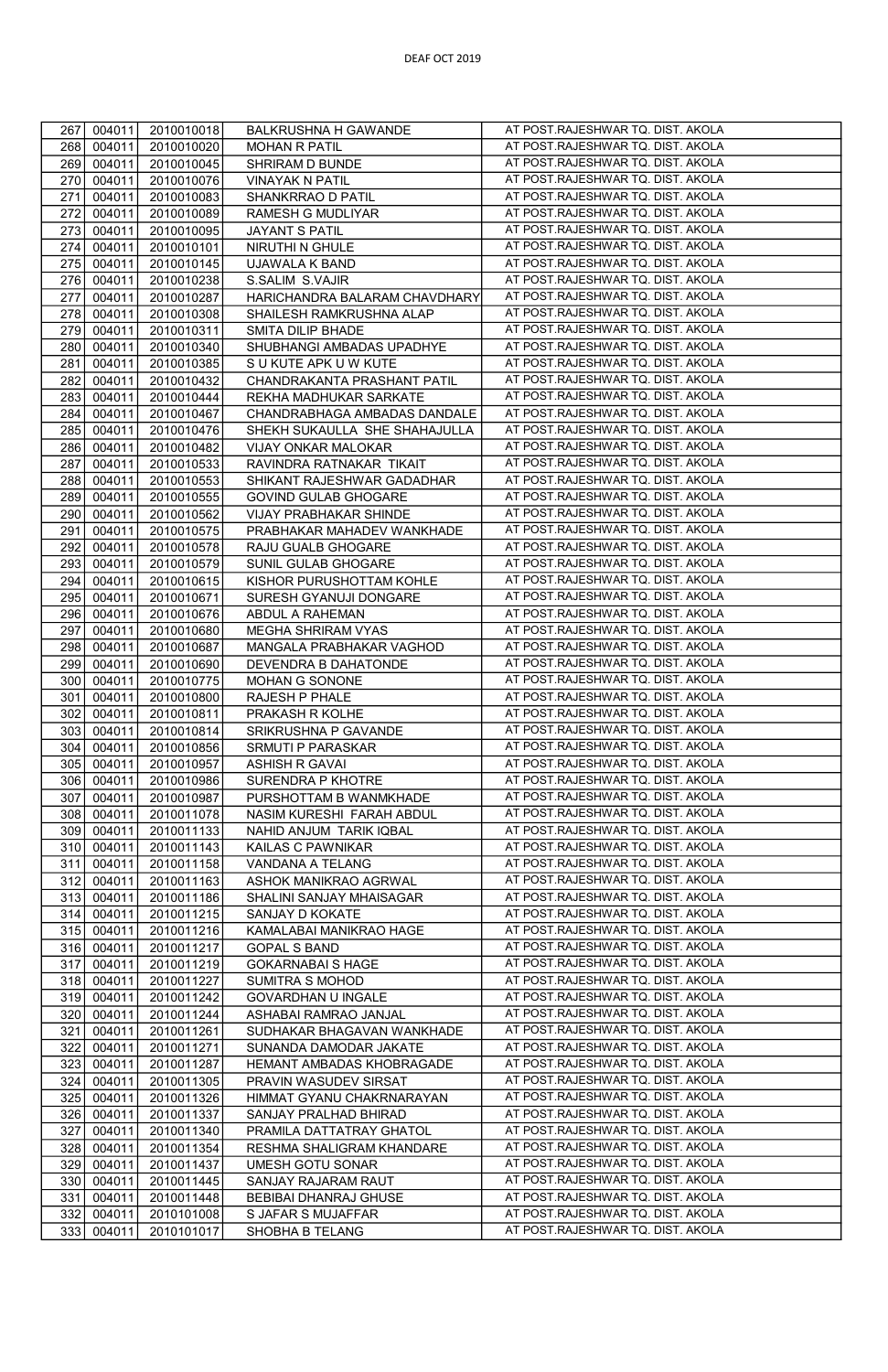| 334        | 004011           | 2010101019               | MILIND V SIRSAT                       | AT POST.RAJESHWAR TQ. DIST. AKOLA                                      |
|------------|------------------|--------------------------|---------------------------------------|------------------------------------------------------------------------|
| 335        | 004011           | 2010101037               | VASUDEV T ALKARI                      | AT POST.RAJESHWAR TQ. DIST. AKOLA                                      |
| 336        | 004011           | 2010101043               | SABIHA G SABIR                        | AT POST.RAJESHWAR TQ. DIST. AKOLA                                      |
| 337        | 004011           | 2010101047               | SHEVANTABAI T PATEKAR                 | AT POST.RAJESHWAR TQ. DIST. AKOLA                                      |
| 338        | 004011           | 2010101065               | YOGESH A GHATGE                       | AT POST.RAJESHWAR TQ. DIST. AKOLA                                      |
| 339        | 004011           | 2030000002               | P H BHIRAD                            | AT POST.RAJESHWAR TQ. DIST. AKOLA                                      |
| 340        | 004011           | 2030000005               | KALPANA KISAN SONONE                  | AT POST.RAJESHWAR TQ. DIST. AKOLA                                      |
| 341        | 004011           | 2030000006               | MADHURI KISAN SONONE                  | AT POST.RAJESHWAR TQ. DIST. AKOLA                                      |
| 342        | 004011           | 2030000017               | RAMKRUSHNA RAJARAM PATIL              | AT POST.RAJESHWAR TQ. DIST. AKOLA                                      |
| 343        | 004011           | 2030000028               | DEVRAO RAMKRUSHNA PATIL               | AT POST.RAJESHWAR TQ. DIST. AKOLA                                      |
| 344        | 004011           | 2030000029               | PRAMILA A MANKAR                      | AT POST.RAJESHWAR TQ. DIST. AKOLA                                      |
| 345        | 004011           | 2030000035               | UJVALA PANDURANG PAVAR                | AT POST.RAJESHWAR TQ. DIST. AKOLA                                      |
| 346        | 004011           | 2030000048               | GITA GOPALRAO SONONE                  | AT POST.RAJESHWAR TQ. DIST. AKOLA                                      |
| 347        | 004011           | 2030000088               | MANOHAR BHADAJI BHIRAD                | AT POST.RAJESHWAR TQ. DIST. AKOLA                                      |
| 348        | 004011           | 2030000099               | KARYAWAHAK AKL.DT.T. SANGH            | AT POST.RAJESHWAR TQ. DIST. AKOLA                                      |
| 349        | 004011           | 2030000160               | MOHAN GOPALRAO SONONE                 | AT POST.RAJESHWAR TQ. DIST. AKOLA                                      |
| 350        | 004011           | 2030000179               | VAMAN SITARAM KAVALKAR                | AT POST.RAJESHWAR TQ. DIST. AKOLA                                      |
| 351        | 004011           | 2030000183               | VISHWANATH HARIMAN BHIRAD             | AT POST.RAJESHWAR TQ. DIST. AKOLA                                      |
| 352        | 004011           | 2030000189               | N H JAVALKAR                          | AT POST.RAJESHWAR TQ. DIST. AKOLA                                      |
| 353        | 004011           | 2030000201               | HIRALAL UTTAM BHARTI                  | AT POST.RAJESHWAR TQ. DIST. AKOLA                                      |
| 354        | 004011           | 2030000204               | S B SANKAL                            | AT POST.RAJESHWAR TQ. DIST. AKOLA                                      |
| 355        | 004011           | 2030000211               | P M BHIRAD                            | AT POST.RAJESHWAR TQ. DIST. AKOLA                                      |
| 356        | 004011           | 2030000219               | YASHODHARA P NAHAGE                   | AT POST.RAJESHWAR TQ. DIST. AKOLA                                      |
| 357        | 004011           | 2030000234               | S J MORE                              | AT POST.RAJESHWAR TQ. DIST. AKOLA                                      |
| 358        | 004011           | 2030000236               | DEVIDAS M. BHIRAD                     | AT POST.RAJESHWAR TQ. DIST. AKOLA                                      |
| 359        | 004011           | 2030000275               | CHANDRABHAN MAROTI TAKJHURE           | AT POST.RAJESHWAR TQ. DIST. AKOLA                                      |
| 360        | 004011           | 2030000277               | P V KAVHAR                            | AT POST.RAJESHWAR TQ. DIST. AKOLA                                      |
| 361        | 004011           | 2030000308               | P D MAKVANA                           | AT POST.RAJESHWAR TQ. DIST. AKOLA                                      |
| 362        | 004011           | 2030000317               | BHNUDAS RAJARAM PATIL                 | AT POST.RAJESHWAR TQ. DIST. AKOLA                                      |
| 363        | 004011           | 2030000360               | KARAMARKHA RAHIMKHA                   | AT POST.RAJESHWAR TQ. DIST. AKOLA                                      |
| 364        | 004011           | 2030000371               | S H CHANDURKAR                        | AT POST.RAJESHWAR TQ. DIST. AKOLA                                      |
|            | 004011           |                          | Y B KHAIRE                            | AT POST.RAJESHWAR TQ. DIST. AKOLA                                      |
| 365        |                  | 2030000376               |                                       | AT POST.RAJESHWAR TQ. DIST. AKOLA                                      |
| 366<br>367 | 004011<br>004011 | 2030000377<br>2030000414 | <b>VASUDEV PATIL</b><br>JANABAI UMALE | AT POST.RAJESHWAR TQ. DIST. AKOLA                                      |
| 368        | 004011           | 2030000529               | NARAYAN K WANKHADE                    | AT POST.RAJESHWAR TQ. DIST. AKOLA                                      |
| 369        | 004011           | 2030000530               | BALIRAM KISAN WANKHADE                | AT POST.RAJESHWAR TQ. DIST. AKOLA                                      |
| 370        | 004011           | 2030000586               | RAMBHAU RAMSINGH MITKARI              | AT POST.RAJESHWAR TQ. DIST. AKOLA                                      |
| 371        | 004011           | 2030000602               | ANNAPURNA KAVHAR                      | AT POST.RAJESHWAR TQ. DIST. AKOLA                                      |
| 372        | 004011           | 2030000621               | W P PATIL                             | AT POST.RAJESHWAR TQ. DIST. AKOLA                                      |
| 373        | 004011           | 2030000680               | VIMALBAI KOKATE                       | AT POST.RAJESHWAR TQ. DIST. AKOLA                                      |
| 374        | 004011           | 2030000727               | VASUDEV PUNDLIK                       | AT POST.RAJESHWAR TQ. DIST. AKOLA                                      |
| 375        | 004011           | 2030000750               | TRAMBAK VINOBA PATIL                  | AT POST.RAJESHWAR TQ. DIST. AKOLA                                      |
| 376        | 004011           | 2030000751               | RAMBHAU TOLAJI JIRAFE                 |                                                                        |
| 377        | 004011           |                          |                                       |                                                                        |
| 378        |                  |                          |                                       | AT POST.RAJESHWAR TQ. DIST. AKOLA                                      |
|            |                  | 2030000792               | RAKRUSHNA JUNOD                       | AT POST.RAJESHWAR TQ. DIST. AKOLA                                      |
|            | 004011           | 2030000796               | UTTAM DAULAT BHARTI                   | AT POST.RAJESHWAR TQ. DIST. AKOLA                                      |
| 379        | 004011           | 2030000842               | K N DESHPANDE                         | AT POST.RAJESHWAR TQ. DIST. AKOLA                                      |
| 380        | 004011           | 2030000846               | SAMBHAJI KAVALKAR                     | AT POST.RAJESHWAR TQ. DIST. AKOLA                                      |
| 381        | 004011           | 2030000872               | PUNDLIK KALE                          | AT POST.RAJESHWAR TQ. DIST. AKOLA<br>AT POST.RAJESHWAR TQ. DIST. AKOLA |
| 382        | 004011           | 2030000959               | PARASHRAM LAXMAN HANPHED              | AT POST.RAJESHWAR TQ. DIST. AKOLA                                      |
| 383        | 004011           | 2030000966               | PRALHAD V KHADE                       |                                                                        |
| 384        | 004011           | 2030000973               | MANKARNA DADARAO                      | AT POST.RAJESHWAR TQ. DIST. AKOLA                                      |
| 385        | 004011           | 2030001120               | K N JOSHI                             | AT POST.RAJESHWAR TQ. DIST. AKOLA<br>AT POST.RAJESHWAR TQ. DIST. AKOLA |
| 386        | 004011           | 2030001129               | <b>GONDUJI R VAKODE</b>               | AT POST.RAJESHWAR TQ. DIST. AKOLA                                      |
| 387        | 004011           | 2030001189               | ALKA A KULKARNI                       |                                                                        |
| 388        | 004011           | 2030001201               | <b>GANPATSING CHAVHAN</b>             | AT POST.RAJESHWAR TQ. DIST. AKOLA<br>AT POST.RAJESHWAR TQ. DIST. AKOLA |
| 389        | 004011           | 2030001216               | SUNANDABAI B DESHMUKH                 | AT POST.RAJESHWAR TQ. DIST. AKOLA                                      |
| 390        | 004011           | 2030001265               | MANDABAI VAMAN PATIL                  | AT POST.RAJESHWAR TQ. DIST. AKOLA                                      |
| 391<br>392 | 004011<br>004011 | 2030001299<br>2030001325 | LELCHAND RAMDAS<br>POOJA PATIL        | AT POST.RAJESHWAR TQ. DIST. AKOLA                                      |
| 393        | 004011           | 2030001337               | K N KHANDARE                          | AT POST.RAJESHWAR TQ. DIST. AKOLA                                      |
| 394        | 004011           | 2030001355               | SHAILAJA GANPATRAO SOMAN              | AT POST.RAJESHWAR TQ. DIST. AKOLA                                      |
| 395        | 004011           | 2030001373               | MAHADEV S NICHAL                      | AT POST.RAJESHWAR TQ. DIST. AKOLA                                      |
| 396        | 004011           | 2030001390               | RAMKUVAR RAHEKVAR                     | AT POST.RAJESHWAR TQ. DIST. AKOLA                                      |
| 397        | 004011           | 2030001412               | VASUDEV SONTAKKE                      | AT POST.RAJESHWAR TQ. DIST. AKOLA                                      |
| 398        | 004011           | 2030001453               | KAMALABAI KHENAS                      | AT POST.RAJESHWAR TQ. DIST. AKOLA                                      |
| 399        | 004011           | 2030001457               | SHAMRAO KHANDUJI INGLE                | AT POST.RAJESHWAR TQ. DIST. AKOLA                                      |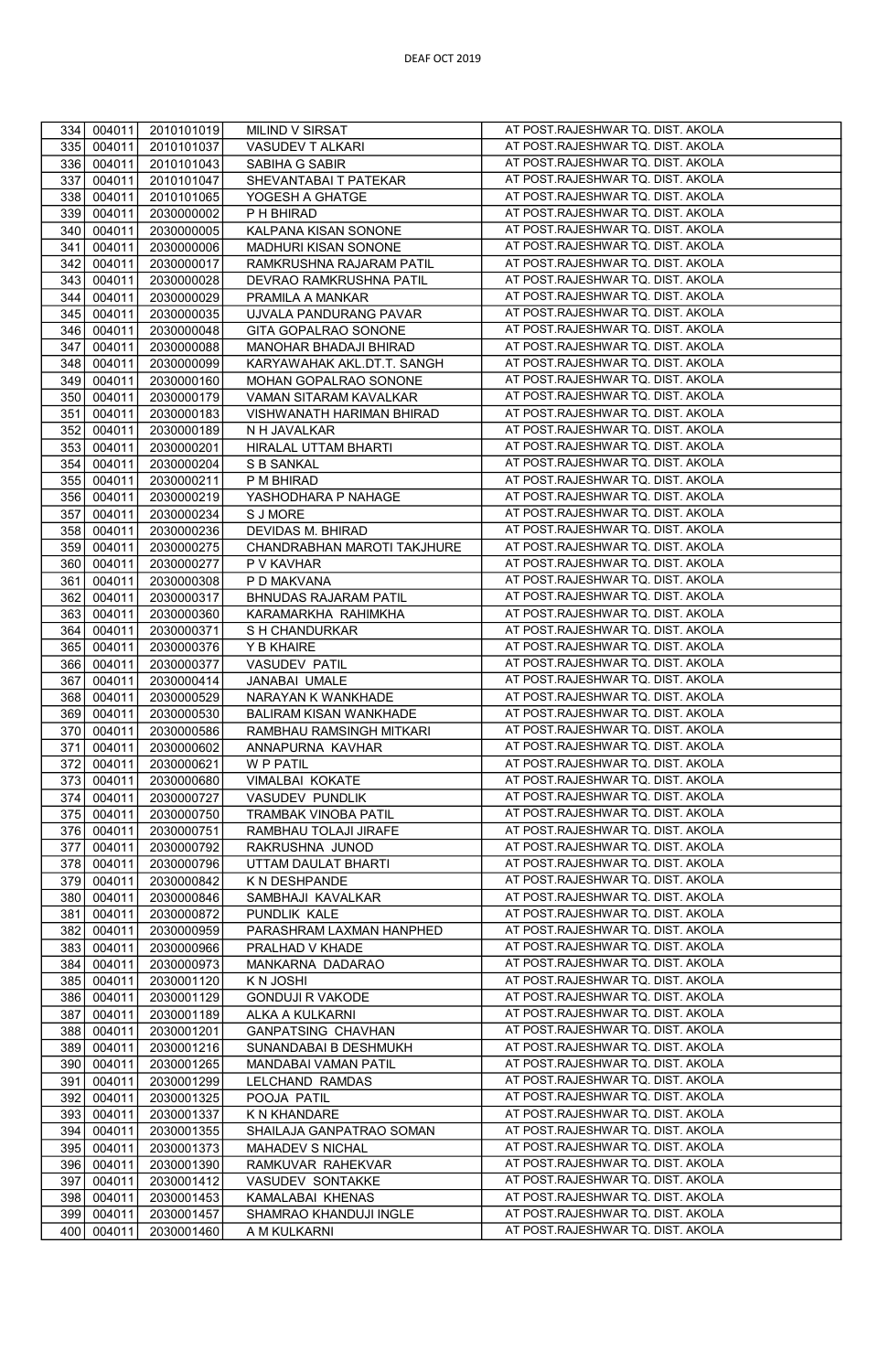| 401 | 004011 | 2030001510 | DAGADU DANDI              | AT POST.RAJESHWAR TQ. DIST. AKOLA |
|-----|--------|------------|---------------------------|-----------------------------------|
| 402 | 004011 | 2030001545 | J M BELURKAR              | AT POST.RAJESHWAR TQ. DIST. AKOLA |
| 403 | 004011 | 2030001546 | KHE REHMAN KHE JAFAR      | AT POST.RAJESHWAR TQ. DIST. AKOLA |
|     |        |            |                           |                                   |
| 404 | 004011 | 2030001547 | SHEKHFARID SHEKH HAMJA    | AT POST.RAJESHWAR TQ. DIST. AKOLA |
| 405 | 004011 | 2030001563 | V S LAD                   | AT POST.RAJESHWAR TQ. DIST. AKOLA |
| 406 | 004011 | 2030001616 | NAMDEV VISHWAMBHAR UDHADE | AT POST.RAJESHWAR TQ. DIST. AKOLA |
| 407 | 004011 | 2030001687 | KISHOR MIRGE              | AT POST.RAJESHWAR TQ. DIST. AKOLA |
| 408 | 004011 | 2030001731 | VIMALBAI R WANKHADE       | AT POST.RAJESHWAR TQ. DIST. AKOLA |
| 409 | 004011 | 2030001788 | P D KALE                  | AT POST.RAJESHWAR TQ. DIST. AKOLA |
| 410 | 004011 | 2030001809 | DEVDHAR AGRAWAL           | AT POST.RAJESHWAR TQ. DIST. AKOLA |
|     |        |            |                           | AT POST.RAJESHWAR TQ. DIST. AKOLA |
| 411 | 004011 | 2030001812 | LATA G SOMAN              |                                   |
| 412 | 004011 | 2030001840 | MUKUND RAMCHANDRA PATIL   | AT POST.RAJESHWAR TQ. DIST. AKOLA |
| 413 | 004011 | 2030001876 | LAXMAN RAMJI KIRANE       | AT POST.RAJESHWAR TQ. DIST. AKOLA |
| 414 | 004011 | 2030001888 | VASUDEV BALRAM SARAG      | AT POST.RAJESHWAR TQ. DIST. AKOLA |
| 415 | 004011 | 2030001895 | <b>G R DONGRE</b>         | AT POST.RAJESHWAR TQ. DIST. AKOLA |
| 416 | 004011 | 2030001933 | BABARAO NANDAJI NAGHATE   | AT POST.RAJESHWAR TQ. DIST. AKOLA |
| 417 | 004011 | 2030001937 | SAMSHERKHA NAVABKHA       | AT POST.RAJESHWAR TQ. DIST. AKOLA |
| 418 | 004011 | 2030001948 | SHOBHA NIKAM              | AT POST.RAJESHWAR TQ. DIST. AKOLA |
|     |        |            |                           |                                   |
| 419 | 004011 | 2030001951 | BALVANT VASUDEV BHAGVAT   | AT POST.RAJESHWAR TQ. DIST. AKOLA |
| 420 | 004011 | 2030002007 | TRAMBAK JAGANNATH BHUSARI | AT POST.RAJESHWAR TQ. DIST. AKOLA |
| 421 | 004011 | 2030002032 | SUDHIR SHAMRAO SHIRSAT    | AT POST.RAJESHWAR TQ. DIST. AKOLA |
| 422 | 004011 | 2030002058 | S S MUDLIYAR              | AT POST.RAJESHWAR TQ. DIST. AKOLA |
| 423 | 004011 | 2030002059 | <b>M S MUDLIYAR</b>       | AT POST.RAJESHWAR TQ. DIST. AKOLA |
| 424 | 004011 | 2030002085 | <b>KESHAV KALDATE</b>     | AT POST.RAJESHWAR TQ. DIST. AKOLA |
| 425 | 004011 | 2030002107 | SHIKANT KADAB             | AT POST.RAJESHWAR TQ. DIST. AKOLA |
|     |        |            |                           | AT POST.RAJESHWAR TQ. DIST. AKOLA |
| 426 | 004011 | 2030002151 | MURALIDHAR M GAYAKWAD     |                                   |
| 427 | 004011 | 2030002152 | VIJAYA M KHOT             | AT POST.RAJESHWAR TQ. DIST. AKOLA |
| 428 | 004011 | 2030002198 | SUNANDA P ALEGAONKAR      | AT POST.RAJESHWAR TQ. DIST. AKOLA |
| 429 | 004011 | 2030002201 | KAMAJI REHMI              | AT POST.RAJESHWAR TQ. DIST. AKOLA |
| 430 | 004011 | 2030002275 | V V NIKHARE               | AT POST.RAJESHWAR TQ. DIST. AKOLA |
| 431 | 004011 | 2030002295 | BHAGIRATHI ANASANE        | AT POST.RAJESHWAR TQ. DIST. AKOLA |
| 432 | 004011 | 2030002374 | A D RAJE                  | AT POST.RAJESHWAR TQ. DIST. AKOLA |
| 433 | 004011 | 2030002409 | N P KADAM                 | AT POST.RAJESHWAR TQ. DIST. AKOLA |
| 434 | 004011 | 2030002487 | RAMDHAN DANEKAR           | AT POST.RAJESHWAR TQ. DIST. AKOLA |
|     |        |            |                           |                                   |
| 435 | 004011 | 2030002500 | U J MUKUND                | AT POST.RAJESHWAR TQ. DIST. AKOLA |
| 436 | 004011 | 2030002551 | S M SONONE                | AT POST.RAJESHWAR TQ. DIST. AKOLA |
| 437 | 004011 | 2030002560 | <b>D S GOTMARE</b>        | AT POST.RAJESHWAR TQ. DIST. AKOLA |
| 438 | 004011 | 2030002566 | <b>G N NANDANE</b>        | AT POST.RAJESHWAR TQ. DIST. AKOLA |
| 439 | 004011 | 2030002578 | M R GHOGE                 | AT POST.RAJESHWAR TQ. DIST. AKOLA |
| 440 | 004011 | 2030002614 | <b>K M SURANJE</b>        | AT POST.RAJESHWAR TQ. DIST. AKOLA |
| 441 | 004011 | 2030002618 | T B DESHMUKH              | AT POST.RAJESHWAR TQ. DIST. AKOLA |
| 442 | 004011 | 2030002622 | E A MANKARI               | AT POST.RAJESHWAR TQ. DIST. AKOLA |
|     |        |            |                           | AT POST.RAJESHWAR TQ. DIST. AKOLA |
| 443 | 004011 | 2030002652 | RAMAN BHIRAD              |                                   |
| 444 | 004011 | 2030002656 | BALAJI & SAMAJSEVA HOUSE  | AT POST.RAJESHWAR TQ. DIST. AKOLA |
| 445 | 004011 | 2030002659 | <b>GITANJALI PATHAK</b>   | AT POST.RAJESHWAR TQ. DIST. AKOLA |
| 446 | 004011 | 2030002661 | LAL KHA AVED KHA          | AT POST.RAJESHWAR TQ. DIST. AKOLA |
| 447 | 004011 | 2030002681 | C G BUNDELE               | AT POST.RAJESHWAR TQ. DIST. AKOLA |
| 448 | 004011 | 2030002685 | MUKTABAI GANED            | AT POST.RAJESHWAR TQ. DIST. AKOLA |
| 449 | 004011 | 2030002693 | RAMDHAN WAKODE            | AT POST.RAJESHWAR TQ. DIST. AKOLA |
| 450 | 004011 | 2030002702 | R M NAGALKAR              | AT POST.RAJESHWAR TQ. DIST. AKOLA |
| 451 | 004011 | 2030002714 | P M ANDHALE               | AT POST.RAJESHWAR TQ. DIST. AKOLA |
|     |        |            |                           | AT POST.RAJESHWAR TQ. DIST. AKOLA |
| 452 | 004011 | 2030002717 | SHANTABAI NALWAD          |                                   |
| 453 | 004011 | 2030002776 | PANDURANG GOPAL SARAG     | AT POST.RAJESHWAR TQ. DIST. AKOLA |
| 454 | 004011 | 2030002826 | M M GORADE                | AT POST.RAJESHWAR TQ. DIST. AKOLA |
| 455 | 004011 | 2030002844 | DHAVANSING GAWAI          | AT POST.RAJESHWAR TQ. DIST. AKOLA |
| 456 | 004011 | 2030002858 | R G BAYASKAR              | AT POST.RAJESHWAR TQ. DIST. AKOLA |
| 457 | 004011 | 2030002924 | JYOTI JAUDKAR             | AT POST.RAJESHWAR TQ. DIST. AKOLA |
| 458 | 004011 | 2030002927 | PRAMOD DHAGE              | AT POST.RAJESHWAR TQ. DIST. AKOLA |
| 459 | 004011 | 2030002941 | VASUDEV DAMODAR PATHAK    | AT POST.RAJESHWAR TQ. DIST. AKOLA |
| 460 | 004011 | 2030002945 | CHANDU BABARAO BARGHER    | AT POST.RAJESHWAR TQ. DIST. AKOLA |
|     |        |            |                           |                                   |
| 461 | 004011 | 2030002950 | JAIN ANGADIA SERVICE      | AT POST.RAJESHWAR TQ. DIST. AKOLA |
| 462 | 004011 | 2030002965 | D N HORE                  | AT POST.RAJESHWAR TQ. DIST. AKOLA |
| 463 | 004011 | 2030002980 | PANDURANG GOPAL SUKDEKAR  | AT POST.RAJESHWAR TQ. DIST. AKOLA |
| 464 | 004011 | 2030003029 | H M JAVALKAR              | AT POST.RAJESHWAR TQ. DIST. AKOLA |
| 465 | 004011 | 2030003052 | MADHUKAR THOTANGE         | AT POST.RAJESHWAR TQ. DIST. AKOLA |
| 466 | 004011 | 2030003078 | MANOHAR DANDI             | AT POST.RAJESHWAR TQ. DIST. AKOLA |
| 467 | 004011 | 2030003116 | SHRIRAM SHENDE            | AT POST.RAJESHWAR TQ. DIST. AKOLA |
|     |        |            |                           |                                   |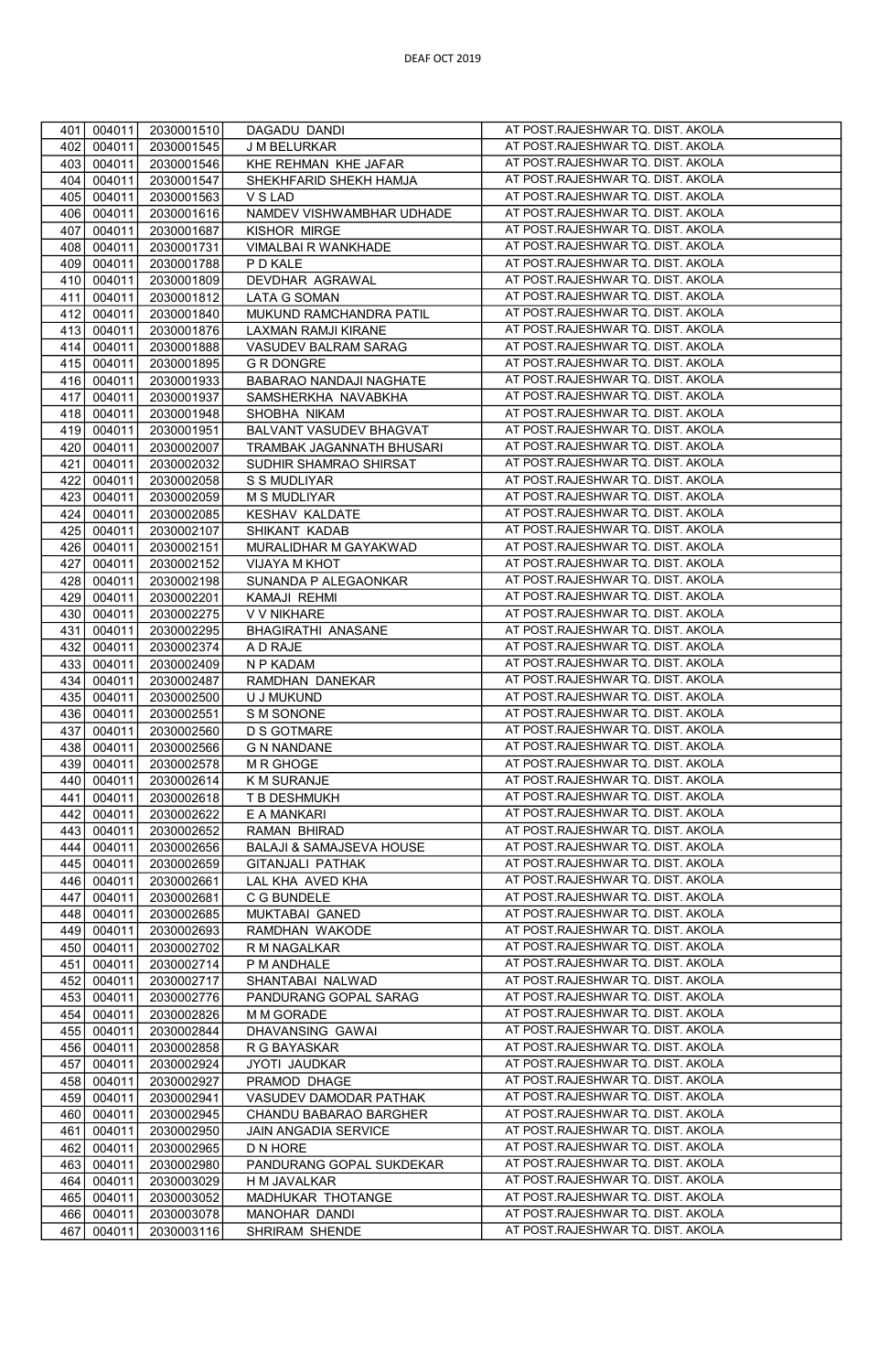| 468 | 004011<br>2030003171 | N V GAYAKWAD              | AT POST.RAJESHWAR TQ. DIST. AKOLA  |
|-----|----------------------|---------------------------|------------------------------------|
| 469 | 004011<br>2030003187 | KAPAD UDYOG MAJUR SANGH   | AT POST.RAJESHWAR TQ. DIST. AKOLA  |
| 470 | 004011<br>2030003263 | N K MEDHE                 | AT POST.RAJESHWAR TQ. DIST. AKOLA  |
| 471 | 004011<br>2030003302 | MALIKA BHIRAD             | AT POST.RAJESHWAR TQ. DIST. AKOLA  |
| 472 | 004011<br>2030003339 | <b>B W DESHMUKH</b>       | AT POST.RAJESHWAR TQ. DIST. AKOLA  |
|     |                      |                           |                                    |
| 473 | 004011<br>2030003345 | MADHUKAR MAHORE           | AT POST.RAJESHWAR TQ. DIST. AKOLA  |
| 474 | 004011<br>2030003401 | S S BHIRAD                | AT POST.RAJESHWAR TQ. DIST. AKOLA  |
| 475 | 004011<br>2030003457 | R G DHANSKAR              | AT POST.RAJESHWAR TQ. DIST. AKOLA  |
| 476 | 004011<br>2030003484 | RAMKRUSHNA GAVANDE        | AT POST.RAJESHWAR TQ. DIST. AKOLA  |
| 477 | 004011               |                           | AT POST.RAJESHWAR TQ. DIST. AKOLA  |
|     | 2030003527           | S V SATROTHE              |                                    |
| 478 | 004011<br>2030003547 | M H NAGALKAR              | AT POST.RAJESHWAR TQ. DIST. AKOLA  |
| 479 | 004011<br>2030003551 | R PATHAK                  | AT POST.RAJESHWAR TQ. DIST. AKOLA  |
| 480 | 004011<br>2030003572 | <b>B M DHANDE</b>         | AT POST.RAJESHWAR TQ. DIST. AKOLA  |
| 481 | 004011<br>2030003596 | J B GOKHALE               | AT POST.RAJESHWAR TQ. DIST. AKOLA  |
| 482 |                      | <b>M S KHARODE</b>        | AT POST.RAJESHWAR TQ. DIST. AKOLA  |
|     | 004011<br>2030003605 |                           |                                    |
| 483 | 004011<br>2030003619 | V S KATHED                | AT POST.RAJESHWAR TQ. DIST. AKOLA  |
| 484 | 004011<br>2030003643 | T F SOLANKE               | AT POST.RAJESHWAR TQ. DIST. AKOLA  |
| 485 | 004011<br>2030003708 | J R KANOJIYA              | AT POST.RAJESHWAR TQ. DIST. AKOLA  |
| 486 | 004011<br>2030003782 | SALIM UNNISA HAIDARSHAH   | AT POST.RAJESHWAR TQ. DIST. AKOLA  |
| 487 | 004011<br>2030003785 | D N WANKHADE              | AT POST.RAJESHWAR TQ. DIST. AKOLA  |
|     |                      |                           |                                    |
| 488 | 004011<br>2030003794 | S P WADEKAR               | AT POST.RAJESHWAR TQ. DIST. AKOLA  |
| 489 | 004011<br>2030003806 | V S CHANDWADKAR           | AT POST.RAJESHWAR TQ. DIST. AKOLA  |
| 490 | 004011<br>2030003812 | V D WANKHADE              | AT POST.RAJESHWAR TQ. DIST. AKOLA  |
| 491 | 004011<br>2030003837 | S H TAJANE                | AT POST. RAJESHWAR TQ. DIST. AKOLA |
| 492 | 004011<br>2030003853 | SAKHARAM DESHPANDE        | AT POST.RAJESHWAR TQ. DIST. AKOLA  |
|     |                      |                           |                                    |
| 493 | 004011<br>2030003876 | P H KABHARE               | AT POST.RAJESHWAR TQ. DIST. AKOLA  |
| 494 | 004011<br>2030003911 | S S PARALKAR              | AT POST.RAJESHWAR TQ. DIST. AKOLA  |
| 495 | 004011<br>2030003934 | V R PARLKAR               | AT POST.RAJESHWAR TQ. DIST. AKOLA  |
| 496 | 004011<br>2030003966 | BALKRUSHNA VIRANKAR       | AT POST.RAJESHWAR TQ. DIST. AKOLA  |
| 497 | 004011<br>2030003978 | DIPAK CHHAGANLAL MAKVANA  | AT POST.RAJESHWAR TQ. DIST. AKOLA  |
|     |                      |                           |                                    |
| 498 | 004011<br>2030003979 | HASMUKH MAKVANA           | AT POST.RAJESHWAR TQ. DIST. AKOLA  |
| 499 | 004011<br>2030003986 | MADAN SHARMA              | AT POST.RAJESHWAR TQ. DIST. AKOLA  |
| 500 | 004011<br>2030004001 | KAMALBAI AKOTKAR          | AT POST.RAJESHWAR TQ. DIST. AKOLA  |
| 501 | 004011<br>2030004012 | <b>SH NAKAT</b>           | AT POST.RAJESHWAR TQ. DIST. AKOLA  |
| 502 | 004011<br>2030004014 | <b>GEETA S BHATIA</b>     | AT POST.RAJESHWAR TQ. DIST. AKOLA  |
|     |                      |                           |                                    |
| 503 | 004011<br>2030004025 | SHESHRAO KALE             | AT POST.RAJESHWAR TQ. DIST. AKOLA  |
| 504 | 004011<br>2030004027 | SHOBHA ISAP               | AT POST.RAJESHWAR TQ. DIST. AKOLA  |
| 505 | 004011<br>2030004040 | VANDANA S KHANDARE        | AT POST.RAJESHWAR TQ. DIST. AKOLA  |
| 506 | 004011<br>2030004052 | <b>B A RANSURE</b>        | AT POST.RAJESHWAR TQ. DIST. AKOLA  |
| 507 | 004011<br>2030004082 | S N RATHOD                | AT POST.RAJESHWAR TQ. DIST. AKOLA  |
| 508 | 004011               |                           | AT POST.RAJESHWAR TQ. DIST. AKOLA  |
|     | 2030004087           | <b>B K SONONE</b>         |                                    |
| 509 | 004011<br>2030004172 | <b>B R PATIL</b>          | AT POST.RAJESHWAR TQ. DIST. AKOLA  |
| 510 | 004011<br>2030004254 | T B SADHANKAR             | AT POST.RAJESHWAR TQ. DIST. AKOLA  |
| 511 | 004011<br>2030004269 | N B SONTAKKE              | AT POST.RAJESHWAR TQ. DIST. AKOLA  |
| 512 | 004011<br>2030004273 | S N PATIL                 | AT POST.RAJESHWAR TQ. DIST. AKOLA  |
| 513 | 004011<br>2030004278 | S E AGOTE                 | AT POST.RAJESHWAR TQ. DIST. AKOLA  |
|     |                      |                           |                                    |
| 514 | 004011<br>2030004531 | SUSHIL RAMDAS BODE        | AT POST.RAJESHWAR TQ. DIST. AKOLA  |
| 515 | 004011<br>2030004611 | P S VERUDKAR              | AT POST.RAJESHWAR TQ. DIST. AKOLA  |
| 516 | 004011<br>2030004631 | <b>IT DANDI</b>           | AT POST.RAJESHWAR TQ. DIST. AKOLA  |
| 517 | 004011<br>2030004639 | N H KOLHE                 | AT POST.RAJESHWAR TQ. DIST. AKOLA  |
| 518 | 004011<br>2030004649 | S M SABALE                | AT POST.RAJESHWAR TQ. DIST. AKOLA  |
| 519 | 004011<br>2030004665 | V N KHUN                  | AT POST.RAJESHWAR TQ. DIST. AKOLA  |
|     |                      |                           |                                    |
| 520 | 004011<br>2030004673 | GOPAL BANDUJI MAHOR       | AT POST.RAJESHWAR TQ. DIST. AKOLA  |
| 521 | 004011<br>2030004694 | S B RATHOD                | AT POST.RAJESHWAR TQ. DIST. AKOLA  |
| 522 | 004011<br>2030004695 | R BALIRAM                 | AT POST.RAJESHWAR TQ. DIST. AKOLA  |
| 523 | 004011<br>2030004702 | S A MOHAKE                | AT POST.RAJESHWAR TQ. DIST. AKOLA  |
| 524 | 004011<br>2030004708 | M E AMBEKAR               | AT POST.RAJESHWAR TQ. DIST. AKOLA  |
|     |                      |                           | AT POST.RAJESHWAR TQ. DIST. AKOLA  |
| 525 | 004011<br>2030004882 | SANJAY DEVKAR             |                                    |
| 526 | 004011<br>2030004909 | VIMAL CHAVNE              | AT POST.RAJESHWAR TQ. DIST. AKOLA  |
| 527 | 004011<br>2030005463 | MOHAN LAXMANRAO           | AT POST.RAJESHWAR TQ. DIST. AKOLA  |
| 528 | 004011<br>2030005471 | JITENDRA KOTI             | AT POST.RAJESHWAR TQ. DIST. AKOLA  |
| 529 | 004011<br>2030005493 | SUDHATAI KALE             | AT POST.RAJESHWAR TQ. DIST. AKOLA  |
| 530 | 004011<br>2030005497 | JITENDRA DAHIKAR          | AT POST.RAJESHWAR TQ. DIST. AKOLA  |
|     |                      |                           |                                    |
| 531 | 004011<br>2030005634 | SHANKAR GUNVANT CHIDIVANT | AT POST.RAJESHWAR TQ. DIST. AKOLA  |
| 532 | 004011<br>2030005700 | SUNIL DHARPARKAR          | AT POST.RAJESHWAR TQ. DIST. AKOLA  |
| 533 | 004011<br>2030005711 | JYOTI GAJANAN             | AT POST.RAJESHWAR TQ. DIST. AKOLA  |
| 534 | 004011<br>2030005713 | KARAN GOVIN               | AT POST.RAJESHWAR TQ. DIST. AKOLA  |
|     |                      |                           |                                    |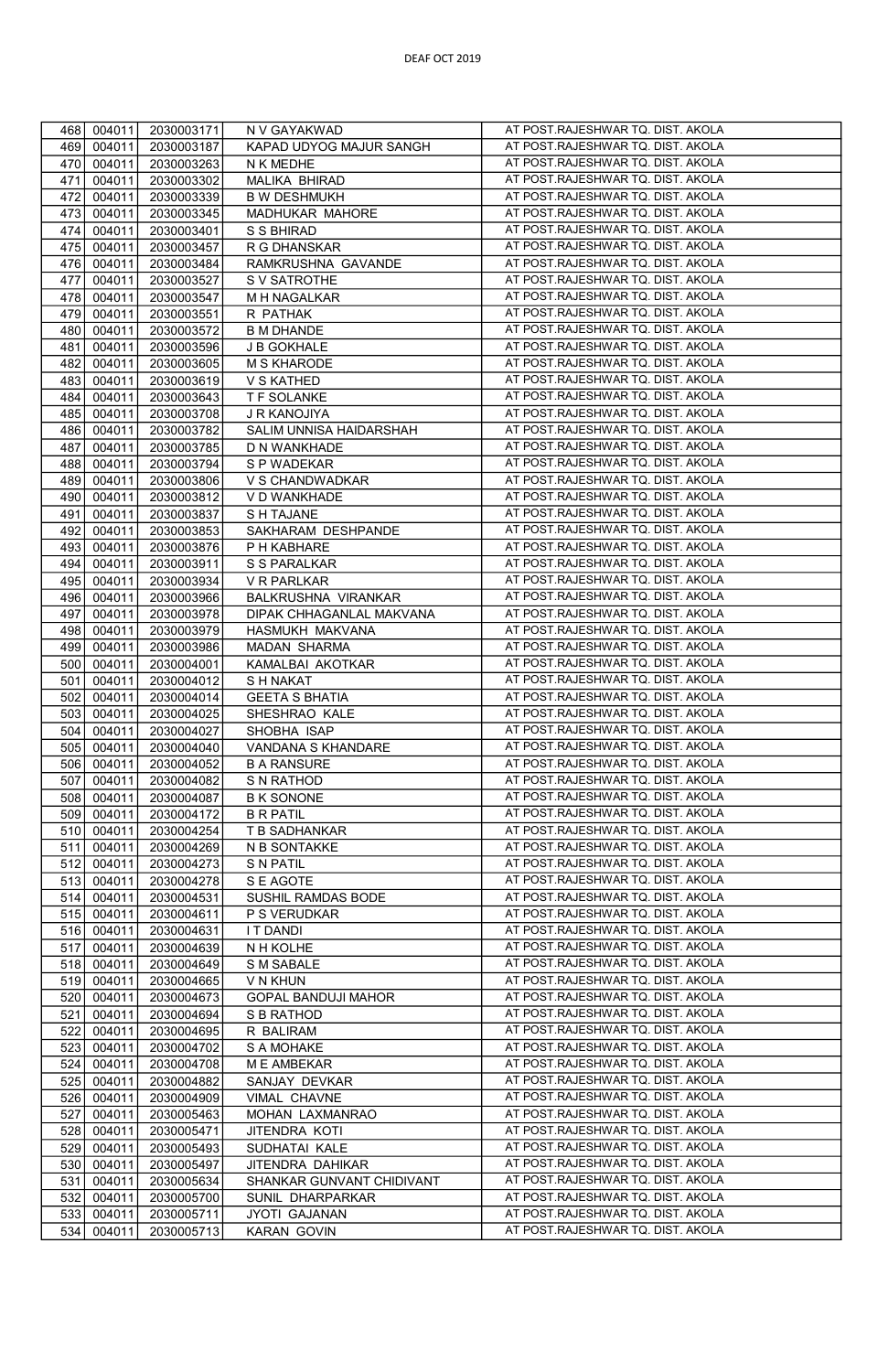| 535        | 004011           | 2030005738               | <b>GUNAVANT M DESHMUKH</b>                                  | AT POST.RAJESHWAR TQ. DIST. AKOLA                                        |
|------------|------------------|--------------------------|-------------------------------------------------------------|--------------------------------------------------------------------------|
| 536        | 004011           | 2030006326               | MAINABAI CHAVRE                                             | AT POST.RAJESHWAR TQ. DIST. AKOLA                                        |
| 537        | 004011           | 2030006327               | <b>BHIKAJI INGALE</b>                                       | AT POST.RAJESHWAR TQ. DIST. AKOLA                                        |
| 538        | 004011           | 2030006328               | NARAYAN BALIRAM                                             | AT POST.RAJESHWAR TQ. DIST. AKOLA                                        |
| 539        | 004011           | 2030006329               | VIJAY THAKAR                                                | AT POST.RAJESHWAR TQ. DIST. AKOLA                                        |
| 540        | 004011           | 2030006371               | <b>MEGH HUSEN</b>                                           | AT POST.RAJESHWAR TQ. DIST. AKOLA                                        |
| 541        | 004011           | 2030006754               | SUMAN AHER                                                  | AT POST.RAJESHWAR TQ. DIST. AKOLA                                        |
| 542        | 004011           | 2030006784               | SAIYAD JAPHAR                                               | AT POST.RAJESHWAR TQ. DIST. AKOLA                                        |
| 543        | 005011           | 2000000284               | NAHRU YUWA BAHUUDEHSHIY MANDA                               | AT POST.ZP AKOLA TQ. DIST. AKOLA                                         |
| 544        | 005011           | 2010003620               | PURANSING NAGOJI SOLANKE SINNA                              | AT POST.ZP AKOLA TQ. DIST. AKOLA                                         |
| 545        | 005011           | 2010012687               | DYNDEO PANDURANG GONDCHOR                                   | AT POST.ZP AKOLA TQ. DIST. AKOLA                                         |
| 546        | 005011           |                          |                                                             | AT POST.ZP AKOLA TQ. DIST. AKOLA                                         |
|            |                  | 2010013623               | DEVIDAS BALIRAM GAWANDE                                     | AT POST.ZP AKOLA TQ. DIST. AKOLA                                         |
| 547<br>548 | 005011           | 2010018852<br>2010019016 | CHANDRAMOHAN TUKARAMJI DHAKITE<br>SRIKRUSHNA GOPALRAO YEOLE | AT POST.ZP AKOLA TQ. DIST. AKOLA                                         |
| 549        | 005011           |                          | RAMSHIROMANI BACHAI YADAV                                   | AT POST.ZP AKOLA TQ. DIST. AKOLA                                         |
|            | 005011           | 2010019113               |                                                             | AT POST.ZP AKOLA TQ. DIST. AKOLA                                         |
| 550        | 005011           | 2010019738               | DATTATRAYA KONDBAJI BHANGE                                  | AT POST.ZP AKOLA TQ. DIST. AKOLA                                         |
| 551        | 005011           | 2010020757               | KASTURABAI SAHEBRAO MANGTE                                  |                                                                          |
| 552        | 007011           | 1030000008               | YASH.ENTERPRIES                                             | AT POST.MAHILA TQ. DIST. AKOLA                                           |
| 553        | 007011           | 2010000430               | NILKANTH MAHADEV DESHMUKH                                   | AT POST.MAHILA TQ. DIST. AKOLA                                           |
| 554        | 007011           | 2010005404               | ASHOK BHAGVANTRAO POTE                                      | AT POST.MAHILA TQ. DIST. AKOLA                                           |
| 555        | 007011           | 2010005518               | SATISH KRUSHNA MASRAM                                       | AT POST.MAHILA TQ. DIST. AKOLA                                           |
| 556        | 007011           | 2010005624               | PUJA HASANRAO DESHMUKH                                      | AT POST.MAHILA TQ. DIST. AKOLA                                           |
| 557        | 008011           | 2010001836               | CHITRAREKHA SUDHAKAR GAWANDE                                | AT POST.MAH.DR.KORPE NAGAR TQ. DIST. AKOLA                               |
| 558        | 008011           | 2010003967               | SY.YUSUB. SY. RASHID                                        | AT POST.MAH.DR.KORPE NAGAR TQ. DIST. AKOLA                               |
| 559        | 008011           | 2010004533               | VAISHALI GUNWANTRAO THAKRE                                  | AT POST.MAH.DR.KORPE NAGAR TQ. DIST. AKOLA                               |
| 560        | 008011           | 2010005147               | KISHOR SHREERAMSA SHREEMAVLE                                | AT POST.MAH.DR.KORPE NAGAR TQ. DIST. AKOLA                               |
| 561        | 009011           | 2010000494               | S T NIBANDHE                                                | AT POST.DR.P.D.K.V TQ. DIST. AKOLA                                       |
| 562        | 010011           | 2000000010               | GAJANAN MAHARAJ MANDIR                                      | AT POST.DABKI ROAD TQ. DIST. AKOLA                                       |
| 563        | 010011           | 2000000013               | ADHYAKSHA UJWAL M. A. U. S.                                 | AT POST.DABKI ROAD TQ. DIST. AKOLA                                       |
| 564        | 010011           | 2000000017               | JAYSHREE MAHILA AUDYO. SANSTHA                              | AT POST.DABKI ROAD TQ. DIST. AKOLA                                       |
| 565        | 010011           | 2000000031               | RAJMATA JIJAU EKTA PRATISTHAN                               | AT POST.DABKI ROAD TQ. DIST. AKOLA                                       |
| 566        | 010011           | 2000000053               | PANIPURAVTHA SWACHATA SAMITI                                | AT POST.DABKI ROAD TQ. DIST. AKOLA                                       |
| 567        | 010011           | 2000000058               | HARIHARPETH YUVA SWAYAM ROJ                                 | AT POST.DABKI ROAD TQ. DIST. AKOLA                                       |
| 568        | 010011           | 2000000064               | VARAL SUSHIKSHIT BEROJGAR SAN                               | AT POST.DABKI ROAD TQ. DIST. AKOLA                                       |
| 569        | 010011           | 2000000066               | S. K. A. Z. P. AKOLA                                        | AT POST.DABKI ROAD TQ. DIST. AKOLA                                       |
| 570        | 010011           | 2010000010               | ASHOK KANHYALAL SASOTE                                      | AT POST.DABKI ROAD TQ. DIST. AKOLA                                       |
| 571        | 010011           | 2010000302               | <b>VENU BHIMRAO PATIL</b>                                   | AT POST.DABKI ROAD TQ. DIST. AKOLA                                       |
| 572        | 010011           | 2010000553               | MINA SURESH SHIRBHATE                                       | AT POST.DABKI ROAD TQ. DIST. AKOLA<br>AT POST.DABKI ROAD TQ. DIST. AKOLA |
| 573        | 010011           | 2010000565               | SHANTABAI ADINATH SAKHARE                                   | AT POST.DABKI ROAD TQ. DIST. AKOLA                                       |
| 574        | 010011           | 2010000862               | VIMAL UTTAMRAO DHOTE                                        | AT POST.DABKI ROAD TQ. DIST. AKOLA                                       |
| 575        | 010011           | 2010000920               | GIRISH GAJANAN PUJARI                                       | AT POST.DABKI ROAD TQ. DIST. AKOLA                                       |
| 576        | 010011           | 2010000943               | AKOLA SHUTING BOSS ASOCIATION                               | AT POST.DABKI ROAD TQ. DIST. AKOLA                                       |
| 577        | 010011           | 2010001049               | KIRAN SHRINAGAR                                             | AT POST.DABKI ROAD TQ. DIST. AKOLA                                       |
| 578        | 010011           | 2010001117               | MOHAN CHOPADE                                               |                                                                          |
| 579        | 010011           | 2010001149               | VIJAYA ASHOK PATIL                                          | AT POST.DABKI ROAD TQ. DIST. AKOLA                                       |
| 580        | 010011           | 2010001177               | ARUN PRABHAKAR YELANE                                       | AT POST.DABKI ROAD TQ. DIST. AKOLA                                       |
| 581        | 010011           | 2010001541               | NAGORAO VASANT DESHPANDE                                    | AT POST.DABKI ROAD TQ. DIST. AKOLA                                       |
| 582        | 010011           | 2010002016               | SHAKUNTALA BALVANT DESHPANDE                                | AT POST.DABKI ROAD TQ. DIST. AKOLA                                       |
| 583        | 010011           | 2010002123               | PUNDLIK U MANKAR                                            | AT POST.DABKI ROAD TQ. DIST. AKOLA                                       |
| 584        | 010011           | 2010002126               | LATA ASHOK ZOZATE                                           | AT POST.DABKI ROAD TQ. DIST. AKOLA                                       |
| 585        | 010011           | 2010002202               | SUDHAKAR OMKARRAO KOKATE                                    | AT POST.DABKI ROAD TQ. DIST. AKOLA                                       |
| 586        | 010011           | 2010002436               | MALTI WAMANRAO MHAISNE                                      | AT POST.DABKI ROAD TQ. DIST. AKOLA                                       |
| 587        | 010011           | 2010002674               | SUNITA ASHOK KANKAL                                         | AT POST.DABKI ROAD TQ. DIST. AKOLA                                       |
| 588        | 010011           | 2010002967               | SUSHILA GIRIDHA CHAKRANARAYAN                               | AT POST.DABKI ROAD TQ. DIST. AKOLA                                       |
| 589        | 010011           | 2010004017               | RAJESH AMBADAS MANKAR                                       | AT POST.DABKI ROAD TQ. DIST. AKOLA                                       |
| 590        | 010011           | 2010004084               | DINESH DAYARAM POHARE                                       | AT POST.DABKI ROAD TQ. DIST. AKOLA                                       |
| 591        | 010011           | 2010004157               | LALITA KASHINATH SHINGARE                                   | AT POST.DABKI ROAD TQ. DIST. AKOLA                                       |
| 592        | 010011           | 2010004287               | MANABAI MATORAM UMAK                                        | AT POST.DABKI ROAD TQ. DIST. AKOLA                                       |
| 593        | 010011           | 2010004662               | VISHNU JAYARAM SURWADE                                      | AT POST.DABKI ROAD TQ. DIST. AKOLA                                       |
| 594        | 010011           | 2010004696               | SULOCHANA JAYAVANTRAO BHAKRE                                | AT POST.DABKI ROAD TQ. DIST. AKOLA<br>AT POST.DABKI ROAD TQ. DIST. AKOLA |
| 595        | 010011           | 2010004715               | NITIN BHAURAO NAKAT                                         | AT POST.DABKI ROAD TQ. DIST. AKOLA                                       |
| 596        | 010011           | 2010005320               | KAMLAKAR DEVIDAS DESHPANDE                                  | AT POST.DABKI ROAD TQ. DIST. AKOLA                                       |
| 597<br>598 | 010011<br>010011 | 2010005367<br>2010005440 | AJAY NARAYAN BHAKRE                                         | AT POST.DABKI ROAD TQ. DIST. AKOLA                                       |
| 599        | 010011           | 2010005464               | SOMENDRA NATTHUJI MALI<br>PRASHANT PANDURANGSA BANOLE       | AT POST.DABKI ROAD TQ. DIST. AKOLA                                       |
| 600        | 010011           | 2010005542               | ASHA DNYNESHWAR DAHIKAR                                     | AT POST.DABKI ROAD TQ. DIST. AKOLA                                       |
| 601        | 010011           | 2010005798               | MADAN MAHADEORAO MANKE                                      | AT POST.DABKI ROAD TQ. DIST. AKOLA                                       |
|            |                  |                          |                                                             |                                                                          |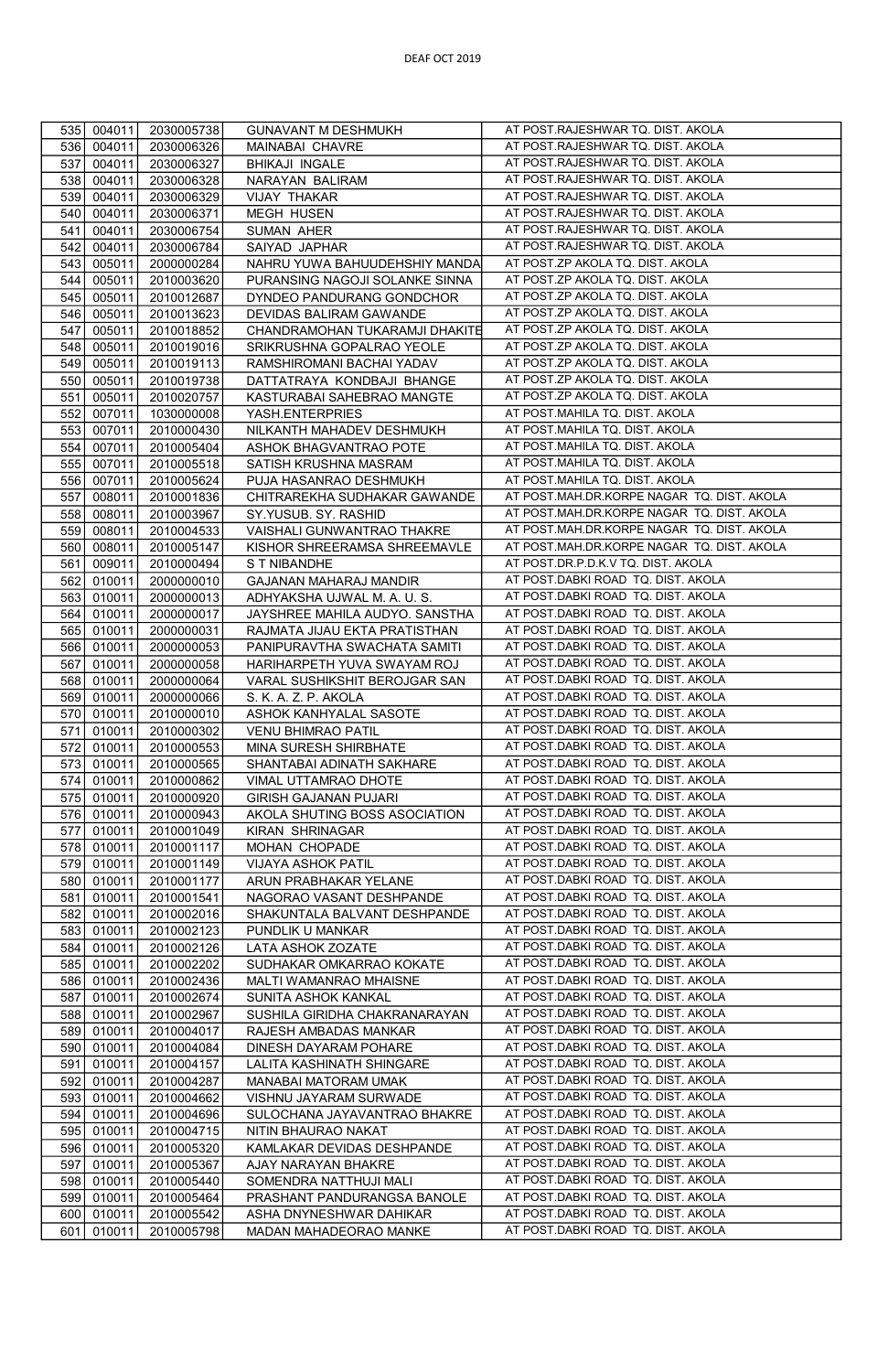| 602 | 010011<br>2010005853 | MANDA GULABRAO SHRIRAO         | AT POST.DABKI ROAD TQ. DIST. AKOLA     |
|-----|----------------------|--------------------------------|----------------------------------------|
| 603 | 010011<br>2010006252 | VIKKI RAJESH NIDHANE           | AT POST.DABKI ROAD TQ. DIST. AKOLA     |
| 604 | 010011<br>2010006253 | MADHURI RAJESH NIDHANE         | AT POST.DABKI ROAD TQ. DIST. AKOLA     |
| 605 | 010011<br>2010006254 | MUKESH GOVIND GOHAR            | AT POST.DABKI ROAD TQ. DIST. AKOLA     |
| 606 | 010011<br>2010006463 | V M LAKHAPATI                  | AT POST.DABKI ROAD TQ. DIST. AKOLA     |
|     |                      |                                | AT POST.DABKI ROAD TQ. DIST. AKOLA     |
| 607 | 010011<br>2060004996 | SANKALP MAHILA BACHAT GAT      |                                        |
| 608 | 010011<br>2060005082 | PRABHU BACHAT GAT              | AT POST.DABKI ROAD TQ. DIST. AKOLA     |
| 609 | 010011<br>2060005144 | RAJESHWAR SELP HELP GROUP      | AT POST.DABKI ROAD TQ. DIST. AKOLA     |
| 610 | 010011<br>2060005436 | EKATA SWAYAM SAH BACHAT GAT    | AT POST.DABKI ROAD TQ. DIST. AKOLA     |
| 611 | 010011<br>2060005629 | GAYTRIMATA SHETKARI BACHAT GAT | AT POST.DABKI ROAD TQ. DIST. AKOLA     |
| 612 | 011011<br>2010000066 | RAMESH R DESHMUKH              | AT POST.TUKARAM CHAUK TQ. DIST. AKOLA  |
| 613 | 011011<br>2010000168 | VASANT MAHADEV MAHATALE        | AT POST.TUKARAM CHAUK TQ. DIST. AKOLA  |
| 614 | 011011<br>2010000178 | PRAKASH DATTU GAWALI           | AT POST.TUKARAM CHAUK TQ. DIST. AKOLA  |
| 615 | 011011<br>2010000408 | SANDHYA U KATE                 | AT POST.TUKARAM CHAUK TQ. DIST. AKOLA  |
| 616 | 011011<br>2010000563 | MANORAMA B RAUT                | AT POST.TUKARAM CHAUK TQ. DIST. AKOLA  |
|     |                      |                                | AT POST.TUKARAM CHAUK TQ. DIST. AKOLA  |
| 617 | 011011<br>2010000667 | SUSHMA RAMBHAU SHEGOKAR        |                                        |
| 618 | 011011<br>2010000729 | NANDA S PANDE                  | AT POST. TUKARAM CHAUK TQ. DIST. AKOLA |
| 619 | 011011<br>2010000929 | SRIKANT ANANT YOGI             | AT POST.TUKARAM CHAUK TQ. DIST. AKOLA  |
| 620 | 011011<br>2010000935 | PRALHAD MAHADU SAWLE           | AT POST.TUKARAM CHAUK TQ. DIST. AKOLA  |
| 621 | 011011<br>2010000940 | BALKRUSHNA SADASHIV DIVNALE    | AT POST.TUKARAM CHAUK TQ. DIST. AKOLA  |
| 622 | 011011<br>2010000964 | BHANUDAS NAMDEV THAKRE         | AT POST.TUKARAM CHAUK TQ. DIST. AKOLA  |
| 623 | 011011<br>2010000987 | SUNIL VASANTRAO SURYAWANSHI    | AT POST.TUKARAM CHAUK TQ. DIST. AKOLA  |
| 624 | 011011<br>2010001123 | INDRAYANI KISANRAO SAPKAL      | AT POST.TUKARAM CHAUK TQ. DIST. AKOLA  |
| 625 | 011011<br>2010001180 | CHADRAKANT RAMRAO MUNDHE       | AT POST.TUKARAM CHAUK TQ. DIST. AKOLA  |
| 626 | 011011<br>2010001219 | KHUSHAL NAMDEW GAYKAWAD        | AT POST.TUKARAM CHAUK TQ. DIST. AKOLA  |
|     |                      |                                | AT POST.TUKARAM CHAUK TQ. DIST. AKOLA  |
| 627 | 011011<br>2010001316 | PAYAL SANJY CHAVAN             |                                        |
| 628 | 011011<br>2010001360 | PARADIP KISAN KHARBADE         | AT POST.TUKARAM CHAUK TQ. DIST. AKOLA  |
| 629 | 011011<br>2010001385 | SANTOSH MADHUKAR FALAKE        | AT POST. TUKARAM CHAUK TQ. DIST. AKOLA |
| 630 | 011011<br>2010001454 | DATTATRAY VINAYAK MOHARIR      | AT POST.TUKARAM CHAUK TQ. DIST. AKOLA  |
| 631 | 011011<br>2010001540 | ISHWARDAS BABANRAO PATIL       | AT POST.TUKARAM CHAUK TQ. DIST. AKOLA  |
| 632 | 011011<br>2010001550 | JANARDAN RAOJI MURUMKAR        | AT POST. TUKARAM CHAUK TQ. DIST. AKOLA |
| 633 | 011011<br>2010001552 | ANAND BHARATI                  | AT POST.TUKARAM CHAUK TQ. DIST. AKOLA  |
| 634 | 011011<br>2010001576 | LAKSHAMAN VISHWANATH KALE      | AT POST.TUKARAM CHAUK TQ. DIST. AKOLA  |
| 635 | 011011<br>2010001590 | <b>BEBI SHURESH TULE</b>       | AT POST.TUKARAM CHAUK TQ. DIST. AKOLA  |
| 636 | 011011<br>2010001621 | SUNIL NARAYAN KARALE           | AT POST.TUKARAM CHAUK TQ. DIST. AKOLA  |
|     |                      |                                | AT POST. TUKARAM CHAUK TQ. DIST. AKOLA |
| 637 | 011011<br>2010001903 | NALINI VISHWNATH DESHPANDE     |                                        |
| 638 | 011011<br>2010001915 | RAMESH KESHAVRAO DESHMUKH      | AT POST.TUKARAM CHAUK TQ. DIST. AKOLA  |
| 639 | 011011<br>2010001931 | SUSHILA SHIVRAO DESHMUKH       | AT POST.TUKARAM CHAUK TQ. DIST. AKOLA  |
| 640 | 011011<br>2010001974 | PURUSHOTAM KISAN JAMKAR        | AT POST.TUKARAM CHAUK TQ. DIST. AKOLA  |
| 641 | 011011<br>2010002076 | NIRANJAN PANDURANG VARANKAR    | AT POST.TUKARAM CHAUK TQ. DIST. AKOLA  |
| 642 | 011011<br>2010002102 | PRABHKAR GANPAT NAVTHALE       | AT POST.TUKARAM CHAUK TQ. DIST. AKOLA  |
| 643 | 011011<br>2010002111 | DIPALI VISHWAMBHAR JAMBHE      | AT POST.TUKARAM CHAUK TQ. DIST. AKOLA  |
| 644 | 011011<br>2010002125 | NARAYAN TULASHIRAM SUKEDE      | AT POST.TUKARAM CHAUK TQ. DIST. AKOLA  |
| 645 | 011011<br>2010002136 | KUMUD JAGANNATH GHONGADE       | AT POST.TUKARAM CHAUK TQ. DIST. AKOLA  |
| 646 | 011011<br>2010002234 | ASHOK ONKARRAO TAYADE          | AT POST.TUKARAM CHAUK TQ. DIST. AKOLA  |
| 647 | 011011<br>2010002256 | ARCHANA VIJAY ZAPE             | AT POST.TUKARAM CHAUK TQ. DIST. AKOLA  |
| 648 | 011011<br>2010002260 | VISHWAMBHAR RAMBHU BHOYAR      | AT POST.TUKARAM CHAUK TQ. DIST. AKOLA  |
|     |                      |                                | AT POST.TUKARAM CHAUK TQ. DIST. AKOLA  |
| 649 | 011011<br>2010002292 | R J INGALE                     |                                        |
| 650 | 011011<br>2010002316 | PUNAM VIJAYSING THAKUR         | AT POST.TUKARAM CHAUK TQ. DIST. AKOLA  |
| 651 | 011011<br>2010002395 | ATUL DAMODAR SHIRSAT           | AT POST. TUKARAM CHAUK TQ. DIST. AKOLA |
| 652 | 011011<br>2010002489 | MALYA RAMRAV BONGUL            | AT POST.TUKARAM CHAUK TQ. DIST. AKOLA  |
| 653 | 011011<br>2010002735 | PRASHANT ASHOKRAO RAMTEKE      | AT POST.TUKARAM CHAUK TQ. DIST. AKOLA  |
| 654 | 011011<br>2010002747 | SEKH GAFFAR SHEKH MANSUR       | AT POST.TUKARAM CHAUK TQ. DIST. AKOLA  |
| 655 | 011011<br>2010002750 | RANI ANIL KARALE               | AT POST.TUKARAM CHAUK TQ. DIST. AKOLA  |
| 656 | 011011<br>2010002760 | VRUSHALI JAGDISH MURUMKAR      | AT POST.TUKARAM CHAUK TQ. DIST. AKOLA  |
| 657 | 011011<br>2010002801 | ANAND DATTATRAYA JAIN          | AT POST.TUKARAM CHAUK TQ. DIST. AKOLA  |
| 658 | 011011<br>2010002850 | TAI DIGAMBAR SURAWADE          | AT POST.TUKARAM CHAUK TQ. DIST. AKOLA  |
| 659 | 011011<br>2010002861 | PRASHANT N PAWSALE             | AT POST.TUKARAM CHAUK TQ. DIST. AKOLA  |
| 660 | 011011<br>2010002865 | SANDIP RAGHAVSA GHODERAO       | AT POST. TUKARAM CHAUK TQ. DIST. AKOLA |
|     |                      |                                | AT POST.TUKARAM CHAUK TQ. DIST. AKOLA  |
| 661 | 011011<br>2010002874 | MAHANANDA VASANTRAO METKAR     |                                        |
| 662 | 011011<br>2010002895 | MEGHANA ATUL BEDARKAR          | AT POST. TUKARAM CHAUK TQ. DIST. AKOLA |
| 663 | 011011<br>2010002906 | UMAKANT EAKNATH CHODHARI       | AT POST.TUKARAM CHAUK TQ. DIST. AKOLA  |
| 664 | 011011<br>2010002979 | SANJAY VINAYAK BHANDE          | AT POST.TUKARAM CHAUK TQ. DIST. AKOLA  |
| 665 | 011011<br>2010003001 | PHAVYA MERI PI ABRAHAM         | AT POST.TUKARAM CHAUK TQ. DIST. AKOLA  |
| 666 | 011011<br>2010003022 | RAJESH SHADANAN CHAVAHAN       | AT POST.TUKARAM CHAUK TQ. DIST. AKOLA  |
| 667 | 011011<br>2010003045 | DYANESHWAR PUNDLIKRAO SOMVANS  | AT POST.TUKARAM CHAUK TQ. DIST. AKOLA  |
| 668 | 011011<br>2010003142 | RAJESWAR WASUDEV KARALE        | AT POST.TUKARAM CHAUK TQ. DIST. AKOLA  |
|     |                      |                                |                                        |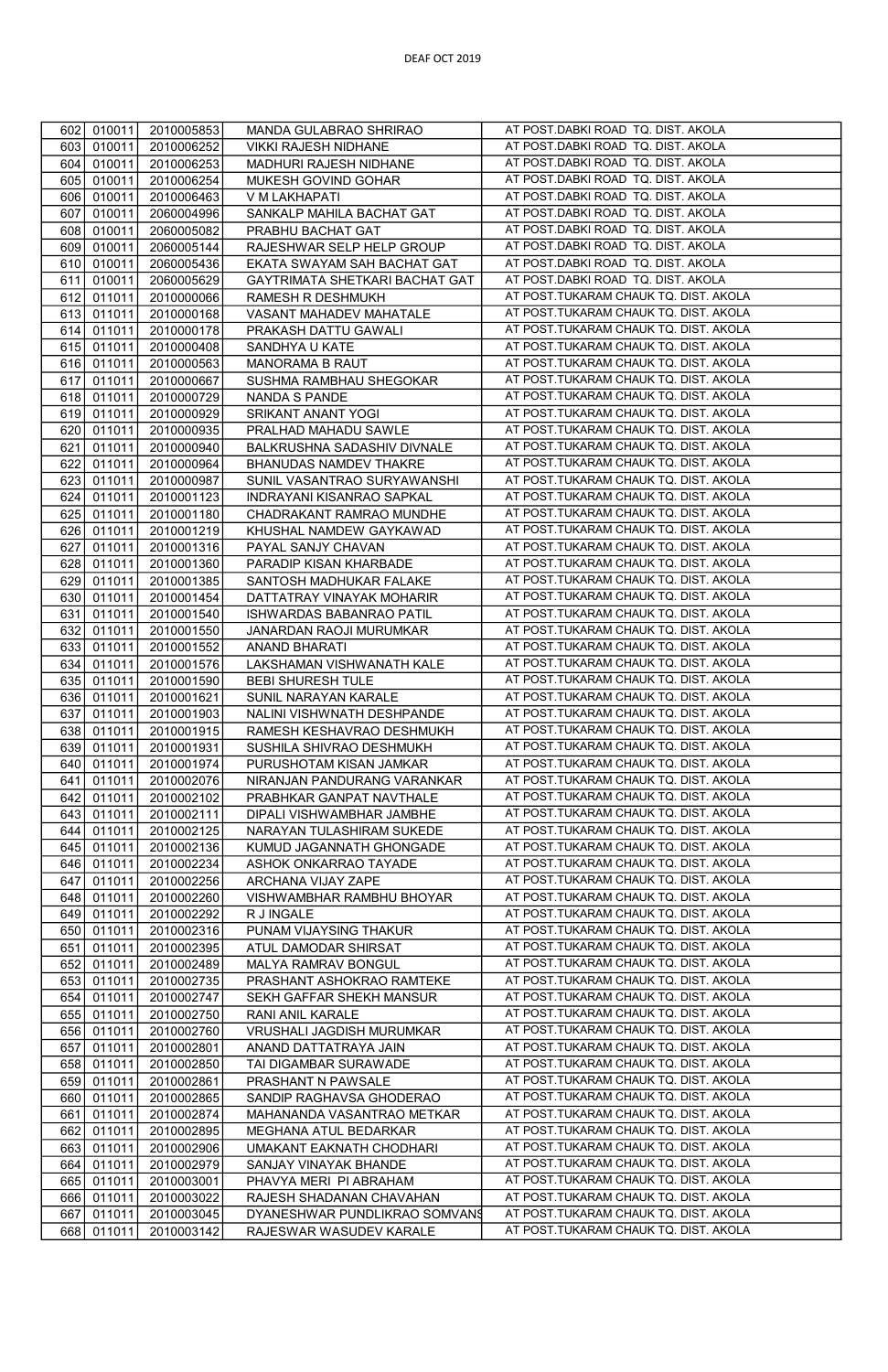| 669 | 011011 | 2010003179 | SAVITA KISANRAO DHUNDHAR       | AT POST.TUKARAM CHAUK TQ. DIST. AKOLA |
|-----|--------|------------|--------------------------------|---------------------------------------|
| 670 | 011011 | 2010003184 | BHUMIKA BALVANTRAO JATKAR      | AT POST.TUKARAM CHAUK TQ. DIST. AKOLA |
|     |        |            |                                |                                       |
| 671 | 011011 | 2010003250 | KAMALA RAMDAS DHASADE          | AT POST.TUKARAM CHAUK TQ. DIST. AKOLA |
| 672 | 011011 | 2010003254 | <b>GANESH KISAN KALE</b>       | AT POST.TUKARAM CHAUK TQ. DIST. AKOLA |
| 673 | 011011 | 2010003510 | SATISH BHALCHANDRA DESHMUKH    | AT POST.TUKARAM CHAUK TQ. DIST. AKOLA |
| 674 | 011011 | 2010003833 | RADHARANI SASHIKANT INGALE     | AT POST.TUKARAM CHAUK TQ. DIST. AKOLA |
| 675 | 011011 | 2010003897 | DEVIDASH CHANDRABAN GHUSE      | AT POST.TUKARAM CHAUK TQ. DIST. AKOLA |
| 676 | 011011 | 2010003984 | RAJESH HRIBAU RAUTH            | AT POST.TUKARAM CHAUK TQ. DIST. AKOLA |
| 677 | 011011 | 2060003017 | YOUVA SHAKTI B.GAT             | AT POST.TUKARAM CHAUK TQ. DIST. AKOLA |
| 678 | 012011 | 2000000054 | SEVA SAH SOCI KOLAMBI          | AT POST.BORGAON MANJU TQ. DIST. AKOLA |
|     |        |            |                                |                                       |
| 679 | 012011 | 2000008659 | SEWA.S.S.KOLAMBI               | AT POST.BORGAON MANJU TQ. DIST. AKOLA |
| 680 | 012011 | 2000009568 | HIND.FEBRIKETAR                | AT POST.BORGAON MANJU TQ. DIST. AKOLA |
| 681 | 012011 | 2000009573 | RENUKADEVI S.BO.MANJU          | AT POST.BORGAON MANJU TQ. DIST. AKOLA |
| 682 | 012011 | 2000009575 | GOROKNATH.M.SSS.KURANKHED      | AT POST.BORGAON MANJU TQ. DIST. AKOLA |
| 683 | 012011 | 2000009603 | ANJALIM.M.A.S.S.LTD            | AT POST.BORGAON MANJU TQ. DIST. AKOLA |
| 684 | 012011 | 2000009604 | SAMRATASHOK M.S.B.S.S.S.LTD    | AT POST.BORGAON MANJU TQ. DIST. AKOLA |
| 685 | 012011 | 2000009605 | JAGRUTI M.D.U.S.               | AT POST.BORGAON MANJU TQ. DIST. AKOLA |
|     |        |            |                                | AT POST.BORGAON MANJU TQ. DIST. AKOLA |
| 686 | 012011 | 2000009613 | SAMMYAKM.M.B.U.S.S.            |                                       |
| 687 | 012011 | 2000009615 | SHILAWANTKRIDA& Y.B.P.M.       | AT POST.BORGAON MANJU TQ. DIST. AKOLA |
| 688 | 012011 | 2000009631 | DUDH DEARI S. SAH SOCI KOLAMBI | AT POST.BORGAON MANJU TQ. DIST. AKOLA |
| 689 | 012011 | 2010001137 | GANPATRAO LAXMANRAO DESHAMUK   | AT POST.BORGAON MANJU TQ. DIST. AKOLA |
| 690 | 012011 | 2010002930 | SHRIRAM GANPAT BHATKAR         | AT POST.BORGAON MANJU TQ. DIST. AKOLA |
| 691 | 012011 | 2010003269 | BHURAO DTTATRAY TALOKAR        | AT POST.BORGAON MANJU TQ. DIST. AKOLA |
| 692 | 012011 | 2010003552 | JANRAO PRTAMJI TALOKAR         | AT POST.BORGAON MANJU TQ. DIST. AKOLA |
| 693 | 012011 | 2010004440 | BALIRAM KUKAJI KANKIRAD        | AT POST.BORGAON MANJU TQ. DIST. AKOLA |
|     |        |            |                                | AT POST.BORGAON MANJU TQ. DIST. AKOLA |
| 694 | 012011 | 2010005156 | PRATAPSINH NARAYAN DESHMUKH    |                                       |
| 695 | 012011 | 2010006179 | LAXMAN LULAKHUL PATALBANSHI    | AT POST.BORGAON MANJU TQ. DIST. AKOLA |
| 696 | 012011 | 2010006504 | SHANTABAI PARALHAD MEHRE       | AT POST.BORGAON MANJU TQ. DIST. AKOLA |
| 697 | 012011 | 2010006589 | SHRIRAM V GOKHALE              | AT POST.BORGAON MANJU TQ. DIST. AKOLA |
| 698 | 012011 | 2010006658 | RAMDAS PUNDALIK WANKHEDE       | AT POST BORGAON MANJU TO. DIST. AKOLA |
| 699 | 012011 | 2010007839 | VIJAY NARAYAN FALE             | AT POST.BORGAON MANJU TQ. DIST. AKOLA |
| 700 | 012011 | 2010007890 | PRAMOD ANAND ASARMOL           | AT POST.BORGAON MANJU TQ. DIST. AKOLA |
| 701 | 012011 | 2010008094 | AYODHYA KHAREBIN               | AT POST.BORGAON MANJU TQ. DIST. AKOLA |
|     |        |            |                                | AT POST.BORGAON MANJU TQ. DIST. AKOLA |
| 702 | 012011 | 2010008141 | RAJENDRA SHANKAR POHOKAR       |                                       |
| 703 | 012011 | 2010008320 | NARAYAN JAYKISAN AGRAWAL       | AT POST.BORGAON MANJU TQ. DIST. AKOLA |
| 704 | 012011 | 2010008583 | PANDURANG KHANDUJI RUWANE      | AT POST.BORGAON MANJU TQ. DIST. AKOLA |
| 705 | 012011 | 2010009013 | SHARAD TULASHIRAM BODHDE       | AT POST.BORGAON MANJU TQ. DIST. AKOLA |
| 706 | 012011 | 2010009079 | P S AGRAWAL                    | AT POST.BORGAON MANJU TQ. DIST. AKOLA |
| 707 | 012011 | 2010009329 | SHANKAR GOPAL HARANE           | AT POST.BORGAON MANJU TQ. DIST. AKOLA |
| 708 | 012011 | 2010009558 | SHSHANK GOVIDRAO MARAD         | AT POST.BORGAON MANJU TQ. DIST. AKOLA |
| 709 | 012011 | 2010009568 | NAMDEV C INGALE                | AT POST.BORGAON MANJU TQ. DIST. AKOLA |
| 710 | 012011 | 2010009711 | SHKUNTALA NAVAL KOTHARI        | AT POST.BORGAON MANJU TQ. DIST. AKOLA |
|     |        |            |                                | AT POST.BORGAON MANJU TQ. DIST. AKOLA |
| 711 | 012011 | 2010009837 | ANNPURNA RAMDAS BAITULE        |                                       |
| 712 | 012011 | 2010009861 | KALPNA RAMDAS SHRMA            | AT POST.BORGAON MANJU TQ. DIST. AKOLA |
| 713 | 012011 | 2010009890 | PRADIP MADHUSUDHAN NAND        | AT POST.BORGAON MANJU TQ. DIST. AKOLA |
| 714 | 012011 | 2010009891 | ARVIND UTTAM DESHAMUKH         | AT POST.BORGAON MANJU TQ. DIST. AKOLA |
| 715 | 012011 | 2010009994 | JAINBI J SKKHALIK              | AT POST.BORGAON MANJU TQ. DIST. AKOLA |
| 716 | 012011 | 2010010013 | JANUJI NARAYAN DHAVALE         | AT POST.BORGAON MANJU TQ. DIST. AKOLA |
| 717 | 012011 | 2010010023 | SKKARAMAT SKMANNA              | AT POST.BORGAON MANJU TQ. DIST. AKOLA |
| 718 | 012011 | 2010010051 | <b>MIRANIS SKNUR</b>           | AT POST.BORGAON MANJU TQ. DIST. AKOLA |
| 719 |        |            |                                | AT POST.BORGAON MANJU TQ. DIST. AKOLA |
|     | 012011 | 2010010184 | KISAN SURYBHAN CHKARNARAYAN    |                                       |
| 720 | 012011 | 2010010237 | LILA DIPAK CHAMBHARE           | AT POST.BORGAON MANJU TQ. DIST. AKOLA |
| 721 | 012011 | 2010010303 | SURUBAI KISAN WATKAR           | AT POST.BORGAON MANJU TQ. DIST. AKOLA |
| 722 | 012011 | 2010010312 | J.KISHOR VALABH JAISWAL        | AT POST.BORGAON MANJU TQ. DIST. AKOLA |
| 723 | 012011 | 2010010428 | KESAR UDAYBHAN MORE            | AT POST.BORGAON MANJU TQ. DIST. AKOLA |
| 724 | 012011 | 2010010463 | PUSHPA B UKE                   | AT POST.BORGAON MANJU TQ. DIST. AKOLA |
| 725 | 012011 | 2010010510 | BHIKA UDAYBHAN PATIL           | AT POST.BORGAON MANJU TQ. DIST. AKOLA |
| 726 | 012011 | 2010010601 | MO.SALIM MO SUBHAN             | AT POST.BORGAON MANJU TQ. DIST. AKOLA |
| 727 | 012011 | 2010010664 | PANDURANG G TAYADE             | AT POST.BORGAON MANJU TQ. DIST. AKOLA |
|     |        |            |                                | AT POST.BORGAON MANJU TQ. DIST. AKOLA |
| 728 | 012011 | 2010011029 | SINDHU RAMCHANDRA AATAWALE     |                                       |
| 729 | 012011 | 2010011087 | INDRBHAN TULSHIRAM SUTAR       | AT POST.BORGAON MANJU TQ. DIST. AKOLA |
| 730 | 012011 | 2010011277 | HARIBHAU NARAYAN BOLE          | AT POST.BORGAON MANJU TQ. DIST. AKOLA |
| 731 | 012011 | 2010011528 | SATTARKHA GAFARKHA             | AT POST.BORGAON MANJU TQ. DIST. AKOLA |
| 732 | 012011 | 2010011561 | SINDHUBAI RAMBHAU KHANAPURE    | AT POST.BORGAON MANJU TQ. DIST. AKOLA |
| 733 | 012011 | 2010011652 | SACHIN GOVIND AGRAVAL          | AT POST.BORGAON MANJU TQ. DIST. AKOLA |
| 734 | 012011 | 2010012618 | ASHOK ONKAR RAIBOLE            | AT POST.BORGAON MANJU TQ. DIST. AKOLA |
| 735 | 012011 | 2010012766 | CHITRA RAMESHWAR RAUT          | AT POST.BORGAON MANJU TQ. DIST. AKOLA |
|     |        |            |                                |                                       |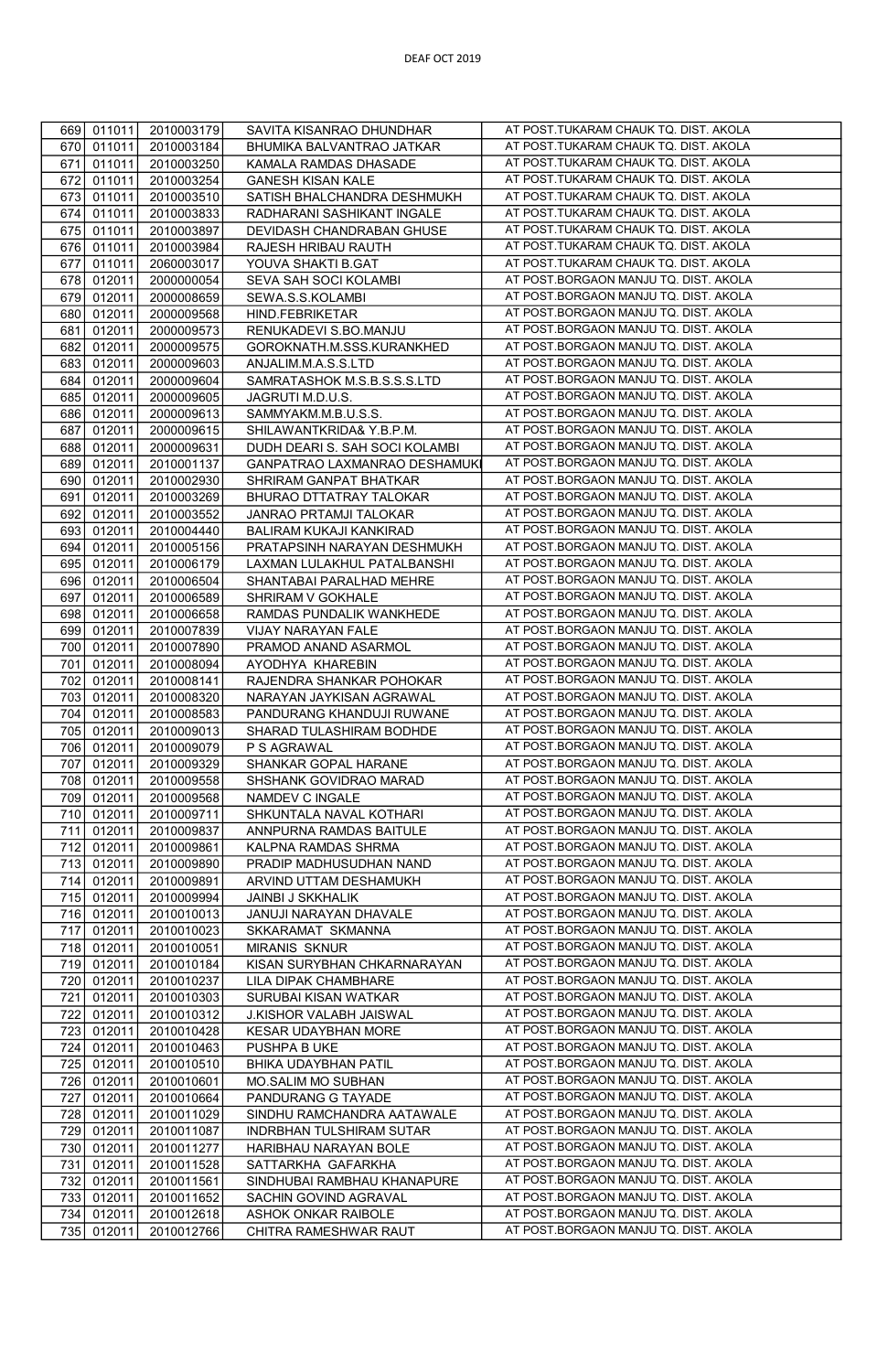| 736 | 012011<br>2010012767 | JAYRAM SHIVRAM PANDHARE        | AT POST.BORGAON MANJU TQ. DIST. AKOLA |
|-----|----------------------|--------------------------------|---------------------------------------|
| 737 | 012011<br>2010013122 | PRASHANT SHALIGRAM BHAGVAT     | AT POST.BORGAON MANJU TQ. DIST. AKOLA |
|     |                      |                                |                                       |
| 738 | 012011<br>2010013547 | SHUDHODHN DURYODHAN WANKHEDE   | AT POST.BORGAON MANJU TQ. DIST. AKOLA |
| 739 | 012011<br>2010013733 | KANTA PANJAB MANVARE           | AT POST.BORGAON MANJU TQ. DIST. AKOLA |
|     |                      |                                |                                       |
| 740 | 012011<br>2010013741 | LAKSHMAN MAROTI SABLE          | AT POST.BORGAON MANJU TQ. DIST. AKOLA |
| 741 | 012011<br>2010013861 | SE.NIJAM DHASSU                | AT POST.BORGAON MANJU TQ. DIST. AKOLA |
| 742 | 2010014247           | SITARAM KISAN WANERE           | AT POST.BORGAON MANJU TQ. DIST. AKOLA |
|     | 012011               |                                |                                       |
| 743 | 012011<br>2010014384 | SHUNUS SHYAKUB                 | AT POST.BORGAON MANJU TQ. DIST. AKOLA |
| 744 | 012011<br>2010014490 | JITENDRA RAMESH GODE           | AT POST.BORGAON MANJU TQ. DIST. AKOLA |
|     |                      |                                |                                       |
| 745 | 012011<br>2010014897 | DILIP GULAB INDANE             | AT POST.BORGAON MANJU TQ. DIST. AKOLA |
| 746 | 012011<br>2010015055 | SUKHRAJ RAMDAS PATALWANSHI     | AT POST.BORGAON MANJU TQ. DIST. AKOLA |
| 747 |                      |                                | AT POST.BORGAON MANJU TQ. DIST. AKOLA |
|     | 012011<br>2010015162 | MOTIRAM VITHUJI CHOPADE        |                                       |
| 748 | 012011<br>2010015472 | PUSHPLATA NANDLAL JAYSAWAL     | AT POST.BORGAON MANJU TQ. DIST. AKOLA |
| 749 | 012011<br>2010016075 | SUNIL NAMDEV NIWANE            | AT POST.BORGAON MANJU TQ. DIST. AKOLA |
|     |                      |                                |                                       |
| 750 | 012011<br>2010016147 | DIVAKAR RUKHBASA INDANE        | AT POST.BORGAON MANJU TQ. DIST. AKOLA |
| 751 | 012011<br>2010016247 | ANITA JANRAO PACHRE            | AT POST.BORGAON MANJU TQ. DIST. AKOLA |
| 752 | 012011<br>2010016278 | NARESH BHIMRAO GAWAI           | AT POST.BORGAON MANJU TQ. DIST. AKOLA |
|     |                      |                                |                                       |
| 753 | 012011<br>2010016294 | ANKITA PRADIP NAND             | AT POST.BORGAON MANJU TQ. DIST. AKOLA |
| 754 | 012011<br>2010016320 | SHAMINABI PITA USMANASHA       | AT POST.BORGAON MANJU TQ. DIST. AKOLA |
|     |                      |                                |                                       |
| 755 | 012011<br>2010016630 | WASHDEV SHANKAR DOKE           | AT POST.BORGAON MANJU TQ. DIST. AKOLA |
| 756 | 012011<br>2010016666 | SURESH KANTILAL SETH           | AT POST.BORGAON MANJU TQ. DIST. AKOLA |
| 757 | 012011<br>2010016667 | KUSUM MAHENDRA SETH            | AT POST.BORGAON MANJU TQ. DIST. AKOLA |
|     |                      |                                |                                       |
| 758 | 012011<br>2010016901 | MOTIRAM T NILKHAN              | AT POST.BORGAON MANJU TQ. DIST. AKOLA |
| 759 | 012011<br>2010016991 | RAMDAS NAMDEV PATIL            | AT POST.BORGAON MANJU TQ. DIST. AKOLA |
| 760 | 012011<br>2010017045 | ANAND MANOHAR PRCHURE          | AT POST.BORGAON MANJU TQ. DIST. AKOLA |
|     |                      |                                |                                       |
| 761 | 012011<br>2010018114 | <b>GAJANAN BHIKAJI BHAGWAT</b> | AT POST.BORGAON MANJU TQ. DIST. AKOLA |
| 762 | 012011<br>2010018163 | PRADIP LAXMAN NAVALKAR         | AT POST.BORGAON MANJU TQ. DIST. AKOLA |
| 763 | 012011<br>2010018213 | RAGHUNATH F GAWAI              | AT POST.BORGAON MANJU TQ. DIST. AKOLA |
|     |                      |                                |                                       |
| 764 | 012011<br>2010018218 | SUMAN MOTIRAM NILKHAN          | AT POST.BORGAON MANJU TQ. DIST. AKOLA |
| 765 | 012011<br>2010018297 | DIPALI GOPAL WANKHADE          | AT POST.BORGAON MANJU TQ. DIST. AKOLA |
| 766 | 012011<br>2010018329 | JYOTI NAND WANKHADE            | AT POST.BORGAON MANJU TQ. DIST. AKOLA |
|     |                      |                                |                                       |
| 767 | 012011<br>2010018363 | SANJAY DAYARAM DAHATODE        | AT POST.BORGAON MANJU TQ. DIST. AKOLA |
| 768 | 012011<br>2010018367 | MANSHI SURENDRA DESHMUKH       | AT POST.BORGAON MANJU TQ. DIST. AKOLA |
| 769 | 012011<br>2010018388 | URMILA RAJENDRA AGRAWAL        | AT POST.BORGAON MANJU TQ. DIST. AKOLA |
|     |                      |                                |                                       |
| 770 | 012011<br>2010018400 | TANVIR AHAMAD SE.HAMID         | AT POST.BORGAON MANJU TQ. DIST. AKOLA |
| 771 | 012011<br>2010018422 | MAHADEV JANUJI BORAKHEDE       | AT POST.BORGAON MANJU TQ. DIST. AKOLA |
| 772 | 012011<br>2010018477 | VRUSHALI SHIVDAS GAWANDE       | AT POST.BORGAON MANJU TQ. DIST. AKOLA |
|     |                      |                                |                                       |
| 773 | 012011<br>2010018484 | JAYDEV MAHADEV WASU            | AT POST.BORGAON MANJU TQ. DIST. AKOLA |
| 774 | 012011<br>2010018498 | DEEPALI GANESH DHORE           | AT POST.BORGAON MANJU TQ. DIST. AKOLA |
| 775 | 012011<br>2010018501 | MAZHAR RAUF PATEL              | AT POST.BORGAON MANJU TQ. DIST. AKOLA |
|     |                      |                                |                                       |
| 776 | 012011<br>2010018508 | RAJESH SHRIRAM ASWAR           | AT POST.BORGAON MANJU TQ. DIST. AKOLA |
| 777 | 012011<br>2010018822 | VIMAL VITTAL ICHE              | AT POST.BORGAON MANJU TQ. DIST. AKOLA |
| 778 | 012011<br>2010018895 | BABAN SHASHARAO KOD            | AT POST.BORGAON MANJU TQ. DIST. AKOLA |
|     |                      |                                | AT POST.BORGAON MANJU TQ. DIST. AKOLA |
| 779 | 012011<br>2010018900 | WAHID A LATIF                  |                                       |
| 780 | 012011<br>2010018955 | SUVARNA UTAMRAO INGALE         | AT POST.BORGAON MANJU TQ. DIST. AKOLA |
| 781 | 012011<br>2010018988 | USHA AMBADAS SONTAKKE          | AT POST.BORGAON MANJU TQ. DIST. AKOLA |
| 782 | 012011               |                                | AT POST.BORGAON MANJU TQ. DIST. AKOLA |
|     | 2010019034           | FIROJABANO SE HARAM            |                                       |
| 783 | 012011<br>2010019042 | SHEKH RAFIK SHEKH AHMAD        | AT POST.BORGAON MANJU TQ. DIST. AKOLA |
| 784 | 012011<br>2010019056 | SUNITA YOGESH MEHARE           | AT POST.BORGAON MANJU TQ. DIST. AKOLA |
|     |                      |                                | AT POST.BORGAON MANJU TQ. DIST. AKOLA |
| 785 | 012011<br>2010019061 | KUSHDIALI SE.TAYYAB ALI        |                                       |
| 786 | 012011<br>2010019298 | ANIL BHIMRAO INGALE            | AT POST.BORGAON MANJU TQ. DIST. AKOLA |
| 787 | 012011<br>2010019331 | VAISHALI VIJAY DESHMUKH        | AT POST.BORGAON MANJU TQ. DIST. AKOLA |
|     |                      |                                |                                       |
| 788 | 012011<br>2010019437 | VIMAL AVDUAT DIPAKE            | AT POST.BORGAON MANJU TQ. DIST. AKOLA |
| 789 | 012011<br>2010019739 | UJVALA VIJAY WANKHADE          | AT POST.BORGAON MANJU TQ. DIST. AKOLA |
| 790 | 012011<br>2010019746 | SHANTA NAMDEV BAGADE           | AT POST.BORGAON MANJU TQ. DIST. AKOLA |
|     |                      |                                | AT POST.BORGAON MANJU TQ. DIST. AKOLA |
| 791 | 012011<br>2010119475 | SUSHILA G BHARAD               |                                       |
| 792 | 012011<br>2020009748 | INDIRA SIKSHAN P MANDAL        | AT POST.BORGAON MANJU TQ. DIST. AKOLA |
| 793 | 012011<br>2020009820 | AMBIKA MAHILA MANDAL           | AT POST.BORGAON MANJU TQ. DIST. AKOLA |
| 794 |                      |                                | AT POST.BORGAON MANJU TQ. DIST. AKOLA |
|     | 012011<br>2020009833 | JIJAMATA MAHILA MANDAL DALAMBI |                                       |
| 795 | 012011<br>2060008981 | JAY BAJARANG BACHATGAT         | AT POST.BORGAON MANJU TQ. DIST. AKOLA |
| 796 | 012011<br>2060008993 | SANTROHIDAS SHETAKRI BACHATGAT | AT POST.BORGAON MANJU TQ. DIST. AKOLA |
| 797 | 012011<br>2060009006 | SHETKARI MAHILA BACHAT GAT     | AT POST.BORGAON MANJU TQ. DIST. AKOLA |
|     |                      |                                |                                       |
| 798 | 012011<br>2060009008 | JAY GAJANAN MAHILA BACHAT GAT  | AT POST.BORGAON MANJU TQ. DIST. AKOLA |
| 799 | 012011<br>2060009809 | OMSHANTI MAHILA BACHATGAT      | AT POST.BORGAON MANJU TQ. DIST. AKOLA |
| 800 | 012011<br>2060009823 | ANAND SHETKARI BACHATGAT       | AT POST.BORGAON MANJU TQ. DIST. AKOLA |
|     |                      |                                |                                       |
|     |                      |                                |                                       |
| 801 | 012011<br>2060009829 | MANTHAN SHTKARI BACHATGAT      | AT POST.BORGAON MANJU TQ. DIST. AKOLA |
| 802 | 012011<br>2060009835 | PRATIKSHA MAHILA BACHATGAT     | AT POST.BORGAON MANJU TQ. DIST. AKOLA |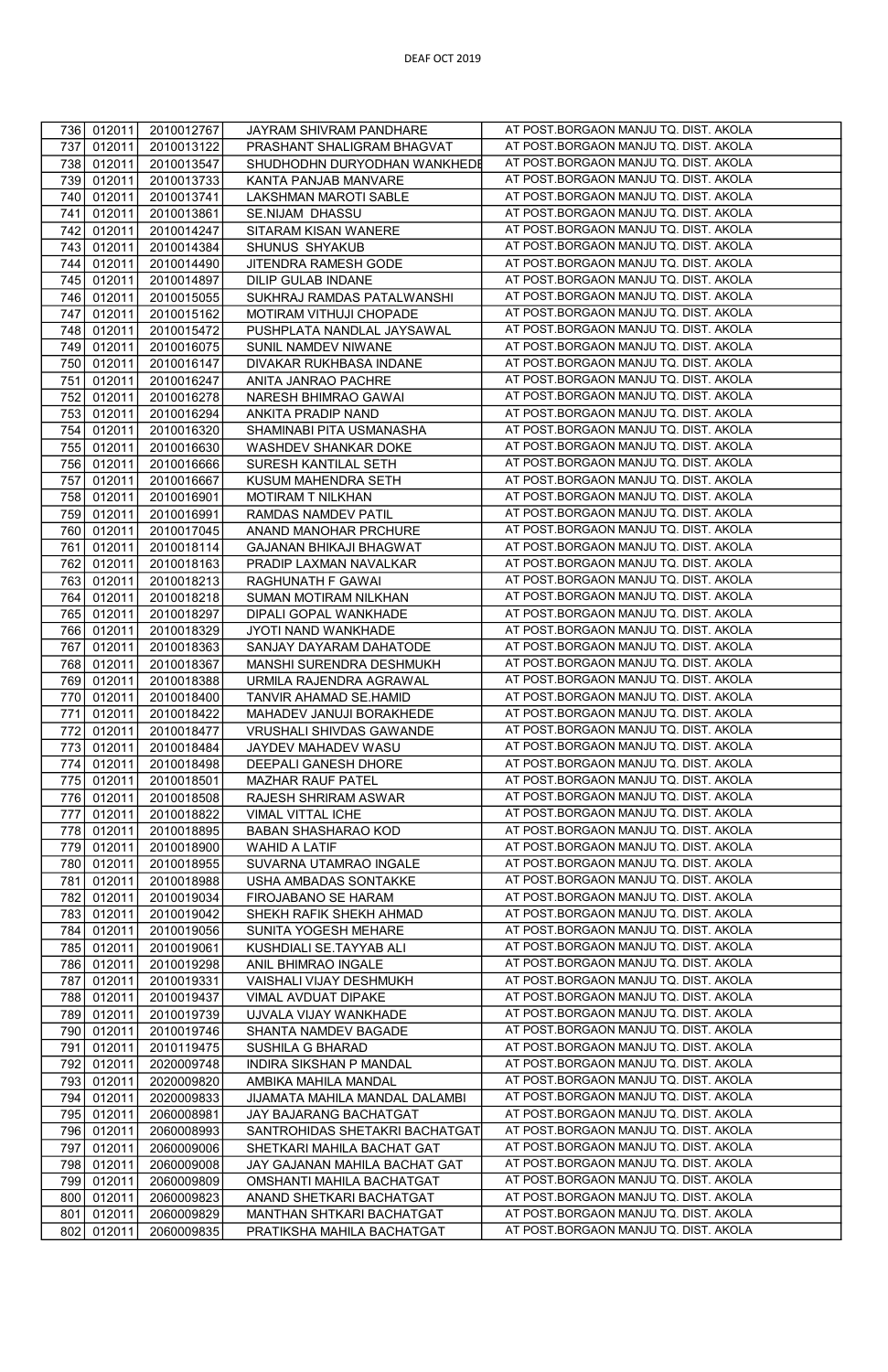| 803        |                  |                          |                                                     |                                                                          |
|------------|------------------|--------------------------|-----------------------------------------------------|--------------------------------------------------------------------------|
|            | 012011           | 2060009839               | SWALMBI SHETKARI BACHATGAT                          | AT POST.BORGAON MANJU TQ. DIST. AKOLA                                    |
| 804        | 012011           | 2060009841               | MANJUSHAHA SETKARI BACHATGAT                        | AT POST.BORGAON MANJU TQ. DIST. AKOLA                                    |
| 805        | 012011           | 2060009843               | SHRIGANESH SHETKARI BACHATGAT                       | AT POST.BORGAON MANJU TQ. DIST. AKOLA                                    |
| 806        | 012011           | 2060009844               | SANTGAJANAN SHETKARI BACHATGAT                      | AT POST.BORGAON MANJU TQ. DIST. AKOLA                                    |
| 807        | 012011           | 2060009845               | FARSHICHAUK SHETKARI BACHATGAT                      | AT POST.BORGAON MANJU TQ. DIST. AKOLA                                    |
| 808        | 012011           | 2060009849               | PRAGATI SAMUHA KISANBACHATGAT                       | AT POST.BORGAON MANJU TQ. DIST. AKOLA                                    |
| 809        | 012011           | 2060009850               | M.FULESHET. ALPABHU BACHATGAT                       | AT POST.BORGAON MANJU TQ. DIST. AKOLA                                    |
| 810        |                  | 2060009854               | LOKONOTTI SHETKARI BACHATGAT                        | AT POST.BORGAON MANJU TQ. DIST. AKOLA                                    |
| 811        | 012011<br>012011 |                          | SAIRAM SWAYAN BACHATGAT                             | AT POST.BORGAON MANJU TQ. DIST. AKOLA                                    |
|            |                  | 2060009855               |                                                     | AT POST.BORGAON MANJU TQ. DIST. AKOLA                                    |
| 812        | 012011           | 2060009865               | SHIDATTA MAHILA BACHATGAT                           | AT POST.BORGAON MANJU TQ. DIST. AKOLA                                    |
| 813        | 012011           | 2060009866               | NAWNATH BGAT                                        |                                                                          |
| 814        | 012011           | 2060009867               | <b>GORKHNATH SHETKARI BGAT</b>                      | AT POST.BORGAON MANJU TQ. DIST. AKOLA                                    |
| 815        | 012011           | 2060009869               | DURGA SWAYA BACHATGAT                               | AT POST.BORGAON MANJU TQ. DIST. AKOLA                                    |
| 816        | 013011           | 2010003875               | SHANTABAI SHRIRAM CHITRAKAR                         | AT POST.BORGAON MANJU TQ. DIST. AKOLA                                    |
| 817        | 013011           | 2010008032               | VINAYAK KESHAV DHOTRE                               | AT POST.BORGAON MANJU TQ. DIST. AKOLA                                    |
| 818        | 013011           | 2010010259               | DEEPAK VASANTRAO BAJAD                              | AT POST.PALSO BADHE TQ. DIST. AKOLA                                      |
| 819        | 013011           | 2060000061               | RAMMATA SHG DAHIGAON                                | AT POST.PALSO BADHE TQ. DIST. AKOLA                                      |
| 820        | 014011           | 2010000126               | <b>GOVIND SAMPAT SARODE</b>                         | AT POST.MHAISANG TQ. DIST. AKOLA                                         |
| 821        | 014011           | 2010001471               | GOVIND PURNAJI BABHULKAR                            | AT POST.MHAISANG TQ. DIST. AKOLA                                         |
| 822        | 014011           | 2010001889               | HARICHAND BALIRAM GAVANDE                           | AT POST. MHAISANG TQ. DIST. AKOLA                                        |
| 823        | 014011           | 2010001963               | KUSUM PANDURANG SASOTE                              | AT POST.MHAISANG TQ. DIST. AKOLA                                         |
| 824        | 014011           | 2010002483               | SHANKAR KHANDUJI JAVANJAL                           | AT POST.MHAISANG TQ. DIST. AKOLA                                         |
| 825        | 014011           | 2010002596               | DIGAMBAR ZYABURAO KHEDKAR & RA                      | AT POST.MHAISANG TQ. DIST. AKOLA                                         |
| 826        | 014011           | 2010002627               | ANSAR NABI                                          | AT POST.MHAISANG TQ. DIST. AKOLA                                         |
| 827        | 014011           | 2010002943               | NISAR SHE DHASTGIR                                  | AT POST.MHAISANG TQ. DIST. AKOLA                                         |
| 828        | 014011           | 2010003475               | SHE MUKKADAR SHE MUNIR                              | AT POST.MHAISANG TQ. DIST. AKOLA                                         |
| 829        | 014011           | 2010003651               | RAMCHANDRA RATAN SAVALE                             | AT POST.MHAISANG TQ. DIST. AKOLA                                         |
| 830        | 014011           | 2010003663               | NALINI AHOKRAO KHAVNE                               | AT POST.MHAISANG TQ. DIST. AKOLA                                         |
| 831        | 014011           | 2010003939               | ASHOK N KHEDAKAR                                    | AT POST.MHAISANG TQ. DIST. AKOLA                                         |
|            |                  |                          |                                                     | AT POST.MHAISANG TQ. DIST. AKOLA                                         |
| 832        | 014011           | 2010004038               | SEEMA MILIND DESHAMUKH                              | AT POST.MHAISANG TQ. DIST. AKOLA                                         |
| 833        | 014011           | 2010004106               | BHUSHAN B DALU                                      |                                                                          |
| 834        | 014011           | 2010004282               | PUNDLIK SHAMRAO LATEKAR                             | AT POST.MHAISANG TQ. DIST. AKOLA                                         |
| 835        | 014011           | 2010004283               | PRALHADRAO GANGARAM GAVANDE                         | AT POST.MHAISANG TQ. DIST. AKOLA                                         |
| 836        | 014011           | 2010004597               | HARSHVARDHAN S PATIL                                | AT POST.MHAISANG TQ. DIST. AKOLA                                         |
| 837        | 014011           | 2010004688               | PURNAJI CHINDHAJI BHAMANDE                          | AT POST.MHAISANG TQ. DIST. AKOLA                                         |
| 838        | 014011           | 2010004886               | SUMANBAI M DHAGE                                    | AT POST.MHAISANG TQ. DIST. AKOLA                                         |
| 839        | 014011           | 2010005268               | BEBITAI NIRANJAN CHANDURKAR                         | AT POST.MHAISANG TQ. DIST. AKOLA                                         |
|            |                  |                          |                                                     |                                                                          |
| 840        | 014011           | 2010005463               | DILIP SHAMRAO BHOKRE                                | AT POST.MHAISANG TQ. DIST. AKOLA                                         |
| 841        | 014011           | 2010005679               | <b>BHAGIRATH SHA BODDE</b>                          | AT POST.MHAISANG TQ. DIST. AKOLA                                         |
| 842        | 014011           | 2010005894               | SHARDA AVADHUT PAYTALE                              | AT POST.MHAISANG TQ. DIST. AKOLA                                         |
| 843        | 014011           | 2010005922               | MANISHA RAMESH KHADKES                              | AT POST.MHAISANG TQ. DIST. AKOLA                                         |
| 844        | 014011           | 2010006251               | AHAMAD ALI SHAUKAT ALI                              | AT POST.MHAISANG TQ. DIST. AKOLA                                         |
| 845        | 014011           | 2060000002               | ASURESHWAR SHG                                      | AT POST.MHAISANG TQ. DIST. AKOLA                                         |
| 846        | 014011           | 2060000004               | CHANDIKA M B GAT RAMGAON                            | AT POST.MHAISANG TQ. DIST. AKOLA                                         |
| 847        |                  |                          |                                                     | AT POST.MHAISANG TQ. DIST. AKOLA                                         |
| 848        | 014011           | 2060000012               | DHARESHWAR SHG                                      | AT POST.MHAISANG TQ. DIST. AKOLA                                         |
| 849        | 014011<br>014011 | 2060000018<br>2060000022 | JAI KISAN SHET SHG<br>SWAMI SAMARTH SHG             | AT POST.MHAISANG TQ. DIST. AKOLA                                         |
|            | 014011           | 2060000025               |                                                     |                                                                          |
| 850        |                  |                          | SHET MAULI SHETKARI SHG                             | AT POST. MHAISANG TQ. DIST. AKOLA                                        |
| 851        | 014011           | 2060000028               | AHILYADEVI HOLKAR SHETKARI SHG                      | AT POST.MHAISANG TQ. DIST. AKOLA                                         |
| 852        | 014011           | 2060000031               | EKTA SHETKARI B GAT                                 | AT POST.MHAISANG TQ. DIST. AKOLA                                         |
| 853        | 014011           | 2060000045               | GADGEBABA SHETKARI SHG                              | AT POST.MHAISANG TQ. DIST. AKOLA                                         |
| 854        | 015011           | 2010004735               | KALAVANTI MAHADEV RAMEKAR                           | AT POST.KANSHIVANI TQ. DIST. AKOLA                                       |
| 855        | 015011           | 2010004986               | SHOBHABAI SHIVSAGAR WAHURVAGH                       | AT POST.KANSHIVANI TQ. DIST. AKOLA                                       |
| 856        | 015011           | 2010005084               | KAILAS TULASHIRAM ENGALE                            | AT POST.KANSHIVANI TQ. DIST. AKOLA                                       |
| 857        | 015011           | 2010005194               | SUNIL SURESH KAMBALE                                | AT POST.KANSHIVANI TQ. DIST. AKOLA                                       |
| 858        | 015011           | 2010005229               | SHRIKRUNSH TUKARAM GITE                             | AT POST.KANSHIVANI TQ. DIST. AKOLA                                       |
| 859        | 015011           | 2010005458               | SAKHARABAI MOTIRAM GAVAI                            | AT POST.KANSHIVANI TQ. DIST. AKOLA                                       |
| 860        | 015011           | 2010005645               | VINOD SHRIRAM BOBADE                                | AT POST.KANSHIVANI TQ. DIST. AKOLA                                       |
| 861        | 015011           | 2010005954               | SHAYA GAJANAN WAGHAMARE                             | AT POST.KANSHIVANI TQ. DIST. AKOLA                                       |
| 862        | 015011           | 2010006229               | VILAS LAXAMAN DESHMUKH                              | AT POST.KANSHIVANI TQ. DIST. AKOLA                                       |
| 863        | 015011           | 2010006332               | NIMBAJI SHIVRAM SHINDE                              | AT POST.KANSHIVANI TQ. DIST. AKOLA                                       |
| 864        | 015011           | 2010007259               | DUANGARAMAL RAMESHAVR BHATI                         | AT POST.KANSHIVANI TQ. DIST. AKOLA                                       |
| 865        | 015011           | 2010007320               | AVADHUT GULABRAV CHAWAN                             | AT POST.KANSHIVANI TQ. DIST. AKOLA                                       |
| 866        | 015011           | 2060006048               | SUJATA M B GAT SUKALI                               | AT POST.KANSHIVANI TQ. DIST. AKOLA                                       |
| 867        | 015011           | 2060007554               | SANT D M B GAT NANDAPUR                             | AT POST.KANSHIVANI TQ. DIST. AKOLA                                       |
| 868<br>869 | 015011<br>015011 | 2060007574<br>2060007965 | J GAJANAN S B GAT PARDI<br>JAY SHIVRAYA B GAT DEVRI | AT POST.KANSHIVANI TQ. DIST. AKOLA<br>AT POST.KANSHIVANI TQ. DIST. AKOLA |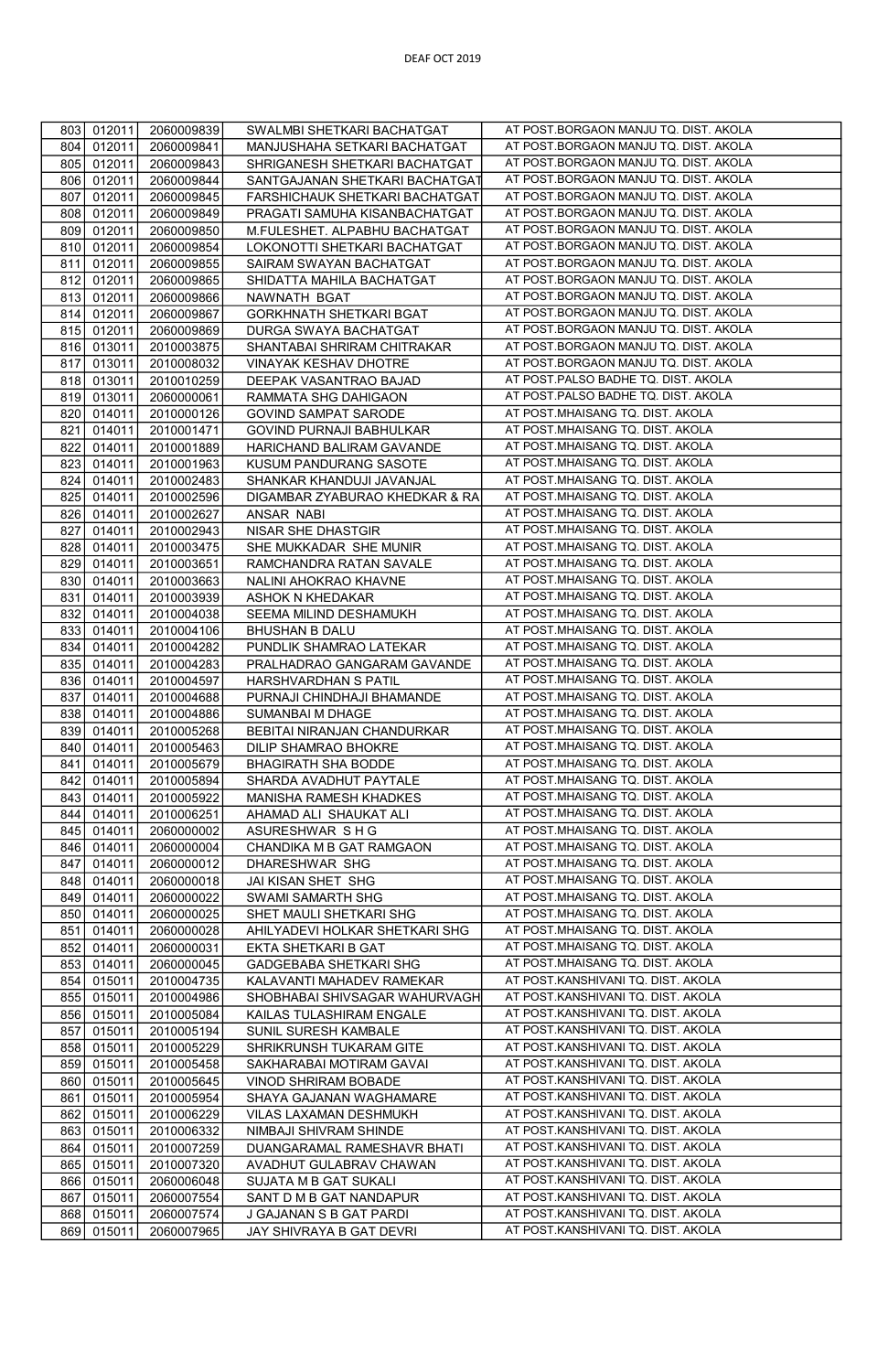| 870        | 016011<br>2010001017                         | ANANDA MOTIRAM KHARAT                     | AT POST.GANDHIGRAM TQ. DIST. AKOLA                                     |
|------------|----------------------------------------------|-------------------------------------------|------------------------------------------------------------------------|
| 871        | 016011<br>2010004730                         | ANJALI RAMESH DENDAVE                     | AT POST.GANDHIGRAM TQ. DIST. AKOLA                                     |
| 872        | 016011<br>2010005997                         | KASHINATH LAKSHMAN KATHOLE                | AT POST.GANDHIGRAM TQ. DIST. AKOLA                                     |
| 873        | 017011<br>2010000953                         | DEVKABAI LAXMAN THAKARE                   | AT POST.CHIKHALGAON TQ. DIST. AKOLA                                    |
| 874        | 017011<br>2010000962                         | KAMLABAI KISANRAO THORAT                  | AT POST.CHIKHALGAON TQ. DIST. AKOLA                                    |
| 875        | 017011<br>2010001073                         | GHODUSING UTTAMSING THAKUR                | AT POST.CHIKHALGAON TQ. DIST. AKOLA                                    |
| 876        | 017011<br>2010001362                         | SAVITRIBAI P KAPSHI                       | AT POST.CHIKHALGAON TQ. DIST. AKOLA                                    |
|            | 017011<br>2010001455                         | PANDHURANG VITHTALRAO INGLE               | AT POST.CHIKHALGAON TQ. DIST. AKOLA                                    |
| 877<br>878 | 017011<br>2010001481                         | VINA VITTHALRAO CHONDKE                   | AT POST.CHIKHALGAON TQ. DIST. AKOLA                                    |
| 879        | 017011                                       |                                           | AT POST.CHIKHALGAON TQ. DIST. AKOLA                                    |
|            | 2010002281                                   | GIRISH RAMBHAU MOKHADKAR                  | AT POST.CHIKHALGAON TQ. DIST. AKOLA                                    |
| 880        | 017011<br>2010002666                         | NARENDRA SAKHARAM GARJE                   | AT POST.CHIKHALGAON TQ. DIST. AKOLA                                    |
| 881        | 017011<br>2010002831                         | SAMRATABAI DEORAO PAWAR                   |                                                                        |
| 882        | 017011<br>2010004017                         | ANIL VASANTRAO THORAT                     | AT POST.CHIKHALGAON TQ. DIST. AKOLA                                    |
| 883        | 017011<br>2010004076                         | SUMAN LAXMAN KHAPARE                      | AT POST.CHIKHALGAON TQ. DIST. AKOLA                                    |
| 884        | 017011<br>2010005148                         | SANDHYA WAMAN AMBHORE                     | AT POST.CHIKHALGAON TQ. DIST. AKOLA                                    |
| 885        | 017011<br>2010005393                         | SHALUBAI NAGDEV TAYADE                    | AT POST.CHIKHALGAON TQ. DIST. AKOLA                                    |
| 886        | 017011<br>2060002149                         | MAHAMAYA SHG CHIKHALGAON                  | AT POST.CHIKHALGAON TQ. DIST. AKOLA                                    |
| 887        | 018011<br>2000000010                         | JAGRUTI V K Y S M ROHANA                  | AT POST.DAHIHANDA TQ. DIST. AKOLA                                      |
| 888        | 018011<br>2010000562                         | GAYATRI PURSHOTTAM GIYANAKA               | AT POST.DAHIHANDA TQ. DIST. AKOLA                                      |
| 889        | 018011<br>2010000740                         | KHONDU NARAYAN GAN                        | AT POST.DAHIHANDA TQ. DIST. AKOLA                                      |
| 890        | 018011<br>2010001002                         | SHAILA KADUJI GALPHADE                    | AT POST.DAHIHANDA TQ. DIST. AKOLA                                      |
| 891        | 018011<br>2010001495                         | RRASHIDKHA BASHIRKHA                      | AT POST.DAHIHANDA TQ. DIST. AKOLA                                      |
| 892        | 018011<br>2010001837                         | VISHAWAS KESHAORAO DHWALI                 | AT POST.DAHIHANDA TQ. DIST. AKOLA                                      |
| 893        | 018011<br>2010001865                         | KAMALKISHOR RAMSWRUP SHARMA               | AT POST.DAHIHANDA TQ. DIST. AKOLA                                      |
| 894        | 018011<br>2010002039                         | MADHUKAR NARAYAN YANDASE                  | AT POST.DAHIHANDA TQ. DIST. AKOLA                                      |
| 895        | 018011<br>2010002042                         | A MATALAB A GAFFUR                        | AT POST.DAHIHANDA TQ. DIST. AKOLA                                      |
| 896        | 018011<br>2010002448                         | INDHIRABAI NAMDEV GHOYE                   | AT POST.DAHIHANDA TQ. DIST. AKOLA                                      |
| 897        | 018011<br>2010002688                         | HIMMATRAO NAGORAO APOTIKAR                | AT POST.DAHIHANDA TQ. DIST. AKOLA                                      |
| 898        | 018011<br>2010002711                         | CHANDRAKALA VITTHAL BHAGAT                | AT POST.DAHIHANDA TQ. DIST. AKOLA                                      |
| 899        | 018011<br>2010002756                         | RAJESH SHYAM MANOHAR AGNIHOTRI            | AT POST.DAHIHANDA TQ. DIST. AKOLA                                      |
| 900        | 018011<br>2010003018                         | MOTIRAM T BHONDE                          | AT POST.DAHIHANDA TQ. DIST. AKOLA                                      |
| 901        | 018011<br>2010003079                         | SATISH MADHUKARAO BHADHARKHE              | AT POST.DAHIHANDA TQ. DIST. AKOLA                                      |
| 902        | 018011<br>2010003102                         | <b>HIRABI S KASAM</b>                     | AT POST.DAHIHANDA TQ. DIST. AKOLA                                      |
| 903        | 018011<br>2010003117                         | SUMAN BHURAO SIRSAT                       | AT POST.DAHIHANDA TQ. DIST. AKOLA                                      |
| 904        | 018011<br>2010003452                         | MO. SHAKUR MO. ESARAIL                    | AT POST.DAHIHANDA TQ. DIST. AKOLA                                      |
| 905        | 018011<br>2010003453                         | KALYAN VINAYAKRAO PAWAR                   | AT POST.DAHIHANDA TQ. DIST. AKOLA                                      |
| 906        | 018011<br>2010003640                         | DHUPDABAI SHIKRUNSHNA KANDALE             | AT POST.DAHIHANDA TQ. DIST. AKOLA                                      |
| 907        | 018011<br>2010003642                         | MAHMUDABI SHEGANI                         | AT POST.DAHIHANDA TQ. DIST. AKOLA                                      |
| 908        | 018011<br>2010003650                         | VANDNA ANNA SIRSAT                        | AT POST.DAHIHANDA TQ. DIST. AKOLA                                      |
| 909        | 018011<br>2010003785                         | PUTALA BEE SHEIKH JULAWAR                 | AT POST.DAHIHANDA TQ. DIST. AKOLA                                      |
| 910        | 018011<br>2010003822                         | DHONDUJI PANDUJI BHISE                    | AT POST.DAHIHANDA TQ. DIST. AKOLA                                      |
| 911        | 018011<br>2010004063                         | NARAYAN LULAJI JOUJAL                     | AT POST.DAHIHANDA TQ. DIST. AKOLA                                      |
| 912        | 018011<br>2010004133                         | BEBITAI MAROTI DAWALE                     | AT POST.DAHIHANDA TQ. DIST. AKOLA                                      |
| 913        | 018011<br>2010004378                         | GULABRAO TUKARAM SADAR                    | AT POST.DAHIHANDA TQ. DIST. AKOLA                                      |
| 914        | 018011<br>2010007575                         | VARSHA NANDLAL JAYSWAL                    | AT POST.DAHIHANDA TQ. DIST. AKOLA                                      |
| 915        | 018011<br>2050000010                         | DILIP MOHANLAL JAYSWAL                    | AT POST.DAHIHANDA TQ. DIST. AKOLA                                      |
| 916        | 018011<br>2060004014                         | RUPNATH SHETKARI BACHAT GAT               | AT POST.DAHIHANDA TQ. DIST. AKOLA                                      |
| 917        | 018011<br>2060004284                         | <b>GRAMVIKAS SHETKARI BACHAT</b>          | AT POST.DAHIHANDA TQ. DIST. AKOLA                                      |
| 918        | 018011<br>2060004305                         | AKATA BACHAT GAT                          | AT POST.DAHIHANDA TQ. DIST. AKOLA                                      |
| 919        | 018011<br>2060004307                         | GAJANAN SHETKARI BACHAT GAT               | AT POST.DAHIHANDA TQ. DIST. AKOLA                                      |
| 920        | 018011<br>2060004538                         | WARKARI SHETKARI BACHAT GAT               | AT POST.DAHIHANDA TQ. DIST. AKOLA                                      |
| 921        | 018011<br>2060004539                         | GAJANAN MAHARAJ BACHAT GAT                | AT POST.DAHIHANDA TQ. DIST. AKOLA                                      |
| 922        | 018011<br>2060004552                         | KHARPANPATTA BHACHAT GAT                  | AT POST.DAHIHANDA TQ. DIST. AKOLA                                      |
| 923        | 019011<br>2010000305                         | BHAGWAN RAMCHANDRA MOHITE                 | AT POST.PATUR NANDAPUR TQ. DIST. AKOLA                                 |
| 924        | 019011<br>2010001586                         | SHIDHARATH SUDAM PANDIT                   | AT POST.PATUR NANDAPUR TQ. DIST. AKOLA                                 |
| 925        | 019011<br>2010001781                         | SUNIL S SHEGOKAR                          | AT POST.PATUR NANDAPUR TQ. DIST. AKOLA                                 |
| 926        | 019011<br>2010002326                         | SHALIGRAM BABAN SATRAOTE                  | AT POST.PATUR NANDAPUR TQ. DIST. AKOLA                                 |
| 927        | 019011<br>2010002472                         | SHAMRAO KOLASU MANWAR                     | AT POST.PATUR NANDAPUR TQ. DIST. AKOLA                                 |
| 928        | 019011<br>2010002680                         | H J CHAKRANARAYAN                         | AT POST.PATUR NANDAPUR TQ. DIST. AKOLA                                 |
| 929        | 019011<br>2010002702                         | PANCHFULA VITTHAL DHISALE                 | AT POST.PATUR NANDAPUR TQ. DIST. AKOLA                                 |
| 930        | 019011<br>2020000026                         | NEHRU BCG PATUR N.                        | AT POST.PATUR NANDAPUR TQ. DIST. AKOLA                                 |
| 931        | 019011<br>2050000010                         | RAVI N KHARAT                             | AT POST.PATUR NANDAPUR TQ. DIST. AKOLA                                 |
| 932        | 020011<br>2010003229                         | SITARAM JAYRAM WANKHADE                   | AT POST.KURANKHED TQ. DIST. AKOLA                                      |
|            |                                              |                                           |                                                                        |
| 933        | 020011<br>2010003250                         | KURESHABI BASHIR KHA                      | AT POST.KURANKHED TQ. DIST. AKOLA                                      |
| 934        | 020011<br>2010003259                         | VIKRAM B. WANKHADE                        | AT POST.KURANKHED TQ. DIST. AKOLA                                      |
| 935<br>936 | 020011<br>2010003819<br>020011<br>2010004709 | PANCHASHILA H SADASHIV<br>VILAS BHOLANATH | AT POST.KURANKHED TQ. DIST. AKOLA<br>AT POST.KURANKHED TQ. DIST. AKOLA |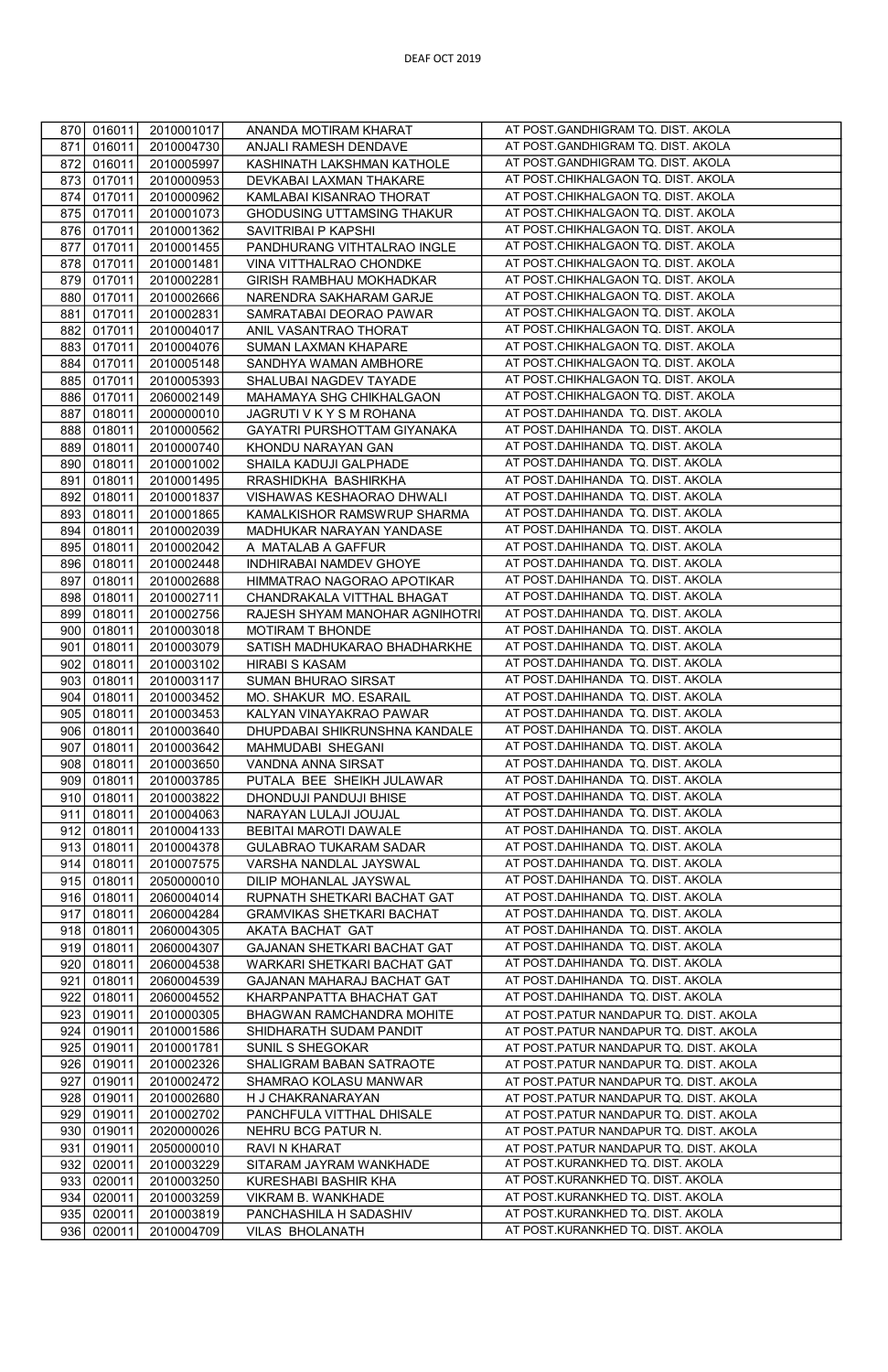| 937  | 020011      | 2050002032 | MANOJKUMAR NARAYANDAS MALANI   | AT POST.KURANKHED TQ. DIST. AKOLA     |
|------|-------------|------------|--------------------------------|---------------------------------------|
| 938  | 020011      | 2060000029 | SANT GADAGEBABA MAHARAJ KOTARI | AT POST.KURANKHED TQ. DIST. AKOLA     |
| 939  | 021011      | 2010005492 | NIRMALA MAHADEV THOMBARE       | AT POST.GOREGAON TQ. DIST. AKOLA      |
| 940  | 021011      | 2010006117 | SAIYAD FARUKH SAYAD UMAR       | AT POST.GOREGAON TQ. DIST. AKOLA      |
| 941  | 021011      | 2060000007 | YASHODHARA SHG GOREGAON        | AT POST.GOREGAON TQ. DIST. AKOLA      |
| 942  | 021011      | 2060000033 | ADISHAKTI SHG MAZHOD           | AT POST.GOREGAON TQ. DIST. AKOLA      |
| 943  | 021011      | 2060000042 | DHAMMADEV SHG MAZHOD           | AT POST.GOREGAON TQ. DIST. AKOLA      |
| 944  | 021011      | 2060000043 | SAMRAT SHG MAZHOD              | AT POST.GOREGAON TQ. DIST. AKOLA      |
| 945  | 021011      | 2060000044 | MAHATMA FULE SHG BHARATPUR     | AT POST.GOREGAON TQ. DIST. AKOLA      |
| 946  | 022011      | 2000000006 | RIDDHI SID MAHI SAH AKOLA      | AT POST.UMARI TQ. DIST. AKOLA         |
| 947  | 022011      | 2000000010 | VIDAR URBAN PAT SAN UMRI       | AT POST.UMARI TQ. DIST. AKOLA         |
| 948  | 022011      | 2000000017 | JAN KALY BAH SAH SAN AKL       | AT POST.UMARI TQ. DIST. AKOLA         |
| 949  | 022011      | 2000000020 | M PHULE VACHN UMARI            | AT POST.UMARI TQ. DIST. AKOLA         |
| 950  | 022011      | 2000000021 | PRERNA MA MAHI SAH SAN         | AT POST.UMARI TQ. DIST. AKOLA         |
| 951  | 022011      | 2000000025 | SIDARTH SAMJ MAND UMARI        | AT POST.UMARI TQ. DIST. AKOLA         |
| 952  | 022011      | 2000000030 | D AMBD M FULE MEM RI AKL       | AT POST.UMARI TQ. DIST. AKOLA         |
| 953  | 022011      | 2000000032 | CHP SHIVJ VAYM PRS MAN UMR     | AT POST.UMARI TQ. DIST. AKOLA         |
| 954  | 022011      | 2000000034 | SEVAPARG BEROJ SAH SANS        | AT POST.UMARI TQ. DIST. AKOLA         |
| 955  | 022011      | 2000000039 | JAG DHOTRE PRA MAN UMR         | AT POST.UMARI TQ. DIST. AKOLA         |
| 956  | 022011      | 2000000042 | SANKALPANA SWA ROJ SEVA SOC    | AT POST.UMARI TQ. DIST. AKOLA         |
| 957  | 022011      | 2000000044 | SHIV CHAITANYA SANSKRUS SAN    | AT POST.UMARI TQ. DIST. AKOLA         |
| 958  | 022011      | 2000000045 | RADHASWAMI SUSHI BEROJ SOC     | AT POST.UMARI TQ. DIST. AKOLA         |
| 959  | 022011      | 2000000046 | NAI DISHA SWA ROJGAR SEVA SOC  | AT POST.UMARI TQ. DIST. AKOLA         |
| 960  | 022011      | 2000000047 | SANGHARSH BAHUDE SOC           | AT POST.UMARI TQ. DIST. AKOLA         |
| 961  | 022011      | 2010001502 | YASHWANT R AADHE               | AT POST.UMARI TQ. DIST. AKOLA         |
| 962  | 022011      | 2010002614 | DADASAHEB DIVEKAR ZPUMARI      | AT POST.UMARI TQ. DIST. AKOLA         |
| 963  | 022011      | 2010003214 | SADASHIV WASUDEV SHASTRI       | AT POST.UMARI TQ. DIST. AKOLA         |
| 964  | 022011      | 2010003620 | PURSHOTTAM RAMCHANDRA TATHOD   | AT POST.UMARI TQ. DIST. AKOLA         |
| 965  | 022011      | 2010003717 | SHRIKRUSHNA P MEHRE            | AT POST.UMARI TQ. DIST. AKOLA         |
| 966  | 022011      | 2010004457 | ARUN KISANRAO BHOSARE          | AT POST.UMARI TQ. DIST. AKOLA         |
| 967  | 022011      | 2010004870 | SHANTABAI NARAYAN GHATOLE      | AT POST.UMARI TQ. DIST. AKOLA         |
| 968  | 022011      | 2010004877 | DADARAO AATAMRAM PATHRIKAR     | AT POST.UMARI TQ. DIST. AKOLA         |
| 969  | 022011      | 2010004911 | BHAGWANTAO M. DESHMUKH         | AT POST.UMARI TQ. DIST. AKOLA         |
| 970  | 022011      | 2010004924 | MANISH TULSHIRAM CHIMANKAR     | AT POST.UMARI TQ. DIST. AKOLA         |
| 971  | 022011      | 2010004945 | REKHA ARUN JADHAV              | AT POST.UMARI TQ. DIST. AKOLA         |
| 972  | 022011      | 2010005169 | JAGDEV V. SADAFALE             | AT POST.UMARI TQ. DIST. AKOLA         |
| 973  | 022011      | 2010005528 | VARSHA SAMADHAN ATAMBAR        | AT POST.UMARI TQ. DIST. AKOLA         |
| 974  | 022011      | 2010005806 | PRATIBHA BHASKAR NAVKAR        | AT POST.UMARI TQ. DIST. AKOLA         |
| 975  | 022011      | 2010005963 | <b>LATA KAILAS PATIL</b>       | AT POST.UMARI TQ. DIST. AKOLA         |
| 976  | 022011      | 2010006090 | DIPAK SHAMRAO KHANDARE         | AT POST.UMARI TQ. DIST. AKOLA         |
| 977  | 022011      | 2010006096 | ANNAPURNA BHIMRAO GHAWAT       | AT POST.UMARI TQ. DIST. AKOLA         |
| 978  | 022011      | 2060004601 | JAYMAHAKALI S.SAHAYATA SAMUH   | AT POST.UMARI TQ. DIST. AKOLA         |
| 979  | 023011      | 2000000005 | MAHE. BAHU.MA. AUD.S.S.M. CHA. | AT POST.KHADKI TQ. DIST. AKOLA        |
|      | 980 023011  | 2000000009 | HAUSI BOX. ASO. KHADAKI        | AT POST.KHADKI TQ. DIST. AKOLA        |
| 981  | 023011      | 2000000044 | PRA.BAHU.KRI. &SHI.PRA.M. KHA. | AT POST.KHADKI TQ. DIST. AKOLA        |
| 982  | 023011      | 2000000051 | RAJA SARKYU. CLUB KHA.         | AT POST.KHADKI TQ. DIST. AKOLA        |
| 983  | 023011      | 2010003124 | PRAVIN RAMKRUSHNA VANRE        | AT POST.KHADKI TQ. DIST. AKOLA        |
| 984  | 023011      | 2060000029 | SANT SENA MAHARAJ SWAYAM SAHA  | AT POST.KHADKI TQ. DIST. AKOLA        |
| 985  | 023011      | 2060000034 | MA. JOTI. SW. SAH.B.G CHA.     | AT POST.KHADKI TQ. DIST. AKOLA        |
| 986  | 023011      | 2060000045 | KUL.SHE. MA.B.G. CHAND.        | AT POST.KHADKI TQ. DIST. AKOLA        |
| 987  | 023011      | 2060000048 | SHRI.SHE. B.G. CHANDUR         | AT POST.KHADKI TQ. DIST. AKOLA        |
| 988  | 023011      | 2060000053 | AHIL.HOL.SW. SAH.SA.B.G. CHA.  | AT POST.KHADKI TQ. DIST. AKOLA        |
| 989  | 023011      | 2060000061 | JAY GAJA.SHE. MAH.B.G. CHANDUR | AT POST.KHADKI TQ. DIST. AKOLA        |
| 990  | 023011      | 2060000074 | CHANDIKA MA. SW.SAH.SAM. CHA.  | AT POST.KHADKI TQ. DIST. AKOLA        |
| 991  | 024011      | 2010002745 | MUKESH GULABSINGH DHONDPHALE   | AT POST.KHADKI TQ. DIST. AKOLA        |
| 992  | 024011      | 2010002780 | PREMA ONKAR RAUT               | AT POST.RANPISE NAGAR TQ. DIST. AKOLA |
| 993  | 024011      | 2010005951 | ANIL LAXMANRAO REWALE          | AT POST.RANPISE NAGAR TQ. DIST. AKOLA |
| 994  | 024011      | 2010006113 | CHANDRAKANT SHANKARRAO PANCHA  | AT POST.RANPISE NAGAR TQ. DIST. AKOLA |
| 995  | 025011      | 2010000734 | AMRUT MOTIRAM KAMBARKAR        | AT POST.AAGAR TQ. DIST. AKOLA         |
| 996  | 025011      | 2010000936 | MANOHAR SUKHADEV SANGALE       | AT POST.AAGAR TQ. DIST. AKOLA         |
| 997  | 025011      | 2010001187 | V V JADHAV                     | AT POST.AAGAR TQ. DIST. AKOLA         |
| 998  | 025011      | 2010001302 | MO SALIM M HAMIM               | AT POST.AAGAR TQ. DIST. AKOLA         |
| 999  | 025011      | 2010001615 | UKRDA SADASHIV WAYDHANE        | AT POST.AAGAR TQ. DIST. AKOLA         |
| 1000 | 025011      | 2010001676 | SHESHARAO CHANDRBHAN MORE      | AT POST.AAGAR TQ. DIST. AKOLA         |
| 1001 | 025011      | 2010001690 | SANJAY VISHWANATH JADHAV       | AT POST.AAGAR TQ. DIST. AKOLA         |
| 1002 | 025011      | 2010001711 | PANDURANG BAJAJI NAWALKAR      | AT POST.AAGAR TQ. DIST. AKOLA         |
|      | 1003 025011 | 2010001754 | NILAM SAMBHAJI BORE            | AT POST.AAGAR TQ. DIST. AKOLA         |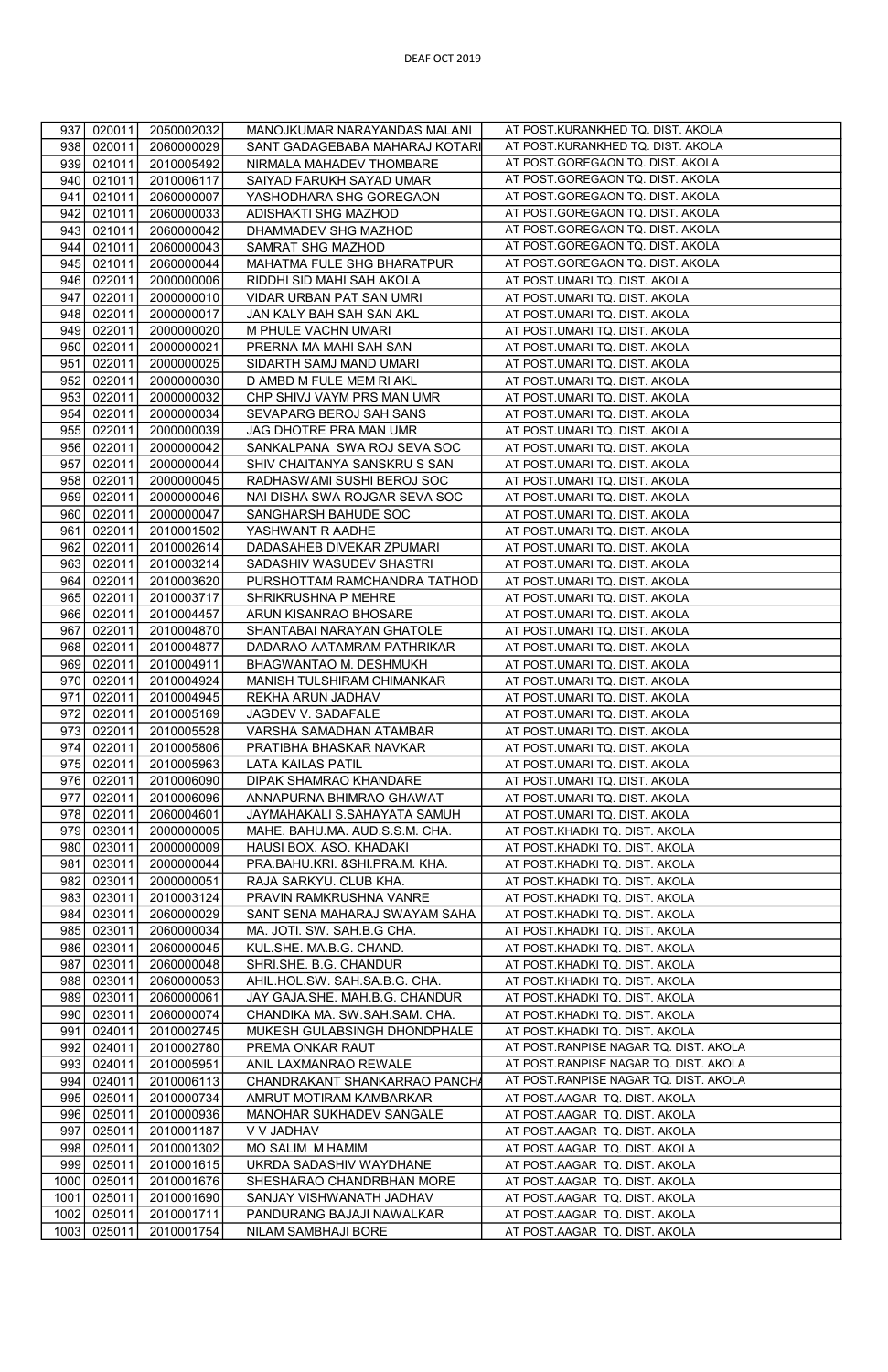| 1004         | 025011           | 2010002028               | JAYA VHINTAMAN SANGALE                             | AT POST.AAGAR TQ. DIST. AKOLA                                                          |
|--------------|------------------|--------------------------|----------------------------------------------------|----------------------------------------------------------------------------------------|
| 1005         | 025011           | 2010002031               | KAMALABAI MUGUTRAO DURGE                           | AT POST.AAGAR TQ. DIST. AKOLA                                                          |
| 1006         | 025011           | 2010002145               | SHANKAR DAYARAM BAHALE                             | AT POST.AAGAR TQ. DIST. AKOLA                                                          |
| 1007         | 025011           | 2010002771               | VISHVANATH SHYAMRAO FUKAT                          | AT POST.AAGAR TQ. DIST. AKOLA                                                          |
| 1008         | 025011           | 2010002833               | NAGORAO RUSTAM DESHAMUKH                           | AT POST.AAGAR TQ. DIST. AKOLA                                                          |
| 1009         | 025011           | 2010003051               | ANNAPURNABAI VASUDEV TARAOLE                       | AT POST.AAGAR TQ. DIST. AKOLA                                                          |
| 1010         | 025011           | 2010003066               | A.HALIM M.GAYASUDDIN                               | AT POST.AAGAR TQ. DIST. AKOLA                                                          |
| 1011         | 025011           | 2010003165               | PUNJAJI TUKARAM DANDALE                            | AT POST.AAGAR TQ. DIST. AKOLA                                                          |
| 1012         | 025011           | 2010003307               | <b>GULABIBAI SHRIRAM PUROHIT</b>                   | AT POST.AAGAR TQ. DIST. AKOLA                                                          |
| 1013         | 025011           | 2010003638               | RUSHAYOG SURYABHAN BAGDE                           | AT POST.AAGAR TQ. DIST. AKOLA                                                          |
| 1014         | 025011           | 2010003820               | GOPAL DAMODHAR DHOLE                               | AT POST.AAGAR TQ. DIST. AKOLA                                                          |
| 1015         | 025011           | 2010004459               | RAJESH PRADIP SAKHARKAR                            | AT POST.AAGAR TQ. DIST. AKOLA                                                          |
| 1016         | 025011           | 2010005724               |                                                    | AT POST.AAGAR TQ. DIST. AKOLA                                                          |
| 1017         | 025011           |                          | RAMRAO DHANUJI MAHLLE                              | AT POST.AAGAR TQ. DIST. AKOLA                                                          |
| 1018         | 026011           | 2010005745<br>2010000649 | RAMRAO AMRUTA. GORLE<br>RESHMA TANVEER             | AT POST.RATANLAL PLOT TQ. DIST. AKOLA                                                  |
| 1019         | 026011           | 2010002238               | <b>JAGATPAL SHRIRAM KOGDE</b>                      | AT POST.RATANLAL PLOT TQ. DIST. AKOLA                                                  |
| 1020         |                  |                          |                                                    | AT POST.RATANLAL PLOT TQ. DIST. AKOLA                                                  |
|              | 026011           | 2010002270               | SHARADCHANDRA DAMODHAR WADAL                       |                                                                                        |
| 1021         | 028021           | 2010003018               | HARIBHAU GUNAJI VANARE                             | AT POST.BARSHITAKLI TQ.BARSHITAKLI DIST. AKOLA                                         |
| 1022         | 028021           | 2010010055               | LAXIMIBAI PARLAD GHAIT                             | AT POST.BARSHITAKLI TQ.BARSHITAKLI DIST. AKOLA                                         |
| 1023<br>1024 | 028021           | 2010010696               | NIRMALA RAMSHING CHAVAN                            | AT POST.BARSHITAKLI TQ.BARSHITAKLI DIST. AKOLA                                         |
|              | 028021           | 2010013450               | VACHALABAI MOTIRAM RAJUKAR                         | AT POST.BARSHITAKLI TQ.BARSHITAKLI DIST. AKOLA                                         |
| 1025         | 028021           | 2010016287               | RAMESH SHRERAM BHATKAR                             | AT POST.BARSHITAKLI TQ.BARSHITAKLI DIST. AKOLA                                         |
| 1026         | 028021           | 2010016835               | BHIMARAO RAVAJI DAGAT                              | AT POST.BARSHITAKLI TQ.BARSHITAKLI DIST. AKOLA                                         |
| 1027         | 028021           | 2010019573               | ZUGLABAI SAWAIRAM RATHOD                           | AT POST.BARSHITAKLI TQ.BARSHITAKLI DIST. AKOLA                                         |
| 1028         | 028021           | 2010021152               | VIJYA DINKAR BIBEKAR                               | AT POST.BARSHITAKLI TQ.BARSHITAKLI DIST. AKOLA                                         |
| 1029         | 028021           | 2010022754               | NIRAMALABAI DA THAKARE                             | AT POST.BARSHITAKLI TQ.BARSHITAKLI DIST. AKOLA                                         |
| 1030         | 028021           | 2020000478               | SACHIV GRAMPANCHAYT GHOTA                          | AT POST.BARSHITAKLI TQ.BARSHITAKLI DIST. AKOLA                                         |
| 1031         | 029021           | 2000000007               | KAPILESHWAR CO-OP PINJAR                           | AT POST.PINJAR TQ.BARSHITAKLI DIST. AKOLA                                              |
| 1032         | 029021           | 2000000009               | JAYBHAVANI S KUKAT PALAN                           | AT POST.PINJAR TQ.BARSHITAKLI DIST. AKOLA<br>AT POST.PINJAR TQ.BARSHITAKLI DIST. AKOLA |
| 1033         | 029021           | 2000000013               | AWASAYAK J B PATIL UPLEKHA PAR                     | AT POST.PINJAR TQ.BARSHITAKLI DIST. AKOLA                                              |
| 1034         | 029021           | 2000000018               | SHIVANI S MENDHI P S S GHOTA                       | AT POST.PINJAR TQ.BARSHITAKLI DIST. AKOLA                                              |
| 1035         | 029021           | 2000000023               | JAYBHOLE DUDH U S S KHERDA                         |                                                                                        |
| 1036         | 029021           | 2000000025               | RUDRAYANI DUDH U S S MOZARI                        | AT POST.PINJAR TQ.BARSHITAKLI DIST. AKOLA<br>AT POST.PINJAR TQ.BARSHITAKLI DIST. AKOLA |
| 1037         | 029021           | 2000000027               | MIRAI MAHILA DUDH U S BAHIRKE                      | AT POST.PINJAR TQ.BARSHITAKLI DIST. AKOLA                                              |
| 1038<br>1039 | 029021<br>029021 | 2000000033<br>2010000011 | SANT GAJANAN M MAHILA DUDH U<br>MOTIRAMJI U LAHANE | AT POST.PINJAR TQ.BARSHITAKLI DIST. AKOLA                                              |
| 1040         | 029021           | 2010000014               | UTEM V NILKHEN                                     | AT POST.PINJAR TQ.BARSHITAKLI DIST. AKOLA                                              |
| 1041         | 029021           | 2010000017               | KESEWRAO S JADHO                                   | AT POST.PINJAR TQ.BARSHITAKLI DIST. AKOLA                                              |
| 1042         | 029021           | 2010000998               | PURUSHOTTAM D THAKARE                              | AT POST.PINJAR TQ.BARSHITAKLI DIST. AKOLA                                              |
| 1043         | 029021           | 2010001450               | ATMARAM GANAJI SHETE                               | AT POST.PINJAR TQ.BARSHITAKLI DIST. AKOLA                                              |
| 1044         | 029021           | 2010001564               | MAHADEV BALAJI GAWANDE                             | AT POST.PINJAR TQ.BARSHITAKLI DIST. AKOLA                                              |
| 1045         | 029021           | 2010002078               | RAJARAM B PAWAR                                    | AT POST.PINJAR TQ.BARSHITAKLI DIST. AKOLA                                              |
| 1046         | 029021           | 2010005167               | MADHUKAR S CHAUDHARI                               | AT POST.PINJAR TQ.BARSHITAKLI DIST. AKOLA                                              |
| 1047         | 029021           | 2010005546               | ANNPURNA VITHOBA                                   | AT POST.PINJAR TQ.BARSHITAKLI DIST. AKOLA                                              |
| 1048         | 029021           | 2010007276               | DHANJAY V DESHPANDE                                | AT POST.PINJAR TQ.BARSHITAKLI DIST. AKOLA                                              |
| 1049         | 029021           | 2010007615               | RAJENDRA RAMRAO THAKARE                            | AT POST.PINJAR TQ.BARSHITAKLI DIST. AKOLA                                              |
| 1050         | 029021           | 2010008132               | VITTHAL S THAKARE                                  | AT POST.PINJAR TQ.BARSHITAKLI DIST. AKOLA                                              |
| 1051         | 029021           | 2010008288               | GULAB AMARU RATHOD                                 | AT POST.PINJAR TQ.BARSHITAKLI DIST. AKOLA                                              |
| 1052         | 029021           | 2010008303               | <b>VENUTAI B BHARSKAR</b>                          | AT POST.PINJAR TQ.BARSHITAKLI DIST. AKOLA                                              |
| 1053         | 029021           | 2010008390               | SHANTABAI G VIJKANKAR                              | AT POST.PINJAR TQ.BARSHITAKLI DIST. AKOLA                                              |
| 1054         | 029021           | 2010008476               | KASHIRAM K PATIL                                   | AT POST.PINJAR TQ.BARSHITAKLI DIST. AKOLA                                              |
| 1055         | 029021           | 2010009378               | <b>ASHOK F BHATGHARE</b>                           | AT POST.PINJAR TQ.BARSHITAKLI DIST. AKOLA                                              |
| 1056         | 029021           | 2010009573               | BAPURAO D JADHAV                                   | AT POST.PINJAR TQ.BARSHITAKLI DIST. AKOLA                                              |
| 1057         | 029021           | 2010009844               | VITTHAL N GONCHAVAR                                | AT POST.PINJAR TQ.BARSHITAKLI DIST. AKOLA                                              |
| 1058         | 029021           | 2010010069               | VINOD DINKARRAO DESHMUKH                           | AT POST.PINJAR TQ.BARSHITAKLI DIST. AKOLA                                              |
| 1059         | 029021           | 2010011234               | ASHOK LAXMAN THAKARE                               | AT POST.PINJAR TQ.BARSHITAKLI DIST. AKOLA                                              |
| 1060         | 029021           | 2010011450               | MADHUKAR R PAWAR                                   | AT POST.PINJAR TQ.BARSHITAKLI DIST. AKOLA                                              |
| 1061         | 029021           | 2010011469               | NARAYAN N JAVALE                                   | AT POST.PINJAR TQ.BARSHITAKLI DIST. AKOLA                                              |
| 1062         | 029021           | 2010011849               | A. RAFIK SK. KARIM                                 | AT POST.PINJAR TQ.BARSHITAKLI DIST. AKOLA                                              |
| 1063         | 029021           | 2010011897               | VITTHAL SITARAM INGOLE                             | AT POST.PINJAR TQ.BARSHITAKLI DIST. AKOLA                                              |
| 1064         | 029021           | 2010012105               | RAMRAO B WANRADE                                   | AT POST.PINJAR TQ.BARSHITAKLI DIST. AKOLA                                              |
| 1065         | 029021           | 2010012113               | MANGALA VITTHAL BHATKAR                            | AT POST.PINJAR TQ.BARSHITAKLI DIST. AKOLA                                              |
| 1066         | 029021           | 2010012333               | VIKASH R JADHAV                                    | AT POST.PINJAR TQ.BARSHITAKLI DIST. AKOLA                                              |
| 1067         | 029021           | 2010012398               | RAMDHAN K RATHOD                                   | AT POST.PINJAR TQ.BARSHITAKLI DIST. AKOLA                                              |
| 1068         | 029021           | 2010012408               | MEENABAIR KORE                                     | AT POST.PINJAR TQ.BARSHITAKLI DIST. AKOLA                                              |
| 1069         | 029021           | 2010012445               | <b>GENIBAI R PAWAR</b>                             | AT POST.PINJAR TQ.BARSHITAKLI DIST. AKOLA                                              |
| 1070         | 029021           | 2010012507               | PRAMODANABAI S THAKERE                             | AT POST.PINJAR TQ.BARSHITAKLI DIST. AKOLA                                              |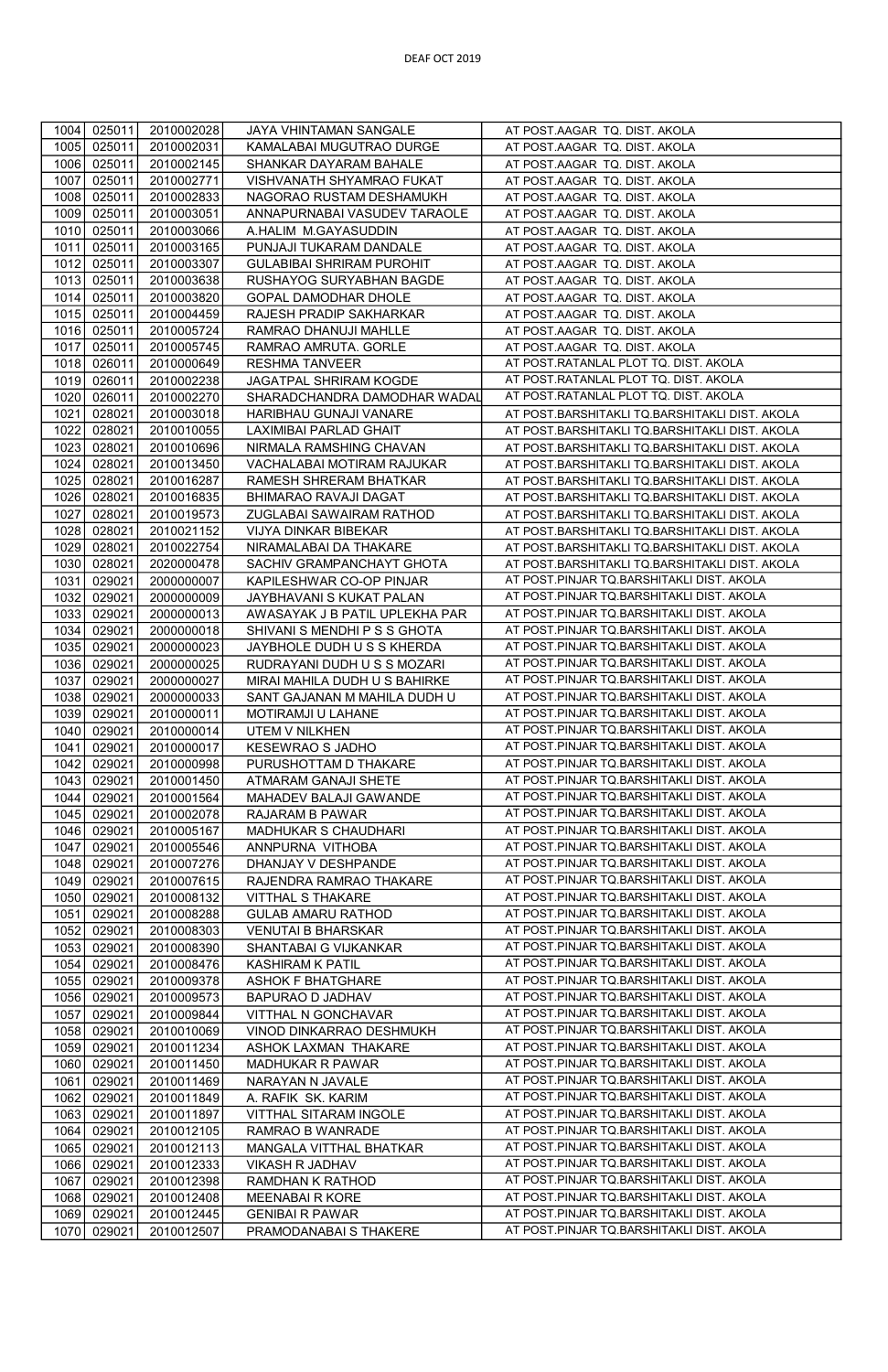| 029021<br>1071<br>2010012717<br>1072<br>029021<br>2010012914<br>1073<br>029021<br>2010012945<br>1074<br>029021<br>2010013091<br>1075<br>029021<br>2010013336<br>029021<br>1076<br>2010013456<br>1077<br>029021<br>2010013542<br>029021<br>1078<br>2010013560<br>029021<br>1079<br>2010013828<br>1080<br>029021<br>2010013862<br>1081<br>029021<br>2010013937 | CHINTAMAN D DAKHORE<br>YUVRAJ K CHAVAN<br>ANIL D GAWANDE | AT POST.PINJAR TQ.BARSHITAKLI DIST. AKOLA                                              |
|--------------------------------------------------------------------------------------------------------------------------------------------------------------------------------------------------------------------------------------------------------------------------------------------------------------------------------------------------------------|----------------------------------------------------------|----------------------------------------------------------------------------------------|
|                                                                                                                                                                                                                                                                                                                                                              |                                                          |                                                                                        |
|                                                                                                                                                                                                                                                                                                                                                              |                                                          | AT POST.PINJAR TQ.BARSHITAKLI DIST. AKOLA                                              |
|                                                                                                                                                                                                                                                                                                                                                              |                                                          | AT POST.PINJAR TQ.BARSHITAKLI DIST. AKOLA                                              |
|                                                                                                                                                                                                                                                                                                                                                              | SHILABAI W INGOLE                                        |                                                                                        |
|                                                                                                                                                                                                                                                                                                                                                              | DHARMA P RATHOD                                          | AT POST.PINJAR TQ.BARSHITAKLI DIST. AKOLA                                              |
|                                                                                                                                                                                                                                                                                                                                                              | RAVINDRA G DESHMUKH                                      | AT POST.PINJAR TQ.BARSHITAKLI DIST. AKOLA                                              |
|                                                                                                                                                                                                                                                                                                                                                              | SHEVANTA B KAVARE                                        | AT POST.PINJAR TQ.BARSHITAKLI DIST. AKOLA                                              |
|                                                                                                                                                                                                                                                                                                                                                              | SHEKHUTHLA K BALSGHER                                    | AT POST.PINJAR TQ.BARSHITAKLI DIST. AKOLA                                              |
|                                                                                                                                                                                                                                                                                                                                                              | <b>VENUTAI L MORGHARE</b>                                | AT POST.PINJAR TQ.BARSHITAKLI DIST. AKOLA                                              |
|                                                                                                                                                                                                                                                                                                                                                              | SIMA G SAVALE                                            | AT POST.PINJAR TQ.BARSHITAKLI DIST. AKOLA                                              |
|                                                                                                                                                                                                                                                                                                                                                              | <b>BASRAKHATUN FIROJ KHAN</b>                            | AT POST.PINJAR TQ.BARSHITAKLI DIST. AKOLA                                              |
|                                                                                                                                                                                                                                                                                                                                                              |                                                          | AT POST.PINJAR TQ.BARSHITAKLI DIST. AKOLA                                              |
| 1082<br>029021<br>2010013985                                                                                                                                                                                                                                                                                                                                 | <b>BEBIK BHONGL</b>                                      |                                                                                        |
| 1083<br>029021<br>2010013994                                                                                                                                                                                                                                                                                                                                 | RATANSING L JADHAO                                       | AT POST.PINJAR TQ.BARSHITAKLI DIST. AKOLA                                              |
| 029021<br>1084<br>2010014152                                                                                                                                                                                                                                                                                                                                 | LAXMINARAYAN S JAISWAL                                   | AT POST.PINJAR TQ.BARSHITAKLI DIST. AKOLA                                              |
| 1085<br>029021<br>2010014166                                                                                                                                                                                                                                                                                                                                 | ANANT V GUGALE                                           | AT POST.PINJAR TQ.BARSHITAKLI DIST. AKOLA                                              |
| 1086<br>029021<br>2010014230                                                                                                                                                                                                                                                                                                                                 | SHABURAO P RATHOD                                        | AT POST.PINJAR TQ.BARSHITAKLI DIST. AKOLA                                              |
| 1087<br>029021<br>2010014437                                                                                                                                                                                                                                                                                                                                 | PERDIP U RAOUT                                           | AT POST.PINJAR TQ.BARSHITAKLI DIST. AKOLA                                              |
| 1088<br>029021<br>2010014456                                                                                                                                                                                                                                                                                                                                 | SANJY V MEHELE                                           | AT POST.PINJAR TQ.BARSHITAKLI DIST. AKOLA                                              |
| 1089<br>029021<br>2010014466                                                                                                                                                                                                                                                                                                                                 | MANUDAS W RATHOD                                         | AT POST.PINJAR TQ.BARSHITAKLI DIST. AKOLA                                              |
|                                                                                                                                                                                                                                                                                                                                                              |                                                          | AT POST.PINJAR TQ.BARSHITAKLI DIST. AKOLA                                              |
| 1090<br>029021<br>2010014534                                                                                                                                                                                                                                                                                                                                 | DWARKABAI K WANKHADE                                     |                                                                                        |
| 029021<br>1091<br>2010014559                                                                                                                                                                                                                                                                                                                                 | SAKHARAM K KOPADE                                        | AT POST.PINJAR TQ.BARSHITAKLI DIST. AKOLA                                              |
| 1092<br>029021<br>2010014713                                                                                                                                                                                                                                                                                                                                 | BABASAYAB S WANKHADE                                     | AT POST.PINJAR TQ.BARSHITAKLI DIST. AKOLA                                              |
| 029021<br>1093<br>2010014755                                                                                                                                                                                                                                                                                                                                 | <b>GANESH R JOSHI</b>                                    | AT POST.PINJAR TQ.BARSHITAKLI DIST. AKOLA                                              |
| 1094<br>029021<br>2010014847                                                                                                                                                                                                                                                                                                                                 | RAJKANYA S LONAGRE                                       | AT POST.PINJAR TQ.BARSHITAKLI DIST. AKOLA                                              |
| 1095<br>029021<br>2010014907                                                                                                                                                                                                                                                                                                                                 | AJAJ HUSEN SEKHAJI                                       | AT POST.PINJAR TQ.BARSHITAKLI DIST. AKOLA                                              |
| 1096<br>029021<br>2010014950                                                                                                                                                                                                                                                                                                                                 | SHANKAR P GAYGOL                                         | AT POST.PINJAR TQ.BARSHITAKLI DIST. AKOLA                                              |
| 1097<br>029021<br>2010015000                                                                                                                                                                                                                                                                                                                                 | <b>GOPAL S KHAMBALKAR</b>                                | AT POST.PINJAR TQ.BARSHITAKLI DIST. AKOLA                                              |
|                                                                                                                                                                                                                                                                                                                                                              |                                                          | AT POST.PINJAR TQ.BARSHITAKLI DIST. AKOLA                                              |
| 1098<br>029021<br>2010015117                                                                                                                                                                                                                                                                                                                                 | KAMALABAI B GAWANDE                                      |                                                                                        |
| 1099<br>029021<br>2010015208                                                                                                                                                                                                                                                                                                                                 | PAVANKUMAN P JASHWAL                                     | AT POST.PINJAR TQ.BARSHITAKLI DIST. AKOLA                                              |
| 1100<br>029021<br>2010015322                                                                                                                                                                                                                                                                                                                                 | NERADHRE N UMBERKER                                      | AT POST.PINJAR TQ.BARSHITAKLI DIST. AKOLA                                              |
| 1101<br>029021<br>2010015495                                                                                                                                                                                                                                                                                                                                 | S S YEVALE                                               | AT POST.PINJAR TQ.BARSHITAKLI DIST. AKOLA                                              |
| 1102<br>029021<br>2010015500                                                                                                                                                                                                                                                                                                                                 | SHOBHABAI A SABIL                                        | AT POST.PINJAR TQ.BARSHITAKLI DIST. AKOLA                                              |
| 1103<br>029021<br>2010015555                                                                                                                                                                                                                                                                                                                                 | <b>BEMSING B RATHOD</b>                                  | AT POST.PINJAR TQ.BARSHITAKLI DIST. AKOLA                                              |
| 1104<br>029021<br>2010015787                                                                                                                                                                                                                                                                                                                                 | <b>GUNBAI J GHATE</b>                                    | AT POST.PINJAR TQ.BARSHITAKLI DIST. AKOLA                                              |
| 1105<br>029021<br>2010016574                                                                                                                                                                                                                                                                                                                                 | SURESHRAO SITARAM DESHMUKH                               | AT POST.PINJAR TQ.BARSHITAKLI DIST. AKOLA                                              |
|                                                                                                                                                                                                                                                                                                                                                              |                                                          | AT POST.PINJAR TQ.BARSHITAKLI DIST. AKOLA                                              |
| 1106<br>029021<br>2010016659                                                                                                                                                                                                                                                                                                                                 | <b>BALIRAM S LONAGRE</b>                                 |                                                                                        |
| 1107<br>029021<br>2010016664                                                                                                                                                                                                                                                                                                                                 | RUKHMINA T BOBADE                                        | AT POST.PINJAR TQ.BARSHITAKLI DIST. AKOLA                                              |
| 1108<br>029021<br>2010016686                                                                                                                                                                                                                                                                                                                                 | RAMDAS D MAHALLE                                         | AT POST.PINJAR TQ.BARSHITAKLI DIST. AKOLA                                              |
| 1109<br>029021<br>2010016818                                                                                                                                                                                                                                                                                                                                 | SAMAHDAN C MANKAR                                        | AT POST.PINJAR TQ.BARSHITAKLI DIST. AKOLA                                              |
| 1110<br>029021<br>2010016850                                                                                                                                                                                                                                                                                                                                 | RAJU D RATHOD                                            | AT POST.PINJAR TQ.BARSHITAKLI DIST. AKOLA                                              |
| 029021<br>2010016940<br>1111                                                                                                                                                                                                                                                                                                                                 | REKHA N AMBULKAR                                         | AT POST.PINJAR TQ.BARSHITAKLI DIST. AKOLA                                              |
| 1112<br>029021<br>2010017007                                                                                                                                                                                                                                                                                                                                 | SUBHASH N KAVHAR                                         | AT POST.PINJAR TQ.BARSHITAKLI DIST. AKOLA                                              |
| 1113<br>029021<br>2010017020                                                                                                                                                                                                                                                                                                                                 | SANTABAI H INDANE                                        | AT POST.PINJAR TQ.BARSHITAKLI DIST. AKOLA                                              |
| 1114<br>029021<br>2010017073                                                                                                                                                                                                                                                                                                                                 | HARIBHAU R BHARSKAR                                      | AT POST.PINJAR TQ.BARSHITAKLI DIST. AKOLA                                              |
|                                                                                                                                                                                                                                                                                                                                                              |                                                          | AT POST.PINJAR TQ.BARSHITAKLI DIST. AKOLA                                              |
| 1115<br>029021<br>2010017090                                                                                                                                                                                                                                                                                                                                 | PRAMILA R CHAVAN                                         |                                                                                        |
| 029021<br>1116<br>2010017127                                                                                                                                                                                                                                                                                                                                 | <b>BHAGABAI S INGALE</b>                                 | AT POST.PINJAR TQ.BARSHITAKLI DIST. AKOLA                                              |
| 1117<br>029021<br>2010017154                                                                                                                                                                                                                                                                                                                                 | KALPANA P KALAR                                          | AT POST.PINJAR TQ.BARSHITAKLI DIST. AKOLA                                              |
| 029021<br>1118<br>2010017155                                                                                                                                                                                                                                                                                                                                 | SURESH R GHUTKE                                          | AT POST.PINJAR TQ.BARSHITAKLI DIST. AKOLA                                              |
| 1119<br>029021<br>2010017167                                                                                                                                                                                                                                                                                                                                 | VASANTA S DHATRAK                                        | AT POST.PINJAR TQ.BARSHITAKLI DIST. AKOLA                                              |
|                                                                                                                                                                                                                                                                                                                                                              | DINESH PANJAB DHANGAON                                   | AT POST.PINJAR TQ.BARSHITAKLI DIST. AKOLA                                              |
| 1120<br>029021<br>2010017171                                                                                                                                                                                                                                                                                                                                 | SHIVKUMAR M KAPASE                                       | AT POST.PINJAR TQ.BARSHITAKLI DIST. AKOLA                                              |
|                                                                                                                                                                                                                                                                                                                                                              | <b>GITA L DESHMUKH</b>                                   | AT POST.PINJAR TQ.BARSHITAKLI DIST. AKOLA                                              |
| 029021<br>2010017243<br>1121                                                                                                                                                                                                                                                                                                                                 |                                                          |                                                                                        |
| 1122<br>029021<br>2010017331                                                                                                                                                                                                                                                                                                                                 |                                                          |                                                                                        |
| 1123<br>029021<br>2010017385                                                                                                                                                                                                                                                                                                                                 | PRITI P JAISWAL                                          | AT POST.PINJAR TQ.BARSHITAKLI DIST. AKOLA                                              |
| 1124<br>029021<br>2010017407                                                                                                                                                                                                                                                                                                                                 | <b>GANESH U MAHALLE</b>                                  | AT POST.PINJAR TQ.BARSHITAKLI DIST. AKOLA                                              |
| 1125<br>029021<br>2010017719                                                                                                                                                                                                                                                                                                                                 | MINA D DESHMUKH                                          | AT POST.PINJAR TQ.BARSHITAKLI DIST. AKOLA                                              |
| 1126<br>029021<br>2010017900                                                                                                                                                                                                                                                                                                                                 | SHIRISH S MAHALLE                                        | AT POST.PINJAR TQ.BARSHITAKLI DIST. AKOLA                                              |
| 1127<br>029021<br>2010017949                                                                                                                                                                                                                                                                                                                                 | SAYYAD IRFAN PASHA                                       | AT POST.PINJAR TQ.BARSHITAKLI DIST. AKOLA                                              |
| 029021<br>1128<br>2010017996                                                                                                                                                                                                                                                                                                                                 | PERTOBHA S RATHOD                                        | AT POST.PINJAR TQ.BARSHITAKLI DIST. AKOLA                                              |
|                                                                                                                                                                                                                                                                                                                                                              |                                                          |                                                                                        |
| 1129<br>029021<br>2010018161                                                                                                                                                                                                                                                                                                                                 | LAXSHIMAN H PAWAR                                        | AT POST.PINJAR TQ.BARSHITAKLI DIST. AKOLA                                              |
| 1130<br>029021<br>2010018173                                                                                                                                                                                                                                                                                                                                 | NAJUKRAO J PUNDKAR                                       | AT POST.PINJAR TQ.BARSHITAKLI DIST. AKOLA                                              |
| 1131<br>029021<br>2010020219                                                                                                                                                                                                                                                                                                                                 | SANGITA BALKRUSHNA DONODE                                | AT POST.PINJAR TQ.BARSHITAKLI DIST. AKOLA                                              |
| 1132<br>029021<br>2010020410                                                                                                                                                                                                                                                                                                                                 | SURESH R MAHALLE                                         | AT POST.PINJAR TQ.BARSHITAKLI DIST. AKOLA                                              |
| 1133<br>029021<br>2010020447                                                                                                                                                                                                                                                                                                                                 | SONI R CHAWAN                                            | AT POST.PINJAR TQ.BARSHITAKLI DIST. AKOLA                                              |
| 029021<br>2010020527<br>1134                                                                                                                                                                                                                                                                                                                                 | SACHIN M MAHALE                                          | AT POST.PINJAR TQ.BARSHITAKLI DIST. AKOLA                                              |
| 029021<br>1135<br>2010020560                                                                                                                                                                                                                                                                                                                                 | SAHADEO K CHINCHOLKAR                                    | AT POST.PINJAR TQ.BARSHITAKLI DIST. AKOLA                                              |
| 1136<br>029021<br>2010020568                                                                                                                                                                                                                                                                                                                                 | TEKCHAND T JAISWAL                                       | AT POST.PINJAR TQ.BARSHITAKLI DIST. AKOLA<br>AT POST.PINJAR TQ.BARSHITAKLI DIST. AKOLA |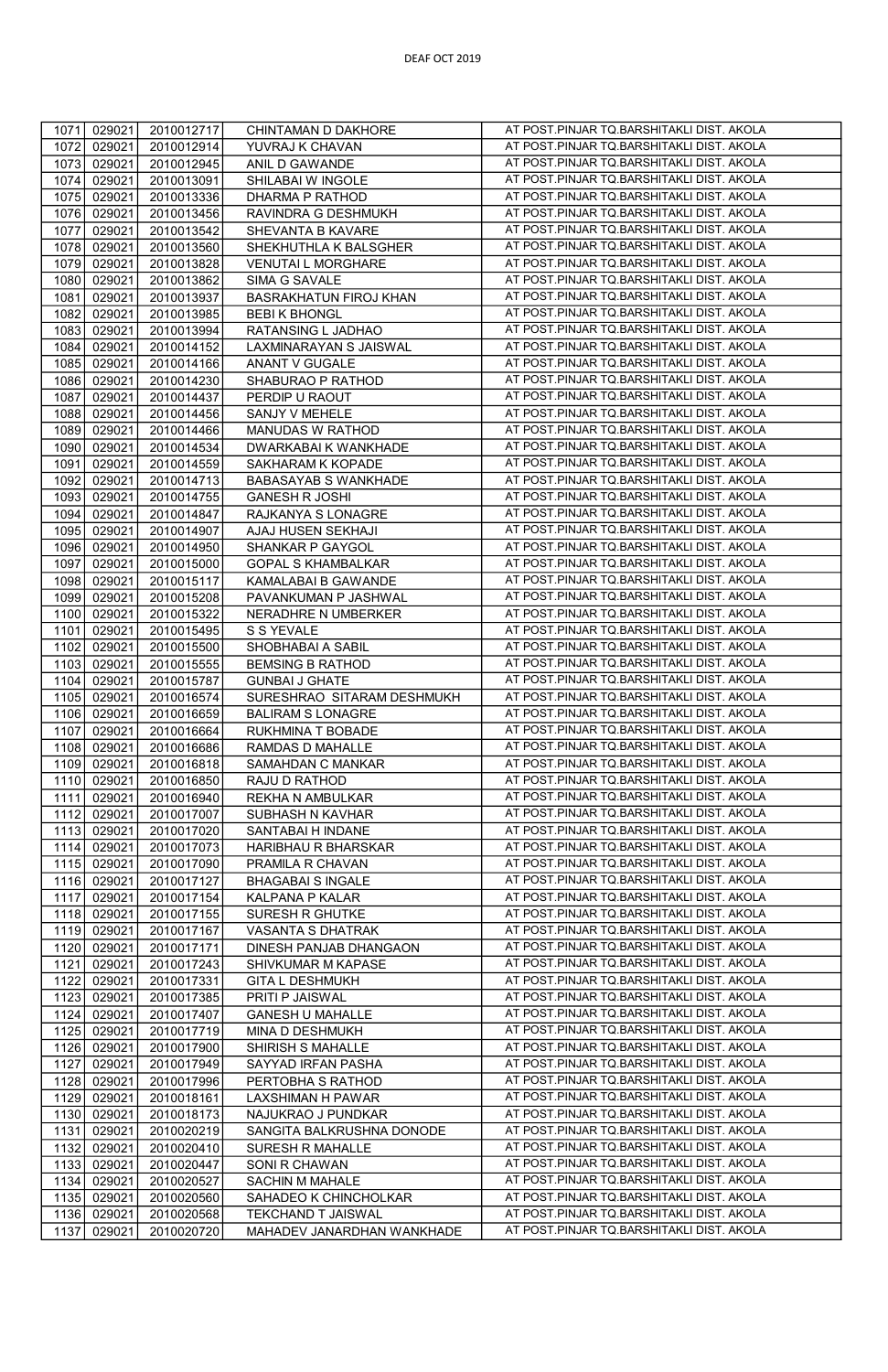| 1138<br>029021<br>2010020958                 | PARWATABAI B BHANDKAR          | AT POST.PINJAR TQ.BARSHITAKLI DIST. AKOLA |
|----------------------------------------------|--------------------------------|-------------------------------------------|
| 1139<br>029021<br>2010021055                 | NARAHAR K RANMALE              | AT POST.PINJAR TQ.BARSHITAKLI DIST. AKOLA |
|                                              |                                | AT POST.PINJAR TQ.BARSHITAKLI DIST. AKOLA |
| 1140<br>029021<br>2010021213                 | RAMRAO V AMBHORE               |                                           |
| 1141<br>029021<br>2010021216                 | NILESH MANIKRAO GAWANDE        | AT POST.PINJAR TQ.BARSHITAKLI DIST. AKOLA |
| 1142<br>029021<br>2010021231<br>RAJU H IDANE |                                | AT POST.PINJAR TQ.BARSHITAKLI DIST. AKOLA |
| 1143<br>029021<br>2010021819                 | NIMA JAIRAM CHAVHAN            | AT POST.PINJAR TQ.BARSHITAKLI DIST. AKOLA |
| 1144<br>029021<br>2010022400                 | KISHAN D RATHOD                | AT POST.PINJAR TQ.BARSHITAKLI DIST. AKOLA |
| 1145<br>029021<br>2010027953                 | DNYANESHWAR S CHAKRANARAYAN    | AT POST.PINJAR TQ.BARSHITAKLI DIST. AKOLA |
| 1146<br>029021<br>2010027981                 | RAHKA M GULLHANE               | AT POST.PINJAR TQ.BARSHITAKLI DIST. AKOLA |
| 1147<br>029021                               |                                | AT POST.PINJAR TQ.BARSHITAKLI DIST. AKOLA |
| 2010028000                                   | CHAYA AKNATH SONONE            |                                           |
| 1148<br>029021<br>2010028066                 | <b>GAJANAN A THAKARE</b>       | AT POST.PINJAR TQ.BARSHITAKLI DIST. AKOLA |
| 1149<br>029021<br>2010028067                 | SAVITA U RATHAOT               | AT POST.PINJAR TQ.BARSHITAKLI DIST. AKOLA |
| 1150<br>029021<br>2010028068                 | <b>MINAKSHI M MANE</b>         | AT POST.PINJAR TQ.BARSHITAKLI DIST. AKOLA |
| 029021<br>2010028073<br>1151                 | SURESHRAO SITARAM DESHMUKH     | AT POST.PINJAR TQ.BARSHITAKLI DIST. AKOLA |
| 029021<br>1152<br>2010028080                 | SAVITABAI R DESHMUKH           | AT POST.PINJAR TQ.BARSHITAKLI DIST. AKOLA |
| 1153<br>029021<br>2010028087                 | ANIL S THAKARE                 | AT POST.PINJAR TQ.BARSHITAKLI DIST. AKOLA |
|                                              |                                | AT POST.PINJAR TQ.BARSHITAKLI DIST. AKOLA |
| 1154<br>029021<br>2010028105                 | SANTOSH G KHUNE                |                                           |
| 1155<br>029021<br>2020000049                 | SUSHIKHAN PRA MANDAL PINJAR    | AT POST.PINJAR TQ.BARSHITAKLI DIST. AKOLA |
| 1156<br>029021<br>2020009040                 | DNYANPRAKASH V KANADI          | AT POST.PINJAR TQ.BARSHITAKLI DIST. AKOLA |
| 1157<br>029021<br>2020009052                 | DNYANPRAKASH V TITVA           | AT POST.PINJAR TQ.BARSHITAKLI DIST. AKOLA |
| 1158<br>029021<br>2020011527                 | RAUPYA MAHOSTAV SOC S P PINJAR | AT POST.PINJAR TQ.BARSHITAKLI DIST. AKOLA |
| 1159<br>029021<br>2020016644                 | JAY B V SCH PINJAR             | AT POST.PINJAR TQ.BARSHITAKLI DIST. AKOLA |
| 029021<br>1160<br>2020017071                 | SWAMI V S K SOC TAKALI POTE    | AT POST.PINJAR TQ.BARSHITAKLI DIST. AKOLA |
|                                              |                                | AT POST.PINJAR TQ.BARSHITAKLI DIST. AKOLA |
| 1161<br>029021<br>2020017281                 | SHIV S P MANDAL PINJAR         |                                           |
| 1162<br>029021<br>2020017345                 | SEVALAL M P P SOC JANUNA       | AT POST.PINJAR TQ.BARSHITAKLI DIST. AKOLA |
| 1163<br>029021<br>2020017357                 | S GOVINDRAO MORE K S S P TITVA | AT POST.PINJAR TQ.BARSHITAKLI DIST. AKOLA |
| 1164<br>029021<br>2050000011<br>ANIL U RAUT  |                                | AT POST.PINJAR TQ.BARSHITAKLI DIST. AKOLA |
| 1165<br>029021<br>2050000016                 | M RAFIK A AJIJ SURYA           | AT POST.PINJAR TQ.BARSHITAKLI DIST. AKOLA |
| 1166<br>029021<br>2050000022                 | RATNABAI J JASHWAL             | AT POST.PINJAR TQ.BARSHITAKLI DIST. AKOLA |
| 1167<br>029021<br>2050000034                 | ASHIF SHIDIKI SURYA            | AT POST.PINJAR TQ.BARSHITAKLI DIST. AKOLA |
|                                              |                                | AT POST.PINJAR TQ.BARSHITAKLI DIST. AKOLA |
| 1168<br>029021<br>2050000038                 | SAKHIL KHA MIYA KHA            |                                           |
| 1169<br>029021<br>2050000043                 | <b>GITA P MAHALLE</b>          | AT POST.PINJAR TQ.BARSHITAKLI DIST. AKOLA |
| 1170<br>029021<br>2050000044                 | RAMRAO B VARHADE               | AT POST.PINJAR TQ.BARSHITAKLI DIST. AKOLA |
| 1171<br>029021<br>2050000050                 | NILKANTH J PARALE              | AT POST.PINJAR TQ.BARSHITAKLI DIST. AKOLA |
| 1172<br>029021<br>2050000059                 | RAJESH UDDHAORAO THAKARE       | AT POST.PINJAR TQ.BARSHITAKLI DIST. AKOLA |
| 1173<br>029021<br>2050000061                 | PRAMILA P BHARASHKAR           | AT POST.PINJAR TQ.BARSHITAKLI DIST. AKOLA |
| 1174<br>029021<br>2050000063                 | VINOD JAYDEVRAO GAWANDE        | AT POST.PINJAR TQ.BARSHITAKLI DIST. AKOLA |
| 029021                                       | <b>GANESH N SONONE</b>         | AT POST.PINJAR TQ.BARSHITAKLI DIST. AKOLA |
| 1175<br>2050000067                           |                                |                                           |
| 1176<br>029021<br>2050000068<br>AJAY B ATAL  |                                | AT POST.PINJAR TQ.BARSHITAKLI DIST. AKOLA |
| 1177<br>029021<br>2050000083                 | VITHAL H THAKARE               | AT POST.PINJAR TQ.BARSHITAKLI DIST. AKOLA |
| 029021<br>1178<br>2060017059                 | JAGDAMBA MATA S S BACHAT GAT   | AT POST.PINJAR TQ.BARSHITAKLI DIST. AKOLA |
| 1179<br>029021<br>2060017277                 | GAJANAN MAHILA BACHAT GAT      | AT POST.PINJAR TQ.BARSHITAKLI DIST. AKOLA |
| 1180<br>029021<br>2060017303                 | GOPALKRUSHNA S S BACHAT GAT    | AT POST.PINJAR TQ.BARSHITAKLI DIST. AKOLA |
| 1181<br>029021<br>2060017773                 | JAY HANUMAN GAT WADALA         | AT POST.PINJAR TQ.BARSHITAKLI DIST. AKOLA |
| 029021<br>1182<br>2060017820                 | JAGDAMBA K MAHILA BACHAT GAT   | AT POST.PINJAR TQ.BARSHITAKLI DIST. AKOLA |
|                                              |                                | AT POST.PINJAR TQ.BARSHITAKLI DIST. AKOLA |
| 1183<br>029021<br>2060018119                 | KALANKA MATA S S BACHAT GAT    |                                           |
| 1184<br>029021<br>2060018269                 | SHETKARIS S BACHAT GAT         | AT POST.PINJAR TQ.BARSHITAKLI DIST. AKOLA |
| 1185<br>029021<br>2060018291                 | MATOSHRI A MAHILA BACHAT GAT   | AT POST.PINJAR TQ.BARSHITAKLI DIST. AKOLA |
| 029021<br>1186<br>2060018318                 | JIGAMATA S S M BACHAT GAT      | AT POST.PINJAR TQ.BARSHITAKLI DIST. AKOLA |
| 029021<br>1187<br>2060018319                 | BHIMAI S S M BACHAT GAT        | AT POST.PINJAR TQ.BARSHITAKLI DIST. AKOLA |
| 1188<br>029021<br>2060018963                 | TUKODJI MA SHENDRIY GAT DHOTA  | AT POST.PINJAR TQ.BARSHITAKLI DIST. AKOLA |
| 1189<br>029021<br>2060019725                 | <b>GURUDEV T BACHAT GAT</b>    | AT POST.PINJAR TQ.BARSHITAKLI DIST. AKOLA |
| 1190<br>029021<br>2060020449                 | SHIVSHANKAR S BACHAT GAT       | AT POST.PINJAR TQ.BARSHITAKLI DIST. AKOLA |
|                                              |                                |                                           |
| 1191<br>029021<br>2060020522                 | SHETKARISS BACHAT GAT          | AT POST.PINJAR TQ.BARSHITAKLI DIST. AKOLA |
| 029021<br>1192<br>2060020528                 | RASTSANT T M BACHAT GAT        | AT POST.PINJAR TQ.BARSHITAKLI DIST. AKOLA |
| 1193<br>029021<br>2060020537                 | JAYJAGDAMBA MATA BACHAT GAT    | AT POST.PINJAR TQ.BARSHITAKLI DIST. AKOLA |
| 029021<br>1194<br>2060020540                 | G MAHARAJ G V BACHAT GAT       | AT POST.PINJAR TQ.BARSHITAKLI DIST. AKOLA |
| 1195<br>029021<br>2060020542                 | JAY SHRIRAM K P BACHAT GAT     | AT POST.PINJAR TQ.BARSHITAKLI DIST. AKOLA |
| 1196<br>029021<br>2060020544                 | ASARAM BAPU BACHAT GAT         | AT POST.PINJAR TQ.BARSHITAKLI DIST. AKOLA |
| 1197<br>029021<br>2060020663                 | JAY ASRAMATA M BACHAT GAT      | AT POST.PINJAR TQ.BARSHITAKLI DIST. AKOLA |
| 1198<br>029021                               | SANT M KRUPA M BACHAT GAT      | AT POST.PINJAR TQ.BARSHITAKLI DIST. AKOLA |
| 2060020845                                   |                                |                                           |
| 1199<br>029021<br>2060020922                 | MAULI S M BACHAT GAT           | AT POST.PINJAR TQ.BARSHITAKLI DIST. AKOLA |
| 1200<br>029021<br>2060021043                 | JAYMAHAKALI M BACHAT GAT       | AT POST.PINJAR TQ.BARSHITAKLI DIST. AKOLA |
| 1201<br>029021<br>2060021053                 | SWA SIDHA M BACHAT GAT         | AT POST.PINJAR TQ.BARSHITAKLI DIST. AKOLA |
| 1202<br>029021<br>2060021922                 | SANTMAHADAG M S BACHAT GAT     | AT POST.PINJAR TQ.BARSHITAKLI DIST. AKOLA |
| 1203<br>029021<br>2060021950                 | JAY GURUDEV S BACHAT GAT       | AT POST.PINJAR TQ.BARSHITAKLI DIST. AKOLA |
| 1204<br>029021<br>2060021953                 | RAMCHANDRA M S BACHAT GAT      | AT POST.PINJAR TQ.BARSHITAKLI DIST. AKOLA |
|                                              |                                |                                           |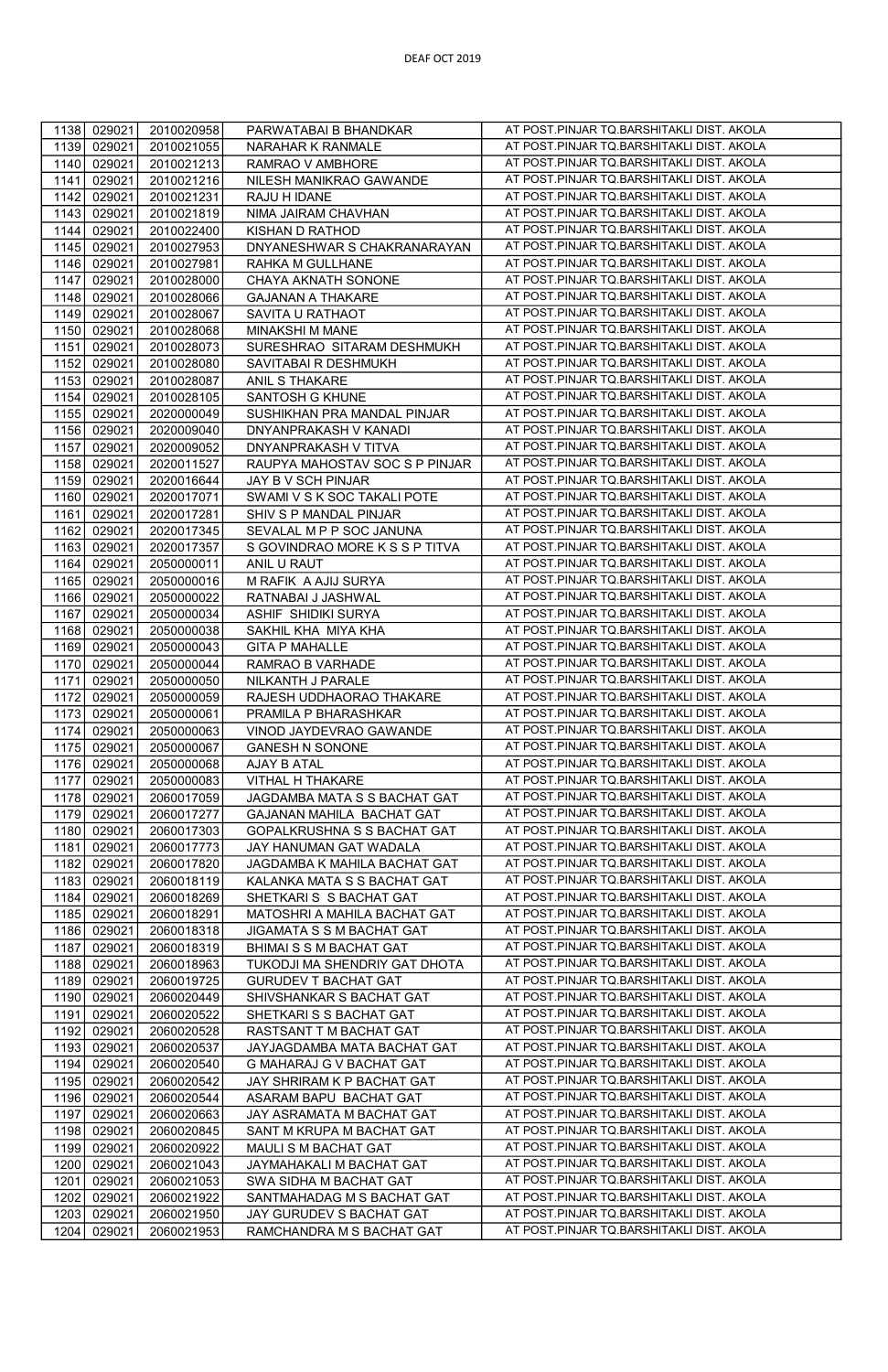| 1205 | 029021 | 2060021955 | JAGDAMBA M S BACHAT GAT        | AT POST.PINJAR TQ.BARSHITAKLI DIST. AKOLA       |
|------|--------|------------|--------------------------------|-------------------------------------------------|
| 1206 | 029021 | 2060021956 | SAMPAT SEVALAL M S BACHAT GAT  | AT POST.PINJAR TQ.BARSHITAKLI DIST. AKOLA       |
| 1207 | 029021 | 2060021957 | JAY KISAN S BACHAT GAT         | AT POST.PINJAR TQ.BARSHITAKLI DIST. AKOLA       |
| 1208 | 029021 | 2060021966 | KULSWAMINI A S BACHAT GAT      | AT POST.PINJAR TQ.BARSHITAKLI DIST. AKOLA       |
| 1209 | 029021 | 2060021988 | JAY GAJANAN S BACHAT GAT       | AT POST.PINJAR TQ.BARSHITAKLI DIST. AKOLA       |
| 1210 | 029021 | 2060022004 | MAHATMA JYOTIBA F S BACHAT GAT | AT POST.PINJAR TQ.BARSHITAKLI DIST. AKOLA       |
| 1211 | 029021 | 2060022006 | INDRA GANDHI BACHAT GAT        | AT POST.PINJAR TQ.BARSHITAKLI DIST. AKOLA       |
| 1212 | 029021 | 2060022013 | RAMAI SHETKARI BACHAT GAT      | AT POST.PINJAR TQ.BARSHITAKLI DIST. AKOLA       |
| 1213 | 029021 | 2060022057 | SAMTA S S BACHAT GAT           | AT POST.PINJAR TQ.BARSHITAKLI DIST. AKOLA       |
| 1214 | 029021 | 2060022462 | AISHWARYA M BACHAT GAT         | AT POST.MAHAN TQ.BARSHITAKLI DIST. AKOLA        |
| 1215 | 030021 | 2000000002 | PRAMUKH PRAVARTAK NIYOJIT S S  | AT POST.MAHAN TQ.BARSHITAKLI DIST. AKOLA        |
| 1216 | 030021 | 2000000025 | VIVIDYA KARYKARI S S MAHAN     | AT POST.MAHAN TQ.BARSHITAKLI DIST. AKOLA        |
| 1217 | 030021 | 2000000038 | MUKHY PRAVARTAK NI.S.M.P MAHAN | AT POST.MAHAN TQ.BARSHITAKLI DIST. AKOLA        |
| 1218 | 030021 | 2000000039 | APPANARAYAN KRUS U JALSHINC.   | AT POST.MAHAN TQ.BARSHITAKLI DIST. AKOLA        |
| 1219 | 030021 | 2000000040 | ADHIVASHI GRAMIN SHICTION KRI. | AT POST.MAHAN TQ.BARSHITAKLI DIST. AKOLA        |
| 1220 | 030021 | 2000000041 | SARVSATI KANYA VASHTIGRUH      | AT POST.MAHAN TQ.BARSHITAKLI DIST. AKOLA        |
| 1221 | 030021 | 2000000232 | SW.KISANRAO INGALE VYAM SHALA  | AT POST.MAHAN TQ.BARSHITAKLI DIST. AKOLA        |
| 1222 | 030021 | 2000000235 | SANT ROHIDASH DUDH U S S       | AT POST.MAHAN TQ.BARSHITAKLI DIST. AKOLA        |
| 1223 | 030021 | 2000000245 | SHIDDHESWAR ADHIVASHI DUDH U.  | AT POST.MAHAN TQ.BARSHITAKLI DIST. AKOLA        |
| 1224 | 030021 | 2010002766 | VIMAL DEVCHAND GADEKAR         | AT POST.MAHAN TQ.BARSHITAKLI DIST. AKOLA        |
| 1225 | 030021 | 2010003578 | SUDHATAI RAMDASH TATHE         | AT POST.MAHAN TQ.BARSHITAKLI DIST. AKOLA        |
| 1226 | 030021 | 2010003701 | DATTU VYANKAT AMBEKAR          | AT POST.MAHAN TQ.BARSHITAKLI DIST. AKOLA        |
| 1227 | 030021 | 2010003728 | AMARCHAND DEVCHAND GADEKAR     | AT POST.MAHAN TQ.BARSHITAKLI DIST. AKOLA        |
| 1228 | 030021 | 2010004271 | HAFIZ SULTANSHA BHURANSHA      | AT POST.MAHAN TQ.BARSHITAKLI DIST. AKOLA        |
| 1229 | 030021 | 2010005176 | RAHUL JAGADEVRAO INGOLE        | AT POST.MAHAN TQ.BARSHITAKLI DIST. AKOLA        |
| 1230 | 030021 | 2010006240 | SHAKUNTALA MANIKRAO SARODE     | AT POST.MAHAN TQ.BARSHITAKLI DIST. AKOLA        |
| 1231 | 030021 | 2010006496 | SANJAY WAMAN IRATKAR           | AT POST.MAHAN TQ.BARSHITAKLI DIST. AKOLA        |
| 1232 | 030021 | 2010006893 | SAILESH NAMADEO TAKARE         | AT POST.MAHAN TQ.BARSHITAKLI DIST. AKOLA        |
| 1233 | 030021 | 2010008117 | <b>JANU AMBU RAUT</b>          | AT POST.MAHAN TQ.BARSHITAKLI DIST. AKOLA        |
| 1234 | 030021 | 2010008830 | CHAYABAI BHAGWAN JAMBULKAR     | AT POST.MAHAN TQ.BARSHITAKLI DIST. AKOLA        |
| 1235 | 030021 | 2010009208 | M JIKAR A MAJID                | AT POST.MAHAN TQ.BARSHITAKLI DIST. AKOLA        |
| 1236 | 030021 | 2010009584 | MANKARNA K KSHIRSAGAR          | AT POST.MAHAN TQ.BARSHITAKLI DIST. AKOLA        |
| 1237 | 030021 | 2010010680 | <b>BABARAO D GIRATKAR</b>      | AT POST.MAHAN TQ.BARSHITAKLI DIST. AKOLA        |
| 1238 | 030021 | 2010010764 | SHRIRAM B JANONKAR             | AT POST.MAHAN TQ.BARSHITAKLI DIST. AKOLA        |
| 1239 | 030021 | 2010010767 | DIPAK L JADHAV                 | AT POST.MAHAN TQ.BARSHITAKLI DIST. AKOLA        |
| 1240 | 030021 | 2010011218 | KAUSALYABAI M MAGADE           | AT POST.MAHAN TQ.BARSHITAKLI DIST. AKOLA        |
| 1241 | 030021 | 2010011259 | MILIND J INGOLE                | AT POST.MAHAN TQ.BARSHITAKLI DIST. AKOLA        |
| 1242 | 030021 | 2010011862 | SANJAY MAHADEV KAVAR           | AT POST.MAHAN TQ.BARSHITAKLI DIST. AKOLA        |
| 1243 | 030021 | 2060009607 | MAULI SHETKARI BACHAT GAT      | AT POST.MAHAN TQ.BARSHITAKLI DIST. AKOLA        |
| 1244 | 030021 | 2060009609 | MAHILA SETKARI BACHAT GAT      | AT POST.MAHAN TQ.BARSHITAKLI DIST. AKOLA        |
| 1245 | 030021 | 2060009994 | S.NIRANJAN MAHILA BACHAT GAT   | AT POST.MAHAN TQ.BARSHITAKLI DIST. AKOLA        |
| 1246 | 030021 | 2060010701 | SAIRAM SHG DHANORA             | AT POST.MAHAN TQ.BARSHITAKLI DIST. AKOLA        |
| 1247 | 031021 | 2010002126 | <b>JILHA G A</b>               | AT POST.KANERI SARAP TQ.BARSHITAKLI DIST. AKOLA |
| 1248 | 031021 | 2010002705 | PANDURANG V SARDAR             | AT POST.KANERI SARAP TQ.BARSHITAKLI DIST. AKOLA |
| 1249 | 031021 | 2010002960 | KISAN T SARDAR                 | AT POST.KANERI SARAP TQ.BARSHITAKLI DIST. AKOLA |
| 1250 | 031021 | 2010002972 | <b>GUNABAI G GAVALI</b>        | AT POST.KANERI SARAP TQ.BARSHITAKLI DIST. AKOLA |
| 1251 | 031021 | 2010003017 | BHIMRAO D ARAKHARAO            | AT POST.KANERI SARAP TQ.BARSHITAKLI DIST. AKOLA |
| 1252 | 031021 | 2010003675 | DHANU PARASHRAM MESHRAM        | AT POST.KANERI SARAP TQ.BARSHITAKLI DIST. AKOLA |
| 1253 | 031021 | 2010003736 | MANIKRAO PANDHARI DHAHE        | AT POST.KANERI SARAP TQ.BARSHITAKLI DIST. AKOLA |
| 1254 | 031021 | 2010003791 | RANGLAL PURAJI RATHOD          | AT POST.KANERI SARAP TQ.BARSHITAKLI DIST. AKOLA |
| 1255 | 031021 | 2010003996 | KANAPPA DEVMAN CHOUDHARI       | AT POST.KANERI SARAP TQ.BARSHITAKLI DIST. AKOLA |
| 1256 | 031021 | 2010005085 | VILASH JAGDEV DAMODHAR         | AT POST.KANERI SARAP TQ.BARSHITAKLI DIST. AKOLA |
| 1257 | 032021 | 2010000354 | SHILABAI T CHAVAN              | AT POST.DHABA TQ.BARSHITAKLI DIST. AKOLA        |
| 1258 | 032021 | 2010000522 | TUKARAM SHAMRAO RATHOD         | AT POST.DHABA TQ.BARSHITAKLI DIST. AKOLA        |
| 1259 | 032021 | 2010000559 | SOHAN NARAYAN MATOLE           | AT POST.DHABA TQ.BARSHITAKLI DIST. AKOLA        |
| 1260 | 032021 | 2010000748 | ASHOK RATAN KOHOR              | AT POST.DHABA TQ.BARSHITAKLI DIST. AKOLA        |
| 1261 | 032021 | 2010000781 | BHUJANGRAO RANGRAO GHUGE       | AT POST.DHABA TQ.BARSHITAKLI DIST. AKOLA        |
| 1262 | 032021 | 2010001912 | GOVINDA BALIRAM BHODANE        | AT POST.DHABA TQ.BARSHITAKLI DIST. AKOLA        |
| 1263 | 032021 | 2010002078 | DASHRATH GULAB RATHOD          | AT POST.DHABA TQ.BARSHITAKLI DIST. AKOLA        |
| 1264 | 032021 | 2010003139 | BABAN SAKHARAM ZYATE           | AT POST.DHABA TQ.BARSHITAKLI DIST. AKOLA        |
| 1265 | 032021 | 2010003305 | ANANTA JANUJI GUDADE           | AT POST.DHABA TQ.BARSHITAKLI DIST. AKOLA        |
| 1266 | 032021 | 2010003944 | RADHESHAM T JADHAV             | AT POST.DHABA TQ.BARSHITAKLI DIST. AKOLA        |
| 1267 | 032021 | 2010004025 | BRAMHADEV KALU CHAUHAN         | AT POST.DHABA TQ.BARSHITAKLI DIST. AKOLA        |
| 1268 | 032021 | 2060000034 | SAMTA GAT NIBI                 | AT POST.DHABA TQ.BARSHITAKLI DIST. AKOLA        |
| 1269 | 033031 | 1030000276 | JILHA PARESHAD SHALA BORDE     | AT POST.DHABA TQ.BARSHITAKLI DIST. AKOLA        |
| 1270 | 033031 | 2010004471 | HIMMATRAO GANPATRAO GANGANE    | AT POST.AKOT MAIN TQ.AKOT DIST. AKOLA           |
| 1271 | 033031 | 2010026541 | LAXMIKANT BHAURAO MAHLLE       | AT POST.AKOT MAIN TQ.AKOT DIST. AKOLA           |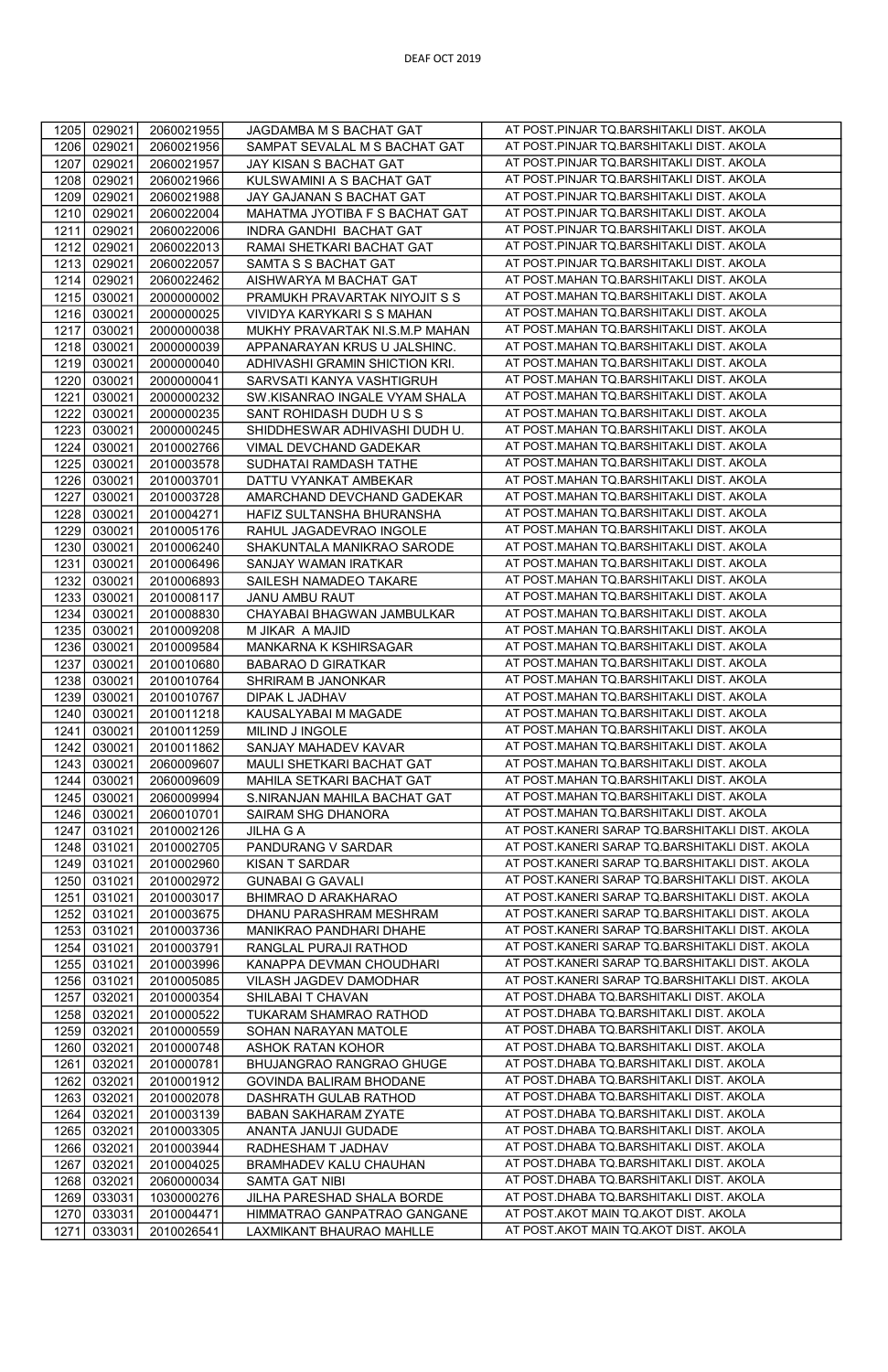| 1272         | 033031           | 2010029244               | MANIK KASHIRAM NAGRE                                | AT POST.AKOT MAIN TQ.AKOT DIST. AKOLA                                          |
|--------------|------------------|--------------------------|-----------------------------------------------------|--------------------------------------------------------------------------------|
| 1273         | 033031           | 2010030916               | MAHANANDH JAGATCHANDRA GANGA                        | AT POST.AKOT MAIN TQ.AKOT DIST. AKOLA                                          |
|              |                  |                          |                                                     |                                                                                |
| 1274         | 033031           | 2010031595               | SHRIKRUSHNA PANDURANG REVSKAR                       | AT POST.AKOT MAIN TQ.AKOT DIST. AKOLA                                          |
| 1275         | 033031           | 2010032442               | VISHONATH KASIRAM LOKHANDE                          | AT POST.AKOT MAIN TQ.AKOT DIST. AKOLA                                          |
|              |                  |                          |                                                     | AT POST.AKOT MAIN TQ.AKOT DIST. AKOLA                                          |
| 1276         | 033031           | 2010032998               | NARMDABAI BHANUDAS VALSINGE                         |                                                                                |
| 1277         | 033031           | 2010033443               | SY. KAMAR ALI SY. SHABBIR ALI                       | AT POST.AKOT MAIN TQ.AKOT DIST. AKOLA                                          |
|              |                  |                          |                                                     | AT POST.AKOT MAIN TQ.AKOT DIST. AKOLA                                          |
| 1278         | 033031           | 2010035640               | UMESH JANRAO SURLKAR                                |                                                                                |
| 1279         | 033031           | 2010036372               | SHIVHARI NAMDEORAO ZAMRE                            | AT POST.AKOT MAIN TQ.AKOT DIST. AKOLA                                          |
| 1280         | 033031           | 2010040998               | ENDUBAI MADHUKAR AKOTKAR                            | AT POST.AKOT MAIN TQ.AKOT DIST. AKOLA                                          |
|              |                  |                          |                                                     |                                                                                |
| 1281         | 033031           | 2010041005               | NELESH MADHUKARAO AKOTKAR                           | AT POST.AKOT MAIN TQ.AKOT DIST. AKOLA                                          |
| 1282         | 033031           | 2010045332               | AHAMAD KHAN AFASAR KHAN                             | AT POST.AKOT MAIN TQ.AKOT DIST. AKOLA                                          |
| 1283         | 033031           | 2010045352               | MUJEEBUR RAHMAN M. MAHROOM                          | AT POST.AKOT MAIN TQ.AKOT DIST. AKOLA                                          |
|              |                  |                          |                                                     |                                                                                |
| 1284         | 033031           | 2020000444               | NAGAR PALIKA V PRA SHALA NARSH                      | AT POST.AKOT MAIN TQ.AKOT DIST. AKOLA                                          |
| 1285         | 033031           | 2050000080               | VIJAY RAMRAO JAWARKAR                               | AT POST.AKOT MAIN TQ.AKOT DIST. AKOLA                                          |
|              |                  |                          |                                                     |                                                                                |
| 1286         | 034031           | 2010000095               | WASUDEV SADUJI AGRE                                 | AT POST.AKOT CITY TQ.AKOT DIST. AKOLA                                          |
| 1287         | 034031           | 2010000632               | BALMUKIND BAJARANG AGRAWAL                          | AT POST.AKOT CITY TQ.AKOT DIST. AKOLA                                          |
| 1288         |                  |                          |                                                     | AT POST.AKOT CITY TQ.AKOT DIST. AKOLA                                          |
|              | 034031           | 2010000796               | BIJMOHAN KUJILAL AGRWAL                             |                                                                                |
| 1289         | 034031           | 2010000798               | ASHA MANOHAR KORADE                                 | AT POST.AKOT CITY TQ.AKOT DIST. AKOLA                                          |
| 1290         | 034031           | 2010000878               | SHRIRAM TUKARAM DOIFODE                             | AT POST.AKOT CITY TQ.AKOT DIST. AKOLA                                          |
|              |                  |                          |                                                     |                                                                                |
| 1291         | 034031           | 2010000885               | LONKIRAN BALDEV CHANDAK                             | AT POST.AKOT CITY TQ.AKOT DIST. AKOLA                                          |
| 1292         | 034031           | 2010000922               | CHHODDAS KISAN CHANDAK                              | AT POST.AKOT CITY TQ.AKOT DIST. AKOLA                                          |
|              |                  |                          |                                                     | AT POST.AKOT CITY TQ.AKOT DIST. AKOLA                                          |
| 1293         | 034031           | 2010000968               | <b>J.KISHOR GOVIND RATHI</b>                        |                                                                                |
| 1294         | 034031           | 2010000975               | PURUSHOTTAM RAMGOPAL CHANDAK                        | AT POST.AKOT CITY TQ.AKOT DIST. AKOLA                                          |
| 1295         | 034031           | 2010001051               | HANUMANPRASAD R DUBE                                | AT POST.AKOT CITY TQ.AKOT DIST. AKOLA                                          |
|              |                  |                          |                                                     |                                                                                |
| 1296         | 034031           | 2010001064               | ANANTA DIGAMBAR MUNJE                               | AT POST.AKOT CITY TQ.AKOT DIST. AKOLA                                          |
| 1297         | 034031           | 2010001105               | <b>GATUJI RAMJI DALU</b>                            | AT POST.AKOT CITY TQ.AKOT DIST. AKOLA                                          |
| 1298         | 034031           | 2010001142               | UTTAMRAO DINAJI KHANDARE                            | AT POST.AKOT CITY TQ.AKOT DIST. AKOLA                                          |
|              |                  |                          |                                                     |                                                                                |
| 1299         | 034031           | 2010001143               | SHINDU UTTAMRAO KHANDARE                            | AT POST.AKOT CITY TQ.AKOT DIST. AKOLA                                          |
| 1300         | 034031           | 2010001177               | DNYANDEV BHAGAWAN PUNDKAR                           | AT POST.AKOT CITY TQ.AKOT DIST. AKOLA                                          |
| 1301         | 034031           | 2010001268               | SHALIKRAM DAYARAM MORE                              | AT POST.AKOT CITY TQ.AKOT DIST. AKOLA                                          |
|              |                  |                          |                                                     |                                                                                |
| 1302         | 034031           | 2010001375               | PURUSHOTAM SHRIRAM DOIFODE                          | AT POST.AKOT CITY TQ.AKOT DIST. AKOLA                                          |
| 1303         | 034031           | 2010001444               | KRUSHNSNIG UMEDSING THAKUR                          | AT POST.AKOT CITY TQ.AKOT DIST. AKOLA                                          |
|              |                  |                          |                                                     | AT POST.AKOT CITY TQ.AKOT DIST. AKOLA                                          |
| 1304         | 034031           | 2010001521               | VITTAL NAMDEV BERAD                                 |                                                                                |
| 1305         | 034031           | 2010001550               | SUBHAS DHARMRAJ JOSHI                               | AT POST.AKOT CITY TQ.AKOT DIST. AKOLA                                          |
| 1306         | 034031           | 2010001556               | DEVKUMAR GANGADHAR BELONDE                          | AT POST.AKOT CITY TQ.AKOT DIST. AKOLA                                          |
| 1307         | 034031           | 2010001771               | RAMNATH VISHWANATH TALOKAR                          | AT POST.AKOT CITY TQ.AKOT DIST. AKOLA                                          |
|              |                  |                          |                                                     |                                                                                |
| 1308         | 034031           | 2010001866               | SULOCHANA MAHADEVRAO REKHATE                        | AT POST.AKOT CITY TQ.AKOT DIST. AKOLA                                          |
| 1309         | 034031           | 2010002036               | TULASA LAHNUJI HENDE                                | AT POST.AKOT CITY TQ.AKOT DIST. AKOLA                                          |
| 1310         | 034031           | 2010002105               | ARUN WAMNARAO PACHADE                               | AT POST.AKOT CITY TQ.AKOT DIST. AKOLA                                          |
|              |                  |                          |                                                     |                                                                                |
| 1311         | 034031           | 2010002197               | CHANDRAKALABAI S GONDCHAR                           | AT POST.AKOT CITY TQ.AKOT DIST. AKOLA                                          |
| 1312         | 034031           | 2010002220               | S KALIM S BISMILLA                                  | AT POST.AKOT CITY TQ.AKOT DIST. AKOLA                                          |
| 1313         | 034031           | 2010002375               | PRBHAKAR SHLIGARM WANKHDE                           | AT POST.AKOT CITY TQ.AKOT DIST. AKOLA                                          |
|              |                  |                          |                                                     |                                                                                |
| 1314         | 034031           | 2010002377               | SHRIRAM NARYAN BALE                                 | AT POST.AKOT CITY TQ.AKOT DIST. AKOLA                                          |
| 1315         | 034031           | 2010002453               | SUDHIR PRABHAKAR BHADURE                            | AT POST.AKOT CITY TQ.AKOT DIST. AKOLA                                          |
| 1316         | 034031           | 2010002754               | KASIRAM PUNDLIK DHARME                              | AT POST.AKOT CITY TQ.AKOT DIST. AKOLA                                          |
|              |                  |                          |                                                     |                                                                                |
| 1317         | 034031           | 2010003089               | ZAHIRULHAK NURAL HAK                                | AT POST.AKOT CITY TQ.AKOT DIST. AKOLA                                          |
| 1318         | 034031           | 2010003091               | AMBADAS VISWANATH KHADEKAR                          | AT POST.AKOT CITY TQ.AKOT DIST. AKOLA                                          |
| 1319         | 034031           | 2010004218               | KIRAN PRBHAKAR PUNDAKAR                             | AT POST.AKOT CITY TQ.AKOT DIST. AKOLA                                          |
|              |                  |                          |                                                     |                                                                                |
| 1320         | 034031           | 2010004514               | MAHADEVRAM SAKHARAM KALE                            | AT POST.AKOT CITY TQ.AKOT DIST. AKOLA                                          |
| 1321         | 034031           | 2010004698               | JAYA DILIP KALE                                     | AT POST.AKOT CITY TQ.AKOT DIST. AKOLA                                          |
|              |                  |                          |                                                     | AT POST.AKOT CITY TQ.AKOT DIST. AKOLA                                          |
| 1322         | 034031           | 2010004996               | ARUNA DIVAKAR KORADE                                |                                                                                |
| 1323         | 034031           | 2010005177               | DIPAK GAJANAN SHETE                                 | AT POST.AKOT CITY TQ.AKOT DIST. AKOLA                                          |
| 1324         |                  |                          |                                                     |                                                                                |
|              |                  |                          |                                                     |                                                                                |
|              | 034031           | 2010005200               | INDIRA HARIBHAU PAGRUT                              | AT POST.AKOT CITY TQ.AKOT DIST. AKOLA                                          |
| 1325         | 034031           | 2010005209               | VILAS DEVARAO GWOD                                  | AT POST.AKOT CITY TQ.AKOT DIST. AKOLA                                          |
| 1326         | 034031           | 2010005324               | SUNIL HARIBHAU PANDE                                | AT POST.AKOT CITY TQ.AKOT DIST. AKOLA                                          |
|              |                  |                          |                                                     |                                                                                |
| 1327         | 034031           | 2010005419               | NITA RAMCHANDRA DEVRE                               | AT POST.AKOT CITY TQ.AKOT DIST. AKOLA                                          |
| 1328         | 034031           | 2010005548               | DAYARAM SUYRABHAN TELGOTE                           | AT POST.AKOT CITY TQ.AKOT DIST. AKOLA                                          |
| 1329         | 034031           | 2010005628               | DEIPAK V DHAGEKAR                                   | AT POST.AKOT CITY TQ.AKOT DIST. AKOLA                                          |
|              |                  |                          |                                                     |                                                                                |
| 1330         | 034031           | 2010005853               | NITIN WAMANRAO METKAR                               | AT POST.AKOT CITY TQ.AKOT DIST. AKOLA                                          |
| 1331         | 034031           | 2010005874               | RIJWANUULA BEG KALIM ULLABEG                        | AT POST.AKOT CITY TQ.AKOT DIST. AKOLA                                          |
| 1332         | 034031           | 2010005878               | SANDHYA NILKANTH CHOUDHARI                          | AT POST.AKOT CITY TQ.AKOT DIST. AKOLA                                          |
|              |                  |                          |                                                     |                                                                                |
| 1333         | 034031           | 2010005910               | NARAYAN SABHAJI LAKHAPTI                            | AT POST.AKOT CITY TQ.AKOT DIST. AKOLA                                          |
| 1334         | 034031           | 2010005918               | SAI ISA SAI HANIF                                   | AT POST.AKOT CITY TQ.AKOT DIST. AKOLA                                          |
| 1335         | 034031           | 2010005951               | MUKESH GANESH LONKAR                                | AT POST.AKOT CITY TQ.AKOT DIST. AKOLA                                          |
|              |                  |                          |                                                     |                                                                                |
| 1336         | 034031           | 2010006095               | LAL MANGAL KAHAR                                    | AT POST.AKOT CITY TQ.AKOT DIST. AKOLA                                          |
| 1337<br>1338 | 034031<br>034031 | 2010006317<br>2010006551 | RAMKUSHANA NATHU PAYDHAN<br>SUDHA SHRIDHAR LOKHANDE | AT POST.AKOT CITY TQ.AKOT DIST. AKOLA<br>AT POST.AKOT CITY TQ.AKOT DIST. AKOLA |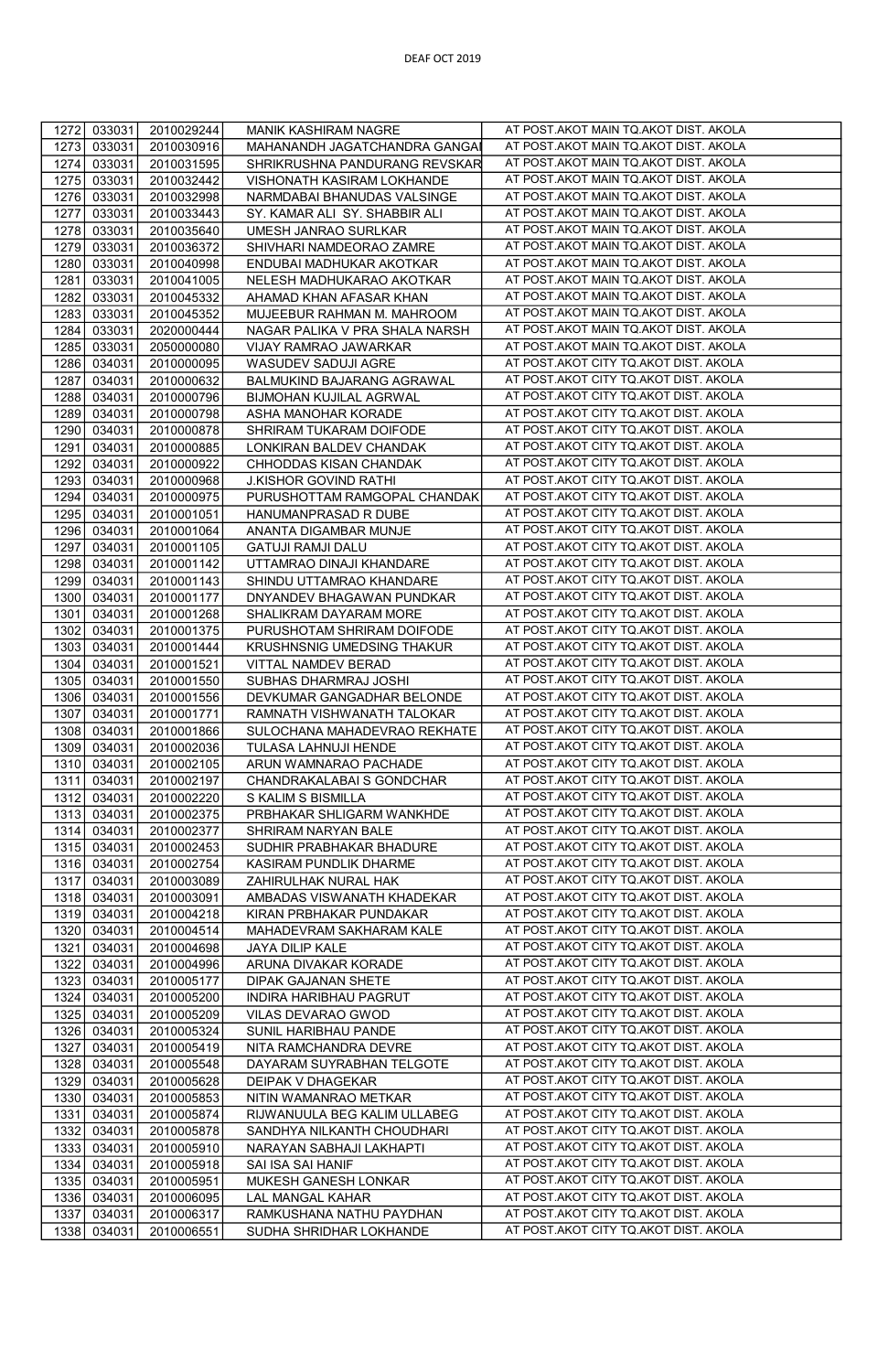| 1339         | 034031           | 2010006565               | RAVINDR JAGANNATH WANKHADE                     | AT POST.AKOT CITY TQ.AKOT DIST. AKOLA                                                                |
|--------------|------------------|--------------------------|------------------------------------------------|------------------------------------------------------------------------------------------------------|
| 1340         | 034031           | 2010006674               | NARAYAN WAMANRAO KULKARNI                      | AT POST.AKOT CITY TQ.AKOT DIST. AKOLA                                                                |
| 1341         | 034031           | 2010006679               | RAJESH JAYANTILAL MANIYAR                      | AT POST.AKOT CITY TQ.AKOT DIST. AKOLA                                                                |
| 1342         | 034031           | 2010007041               | <b>GONDUJI UDEBHAN THORAT</b>                  | AT POST.AKOT CITY TQ.AKOT DIST. AKOLA                                                                |
| 1343         | 034031           | 2010007157               | RANJAN KESHVARAO KORAPE                        | AT POST.AKOT CITY TQ.AKOT DIST. AKOLA                                                                |
| 1344         | 034031           | 2010007355               | ANJANBAI AMRUT SONTAKE                         | AT POST.AKOT CITY TQ.AKOT DIST. AKOLA                                                                |
| 1345         | 034031           | 2010007426               | PUSHPATAI KESHAV JOSHI                         | AT POST.AKOT CITY TQ.AKOT DIST. AKOLA                                                                |
| 1346         | 034031           | 2010008019               | BALEKHA HAJI IMAMKHA                           | AT POST.AKOT CITY TQ.AKOT DIST. AKOLA                                                                |
| 1347         | 034031           | 2010008037               | MANOJ RAMABHU GAWANDE                          | AT POST.AKOT CITY TQ.AKOT DIST. AKOLA                                                                |
| 1348         | 034031           | 2010008138               | PROMAD KESHAV JOSHI                            | AT POST.AKOT CITY TQ.AKOT DIST. AKOLA                                                                |
| 1349         | 034031           | 2010008160               | DASHRTH MAROTI RANDHE                          | AT POST.AKOT CITY TQ.AKOT DIST. AKOLA                                                                |
| 1350         | 034031           | 2010008381               | RAJESH KRUSHNARAO THOKAL                       | AT POST.AKOT CITY TQ.AKOT DIST. AKOLA                                                                |
| 1351         | 034031           | 2010008583               | RAJESH S MORE                                  | AT POST.AKOT CITY TQ.AKOT DIST. AKOLA                                                                |
| 1352         | 034031           | 2010086939               | AJIJ KHA HUSEN KHA                             | AT POST.AKOT CITY TQ.AKOT DIST. AKOLA                                                                |
| 1353         | 034031           | 2010087047               | M AJIDULLA KAZI                                | AT POST.AKOT CITY TQ.AKOT DIST. AKOLA                                                                |
| 1354         | 034031           | 2010087074               | SHALIGRAM D BAHADURE                           | AT POST.AKOT CITY TQ.AKOT DIST. AKOLA                                                                |
| 1355         | 034031           | 2020000083               | DATTA MANDIR SOC AKOT                          | AT POST.AKOT CITY TQ.AKOT DIST. AKOLA                                                                |
| 1356         | 034031           | 2020000103               | SANTHA GADAGE M KHERKHED                       | AT POST.AKOT CITY TQ.AKOT DIST. AKOLA                                                                |
| 1357         | 034031           | 2060000084               | GAYTRI MAHILA S SBACHAT GAT                    | AT POST.AKOT CITY TQ.AKOT DIST. AKOLA                                                                |
| 1358         | 034031           | 2060000094               | NARSIGH MAHA S S SE B GAT                      | AT POST.AKOT CITY TQ.AKOT DIST. AKOLA                                                                |
| 1359         | 034031           | 2060000097               | TRIMURTI SS S BACHAT GAT                       | AT POST.AKOT CITY TQ.AKOT DIST. AKOLA                                                                |
| 1360         | 035031           | 2010000157               | ASHOK O GAWANDE                                | AT POST.AKOT NARSHING MANDIR TQ.AKOT DIST. AKOLA                                                     |
| 1361         | 035031           | 2010000269               | VIJAY MADHUSUDHAN SANGAVAI                     | AT POST.AKOT NARSHING MANDIR TQ.AKOT DIST. AKOLA                                                     |
| 1362         | 035031           | 2010000292               | SEVRAM GANPAT HADOLE                           | AT POST.AKOT NARSHING MANDIR TQ.AKOT DIST. AKOLA                                                     |
| 1363         | 035031           | 2010000356               | VISHNU SHANKAR KATEKAR                         | AT POST.AKOT NARSHING MANDIR TQ.AKOT DIST. AKOLA                                                     |
| 1364         | 035031           | 2010000439               | SIMTA VISHNUPANT GAVANDE                       | AT POST.AKOT NARSHING MANDIR TQ.AKOT DIST. AKOLA                                                     |
| 1365         | 035031           | 2010000457               | RAJENDRA LAXMANSINGH RAGHUVAN                  | AT POST.AKOT NARSHING MANDIR TQ.AKOT DIST. AKOLA                                                     |
| 1366         | 035031           | 2010000495               | <b>GULABRAO P NATHE</b>                        | AT POST.AKOT NARSHING MANDIR TQ.AKOT DIST. AKOLA                                                     |
| 1367         | 035031           | 2010000577               | ANANT MAHADEV ASARKAR                          | AT POST.AKOT NARSHING MANDIR TQ.AKOT DIST. AKOLA                                                     |
| 1368         | 035031           | 2010000610               | V A NIKHADE                                    | AT POST.AKOT NARSHING MANDIR TQ.AKOT DIST. AKOLA                                                     |
| 1369         | 035031           | 2010000635               | RAMKRUSHNA MAHADEV SAVARKAR                    | AT POST.AKOT NARSHING MANDIR TQ.AKOT DIST. AKOLA                                                     |
| 1370         | 035031           | 2010001019               | SANJAY SHRIRAM GOTE                            | AT POST.AKOT NARSHING MANDIR TQ.AKOT DIST. AKOLA                                                     |
| 1371         | 035031           | 2010001302               | R S MANAPURE                                   | AT POST.AKOT NARSHING MANDIR TQ.AKOT DIST. AKOLA                                                     |
| 1372         | 035031           | 2010001315               | S M JESWAL                                     | AT POST.AKOT NARSHING MANDIR TQ.AKOT DIST. AKOLA                                                     |
| 1373         | 035031           | 2010001521               | SURENDRA BHIMRAO ARBAT                         | AT POST.AKOT NARSHING MANDIR TQ.AKOT DIST. AKOLA                                                     |
| 1374         | 035031           | 2010001783               | RAJESH PANDURANG DANGARE                       | AT POST.AKOT NARSHING MANDIR TQ.AKOT DIST. AKOLA                                                     |
| 1375         | 035031           | 2010002003               | SUNIL MAHADEV DESHMANE                         | AT POST.AKOT NARSHING MANDIR TQ.AKOT DIST. AKOLA                                                     |
| 1376         | 035031           | 2010002106               | BHARTI RAMESH HINGANKAR                        | AT POST.AKOT NARSHING MANDIR TQ.AKOT DIST. AKOLA                                                     |
| 1377         | 035031           | 2010002174               | MADHUSUDAN SRIRAM DIDWANIYA                    | AT POST.AKOT NARSHING MANDIR TQ.AKOT DIST. AKOLA                                                     |
| 1378         | 035031           | 2010002175               | SANTOSH SRIRAM DIDWANIYA                       | AT POST.AKOT NARSHING MANDIR TQ.AKOT DIST. AKOLA                                                     |
| 1379         | 035031           | 2010002889               | GOKUL PRLAHAD BONDRE                           | AT POST.AKOT NARSHING MANDIR TQ.AKOT DIST. AKOLA                                                     |
| 1380         | 035031           | 2010003012               | RAMDAS TUKARAM DHAKARE                         | AT POST.AKOT NARSHING MANDIR TQ.AKOT DIST. AKOLA                                                     |
| 1381         | 035031           | 2010003041               | PRNALI GANESH TALOKAR                          | AT POST.AKOT NARSHING MANDIR TQ.AKOT DIST. AKOLA                                                     |
| 1382         | 035031           | 2010003134               | ANUPAMA BAPURAO DHANDE                         | AT POST.AKOT NARSHING MANDIR TQ.AKOT DIST. AKOLA                                                     |
| 1383         | 035031           | 2010003582               | VIKRANTA VILAS JOSHI                           | AT POST.AKOT NARSHING MANDIR TQ.AKOT DIST. AKOLA                                                     |
| 1384         | 035031           | 2010003635               | PRATIBHA RAMESH ROHI                           | AT POST.AKOT NARSHING MANDIR TQ.AKOT DIST. AKOLA                                                     |
| 1385         | 035031           | 2010003884               | RAJESH RAMDEV PANDE                            | AT POST.AKOT NARSHING MANDIR TQ.AKOT DIST. AKOLA                                                     |
| 1386         | 035031           | 2010003924               | PANDURANG DEVLAL GARJE                         | AT POST.AKOT NARSHING MANDIR TQ.AKOT DIST. AKOLA                                                     |
| 1387         | 035031           | 2010003992               | PANDUJI B GAYAN                                | AT POST.AKOT NARSHING MANDIR TQ.AKOT DIST. AKOLA                                                     |
| 1388         | 035031<br>035031 | 2010004190               | SHYAM RAVINDRA WANE<br>ANJALI RAMCHANDRA GHATE | AT POST.AKOT NARSHING MANDIR TQ.AKOT DIST. AKOLA                                                     |
| 1389<br>1390 | 035031           | 2010004191<br>2010004378 | ABHAY DIGAMBAR MAHAJAN                         | AT POST.AKOT NARSHING MANDIR TQ.AKOT DIST. AKOLA<br>AT POST.AKOT NARSHING MANDIR TQ.AKOT DIST. AKOLA |
| 1391         | 035031           | 2010004385               | VENUTAI SAHEBARAO AMBALKAR                     | AT POST.AKOT NARSHING MANDIR TQ.AKOT DIST. AKOLA                                                     |
| 1392         | 035031           | 2010004465               | PRAVIN PRAKASH BHATKAR                         | AT POST.AKOT NARSHING MANDIR TQ.AKOT DIST. AKOLA                                                     |
| 1393         | 035031           | 2010004494               | RAJESH MANIKRAO TAYDE                          | AT POST.AKOT NARSHING MANDIR TQ.AKOT DIST. AKOLA                                                     |
| 1394         | 035031           | 2010004519               | PRATIBHA ARUN IPAR                             | AT POST.AKOT NARSHING MANDIR TQ.AKOT DIST. AKOLA                                                     |
| 1395         | 035031           | 2010004968               | SWATI DADARAO YEVATKAR                         | AT POST.AKOT NARSHING MANDIR TQ.AKOT DIST. AKOLA                                                     |
| 1396         | 035031           | 2010005048               | SONALI MANOHAR DANGARE                         | AT POST.AKOT NARSHING MANDIR TQ.AKOT DIST. AKOLA                                                     |
| 1397         | 035031           | 2010005061               | SIMA RAMESH PUNDKAR                            | AT POST.AKOT NARSHING MANDIR TQ.AKOT DIST. AKOLA                                                     |
| 1398         | 035031           | 2010005105               | VRUSHALI VASANT KALE                           | AT POST.AKOT NARSHING MANDIR TQ.AKOT DIST. AKOLA                                                     |
| 1399         | 035031           | 2010005210               | N.KISHOR VITTAL VASU                           | AT POST.AKOT NARSHING MANDIR TQ.AKOT DIST. AKOLA                                                     |
| 1400         | 035031           | 2010005289               | NILESH GAJANAN GAYKWAD                         | AT POST.AKOT NARSHING MANDIR TQ.AKOT DIST. AKOLA                                                     |
| 1401         | 035031           | 2010005449               | CHITRALEKHA PRALHAD BOBDE                      | AT POST.AKOT NARSHING MANDIR TQ.AKOT DIST. AKOLA                                                     |
| 1402         | 035031           | 2010005665               | MEGHA SATISH RATHOD                            | AT POST.AKOT NARSHING MANDIR TQ.AKOT DIST. AKOLA                                                     |
| 1403         | 035031           | 2010005933               | VAISHALI JAYPRAKASH NAVLE                      | AT POST.AKOT NARSHING MANDIR TQ.AKOT DIST. AKOLA                                                     |
| 1404         | 035031           | 2010006103               | RUPALI MANOHAR NERKAR                          | AT POST.AKOT NARSHING MANDIR TQ.AKOT DIST. AKOLA                                                     |
| 1405         | 035031           | 2010006283               | SUDHAKAR RAMCHANDRA TELGOTE                    | AT POST.AKOT NARSHING MANDIR TQ.AKOT DIST. AKOLA                                                     |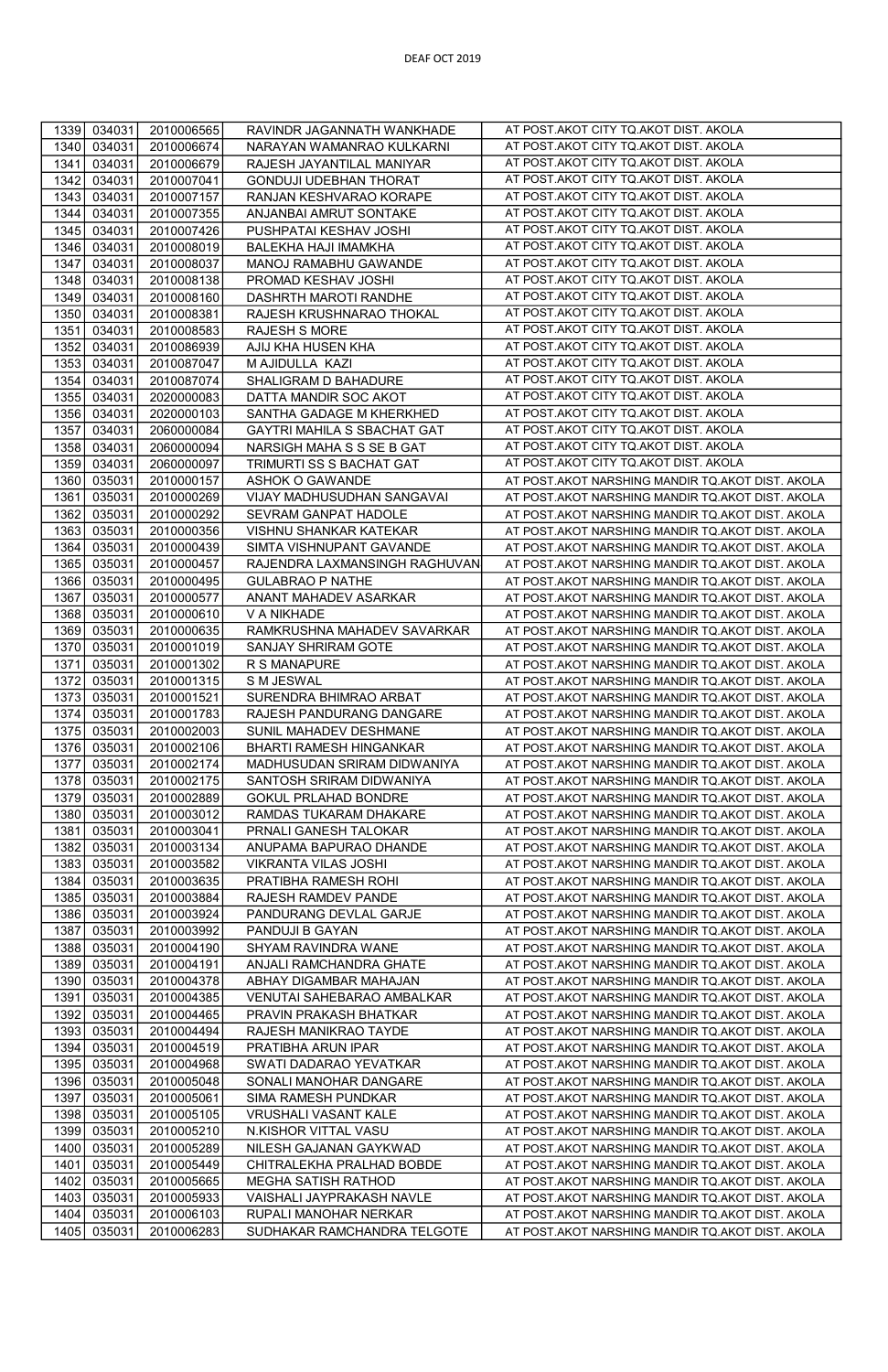| 1406         | 035031           | 2010006439               | PAVAN VISHAVAS MANKAR                                  | AT POST.AKOT NARSHING MANDIR TQ.AKOT DIST. AKOLA                                     |
|--------------|------------------|--------------------------|--------------------------------------------------------|--------------------------------------------------------------------------------------|
| 1407         | 035031           | 2010006469               | S N BHISE                                              | AT POST.AKOT NARSHING MANDIR TQ.AKOT DIST. AKOLA                                     |
| 1408         | 035031           | 2010006517               | ARUN R HIGANKAR                                        | AT POST.AKOT NARSHING MANDIR TQ.AKOT DIST. AKOLA                                     |
| 1409         | 035031           | 2010006712               | RAJENDRA RAMJIVAN GATTANI                              | AT POST.AKOT NARSHING MANDIR TQ.AKOT DIST. AKOLA                                     |
| 1410         | 035031           | 2010007261               | MANGESH ASHOK KHADEKAR                                 | AT POST.AKOT NARSHING MANDIR TQ.AKOT DIST. AKOLA                                     |
| 1411         | 035031           | 2010007274               | PRAVIN G PANDE                                         | AT POST.AKOT NARSHING MANDIR TQ.AKOT DIST. AKOLA                                     |
| 1412         | 035031           | 2010007498               | SHARDA NAVNIT LAKHOTIYA                                | AT POST.AKOT NARSHING MANDIR TQ.AKOT DIST. AKOLA                                     |
| 1413         | 035031           | 2010007640               | VILAS RAMKRUSHNA HIGANKAR                              | AT POST.AKOT NARSHING MANDIR TQ.AKOT DIST. AKOLA                                     |
| 1414         | 035031           | 2010007718               | VRUSHWAHAN SHRIKRUSHNA LAHANE                          | AT POST.AKOT NARSHING MANDIR TQ.AKOT DIST. AKOLA                                     |
| 1415         | 035031           | 2060007057               | VANSHRI SHETKARI BACHAT GATO                           | AT POST.AKOT NARSHING MANDIR TQ.AKOT DIST. AKOLA                                     |
| 1416         | 035031           | 2060007077               | WRUNDAVAN SHETKARI BACHAT GAT                          | AT POST.AKOT NARSHING MANDIR TQ.AKOT DIST. AKOLA                                     |
| 1417         | 036031           | 2010001225               | RAJU UNDARAJI PUNDKAR                                  | AT POST.SAVARA TQ.AKOT DIST. AKOLA                                                   |
| 1418         | 036031           | 2010001245               | VIJAY MADUKAR REWASKAR                                 | AT POST.SAVARA TQ.AKOT DIST. AKOLA                                                   |
| 1419         | 036031           | 2010001277               | SHAMRAO SADHASHIV KALE                                 | AT POST.SAVARA TQ.AKOT DIST. AKOLA                                                   |
| 1420         | 036031           | 2010005817               | BABURAO WAMANRAO PUNDKAR                               | AT POST.SAVARA TQ.AKOT DIST. AKOLA                                                   |
| 1421         | 036031           | 2010007484               | NITIN SAHEBRAO JAWANJAL                                | AT POST.SAVARA TQ.AKOT DIST. AKOLA                                                   |
| 1422         | 036031           | 2010007724               | VIDYA OMPRAKASH BORODE                                 |                                                                                      |
|              |                  |                          |                                                        | AT POST.SAVARA TQ.AKOT DIST. AKOLA                                                   |
| 1423         | 036031           | 2060000001               | SANT GADGEBABA SHSHG GAT SAVRA                         | AT POST.SAVARA TQ.AKOT DIST. AKOLA                                                   |
| 1424         | 036031           | 2060000007               | TUKDOJI MA SBSHG GAT                                   | AT POST.SAVARA TQ.AKOT DIST. AKOLA                                                   |
| 1425         | 036031           | 2060000030               | GAUMATA SBSHG GAT SAVRA                                | AT POST.SAVARA TQ.AKOT DIST. AKOLA                                                   |
| 1426         | 036031           | 2060000035               | MA DURGA SBSHG GAT MANCHANPUR                          | AT POST.SAVARA TQ.AKOT DIST. AKOLA                                                   |
| 1427         | 036031           | 2060000039               | MA BHAVANI GAT RANBHAPUR                               | AT POST.SAVARA TQ.AKOT DIST. AKOLA                                                   |
| 1428         | 037031           | 2010002501               | RAMDAS BAJIRAO BACHE                                   | AT POST.RAUNDALA TQ.AKOT DIST. AKOLA                                                 |
| 1429         | 037031           | 2060000119               | RADHASWAMI BCG ROUNDALA                                | AT POST.RAUNDALA TQ.AKOT DIST. AKOLA                                                 |
| 1430         | 038031           | 2000000029               | NARAYAN BAKAL DHUD UTPA SOC                            | AT POST. CHOTTA BAZARTQ.AKOT DIST. AKOLA                                             |
| 1431         | 038031           | 2010000054               | JAYKUMAR MOTIRAM INJANKAR                              | AT POST. CHOTTA BAZARTQ.AKOT DIST. AKOLA                                             |
| 1432         | 038031           | 2010000575               | SHRIRAM BHIKAJI BORAKHADE                              | AT POST. CHOTTA BAZARTQ.AKOT DIST. AKOLA                                             |
| 1433         | 038031           | 2010000583               | JAGANATH TULSIRAM KHOTARE                              | AT POST. CHOTTA BAZARTQ.AKOT DIST. AKOLA                                             |
| 1434         | 038031           | 2010000667               | DINKAR DNYNDEO MHAISNA                                 | AT POST. CHOTTA BAZARTQ.AKOT DIST. AKOLA                                             |
| 1435         | 038031           | 2010001066               | SHEKH MUNAF SHEKH GAFUR                                | AT POST. CHOTTA BAZARTQ.AKOT DIST. AKOLA                                             |
| 1436         | 038031           | 2010001367               | YASHWANT GANUJI AADHE                                  | AT POST. CHOTTA BAZARTQ.AKOT DIST. AKOLA                                             |
| 1437         | 038031           | 2010001952               | RAJARAM PUNJAJI SHRINATH                               | AT POST. CHOTTA BAZARTQ.AKOT DIST. AKOLA                                             |
| 1438<br>1439 | 038031           | 2010002197               | NARAYAN VITHAL SHIVARKAR                               | AT POST. CHOTTA BAZARTQ.AKOT DIST. AKOLA<br>AT POST. CHOTTA BAZARTQ.AKOT DIST. AKOLA |
| 1440         | 038031<br>038031 | 2010002291               | AVDHUT LAKSHMAN AADHE                                  | AT POST. CHOTTA BAZARTQ.AKOT DIST. AKOLA                                             |
| 1441         | 038031           | 2010002930<br>2010004073 | VITHU GANPAT PANGARKAR<br>RAMESHWAR SHANKARRAO LOHAKPL | AT POST. CHOTTA BAZARTQ.AKOT DIST. AKOLA                                             |
| 1442         | 038031           | 2010004187               | RAMKRUSHAN NAMDEV AAPTUKAR                             | AT POST. CHOTTA BAZARTQ.AKOT DIST. AKOLA                                             |
| 1443         | 038031           | 2010006965               | VITTHAL LKSHAMAN VASU                                  | AT POST. CHOTTA BAZARTQ.AKOT DIST. AKOLA                                             |
| 1444         | 038031           | 2010007577               | KASHIRAM SUDHAJI OINMBE                                | AT POST. CHOTTA BAZARTQ.AKOT DIST. AKOLA                                             |
| 1445         | 038031           | 2010008007               | VATSALABAI GULABRAO BORCHATE                           | AT POST. CHOTTA BAZARTQ.AKOT DIST. AKOLA                                             |
| 1446         | 038031           | 2010008255               | SUBHASH RADHAKISAN PALDIWAL                            | AT POST. CHOTTA BAZARTQ.AKOT DIST. AKOLA                                             |
| 1447         | 038031           | 2010010987               | VILAS VISHVNATH JOSHI                                  | AT POST. CHOTTA BAZARTQ.AKOT DIST. AKOLA                                             |
| 1448         | 038031           | 2010011245               | WALMIK A CHANDURKAR                                    | AT POST. CHOTTA BAZARTQ.AKOT DIST. AKOLA                                             |
| 1449         | 038031           | 2010011515               | LAXMI RAMESH CHAPARWALA                                | AT POST. CHOTTA BAZARTQ.AKOT DIST. AKOLA                                             |
| 1450         | 038031           | 2010011949               | VITTAL NAMDEO ASURKAR                                  | AT POST. CHOTTA BAZARTQ.AKOT DIST. AKOLA                                             |
| 1451         | 038031           | 2010012280               | SHOBHA WAMAN GAWAI                                     | AT POST. CHOTTA BAZARTQ.AKOT DIST. AKOLA                                             |
| 1452         | 038031           | 2010012372               | SHAILESH VINAYAKRAO GAWNDE                             | AT POST. CHOTTA BAZARTQ.AKOT DIST. AKOLA                                             |
| 1453         | 038031           | 2010012561               | PARVATABAI SHASHARAO BUTE                              | AT POST. CHOTTA BAZARTQ.AKOT DIST. AKOLA                                             |
| 1454         | 038031           | 2010013877               | RAJESHWAR BHIKAJI BRAKHADE                             | AT POST. CHOTTA BAZARTQ.AKOT DIST. AKOLA                                             |
| 1455         | 038031           | 2010013978               | ANUP DILIP ADHE                                        | AT POST. CHOTTA BAZARTQ.AKOT DIST. AKOLA                                             |
| 1456         | 038031           | 2010013990               | SANJAY VITTHAL NALE                                    | AT POST. CHOTTA BAZARTQ.AKOT DIST. AKOLA                                             |
| 1457         | 038031           | 2010014026               | RAMESH PANDURANG KHANDERAO                             | AT POST. CHOTTA BAZARTQ.AKOT DIST. AKOLA                                             |
| 1458         | 038031           | 2010014111               | SAMADHAN MANIKRAO OWE                                  | AT POST. CHOTTA BAZARTQ.AKOT DIST. AKOLA                                             |
| 1459         | 038031           | 2010014115               | CHAYA P BUNDE                                          | AT POST. CHOTTA BAZARTQ.AKOT DIST. AKOLA                                             |
| 1460         | 038031           | 2010014153               | YOGESH GAJANAN SURE                                    | AT POST. CHOTTA BAZARTQ.AKOT DIST. AKOLA                                             |
| 1461         | 038031           | 2010014183               | ANUSAI AANA TELGOTE                                    | AT POST. CHOTTA BAZARTQ.AKOT DIST. AKOLA                                             |
| 1462         | 038031           | 2010014422               | SUNIL KESHAV MONDHE                                    | AT POST. CHOTTA BAZARTQ.AKOT DIST. AKOLA                                             |
| 1463         | 038031           | 2010014430               | PUSHPA RAMRAO THETE                                    | AT POST. CHOTTA BAZARTQ.AKOT DIST. AKOLA                                             |
| 1464         | 038031           | 2010014471               | TULSHIRAM M. SHELAKE                                   | AT POST. CHOTTA BAZARTQ.AKOT DIST. AKOLA                                             |
| 1465         | 038031           | 2010014502               | SHOBHA MADHAV GAWANDE                                  | AT POST. CHOTTA BAZARTQ.AKOT DIST. AKOLA                                             |
| 1466         | 038031           | 2010014542               | SANTOSH SHRIRAM AKHARE                                 | AT POST. CHOTTA BAZARTQ.AKOT DIST. AKOLA                                             |
| 1467         | 038031           | 2010014639               | SK. IBRAHAM SK. HALU                                   | AT POST. CHOTTA BAZARTQ.AKOT DIST. AKOLA                                             |
| 1468         | 038031           | 2010014651               | PRASHANT DHAYARAM CHOUDHARI                            | AT POST. CHOTTA BAZARTQ.AKOT DIST. AKOLA                                             |
| 1469         | 038031           | 2010014730               | KAMLATAI MOTIRAM WELURKAR                              | AT POST. CHOTTA BAZARTQ.AKOT DIST. AKOLA                                             |
| 1470         | 038031           | 2010014874               | NARMADHBAI JAGADHUJI OIMBE                             | AT POST. CHOTTA BAZARTQ.AKOT DIST. AKOLA                                             |
| 1471         | 038031           | 2010014911               | KASTURABAI SUDHAKAR KHANDARE                           | AT POST. CHOTTA BAZARTQ.AKOT DIST. AKOLA                                             |
| 1472         | 038031           | 2010014934               | JANKABAUI BHAGAWANT BORCHATE                           | AT POST. CHOTTA BAZARTQ.AKOT DIST. AKOLA                                             |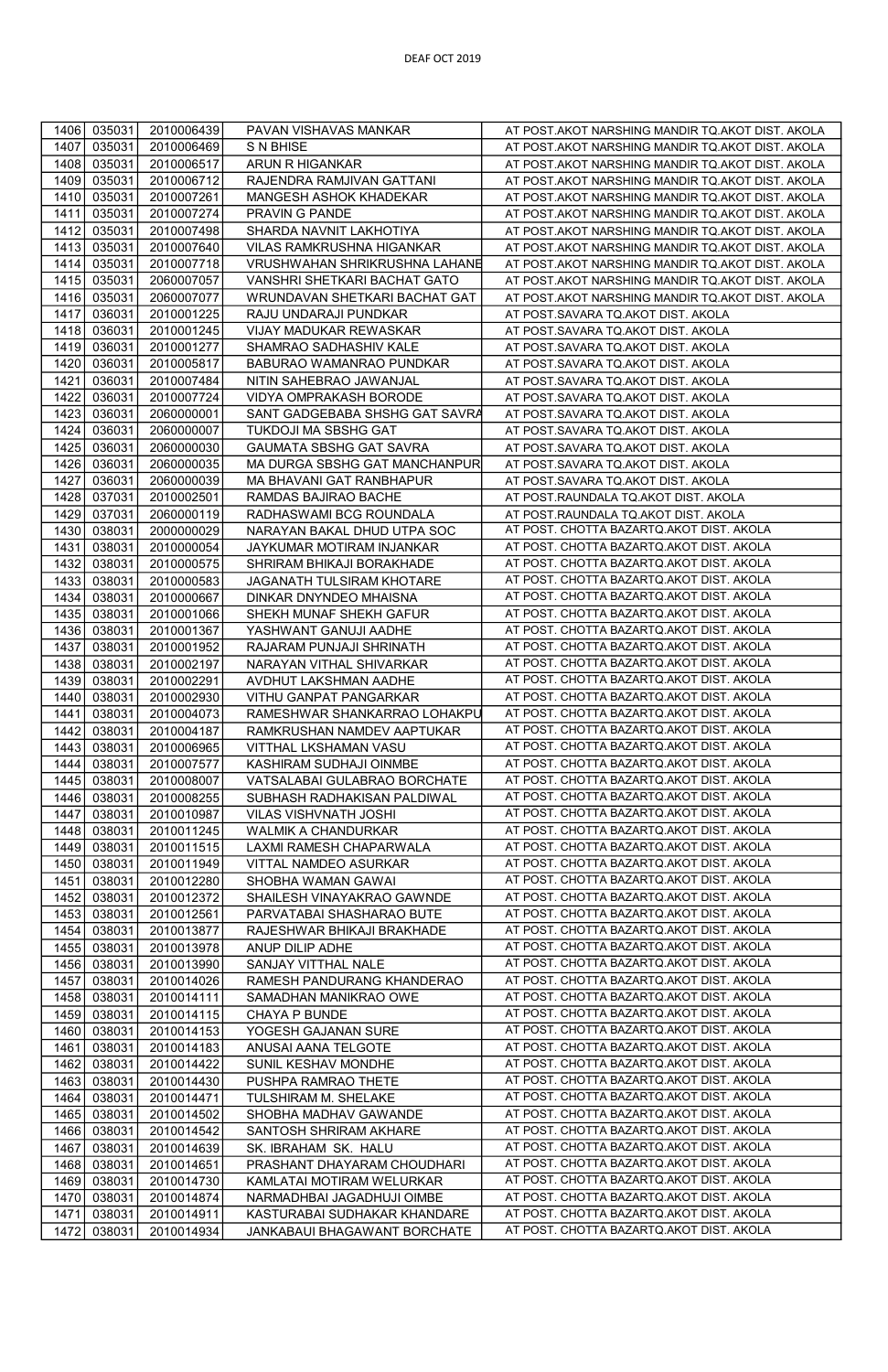| 1473<br>038031<br>2010015075                                 | RAMDAS GOPAL BUNDE                                   | AT POST. CHOTTA BAZARTQ.AKOT DIST. AKOLA    |
|--------------------------------------------------------------|------------------------------------------------------|---------------------------------------------|
| 1474<br>038031<br>2010015120                                 | DEVIDAS S. DABARE                                    | AT POST. CHOTTA BAZARTQ.AKOT DIST. AKOLA    |
| 1475<br>038031<br>2010015155                                 | ANIL B CHARHATE                                      | AT POST. CHOTTA BAZARTQ.AKOT DIST. AKOLA    |
| 1476<br>038031<br>2010015357                                 | PANDURANG GANGARAM GEND                              | AT POST. CHOTTA BAZARTQ.AKOT DIST. AKOLA    |
| 1477<br>038031<br>2010015439                                 | SK NAJIR SK ISAF                                     | AT POST. CHOTTA BAZARTQ.AKOT DIST. AKOLA    |
| 1478<br>038031<br>2010015563                                 | MEHABUBKHA MUMTAJ KHA                                | AT POST. CHOTTA BAZARTQ.AKOT DIST. AKOLA    |
| 1479<br>038031<br>2010015582                                 | SHEWAKHEL SHEBILAN                                   | AT POST. CHOTTA BAZARTQ.AKOT DIST. AKOLA    |
| 1480<br>038031<br>2010015615                                 | DATTATRY S. RATNAPARKHE                              | AT POST. CHOTTA BAZARTQ.AKOT DIST. AKOLA    |
| 1481<br>038031<br>2010015652                                 | SUNANDA SHESHRAO WASU                                | AT POST. CHOTTA BAZARTQ.AKOT DIST. AKOLA    |
| 1482<br>038031<br>2010015783                                 | LAKXMIBAI DHURYODHAN SIRSAT                          | AT POST. CHOTTA BAZARTQ.AKOT DIST. AKOLA    |
| 1483<br>038031<br>2010016146                                 | SUKHDEO NAMDEO DAHIKAR                               | AT POST. CHOTTA BAZARTQ.AKOT DIST. AKOLA    |
| 1484<br>038031<br>2010016264                                 | SARIKA SAHEBRAO FASALE                               | AT POST. CHOTTA BAZARTQ.AKOT DIST. AKOLA    |
| 1485<br>038031                                               |                                                      | AT POST. CHOTTA BAZARTQ.AKOT DIST. AKOLA    |
| 2010016302                                                   | SANJAY KISAN GAWANDE                                 | AT POST. CHOTTA BAZARTQ.AKOT DIST. AKOLA    |
| 1486<br>038031<br>2010016342<br>1487<br>038031<br>2010016457 | SATTARASHA KADARASHA SHAH<br>SHILA BHANUDAS BANETKAR | AT POST. CHOTTA BAZARTQ.AKOT DIST. AKOLA    |
| 1488<br>038031<br>2010016496                                 | SHIVDAS DYANESHWAR BUNDE                             | AT POST. CHOTTA BAZARTQ.AKOT DIST. AKOLA    |
|                                                              |                                                      | AT POST. CHOTTA BAZARTQ.AKOT DIST. AKOLA    |
| 1489<br>038031<br>2010016546                                 | GAJANAN RAMDAS WANKHADE                              | AT POST. CHOTTA BAZARTQ.AKOT DIST. AKOLA    |
| 1490<br>038031<br>2010016563                                 | VINOD SAMADHAN THAKRE                                | AT POST. CHOTTA BAZARTQ.AKOT DIST. AKOLA    |
| 1491<br>038031<br>2010016585                                 | NARENDRA SHESHRAO KHANDERAY                          |                                             |
| 1492<br>038031<br>2010016632                                 | YAMUNABAI SHYAMRAO NALE                              | AT POST. CHOTTA BAZARTQ.AKOT DIST. AKOLA    |
| 1493<br>038031<br>2010016648                                 | DHANJAY N WANARE                                     | AT POST. CHOTTA BAZARTQ.AKOT DIST. AKOLA    |
| 1494<br>038031<br>2010017097                                 | SANDIP RAMDAS BADARKHE                               | AT POST. CHOTTA BAZARTQ.AKOT DIST. AKOLA    |
| 1495<br>038031<br>2010017150                                 | KRUSHNAI JINIG FACTORI                               | AT POST. CHOTTA BAZARTQ.AKOT DIST. AKOLA    |
| 1496<br>038031<br>2010017291                                 | KAMLABAI MAHADEV BHATKAR                             | AT POST. CHOTTA BAZARTQ.AKOT DIST. AKOLA    |
| 1497<br>038031<br>2020000030                                 | <b>GRAMIN PANI PUROWATHA</b>                         | AT POST. CHOTTA BAZARTQ.AKOT DIST. AKOLA    |
| 1498<br>038031<br>2060011612                                 | RAMA. MAH. SWA.SAH. B.G.CHO.                         | AT POST. CHOTTA BAZARTQ.AKOT DIST. AKOLA    |
| 1499<br>038031<br>2060011614                                 | SWA.SAM.SW. SAH.GAT TAKLI                            | AT POST. CHOTTA BAZARTQ.AKOT DIST. AKOLA    |
| 1500<br>038031<br>2060012326                                 | SANT GAJA. SW.SAH.GAT NAND.                          | AT POST. CHOTTA BAZARTQ.AKOT DIST. AKOLA    |
| 1501<br>038031<br>2060012691                                 | PANCH.SWA. SAH.G. TAKLI                              | AT POST. CHOTTA BAZARTQ.AKOT DIST. AKOLA    |
| 038031<br>1502<br>2060015107                                 | JAY BHAVANI SENDRIY U GAT                            | AT POST. CHOTTA BAZARTQ.AKOT DIST. AKOLA    |
| 1503<br>038031<br>2060016344                                 | SHETKARI BA. G. KINKHED                              | AT POST. CHOTTA BAZARTQ.AKOT DIST. AKOLA    |
| 038031<br>1504<br>2060016350                                 | GAJA.MAH.KIS. SW.SA.B.G. PAL                         | AT POST. CHOTTA BAZARTQ.AKOT DIST. AKOLA    |
| 1505<br>038031<br>2060016361                                 | SANT PAND.M. KIS.B.G. TAKLI                          | AT POST. CHOTTA BAZARTQ.AKOT DIST. AKOLA    |
| 1506<br>038031<br>2060016364                                 | AMBEMA.SW. SAH.MA.B.G. AGARK.                        | AT POST. CHOTTA BAZARTQ.AKOT DIST. AKOLA    |
| 1507<br>038031<br>2060016391                                 | JAY GANE.MAH. SW.SAH.B.G. DHA.                       | AT POST. CHOTTA BAZARTQ.AKOT DIST. AKOLA    |
| 1508<br>038031<br>2060016392                                 | JAY KIS.SEN. SHE.B.G. REL                            | AT POST. CHOTTA BAZARTQ.AKOT DIST. AKOLA    |
| 1509<br>038031<br>2060016397                                 | DNYANE.MAH. SW.SAH.B.G. TAKLI                        | AT POST. CHOTTA BAZARTQ.AKOT DIST. AKOLA    |
| 1510<br>038031<br>2060016415                                 | MAH.VAISHV. SW.SAH.B.G. TAKLI                        | AT POST. CHOTTA BAZARTQ.AKOT DIST. AKOLA    |
| 1511<br>039031<br>2010001031                                 | KAMALABAI DIPRAO GAWANDE                             | AT POST. WARUL JAULKA TQ.AKOT DIST. AKOLA   |
| 1512<br>039031<br>2010001737                                 | MOHAN KESHAO AWARE                                   | AT POST. WARUL JAULKA TQ.AKOT DIST. AKOLA   |
| 1513<br>039031<br>2010002865                                 | SUBHASH DAULAT MAVLE                                 | AT POST. WARUL JAULKA TQ.AKOT DIST. AKOLA   |
| 1514<br>039031<br>2010003312                                 | MANGALA VIJAY SHETE                                  | AT POST. WARUL JAULKA TQ.AKOT DIST. AKOLA   |
| 1515<br>040031<br>2010000405                                 | PANDURANG NAGOJI KEDAR                               | AT POST. AKOLKHED TQ.AKOT DIST. AKOLA       |
| 1516<br>040031<br>2010000462                                 | RAMKRUSHNA DHANU VASU                                | AT POST. AKOLKHED TQ.AKOT DIST. AKOLA       |
| 1517<br>040031<br>2010001163                                 | CHANDRAPAL VIJLAL PATEL                              | AT POST. AKOLKHED TQ.AKOT DIST. AKOLA       |
| 040031<br>1518<br>2010002726                                 | PRAVIN SUDAM TALOKAR                                 | AT POST. AKOLKHED TQ.AKOT DIST. AKOLA       |
| 040031<br>1519<br>2010002727                                 | PARVATABAI RAMDAS DHULE                              | AT POST. AKOLKHED TQ.AKOT DIST. AKOLA       |
| 1520<br>040031<br>2010002748                                 | AVADUT SURYABHAN SIRSAT                              | AT POST. AKOLKHED TQ.AKOT DIST. AKOLA       |
| 1521<br>040031<br>2010002887                                 | SATISH SAMADHAN BORDE                                | AT POST. AKOLKHED TQ.AKOT DIST. AKOLA       |
| 1522<br>040031<br>2010003258                                 | SUSHIL TRAMBAK DESHMUKH                              | AT POST. AKOLKHED TQ.AKOT DIST. AKOLA       |
| 1523<br>040031<br>2010003449                                 | VINAYAK GANAGRAM TADE                                | AT POST. AKOLKHED TQ.AKOT DIST. AKOLA       |
| 1524<br>040031<br>2010003734                                 | CHANDA DINESH GUPTA                                  | AT POST. AKOLKHED TQ.AKOT DIST. AKOLA       |
| 1525<br>040031<br>2010005368                                 | RAMDAS KISAN SAWRKAR                                 | AT POST. AKOLKHED TQ.AKOT DIST. AKOLA       |
| 1526<br>041031<br>2010000285                                 | MANVARSHA RAHIMSHA                                   | AT POST. KUTASA TQ.AKOT DIST. AKOLA         |
| 1527<br>041031<br>2010000723                                 | SHESHRAO KISAN SAVARKAR                              | AT POST. KUTASA TQ.AKOT DIST. AKOLA         |
| 1528<br>041031<br>2010000912                                 | TULSHIRAM PANDUJI NAVALKAR                           | AT POST. KUTASA TQ.AKOT DIST. AKOLA         |
| 1529<br>041031<br>2010001949                                 | MADHUKAR VASUDEV NAVALE                              | AT POST. KUTASA TQ.AKOT DIST. AKOLA         |
| 1530<br>041031<br>2010002469                                 | TULASIRAM PARAKU JADHAV                              | AT POST. KUTASA TQ.AKOT DIST. AKOLA         |
| 041031<br>2010002495<br>1531                                 | YAMUNA VISHVNATH BOBADE                              | AT POST. KUTASA TQ.AKOT DIST. AKOLA         |
| 1532<br>041031<br>2010002543                                 | SHARADA GAJANAN ZAMARE                               | AT POST. KUTASA TQ.AKOT DIST. AKOLA         |
| 041031<br>1533<br>2010003022                                 | MANIK KASHIRAO MUKHAGHAR                             | AT POST. KUTASA TQ.AKOT DIST. AKOLA         |
| 1534<br>041031<br>2010003538                                 | JEJUBAI RAMESHWAR CHAUDHRI                           | AT POST. KUTASA TQ.AKOT DIST. AKOLA         |
| 042031<br>1535<br>2010003036                                 | NAMDEV KISAN FATKAR                                  | AT POST. KUTASA TQ.AKOT DIST. AKOLA         |
| 1536<br>042031<br>2010003826                                 | KAILAS SHALIKRAM THARKAR                             | AT POST. MUNDGAON TQ.AKOT DIST. AKOLA       |
| 1537<br>042031<br>2010003828                                 | GOPAL SHANKAR DHANOKAR                               | AT POST. MUNDGAON TQ.AKOT DIST. AKOLA       |
| 1538<br>042031<br>2010004259                                 | SHE NAJIR SHE GAPHAR                                 | AT POST. MUNDGAON TQ.AKOT DIST. AKOLA       |
| 1539<br>043041<br>2010002427                                 | BHIKAJI AMRUT KOTHE                                  | AT POST.TELHARA MAIN TQ.TELHARA DIST. AKOLA |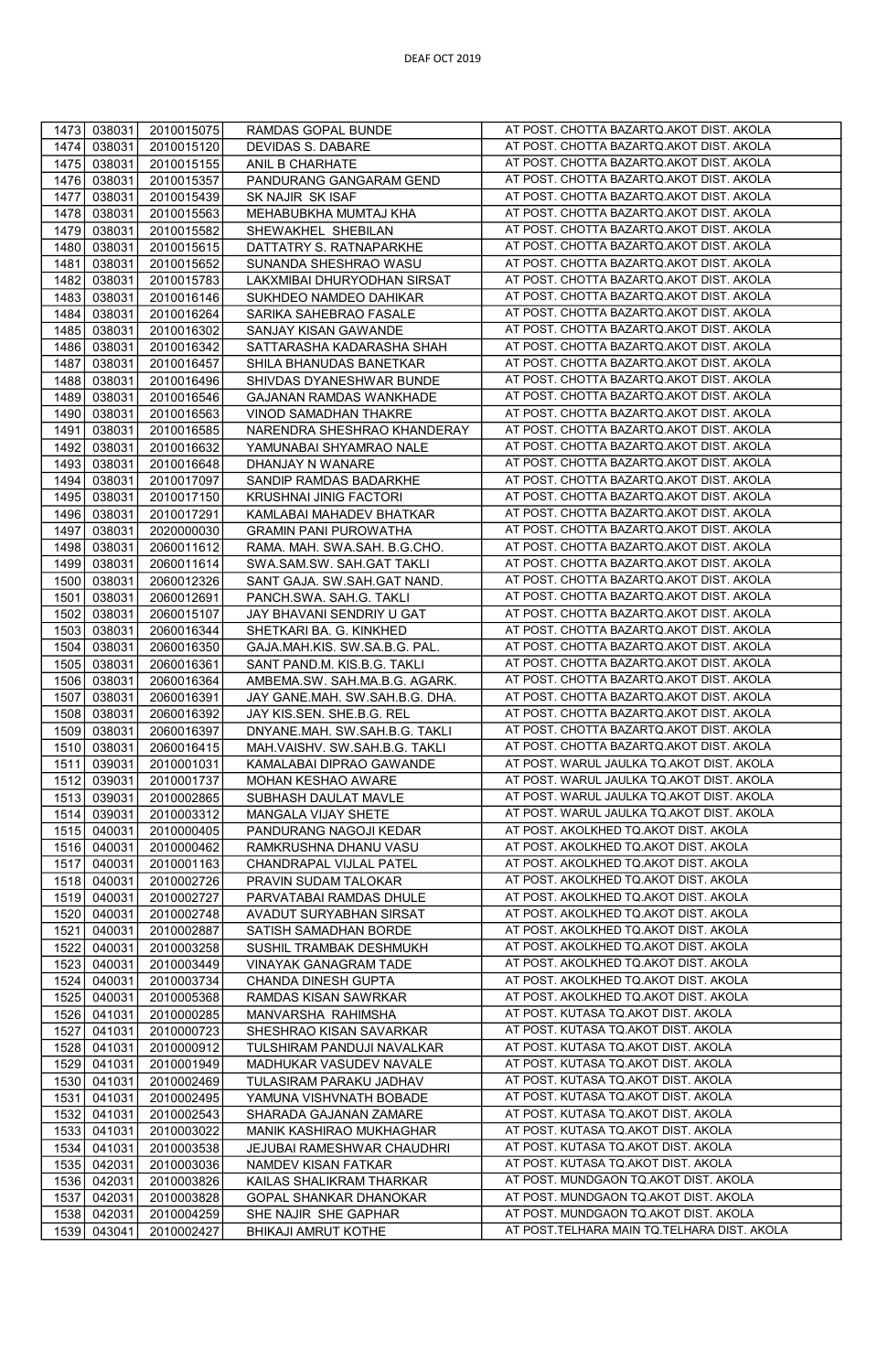| 1540 | 043041 | 2010010251 | DEVIDAS TUKARAM FUNDKAR        | AT POST.TELHARA MAIN TQ.TELHARA DIST. AKOLA   |
|------|--------|------------|--------------------------------|-----------------------------------------------|
|      |        |            |                                |                                               |
| 1541 | 043041 | 2010014274 | DEVIDAS SAVJI KOTKAR           | AT POST.TELHARA MAIN TQ.TELHARA DIST. AKOLA   |
| 1542 | 043041 | 2010019529 | DIPAK VAMANRAO VAIRALE         | AT POST.TELHARA MAIN TQ.TELHARA DIST. AKOLA   |
| 1543 | 043041 | 2010021195 | A. RAFIK MOHAMMAD HASHAM       | AT POST. TELHARA MAIN TQ. TELHARA DIST. AKOLA |
| 1544 | 043041 | 2010021950 | SAKIRA BI MUQADDAR BEG         | AT POST.TELHARA MAIN TQ.TELHARA DIST. AKOLA   |
| 1545 | 043041 | 2010021989 | MANIKRAO DAULAT RAUT           | AT POST.TELHARA MAIN TQ.TELHARA DIST. AKOLA   |
| 1546 | 043041 | 2010023105 | SHRIKRUSHNA SHRIRAM KHANDRAE   | AT POST. TELHARA MAIN TQ. TELHARA DIST. AKOLA |
| 1547 | 043041 | 2010026857 | DEVANANDA MAHADEV BHOJANE      | AT POST.TELHARA MAIN TQ.TELHARA DIST. AKOLA   |
|      |        |            |                                |                                               |
| 1548 | 043041 | 2970000034 | DATTKRUPA S.S. GAT             | AT POST. TELHARA MAIN TQ. TELHARA DIST. AKOLA |
| 1549 | 044041 | 2010000513 | MURLIDHAR NAMDEVRAO WANKHADE   | AT POST.TELHARA CITY TQ.TELHARA DIST. AKOLA   |
| 1550 | 044041 | 2010000617 | KANTA PANJAB INGALE            | AT POST.TELHARA CITY TQ.TELHARA DIST. AKOLA   |
| 1551 | 044041 | 2010000851 | SHAMSING G SOLANKE             | AT POST. TELHARA CITY TQ. TELHARA DIST. AKOLA |
| 1552 | 044041 | 2010001157 | RAMBHAU VITHOBA CHAHAJGUNE     | AT POST. TELHARA CITY TO. TELHARA DIST. AKOLA |
| 1553 | 044041 | 2010001495 | PANDURANG WAMAN CHATARE        | AT POST. TELHARA CITY TQ. TELHARA DIST. AKOLA |
| 1554 | 044041 | 2010001574 | SHRKRUSHNA GOVIND BANERKAR     | AT POST.TELHARA CITY TQ.TELHARA DIST. AKOLA   |
| 1555 | 044041 | 2010001697 | DINESH NARAYAN CHAWHANGULE     | AT POST. TELHARA CITY TQ. TELHARA DIST. AKOLA |
| 1556 | 044041 | 2010001807 | KISHOR MADHUKAR KOLHE          | AT POST.TELHARA CITY TQ.TELHARA DIST. AKOLA   |
|      |        |            |                                | AT POST.TELHARA CITY TQ.TELHARA DIST. AKOLA   |
| 1557 | 044041 | 2010001912 | MUKUNDSING R RAGHUVANSHI       |                                               |
| 1558 | 044041 | 2010002336 | SHUBHAGE KISHOVRAO DIGRASE     | AT POST. TELHARA CITY TQ. TELHARA DIST. AKOLA |
| 1559 | 044041 | 2010002598 | KISHOR B TAYADE                | AT POST.TELHARA CITY TQ.TELHARA DIST. AKOLA   |
| 1560 | 044041 | 2010002774 | SANTOSH RAGHUNATH MORE         | AT POST.TELHARA CITY TQ.TELHARA DIST. AKOLA   |
| 1561 | 045041 | 2000000002 | HIVARKHED DUDH UD SAH SOCI     | AT POST.HIWARKHED TQ.TELHARA DIST. AKOLA      |
| 1562 | 045041 | 2000000046 | MAULI DUDH UD SAH SOCI HINGANI | AT POST.HIWARKHED TQ.TELHARA DIST. AKOLA      |
| 1563 | 045041 | 2010000061 | SHANKARLAL FAKERCHAND RATHI    | AT POST.HIWARKHED TO.TELHARA DIST. AKOLA      |
| 1564 | 045041 | 2010000287 | VITTHAL RAJARAM KHADSE         | AT POST.HIWARKHED TQ.TELHARA DIST. AKOLA      |
|      |        |            |                                | AT POST.HIWARKHED TQ.TELHARA DIST. AKOLA      |
| 1565 | 045041 | 2010000899 | SUBHADRABAI AJABRAO WARDKAR    |                                               |
| 1566 | 045041 | 2010001069 | PADURANG GANUJI DUDHE          | AT POST.HIWARKHED TQ.TELHARA DIST. AKOLA      |
| 1567 | 045041 | 2010001075 | KISAN MAROTI GOTMARE           | AT POST.HIWARKHED TQ.TELHARA DIST. AKOLA      |
| 1568 | 045041 | 2010001161 | SHALIGRAM MUKINDA GIRHE        | AT POST.HIWARKHED TQ.TELHARA DIST. AKOLA      |
| 1569 | 045041 | 2010005515 | CHANDRKALA HARIRAM NANDURKAR   | AT POST.HIWARKHED TQ.TELHARA DIST. AKOLA      |
| 1570 | 045041 | 2010007120 | MADHUKAR MAHADEO KHIRODKAR     | AT POST.HIWARKHED TQ.TELHARA DIST. AKOLA      |
| 1571 | 045041 | 2010009926 | PUNDALIK TUKARAM BHOPALE       | AT POST.HIWARKHED TQ.TELHARA DIST. AKOLA      |
| 1572 | 045041 | 2010010168 | YASMIN BI AASIF ALI            | AT POST.HIWARKHED TQ.TELHARA DIST. AKOLA      |
| 1573 | 045041 | 2010010455 | ABD NASIM ABD RAUF             | AT POST.HIWARKHED TQ.TELHARA DIST. AKOLA      |
|      |        |            |                                |                                               |
| 1574 | 045041 | 2010011629 | MANDAKINI EAKNATHARAO INGLE    | AT POST.HIWARKHED TQ.TELHARA DIST. AKOLA      |
| 1575 | 045041 | 2010011733 | <b>BIBIJAN ZAHIRODDIN</b>      | AT POST.HIWARKHED TQ.TELHARA DIST. AKOLA      |
| 1576 | 045041 | 2010012143 | RAMDAS AAKOJI PATHRIKAR        | AT POST.HIWARKHED TQ.TELHARA DIST. AKOLA      |
| 1577 | 045041 | 2010019460 | ATMARAM NARAYAN SHITRE         | AT POST.HIWARKHED TQ.TELHARA DIST. AKOLA      |
| 1578 | 045041 | 2020000080 | PRE JAMA MAJID TRAST HIV       | AT POST.HIWARKHED TQ.TELHARA DIST. AKOLA      |
| 1579 | 045041 | 2020000162 | ADHAKASHAY GAR BHILI           | AT POST.HIWARKHED TQ.TELHARA DIST. AKOLA      |
| 1580 | 045041 | 2060011905 | ADARSHA MA SA B GAT HIVARKHED  | AT POST.HIWARKHED TQ.TELHARA DIST. AKOLA      |
| 1581 | 045041 | 2060011909 | TAJ SWA SA B GAT HIVARK        | AT POST.HIWARKHED TQ.TELHARA DIST. AKOLA      |
| 1582 | 045041 | 2060012017 | MAHUBAN MA BACHAT GAT          | AT POST.HIWARKHED TQ.TELHARA DIST. AKOLA      |
|      |        |            |                                | AT POST.HIWARKHED TQ.TELHARA DIST. AKOLA      |
| 1583 | 045041 | 2060012059 | SHIV MANDAL SW SADHYA BA GAT   |                                               |
| 1584 | 045041 | 2060012101 | SOMESHWAR SW SA MA BA GAT      | AT POST.HIWARKHED TQ.TELHARA DIST. AKOLA      |
| 1585 | 045041 | 2060013595 | ANNABHAU SATHE BA GAT          | AT POST.HIWARKHED TQ.TELHARA DIST. AKOLA      |
| 1586 | 045041 | 2060014999 | PRATIBHADEVI SW SA BA GAT      | AT POST.HIWARKHED TQ.TELHARA DIST. AKOLA      |
| 1587 | 045041 | 2060016678 | SADGURU SHET BA GAT            | AT POST.HIWARKHED TQ.TELHARA DIST. AKOLA      |
| 1588 | 045041 | 2060018609 | SOMESHWAR SW SA BA GAT         | AT POST.HIWARKHED TQ.TELHARA DIST. AKOLA      |
| 1589 | 045041 | 2060018613 | JAY MATADI SHETKARI BA GAT     | AT POST.HIWARKHED TO.TELHARA DIST. AKOLA      |
| 1590 | 045041 | 2060018770 | MAULI SHETKARI BA GAT          | AT POST.HIWARKHED TQ.TELHARA DIST. AKOLA      |
| 1591 | 045041 | 2060018899 | JAY VALEKHAN BA GAT            | AT POST.HIWARKHED TQ.TELHARA DIST. AKOLA      |
| 1592 | 045041 | 3060000416 | <b>USHA A INGLE</b>            | AT POST.HIWARKHED TQ.TELHARA DIST. AKOLA      |
|      | 046041 |            |                                | AT POST.DANAPUR TQ.TELHARA DIST. AKOLA        |
| 1593 |        | 2060003716 | BHAGYALAXMI SHET SHG WARKHED   |                                               |
| 1594 | 047041 | 2010001033 | DEVKABAI VITTAL SHEGOKAR       | AT POST.PATHARDI TQ.TELHARA DIST. AKOLA       |
| 1595 | 047041 | 2010001072 | SAYABAI MADHAVRAO BHISE        | AT POST.PATHARDI TQ.TELHARA DIST. AKOLA       |
| 1596 | 047041 | 2010002256 | DINKAR L LANJEWAR              | AT POST.PATHARDI TQ.TELHARA DIST. AKOLA       |
| 1597 | 047041 | 2010002272 | <b>SHANTA K MOHOD</b>          | AT POST.PATHARDI TQ.TELHARA DIST. AKOLA       |
| 1598 | 047041 | 2010002349 | BABULAL YASHVANT ARGHADE       | AT POST.PATHARDI TQ.TELHARA DIST. AKOLA       |
| 1599 | 048041 | 2010002305 | VITTHAL BHAURAO KHUMKAR        | AT POST.BELKHED TQ.TELHARA DIST. AKOLA        |
| 1600 | 048041 | 2010003085 | GANESH NAMDEV KHAPARKAR        | AT POST.BELKHED TQ.TELHARA DIST. AKOLA        |
| 1601 | 048041 | 2010003125 | RAMBABU MEWALAL DHOBI          | AT POST.BELKHED TQ.TELHARA DIST. AKOLA        |
|      |        |            |                                | AT POST.AADSUL TQ.TELHARA DIST. AKOLA         |
| 1602 | 049041 | 2010002610 | RASHMI HARIPRASAD AGRAWAL      |                                               |
| 1603 | 049041 | 2010002688 | SUMITABAI VASUDEV MOHODE       | AT POST.AADSUL TQ.TELHARA DIST. AKOLA         |
| 1604 | 049041 | 2010006567 | S R WAGHODE                    | AT POST.AADSUL TQ.TELHARA DIST. AKOLA         |
| 1605 | 049041 | 2060000069 | JIJAMATA MAHILA BCG TELHARA    | AT POST.AADSUL TQ.TELHARA DIST. AKOLA         |
| 1606 | 049041 | 2060000076 | KISANPUTRA BCG NER             | AT POST.AADSUL TQ.TELHARA DIST. AKOLA         |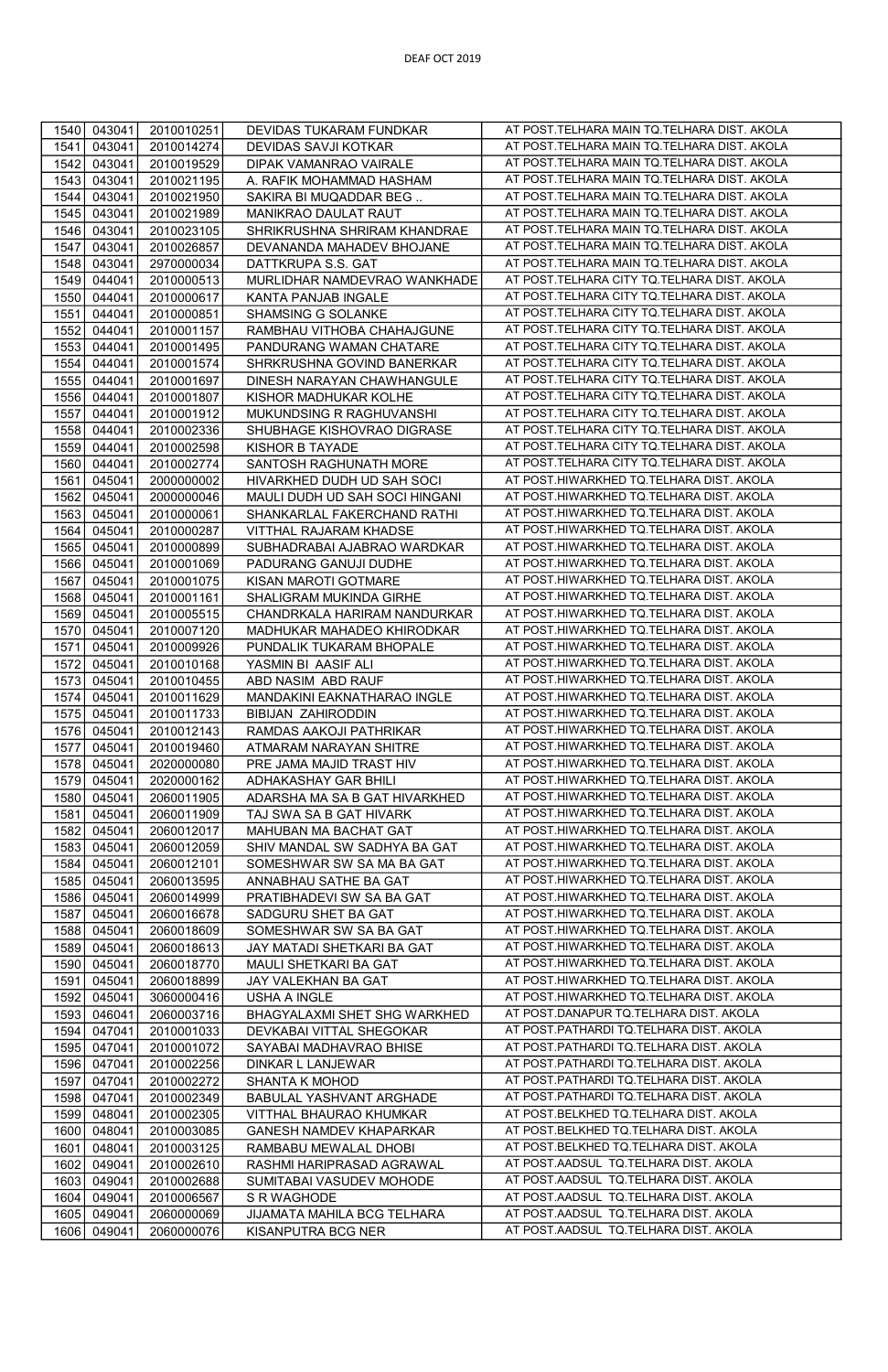| 1607 | 049041 | 2060000080 | NALANDA S M BCG ADSUL              | AT POST.AADSUL TQ.TELHARA DIST. AKOLA                                      |
|------|--------|------------|------------------------------------|----------------------------------------------------------------------------|
| 1608 | 049041 | 2060000099 | PRAGATI S BCG HANWADI              | AT POST.AADSUL TQ.TELHARA DIST. AKOLA                                      |
| 1609 | 050041 | 1030000005 | JAWAHAR S K P ADGAON               | AT POST.ADAGAON BUJRUK TQ.TELHARA DIST. AKOLA                              |
| 1610 | 050041 | 2000000046 | NI SAVTA MALI SUSHIK BEROJ SOC     | AT POST.ADAGAON BUJRUK TQ.TELHARA DIST. AKOLA                              |
| 1611 | 050041 | 2000000049 | <b>GRAM PANI PUR YOJNA SIRSOLI</b> | AT POST.ADAGAON BUJRUK TQ.TELHARA DIST. AKOLA                              |
|      |        |            |                                    |                                                                            |
| 1612 | 050041 | 2010001710 | MURLIDHAR BALCHANDRA KHTOD         | AT POST.ADAGAON BUJRUK TQ.TELHARA DIST. AKOLA                              |
| 1613 | 050041 | 2010002213 | ANITA DADARAO DESHMUKH             | AT POST.ADAGAON BUJRUK TQ.TELHARA DIST. AKOLA                              |
| 1614 | 050041 | 2010002847 | JAGANNTH MAHAEOAPPA DHAKE          | AT POST.ADAGAON BUJRUK TQ.TELHARA DIST. AKOLA                              |
| 1615 | 050041 | 2010004659 | <b>GANPAT BHAGU VANARE</b>         | AT POST.ADAGAON BUJRUK TQ.TELHARA DIST. AKOLA                              |
| 1616 | 050041 | 2010004812 | SUBHEDAR KHA FOUJDAR KHA           | AT POST.ADAGAON BUJRUK TQ.TELHARA DIST. AKOLA                              |
| 1617 | 050041 | 2010005176 | AFASAR ALI SHOUKAT ALI             | AT POST.ADAGAON BUJRUK TQ.TELHARA DIST. AKOLA                              |
| 1618 |        |            |                                    | AT POST.ADAGAON BUJRUK TQ.TELHARA DIST. AKOLA                              |
|      | 050041 | 2010005390 | BHAGAVANT RAMKRUSHNA NIMKARDE      |                                                                            |
| 1619 | 050041 | 2010005830 | MOHINEDEVI MAHESHWARI              | AT POST.ADAGAON BUJRUK TQ.TELHARA DIST. AKOLA                              |
| 1620 | 050041 | 2010006144 | <b>SIMA PURUSHOTAM VANKAR</b>      | AT POST.ADAGAON BUJRUK TQ.TELHARA DIST. AKOLA                              |
| 1621 | 050041 | 2010006418 | YOGITA RAMBHAU SHINGNE             | AT POST.ADAGAON BUJRUK TQ.TELHARA DIST. AKOLA                              |
| 1622 | 050041 | 2020000173 | YASHVANT GRAM SAM YOJNA            | AT POST.ADAGAON BUJRUK TQ.TELHARA DIST. AKOLA                              |
| 1623 | 050041 | 2050000017 | DIGABAR S ROHANKAR                 | AT POST.ADAGAON BUJRUK TQ.TELHARA DIST. AKOLA                              |
| 1624 | 050041 | 2060000076 | GUPTESHWAR SHET S B G SIRSOLI      | AT POST.ADAGAON BUJRUK TQ.TELHARA DIST. AKOLA                              |
| 1625 | 051051 | 1030000204 | HAKIMIYA WELFARE BAHU SO BALAP     | AT POST.BALAPUR TQ.BALAPUR DIST. AKOLA                                     |
|      |        |            |                                    |                                                                            |
| 1626 | 051051 | 2000000163 | MU.PRA.NIYO.GOM.DUG.SAH.SAQV.      | AT POST.BALAPUR TQ.BALAPUR DIST. AKOLA                                     |
| 1627 | 051051 | 2010012859 | SUNIL BAJIRAO UNHALE               | AT POST.BALAPUR TQ.BALAPUR DIST. AKOLA                                     |
| 1628 | 051051 | 2010017611 | PRASHANT KESHAVRAO MASANE          | AT POST.BALAPUR TQ.BALAPUR DIST. AKOLA                                     |
| 1629 | 051051 | 2010019096 | SK.HASAN SK.MADAR                  | AT POST.BALAPUR TQ.BALAPUR DIST. AKOLA                                     |
| 1630 | 052051 | 2000000013 | NIMKARDA SEVA SAHA SOCIETY         | AT POST.URAL TQ.BALAPUR DIST. AKOLA                                        |
| 1631 | 052051 | 2000000014 | KALMBABU SEVA SAHA SOCIETY         | AT POST.URAL TQ.BALAPUR DIST. AKOLA                                        |
|      |        |            |                                    | AT POST.URAL TQ.BALAPUR DIST. AKOLA                                        |
| 1632 | 052051 | 2000000017 | MORGAON SEVA SAHA SOCIETY          |                                                                            |
| 1633 | 052051 | 2000000033 | DONGARGAON SEVA SAHA SOCIETY       | AT POST.URAL TQ.BALAPUR DIST. AKOLA                                        |
| 1634 | 052051 | 2000009880 | SHANKARAO DUTONDE BA SOC           | AT POST.URAL TQ.BALAPUR DIST. AKOLA                                        |
| 1635 | 052051 | 2000011175 | JAGADAMBA GRA MA BI SHE SA SOC     | AT POST.URAL TQ.BALAPUR DIST. AKOLA                                        |
| 1636 | 052051 | 2000011986 | YUGANTAR BI SHE SA PA SOC          | AT POST.URAL TQ.BALAPUR DIST. AKOLA                                        |
| 1637 | 052051 | 2000017670 | GURUDEV DHUDH UT SA SA ANTRI       | AT POST.URAL TQ.BALAPUR DIST. AKOLA                                        |
| 1638 | 052051 | 2000017693 | JANTA JANARDHAN BI SHE SOC         | AT POST.URAL TQ.BALAPUR DIST. AKOLA                                        |
|      |        |            |                                    | AT POST.URAL TQ.BALAPUR DIST. AKOLA                                        |
| 1639 | 052051 | 2000017735 | SNT GADGEBABA DU UT SA SOC MOG     |                                                                            |
| 1640 | 052051 | 2000017744 | ANTRI SEVA SAHA SOCIETY            | AT POST.URAL TQ.BALAPUR DIST. AKOLA                                        |
| 1641 | 052051 | 2010000426 | BHIKAJI NATTHUJI METANGE           | AT POST.URAL TQ.BALAPUR DIST. AKOLA                                        |
| 1642 | 052051 | 2010000433 | UTTAM SAMPAT RAUT                  | AT POST.URAL TQ.BALAPUR DIST. AKOLA                                        |
| 1643 | 052051 | 2010000656 | SAMRAT KESHAV WANKHADE             | AT POST.URAL TQ.BALAPUR DIST. AKOLA                                        |
| 1644 | 052051 | 2010001267 | SHRIRAM LAXMANRAO KULKARNI         | AT POST.URAL TQ.BALAPUR DIST. AKOLA                                        |
| 1645 | 052051 | 2010001370 | SHAMRAO MAHADEV LADE               | AT POST.URAL TQ.BALAPUR DIST. AKOLA                                        |
| 1646 | 052051 | 2010002408 | MOTIRAM JAYRAM GAWALE              | AT POST.URAL TQ.BALAPUR DIST. AKOLA                                        |
|      |        |            |                                    |                                                                            |
| 1647 | 052051 | 2010002692 | BHASKAR BHAGWATRAO DESHMUKH        | AT POST.URAL TQ.BALAPUR DIST. AKOLA                                        |
| 1648 | 052051 | 2010003434 | MOTIRAM KHADU KHARAT               | AT POST.URAL TQ.BALAPUR DIST. AKOLA                                        |
| 1649 | 052051 | 2010006109 | SHRIRAM TUKARAM INGALE             | AT POST.URAL TQ.BALAPUR DIST. AKOLA                                        |
| 1650 | 052051 | 2010006417 | RAMKRUSHNA SHAMRAO SABALE          | AT POST.URAL TQ.BALAPUR DIST. AKOLA                                        |
| 1651 | 052051 | 2010006425 | PURUSHOTTAM TRYAMBAK PATOKAR       | AT POST.URAL TQ.BALAPUR DIST. AKOLA                                        |
| 1652 | 052051 | 2010006445 | PRABHAKAR MAHADEV BHATKAR          | AT POST.URAL TQ.BALAPUR DIST. AKOLA                                        |
| 1653 | 052051 | 2010006459 | HARICHANDRA B UMATAKAR             | AT POST.URAL TQ.BALAPUR DIST. AKOLA                                        |
|      |        |            |                                    | AT POST.URAL TQ.BALAPUR DIST. AKOLA                                        |
| 1654 | 052051 | 2010006591 | SHALIGRAM SADUJI INGALE            |                                                                            |
| 1655 | 052051 | 2010006653 | HARIDAS MAHADEV LAKHE              | AT POST.URAL TQ.BALAPUR DIST. AKOLA                                        |
| 1656 | 052051 | 2010006800 | MADHUKAR LAXMAN GAWHANKAR          | AT POST.URAL TQ.BALAPUR DIST. AKOLA                                        |
| 1657 | 052051 | 2010006897 | DWARKABAI RAMKRUSHNA PATIL         | AT POST.URAL TQ.BALAPUR DIST. AKOLA                                        |
| 1658 | 052051 | 2010007176 | MOTIRAM SONAJI LAKHE               | AT POST.URAL TQ.BALAPUR DIST. AKOLA                                        |
| 1659 | 052051 | 2010007204 | HARI RAMBHAU AGARKAR               | AT POST.URAL TQ.BALAPUR DIST. AKOLA                                        |
| 1660 | 052051 | 2010007673 | VASUDEV TULSHIRAM UGALE            | AT POST.URAL TQ.BALAPUR DIST. AKOLA                                        |
|      |        |            |                                    | AT POST.URAL TQ.BALAPUR DIST. AKOLA                                        |
| 1661 | 052051 | 2010007714 | AB.HAMID SHE. HAMJAMIYA            |                                                                            |
| 1662 | 052051 | 2010007739 | SHANTARAM KISAN SARDAR             | AT POST.URAL TQ.BALAPUR DIST. AKOLA                                        |
| 1663 | 052051 | 2010007804 | VITTAL GANGADHAR SABLE             | AT POST.URAL TQ.BALAPUR DIST. AKOLA                                        |
| 1664 | 052051 | 2010008145 | RUSTAM SITARAM SABALE              | AT POST.URAL TQ.BALAPUR DIST. AKOLA                                        |
| 1665 | 052051 | 2010008169 | <b>D P TEKADE</b>                  | AT POST.URAL TQ.BALAPUR DIST. AKOLA                                        |
| 1666 | 052051 | 2010008200 | DURGABAI PANDURANG NEMADE          | AT POST.URAL TQ.BALAPUR DIST. AKOLA                                        |
| 1667 | 052051 | 2010008754 | ANANTKUMAR DEVLAL TAYADE           | AT POST.URAL TQ.BALAPUR DIST. AKOLA                                        |
|      |        |            |                                    | AT POST.URAL TQ.BALAPUR DIST. AKOLA                                        |
| 1668 | 052051 | 2010009237 | ATMARAM BHIKAJI DAMODAR            |                                                                            |
| 1669 | 052051 | 2010009563 | CHANDRABHAGA DHONDIRAM DHAKRE      | AT POST.URAL TQ.BALAPUR DIST. AKOLA                                        |
|      |        | 2010009782 | RAMESH JAYRAM BORGAON              | AT POST.URAL TQ.BALAPUR DIST. AKOLA                                        |
| 1670 | 052051 |            |                                    |                                                                            |
| 1671 | 052051 | 2010009935 | KALPANA KAMALNARAYAN JAISVAL       | AT POST.URAL TQ.BALAPUR DIST. AKOLA                                        |
| 1672 | 052051 | 2010010016 | PRAVIN MAHADEV GAWAI               | AT POST.URAL TQ.BALAPUR DIST. AKOLA<br>AT POST.URAL TQ.BALAPUR DIST. AKOLA |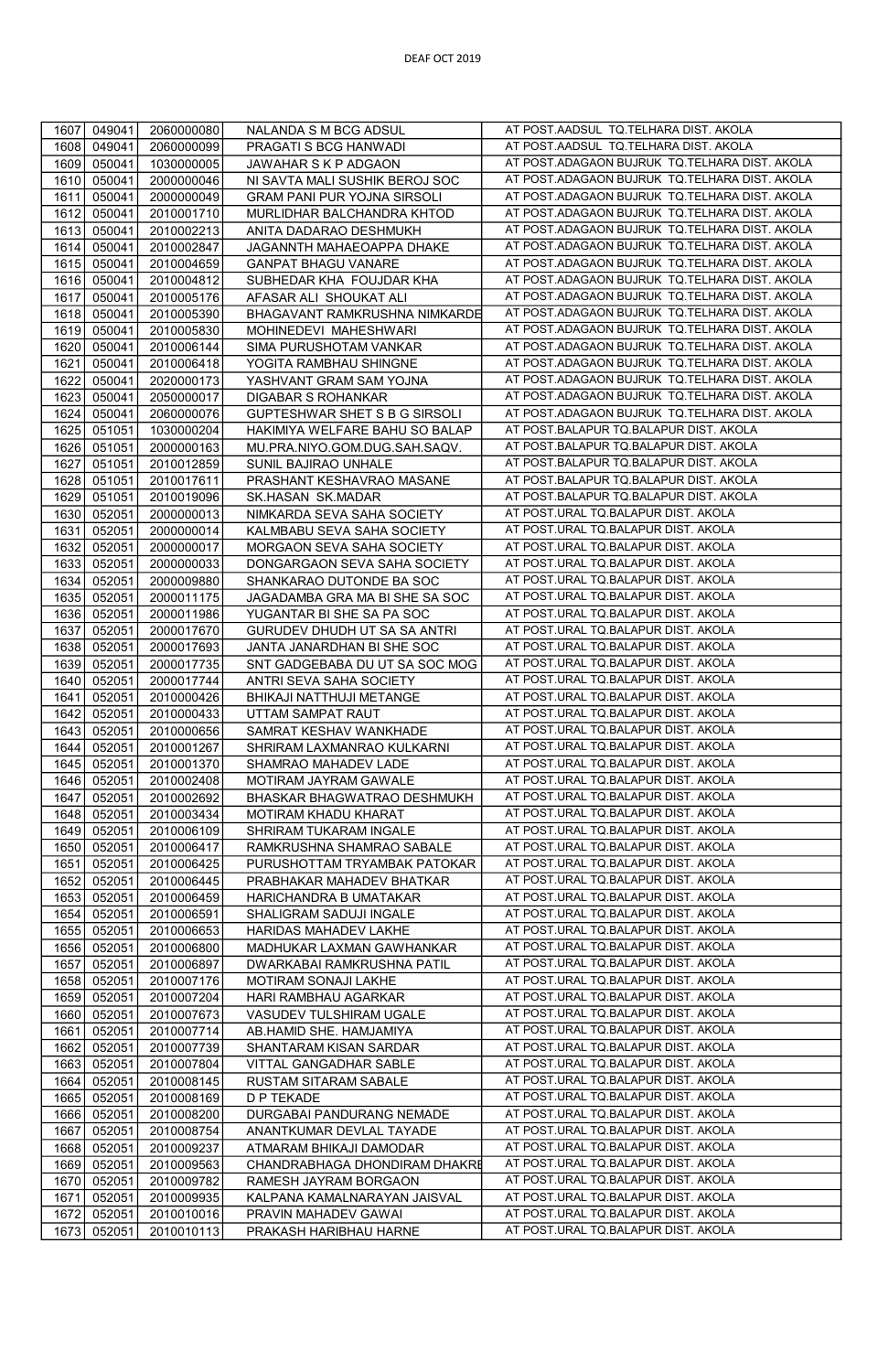| 1674         | 052051           | 2010010794               | NISHANT ASHOKRAO POHARE                                    | AT POST.URAL TQ.BALAPUR DIST. AKOLA                                        |
|--------------|------------------|--------------------------|------------------------------------------------------------|----------------------------------------------------------------------------|
| 1675         | 052051           | 2010010877               | SUNITA MANOHAR DHOTE                                       | AT POST.URAL TQ.BALAPUR DIST. AKOLA                                        |
| 1676         | 052051           | 2010011057               | VAMAN RAJRAM VAKODE                                        | AT POST.URAL TQ.BALAPUR DIST. AKOLA                                        |
|              |                  |                          |                                                            |                                                                            |
| 1677         | 052051           | 2010011149               | KRUSHN PUNAJI PUDE                                         | AT POST.URAL TQ.BALAPUR DIST. AKOLA                                        |
| 1678         | 052051           | 2010011194               | RAMESH MAHADEV MANATKAR                                    | AT POST.URAL TQ.BALAPUR DIST. AKOLA                                        |
| 1679         | 052051           | 2010011237               | ARUN GOPALRAO POHARE                                       | AT POST.URAL TQ.BALAPUR DIST. AKOLA                                        |
| 1680         | 052051           | 2010011260               | INDIRA BAJRANG TAYADE                                      | AT POST.URAL TQ.BALAPUR DIST. AKOLA                                        |
| 1681         | 052051           | 2010011492               | RAJKUMAR GYNUJI WANKHADE                                   | AT POST.URAL TQ.BALAPUR DIST. AKOLA                                        |
| 1682         | 052051           | 2010011634               | SAMADHAN DEVARAO KHEDKAR                                   | AT POST.URAL TQ.BALAPUR DIST. AKOLA                                        |
|              |                  |                          |                                                            | AT POST.URAL TQ.BALAPUR DIST. AKOLA                                        |
| 1683         | 052051           | 2010011703               | AJABRAO HASANRAO DESHMUKH                                  |                                                                            |
| 1684         | 052051           | 2010011933               | SAMADHAN NARAYAN ATARALE                                   | AT POST.URAL TQ.BALAPUR DIST. AKOLA                                        |
| 1685         | 052051           | 2010011968               | JAGADEV UKARDA CHAVALE                                     | AT POST.URAL TQ.BALAPUR DIST. AKOLA                                        |
| 1686         | 052051           | 2010013259               | ABHIMANIU SHNKAR DUTADE                                    | AT POST.URAL TQ.BALAPUR DIST. AKOLA                                        |
| 1687         | 052051           | 2010013323               | S B ADBOL                                                  | AT POST.URAL TQ.BALAPUR DIST. AKOLA                                        |
| 1688         | 052051           | 2010013372               | OMKAR INDRABHAN SABALE                                     | AT POST.URAL TQ.BALAPUR DIST. AKOLA                                        |
|              |                  |                          |                                                            | AT POST.URAL TQ.BALAPUR DIST. AKOLA                                        |
| 1689         | 052051           | 2010013631               | PRABHAKAR MAHADEVRAO POHARE                                |                                                                            |
| 1690         | 052051           | 2010013659               | RAMKRUSHNA MAROTI TIKAR                                    | AT POST.URAL TQ.BALAPUR DIST. AKOLA                                        |
| 1691         | 052051           | 2010013720               | RAJKALA DASHRATH MEGATE                                    | AT POST.URAL TQ.BALAPUR DIST. AKOLA                                        |
| 1692         | 052051           | 2010013770               | BHGAVAN NAMDEV MANSUTE                                     | AT POST.URAL TQ.BALAPUR DIST. AKOLA                                        |
| 1693         | 052051           | 2010013803               | P S ZAKARDE                                                | AT POST.URAL TQ.BALAPUR DIST. AKOLA                                        |
| 1694         | 052051           | 2010013930               | LAKSHMAN TULSHIRAM KUCHAKE                                 | AT POST.URAL TQ.BALAPUR DIST. AKOLA                                        |
|              |                  |                          |                                                            |                                                                            |
| 1695         | 052051           | 2010014010               | MURALIDHAR NARAYAN SHITRE                                  | AT POST.URAL TQ.BALAPUR DIST. AKOLA                                        |
| 1696         | 052051           | 2010014014               | P S BHAGAT                                                 | AT POST.URAL TQ.BALAPUR DIST. AKOLA                                        |
| 1697         | 052051           | 2010014114               | KRUSHNARAO NAGORAO METANGE                                 | AT POST.URAL TQ.BALAPUR DIST. AKOLA                                        |
| 1698         | 052051           | 2010014254               | SHRIRAM GANUJI ASARKAR                                     | AT POST.URAL TQ.BALAPUR DIST. AKOLA                                        |
| 1699         | 052051           | 2010014276               | S M WAGHODE                                                | AT POST.URAL TQ.BALAPUR DIST. AKOLA                                        |
| 1700         | 052051           | 2010014376               | NITINKUMAR VULLBHAJI KARIYA                                | AT POST.URAL TQ.BALAPUR DIST. AKOLA                                        |
|              |                  |                          |                                                            | AT POST.URAL TQ.BALAPUR DIST. AKOLA                                        |
| 1701         | 052051           | 2010014421               | RAJARAM RAMUJI NANDANE                                     |                                                                            |
| 1702         | 052051           | 2010014424               | SURYABHAN SHALIGRAM INGLE                                  | AT POST.URAL TQ.BALAPUR DIST. AKOLA                                        |
| 1703         | 052051           | 2010014477               | PRAKASH BABANRAO SIRSAT                                    | AT POST.URAL TQ.BALAPUR DIST. AKOLA                                        |
| 1704         | 052051           | 2010014510               | TRENBAK TUKARAM UMALE                                      | AT POST.URAL TQ.BALAPUR DIST. AKOLA                                        |
| 1705         | 052051           | 2010014598               | SANTOSH DIGAMBAR SABALE                                    | AT POST.URAL TQ.BALAPUR DIST. AKOLA                                        |
| 1706         | 052051           | 2010014970               | RAMESHWAR AMRUTA WANKHADE                                  | AT POST.URAL TQ.BALAPUR DIST. AKOLA                                        |
| 1707         | 052051           |                          |                                                            | AT POST.URAL TQ.BALAPUR DIST. AKOLA                                        |
|              |                  | 2010015293               | SHRIDHAR UTTAM BHIVTE                                      |                                                                            |
| 1708         | 052051           | 2010015313               | S U MORE                                                   | AT POST.URAL TQ.BALAPUR DIST. AKOLA                                        |
| 1709         | 052051           | 2010015370               | DURGA SRIHARI DABERAO                                      | AT POST.URAL TQ.BALAPUR DIST. AKOLA                                        |
| 1710         | 052051           | 2010015372               | SRIHARI KISAN DABERAO                                      | AT POST.URAL TQ.BALAPUR DIST. AKOLA                                        |
| 1711         | 052051           | 2010015427               | CHANDRABHAGA MAHADEO MORE                                  | AT POST.URAL TQ.BALAPUR DIST. AKOLA                                        |
| 1712         | 052051           | 2010015462               | MAHADEO MOTIRAM SHIRSAGAR                                  | AT POST.URAL TQ.BALAPUR DIST. AKOLA                                        |
| 1713         | 052051           | 2010015496               | SHANTABAI SITARAM TEKADE                                   | AT POST.URAL TQ.BALAPUR DIST. AKOLA                                        |
|              |                  |                          |                                                            |                                                                            |
| 1714         | 052051           | 2010015581               | ARVINDSING RAJENDRASING THAKUR                             | AT POST.URAL TQ.BALAPUR DIST. AKOLA                                        |
| 1715         | 052051           | 2010016198               | ANUSYABAI NARAYAN MHAISANE                                 | AT POST.URAL TQ.BALAPUR DIST. AKOLA                                        |
| 1716         | 052051           | 2010016276               | VASUDEV VITHOBA SHENDE                                     | AT POST.URAL TQ.BALAPUR DIST. AKOLA                                        |
| 1717         | 052051           | 2010016369               | KONGABAI BHAGAVAN PALASKAR                                 | AT POST.URAL TQ.BALAPUR DIST. AKOLA                                        |
| 1718         | 052051           | 2010016377               | ILIYAS KHAN NAVAJKHAN                                      | AT POST.URAL TQ.BALAPUR DIST. AKOLA                                        |
|              |                  |                          |                                                            | AT POST.URAL TQ.BALAPUR DIST. AKOLA                                        |
| 1719         | 052051           | 2010016388               | DNYANESHWAR TULSHIRAM GAWAND                               |                                                                            |
| 1720         | 052051           | 2010016401               | INDIRA GOTI MAHADEV THAKUR                                 | AT POST.URAL TQ.BALAPUR DIST. AKOLA                                        |
| 1721         | 052051           | 2010016425               | KISAN RAMA UMALE                                           | AT POST.URAL TQ.BALAPUR DIST. AKOLA                                        |
| 1722         | 052051           | 2010017257               | NILESH AVCHITRAO WANKHADE                                  | AT POST.URAL TQ.BALAPUR DIST. AKOLA                                        |
| 1723         | 052051           | 2010017616               | ARATI MUKESH VAIDH                                         | AT POST.URAL TQ.BALAPUR DIST. AKOLA                                        |
|              |                  |                          |                                                            |                                                                            |
|              |                  |                          |                                                            | AT POST.URAL TQ.BALAPUR DIST. AKOLA                                        |
| 1724         | 052051           | 2010017636               | DIPAK PURSHOTTAM TAYADE                                    |                                                                            |
| 1725         | 052051           | 2010017685               | ARCHNA MANIK GAIKI                                         | AT POST.URAL TQ.BALAPUR DIST. AKOLA                                        |
| 1726         | 052051           | 2010017690               | SANGITA ASHOK SAVALE                                       | AT POST.URAL TQ.BALAPUR DIST. AKOLA                                        |
| 1727         | 052051           | 2010017790               | MINABAI MANOHAR DHANDE                                     | AT POST.URAL TQ.BALAPUR DIST. AKOLA                                        |
| 1728         | 052051           | 2010111189               | SUBHSH PRUSHTTAM RAUT                                      | AT POST.URAL TQ.BALAPUR DIST. AKOLA                                        |
| 1729         | 052051           | 2020000057               | SHIVSHNKAR VIDYALAYA                                       | AT POST.URAL TQ.BALAPUR DIST. AKOLA                                        |
|              |                  |                          |                                                            | AT POST.URAL TQ.BALAPUR DIST. AKOLA                                        |
| 1730         | 052051           | 2020000061               | MH SHIVSHANKAR U MADHYA VIDYA                              |                                                                            |
| 1731         | 052051           | 2020007865               | RADHAKRUSHN SANSTHAN                                       | AT POST.URAL TQ.BALAPUR DIST. AKOLA                                        |
| 1732         | 052051           | 2020010839               | HM Z P URDU SHALA HATA                                     | AT POST.URAL TQ.BALAPUR DIST. AKOLA                                        |
| 1733         | 052051           | 2020012001               | Z P PRATHMIK MARATHI SHALA                                 | AT POST.URAL TQ.BALAPUR DIST. AKOLA                                        |
| 1734         | 052051           | 2020012039               | SARPANCH URDU SHALA                                        | AT POST.URAL TQ.BALAPUR DIST. AKOLA                                        |
| 1735         | 052051           | 2020013011               | MHSSAMQSQ                                                  | AT POST.URAL TQ.BALAPUR DIST. AKOLA                                        |
|              |                  |                          |                                                            | AT POST.URAL TQ.BALAPUR DIST. AKOLA                                        |
| 1736         | 052051           | 2020014133               | MH Z P PRATHMIK MARATHI SHALA                              |                                                                            |
| 1737         | 052051           | 2060000013               | <b>GAYATRI MA BACHAT GAT</b>                               | AT POST.URAL TQ.BALAPUR DIST. AKOLA                                        |
| 1738         | 052051           | 2060000022               | KRUSHI SADHNA MAHILA GAT                                   | AT POST.URAL TQ.BALAPUR DIST. AKOLA                                        |
| 1739<br>1740 | 052051<br>052051 | 2060000028<br>2060000079 | KRUSHI SANJIVANI MAHILA GAT<br>BHIMJOTI PURU SWA SAH SAMUH | AT POST.URAL TQ.BALAPUR DIST. AKOLA<br>AT POST.URAL TQ.BALAPUR DIST. AKOLA |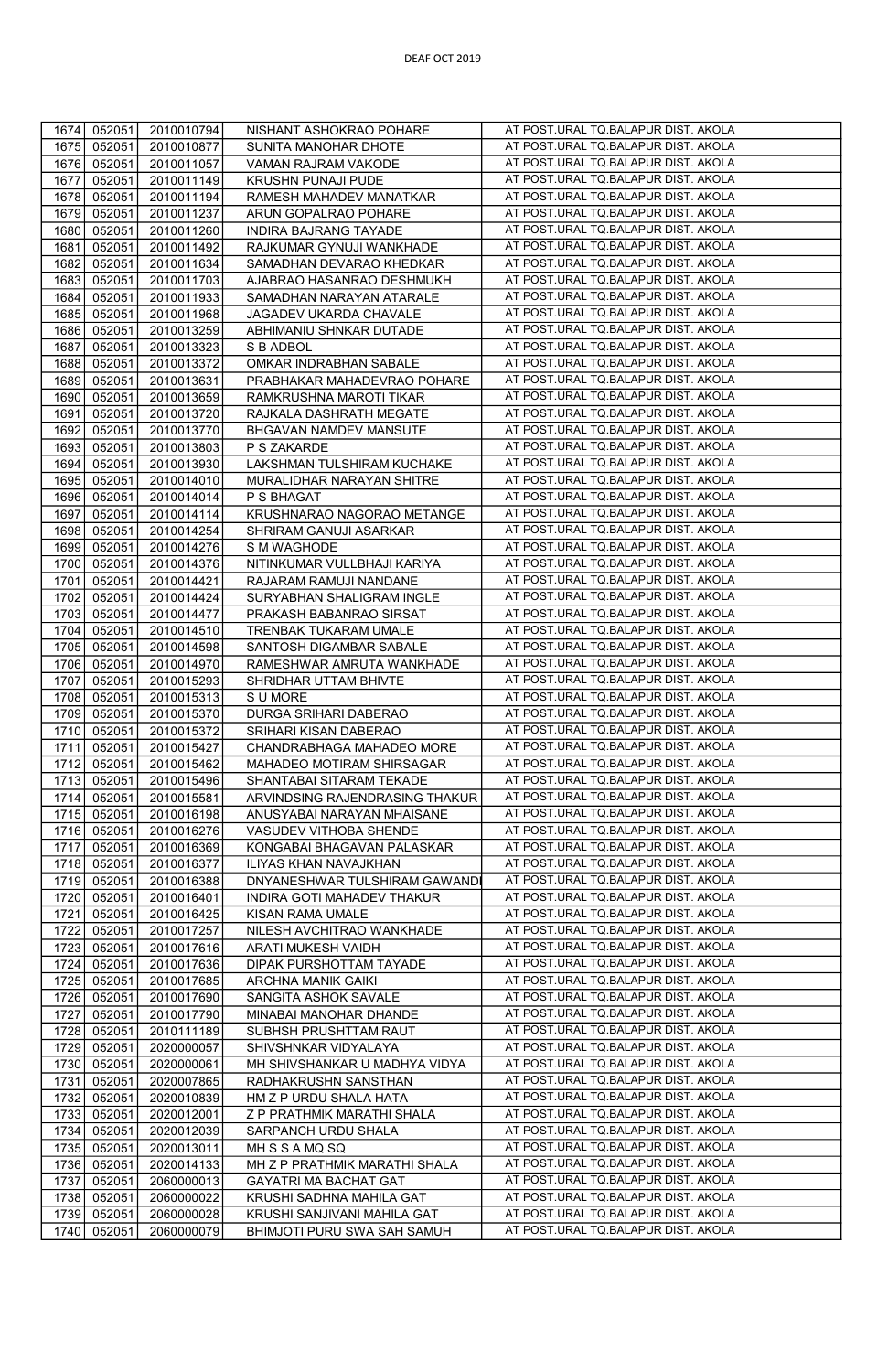| 1741<br>2060000081<br>EKATA BACHAT GAT<br>052051                                                                                | AT POST.URAL TQ.BALAPUR DIST. AKOLA                                                |
|---------------------------------------------------------------------------------------------------------------------------------|------------------------------------------------------------------------------------|
| 052051<br>1742<br>2060000084<br>SONIYAJI MAHILA GAT                                                                             | AT POST.URAL TQ.BALAPUR DIST. AKOLA                                                |
| 1743<br>052051<br>2060000090<br>RANI LAXMIBAI SWA SAH SAMUH                                                                     | AT POST.URAL TQ.BALAPUR DIST. AKOLA                                                |
| 1744<br>052051<br>2060000100<br>GADGEBABA SHETKARI SAMUH GAT                                                                    | AT POST.URAL TQ.BALAPUR DIST. AKOLA                                                |
| 1745<br>052051<br>2060000108<br>TUKARAM SWA SAH SAMUH                                                                           | AT POST.URAL TQ.BALAPUR DIST. AKOLA                                                |
| 1746<br>052051<br>2060000110<br>ANAND DATT SHETKARI MANDAL                                                                      | AT POST.URAL TQ.BALAPUR DIST. AKOLA                                                |
| 1747<br>052051<br>2060000111<br>TUKARAM MAHARAJ SHETKARI GAT                                                                    | AT POST.URAL TQ.BALAPUR DIST. AKOLA                                                |
| 1748<br>052051<br>2060000118<br>TUKARAM MAHARAJ BACHAT GAT                                                                      | AT POST.URAL TQ.BALAPUR DIST. AKOLA                                                |
| 1749<br>052051<br>2060000121<br>BHUMIPUJ SHETKARI BACHAT GAT                                                                    | AT POST.URAL TQ.BALAPUR DIST. AKOLA                                                |
| 1750<br>052051<br>JAY KISAN SAMUH GAT TAKALI KHO<br>2060000122                                                                  | AT POST.URAL TQ.BALAPUR DIST. AKOLA                                                |
| 1751<br>052051<br>2060000123<br>SHETKARI GRAM VIKAS BACHAT GAT                                                                  | AT POST.URAL TQ.BALAPUR DIST. AKOLA                                                |
| 052051                                                                                                                          | AT POST.URAL TQ.BALAPUR DIST. AKOLA                                                |
| 1752<br>2060000126<br>JAY JAWAN SHETKARI SAMUH GAT                                                                              | AT POST.URAL TQ.BALAPUR DIST. AKOLA                                                |
| 1753<br>052051<br>2060000128<br><b>KISAN BACHAT GAT</b>                                                                         | AT POST.URAL TQ.BALAPUR DIST. AKOLA                                                |
| 052051<br>MAA JIJAWU SHETKARI BACHAT GAT<br>1754<br>2060000129                                                                  | AT POST.URAL TQ.BALAPUR DIST. AKOLA                                                |
| 052051<br>CHKRADHA SWAMI SWA SAH SAMUH<br>1755<br>2060000140                                                                    | AT POST.URAL TQ.BALAPUR DIST. AKOLA                                                |
| 1756<br>052051<br>2060000167<br>DUTTAGURU SHETKARI SAMUH GAT                                                                    | AT POST.URAL TQ.BALAPUR DIST. AKOLA                                                |
| 1757<br>052051<br>2060000168<br>KRANTIVEER ANNABHAU SATHE GAT                                                                   | AT POST.URAL TQ.BALAPUR DIST. AKOLA                                                |
| 052051<br>2060000169<br>GOURI SHETKARI SAMUH GAT<br>1758                                                                        | AT POST.URAL TQ.BALAPUR DIST. AKOLA                                                |
| 1759<br>052051<br>ASHTVINAYAK SHETAKRI SAMUHGAT<br>2060000172                                                                   |                                                                                    |
| 1760<br>052051<br>2060000173<br>JAY GAJANAN SHETKARI SAMUH GAT                                                                  | AT POST.URAL TQ.BALAPUR DIST. AKOLA                                                |
| 1761<br>052051<br>2060000174<br>AAI BHAVANI SHETAKRI SAMUH GAT                                                                  | AT POST.URAL TQ.BALAPUR DIST. AKOLA                                                |
| 1762<br>052051<br>2060000175<br>SAVITRIBAI PHULE SWA SAH SAMUH                                                                  | AT POST.URAL TQ.BALAPUR DIST. AKOLA                                                |
| 1763<br>052051<br>2060000179<br>MAHULI MAHILA SWA SAH SAMUH                                                                     | AT POST.URAL TQ.BALAPUR DIST. AKOLA                                                |
| 1764<br>052051<br>2060000181<br>VIKRAM SHETKARI SAMUH GAT                                                                       | AT POST.URAL TQ.BALAPUR DIST. AKOLA                                                |
| 052051<br>JIJAU MAHILA BACHAT GAT<br>1765<br>2060000215                                                                         | AT POST.URAL TQ.BALAPUR DIST. AKOLA                                                |
| 2000000004<br>SEVA CO SOCIETY NAKASHI<br>1766<br>053051                                                                         | AT POST.WADEGAON TQ.BALAPUR DIST. AKOLA                                            |
| 1767<br>053051<br>GAJANAN MAH DU UTP CO SAN<br>2000000019                                                                       | AT POST.WADEGAON TQ.BALAPUR DIST. AKOLA                                            |
| 1768<br>053051<br>2000000021<br>NIY RAJ SHAHU MAH BHU SAN MAR                                                                   | AT POST.WADEGAON TQ.BALAPUR DIST. AKOLA                                            |
| 1769<br>053051<br>2000000022<br>DR B R AMBEDKAR BHU SAM SAN                                                                     | AT POST.WADEGAON TQ.BALAPUR DIST. AKOLA<br>AT POST.WADEGAON TQ.BALAPUR DIST. AKOLA |
| 1770<br>053051<br>2000000025<br>DNYANVIKAS VACHANALAY MANAKI                                                                    | AT POST.WADEGAON TQ.BALAPUR DIST. AKOLA                                            |
| 1771<br>053051<br>2000000034<br>GOKUL DUDH USHA NIYO SANS                                                                       | AT POST.WADEGAON TQ.BALAPUR DIST. AKOLA                                            |
| 1772<br>V K CO SOCIETY ANUDAN KHATE<br>053051<br>2000000035                                                                     | AT POST.WADEGAON TQ.BALAPUR DIST. AKOLA                                            |
| 1773<br>053051<br>2000000044<br>PR PRA NIYO BAR SHEMAJGR COSO<br>1774<br>053051<br>2000000046<br>MU PRANIY S S JINPRE CO SO MAR | AT POST.WADEGAON TQ.BALAPUR DIST. AKOLA                                            |
|                                                                                                                                 | AT POST.WADEGAON TQ.BALAPUR DIST. AKOLA                                            |
| 1775<br>053051<br>2000000047<br>SEVA CO SOCIETY TAMSHI<br>1776<br>053051<br>2000000048<br>NIYO SOPINATH MAH DU UTP SAN          | AT POST.WADEGAON TQ.BALAPUR DIST. AKOLA                                            |
| 1777<br>GAYATRI CO PAN WAP SAN<br>053051<br>2000000055                                                                          | AT POST.WADEGAON TQ.BALAPUR DIST. AKOLA                                            |
| 1778<br>053051<br>2010001730<br>KACHARU NARAYAN BHORE                                                                           | AT POST.WADEGAON TQ.BALAPUR DIST. AKOLA                                            |
| 1779<br>053051<br>2010003901<br>MALHARI NAMDEV WADKAR                                                                           | AT POST.WADEGAON TQ.BALAPUR DIST. AKOLA                                            |
| 1780<br>053051<br>2010009921<br>DEEPK GAJANAN AMALE                                                                             | AT POST. WADEGAON TO BALAPUR DIST. AKOLA                                           |
| 1781<br>053051<br>DR DILIP N PANDE<br>2010010176                                                                                | AT POST.WADEGAON TQ.BALAPUR DIST. AKOLA                                            |
| 1782<br>053051<br>2010011047<br>ANIL UTTAMRAO GAWANDE                                                                           | AT POST.WADEGAON TQ.BALAPUR DIST. AKOLA                                            |
| 1783<br>053051<br>2010011086<br>LATA PRALHAD ZODAPE                                                                             | AT POST.WADEGAON TQ.BALAPUR DIST. AKOLA                                            |
| 1784<br>053051<br>2010012258<br>DATTATRAY ANANDRAO TIVANE                                                                       | AT POST.WADEGAON TQ.BALAPUR DIST. AKOLA                                            |
| 1785<br>053051<br>2010012747<br>BHAGWAN J KATHARE                                                                               | AT POST.WADEGAON TO.BALAPUR DIST. AKOLA                                            |
| 1786<br>RAMBHAU SADASHIV CHINCHOLKAR<br>053051<br>2010014807                                                                    | AT POST.WADEGAON TQ.BALAPUR DIST. AKOLA                                            |
| 1787<br>053051<br>2010015846<br>SHUBHANGI RAGHUNATH AWARE                                                                       | AT POST.WADEGAON TO.BALAPUR DIST. AKOLA                                            |
| 1788<br>053051<br>2010017609<br>NILESH HARIDAS TALAVATE                                                                         | AT POST.WADEGAON TO.BALAPUR DIST. AKOLA                                            |
| 1789<br>053051<br>2010017863<br><b>JIVANGIR P GOSAVI</b>                                                                        | AT POST.WADEGAON TQ.BALAPUR DIST. AKOLA                                            |
| 1790<br>053051<br>2010018189<br>SONABAI RAMJI SOLANKE                                                                           | AT POST.WADEGAON TQ.BALAPUR DIST. AKOLA                                            |
| 1791<br>053051<br>2010018247<br>SAIDABANO SHE SIKANDAR                                                                          | AT POST.WADEGAON TQ.BALAPUR DIST. AKOLA                                            |
| 1792<br>053051<br>2060000003<br>KURSHI UTPANNA BAZAR SAMITI B                                                                   | AT POST.WADEGAON TQ.BALAPUR DIST. AKOLA                                            |
| 1793<br>053051<br>2060000017<br>ADARSH SW SAH BACHAT GAT                                                                        | AT POST.WADEGAON TO.BALAPUR DIST. AKOLA                                            |
| 1794<br>053051<br>2060000048<br>PATIL YUVA SANGHATANA                                                                           | AT POST. WADEGAON TO BALAPUR DIST. AKOLA                                           |
| 1795<br>053051<br>2060000080<br>RADHIKA SW SAH BACHAT GAT                                                                       | AT POST.WADEGAON TQ.BALAPUR DIST. AKOLA                                            |
| 1796<br>053051<br>DESHBHAKT PURUSH BACHAT GAT<br>2060000085                                                                     | AT POST.WADEGAON TO.BALAPUR DIST. AKOLA                                            |
| 1797<br>053051<br>2060000114<br>TRIRATNA BACHAT GAT                                                                             | AT POST.WADEGAON TO.BALAPUR DIST. AKOLA                                            |
| 1798<br>053051<br>2060000157<br>MAHAVIR SHETKARI BACHAT GAT                                                                     | AT POST.WADEGAON TQ.BALAPUR DIST. AKOLA                                            |
| 1799<br><b>GARAMIN PANI PUROTA TAMSI</b><br>053051<br>2060000256                                                                | AT POST.WADEGAON TQ.BALAPUR DIST. AKOLA                                            |
| 1800<br>053051<br>MUNGSAJI MAHARAJ BACHAT GAT<br>2060000283                                                                     | AT POST.WADEGAON TQ.BALAPUR DIST. AKOLA                                            |
| 1801<br>054051<br>NIYO B. AMBEDKAR MAG DUDH<br>2000000022                                                                       | AT POST.NIMBA TQ.BALAPUR DIST. AKOLA                                               |
| 1802<br>054051<br>2010004672<br>VIJAY JANARDHAN GHANGALE                                                                        | AT POST.NIMBA TQ.BALAPUR DIST. AKOLA                                               |
| 1803<br>054051<br>2010005058<br>SWATI MADHUKAR MUKE                                                                             | AT POST.NIMBA TQ.BALAPUR DIST. AKOLA                                               |
| 1804<br>054051<br>2010008087<br>SHRIRAM B WANKHADE                                                                              | AT POST.NIMBA TQ.BALAPUR DIST. AKOLA                                               |
| 1805<br>054051<br>2020000023<br>ANKIT ADV AGENCY                                                                                | AT POST.NIMBA TQ.BALAPUR DIST. AKOLA                                               |
| 1806<br>054051<br>2020000038<br>ADK SEC GPANI BAHADURA                                                                          | AT POST.NIMBA TQ.BALAPUR DIST. AKOLA                                               |
| 1807<br>054051<br>2060009964<br>MAHALXMI M BCG NIMBA                                                                            | AT POST.NIMBA TQ.BALAPUR DIST. AKOLA                                               |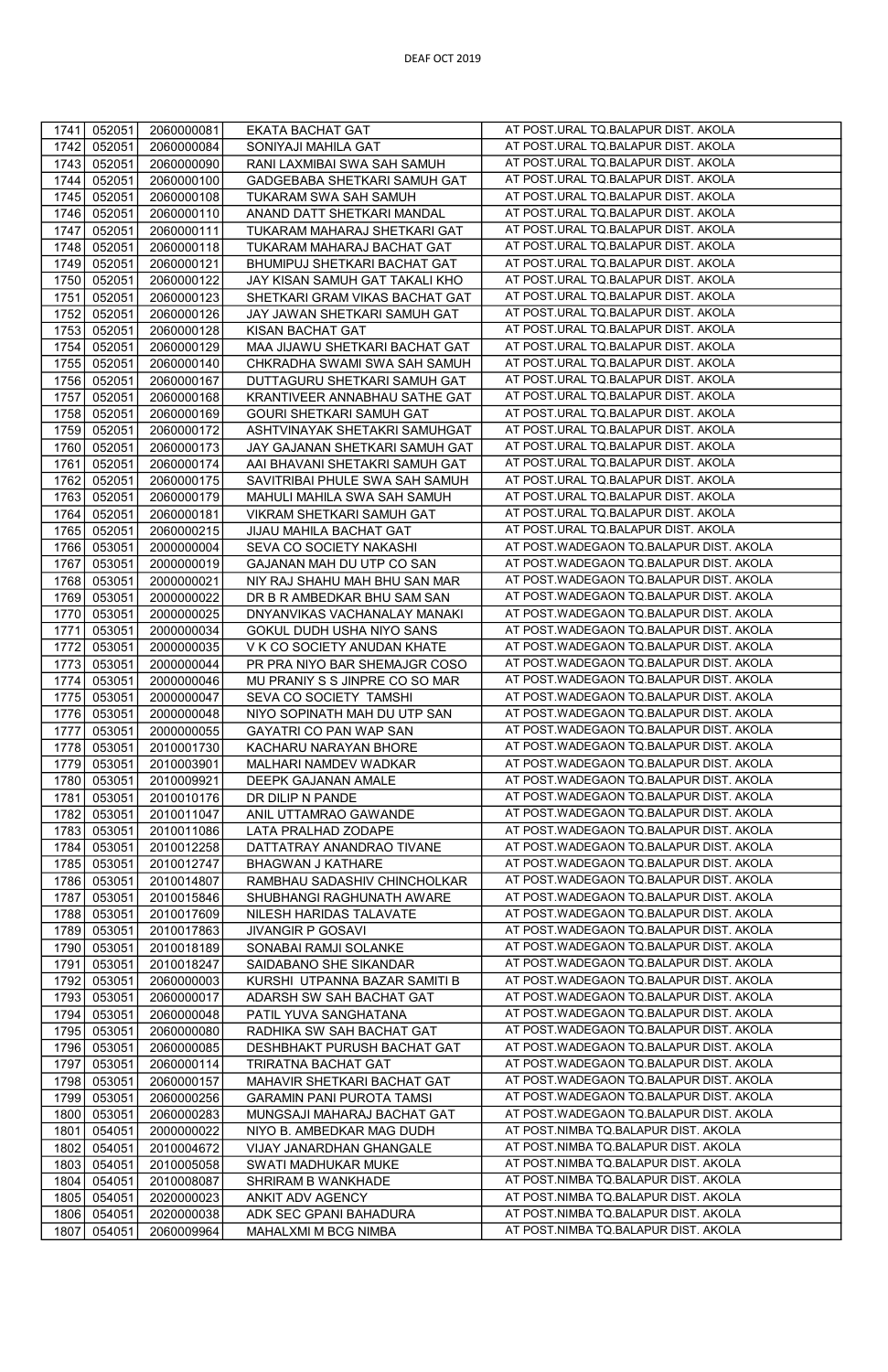| 1808         | 055051           | 2010002099               | DWARKABAI GULABRAO SOLNKE                       | AT POST.PARAS TQ.BALAPUR DIST. AKOLA                                         |
|--------------|------------------|--------------------------|-------------------------------------------------|------------------------------------------------------------------------------|
| 1809         | 055051           | 2010004283               | ANISABI SHE KARIM                               | AT POST.PARAS TQ.BALAPUR DIST. AKOLA                                         |
| 1810         | 055051           | 2010004514               | GRAM S SAMITI M J S JOGALKHED                   | AT POST.PARAS TQ.BALAPUR DIST. AKOLA                                         |
| 1811         | 055051           | 2010007073               | SHRIRAM MAHADEO NAGAPURE                        | AT POST.PARAS TQ.BALAPUR DIST. AKOLA                                         |
|              |                  |                          |                                                 |                                                                              |
| 1812         | 055051           | 2010007503               | SAI UMAR SAI HASHM                              | AT POST.PARAS TQ.BALAPUR DIST. AKOLA                                         |
| 1813         | 055051           | 2010007527               | SANTOSH MAHADEO WANKHADE                        | AT POST.PARAS TQ.BALAPUR DIST. AKOLA                                         |
| 1814         | 055051           | 2010007668               | RAVI MANOHAR KHANDEKAR                          | AT POST.PARAS TQ.BALAPUR DIST. AKOLA                                         |
| 1815         | 055051           | 2010007952               | NILESH PARASHRAM BHISE                          | AT POST.PARAS TQ.BALAPUR DIST. AKOLA                                         |
| 1816         | 055051           | 2010007973               | MARATHI V P PARAS                               | AT POST.PARAS TQ.BALAPUR DIST. AKOLA                                         |
|              |                  |                          |                                                 |                                                                              |
| 1817         | 055051           | 2010007999               | GANESH RAMBHROS BAHURASHI                       | AT POST.PARAS TQ.BALAPUR DIST. AKOLA                                         |
| 1818         | 055051           | 2010008106               | AJAY MANOHAR JADHAO                             | AT POST.PARAS TQ.BALAPUR DIST. AKOLA                                         |
| 1819         | 055051           | 2010008203               | DAMODAR UTTAM KHANDARE                          | AT POST.PARAS TQ.BALAPUR DIST. AKOLA                                         |
| 1820         | 055051           | 2010008206               | PRAVIN PANDURANG BHOTHE                         | AT POST.PARAS TQ.BALAPUR DIST. AKOLA                                         |
| 1821         | 055051           | 2010008234               | JANKIBAI SONAJI BHISLE                          | AT POST.PARAS TQ.BALAPUR DIST. AKOLA                                         |
| 1822         | 055051           | 2010008242               | SANTOSH SHRIRAM SAYANDE                         | AT POST.PARAS TQ.BALAPUR DIST. AKOLA                                         |
|              |                  |                          |                                                 |                                                                              |
| 1823         | 055051           | 2060004882               | CHAK GAT SASURA                                 | AT POST.PARAS TQ.BALAPUR DIST. AKOLA                                         |
| 1824         | 055051           | 2060005203               | <b>GAUTAMI MAHILA GAT</b>                       | AT POST.PARAS TQ.BALAPUR DIST. AKOLA                                         |
| 1825         | 056051           | 2010000418               | HARICHANDRA N THAKARE                           | AT POST.HATRUN TQ.BALAPUR DIST. AKOLA                                        |
| 1826         | 056051           | 2010000531               | KISHOR LAXMAN GAWANDE                           | AT POST.HATRUN TQ.BALAPUR DIST. AKOLA                                        |
| 1827         | 056051           | 2010000548               | MADHUKAR C NIRMAL                               | AT POST.HATRUN TQ.BALAPUR DIST. AKOLA                                        |
|              |                  |                          |                                                 |                                                                              |
| 1828         | 056051           | 2010000581               | MAROTI MOTIRAM KALE                             | AT POST.HATRUN TQ.BALAPUR DIST. AKOLA                                        |
| 1829         | 056051           | 2010000963               | INDUKALA KANTILAL SHAHA                         | AT POST.HATRUN TQ.BALAPUR DIST. AKOLA                                        |
| 1830         | 056051           | 2010001502               | VAMAN MOTIRAM PATANE                            | AT POST.HATRUN TQ.BALAPUR DIST. AKOLA                                        |
| 1831         | 056051           | 2010001543               | DINKAR JAGADEV FUKAT                            | AT POST.HATRUN TQ.BALAPUR DIST. AKOLA                                        |
| 1832         | 056051           | 2010002167               | RAMKRUSHNA NARAYAN PATIL                        | AT POST.HATRUN TQ.BALAPUR DIST. AKOLA                                        |
| 1833         | 056051           | 2010002541               | GAJANAN CHANDRBHAN KHANDERAO                    | AT POST.HATRUN TQ.BALAPUR DIST. AKOLA                                        |
|              |                  |                          |                                                 |                                                                              |
| 1834         | 056051           | 2060004194               | ASARA BCG HATRUN                                | AT POST.HATRUN TQ.BALAPUR DIST. AKOLA                                        |
| 1835         | 056051           | 2060004654               | SARSAWTI MAHILA HATRUN                          | AT POST.HATRUN TQ.BALAPUR DIST. AKOLA                                        |
| 1836         | 057051           | 2010001628               | SAYBU MALU DHURVE                               | AT POST.HATRUN TQ.BALAPUR DIST. AKOLA                                        |
| 1837         | 057051           | 2010002916               | MOTIRAM SURBHAN KATRRE                          | AT POST. VYALA TQ. BALAPUR DIST. AKOLA                                       |
| 1838         | 057051           | 2010003052               | SUNITA SUDHAKAR DAMODAR                         | AT POST.VYALA TQ.BALAPUR DIST. AKOLA                                         |
| 1839         | 057051           | 2010003492               | MAMATA MAHADEV GAWAI                            | AT POST.VYALA TQ.BALAPUR DIST. AKOLA                                         |
| 1840         | 057051           | 2020000022               | SAO MPSP HM GAJANAN MAHARAJ                     | AT POST. VYALA TQ. BALAPUR DIST. AKOLA                                       |
| 1841         | 057051           | 2020000023               | H M ZP SCHOOL VYALA PETH                        | AT POST.VYALA TQ.BALAPUR DIST. AKOLA                                         |
|              |                  |                          |                                                 |                                                                              |
| 1842         | 057051           | 2020000024               | H M ZP SCH VYALAPETH FEE FUND                   | AT POST. VYALA TQ. BALAPUR DIST. AKOLA                                       |
| 1843         | 057051           | 2050000033               | MAHADEV S MANGTE                                | AT POST.VYALA TQ.BALAPUR DIST. AKOLA                                         |
| 1844         | 058061           | 2010001349               | ASHA T. NABHRE                                  | AT POST.PATUR TQ.PATUR DIST. AKOLA                                           |
| 1845         | 058061           | 2010015900               | SAHDEV PANDURANG KALPANDE                       | AT POST.PATUR TQ.PATUR DIST. AKOLA                                           |
| 1846         | 058061           | 2010017718               | RAGHUVIR WASANTRAO DESHPANDE                    | AT POST.PATUR TQ.PATUR DIST. AKOLA                                           |
| 1847         | 058061           | 2010022550               | VISHWANATH DIGAMBAR FATKAR                      | AT POST.PATUR TQ.PATUR DIST. AKOLA                                           |
| 1848         | 058061           | 2010022622               | SAYRABEE BISMILLA SHAH                          | AT POST.PATUR TQ.PATUR DIST. AKOLA                                           |
| 1849         |                  |                          |                                                 | AT POST.CHANNI TQ.PATUR DIST. AKOLA                                          |
|              | 059061           | 2010000815               | MITHU GANAPAT SONONE                            |                                                                              |
| 1850         | 059061           | 2010003236               | MADHUKAR V CHANKAR                              | AT POST.CHANNI TQ.PATUR DIST. AKOLA                                          |
| 1851         | 059061           | 2010003795               | VISHNU MAHADEV PISODE                           | AT POST.CHANNI TQ.PATUR DIST. AKOLA                                          |
| 1852         | 059061           | 2010004746               | L K DAKHORE                                     | AT POST.CHANNI TQ.PATUR DIST. AKOLA                                          |
| 1853         | 059061           | 2010004887               | MOHIBUL HAK MUNAF                               | AT POST.CHANNI TQ.PATUR DIST. AKOLA                                          |
| 1854         | 059061           | 2010005637               | VISHWANTH KHUSHALRAO HIRALKAR                   | AT POST.CHANNI TQ.PATUR DIST. AKOLA                                          |
| 1855         | 059061           | 2010005697               | BALDAR KAH MUNIR KHA                            | AT POST.CHANNI TQ.PATUR DIST. AKOLA                                          |
|              |                  |                          |                                                 | AT POST.CHANNI TQ.PATUR DIST. AKOLA                                          |
| 1856         | 059061           | 2010006277               | BALRAJ DAYARAM RATHOD                           |                                                                              |
| 1857         | 059061           | 2010008092               | SANTOSH PRLHAD NIBOKAR                          | AT POST.CHANNI TQ.PATUR DIST. AKOLA                                          |
| 1858         | 059061           | 2010009041               | BAJAJI GOVINDRAO BASATHAKAR                     | AT POST.CHANNI TQ.PATUR DIST. AKOLA                                          |
|              |                  |                          |                                                 |                                                                              |
|              |                  |                          |                                                 | AT POST.CHANNI TQ.PATUR DIST. AKOLA                                          |
| 1859         | 059061           | 2010009326               | NIRMALA RAMESH THAKRE                           | AT POST.CHANNI TQ.PATUR DIST. AKOLA                                          |
| 1860         | 059061           | 2010010191               | NIVARUTTI RAMCHNDRA KHARATE                     |                                                                              |
| 1861         | 059061           | 2010010838               | LAXMAN ANANDA INGLE                             | AT POST.CHANNI TQ.PATUR DIST. AKOLA                                          |
| 1862         | 059061           | 2010010964               | PRSHARAM BHANU RATHOD                           | AT POST.CHANNI TQ.PATUR DIST. AKOLA                                          |
| 1863         | 059061           | 2020003192               | KALESHWAR SA JINING & PRESING                   | AT POST.CHANNI TQ.PATUR DIST. AKOLA                                          |
| 1864         | 059061           | 2050000010               | GAJANAN BANDU SOLANKE                           | AT POST.CHANNI TQ.PATUR DIST. AKOLA                                          |
| 1865         | 059061           | 2050000019               | SUNIL CHANDSIGH BAYAS                           | AT POST.CHANNI TQ.PATUR DIST. AKOLA                                          |
| 1866         | 059061           | 2060006121               | JAGDBA GAT PANGARA                              | AT POST.CHANNI TQ.PATUR DIST. AKOLA                                          |
| 1867         | 059061           | 2060009063               | SAVITRI FULE MAHILA GAT UMARA                   | AT POST.CHANNI TQ.PATUR DIST. AKOLA                                          |
|              |                  |                          |                                                 |                                                                              |
| 1868         | 059061           | 2060009297               | PRDHNYA M BGAT MALSUR                           | AT POST.CHANNI TQ.PATUR DIST. AKOLA                                          |
| 1869         | 059061           | 2060011087               | JAGDBA MAA M GAT UMARA                          | AT POST.CHANNI TQ.PATUR DIST. AKOLA                                          |
| 1870         | 059061           | 2060011551               | BALIRAJA SE GAT UMARA                           | AT POST.CHANNI TQ.PATUR DIST. AKOLA                                          |
| 1871         | 060061           | 2010000570               | N M DESHMUKH                                    | AT POST.AALEGAO TQ.PATUR DIST. AKOLA                                         |
| 1872         | 060061           | 2010000965               | KHEMRAJ M PANPALIYA                             | AT POST.AALEGAO TQ.PATUR DIST. AKOLA                                         |
| 1873<br>1874 | 060061<br>060061 | 2010001437<br>2010001568 | SAKARU BAHNU JAHDAV<br>BALIRAM GANGARAM NIMKALE | AT POST.AALEGAO TQ.PATUR DIST. AKOLA<br>AT POST.AALEGAO TQ.PATUR DIST. AKOLA |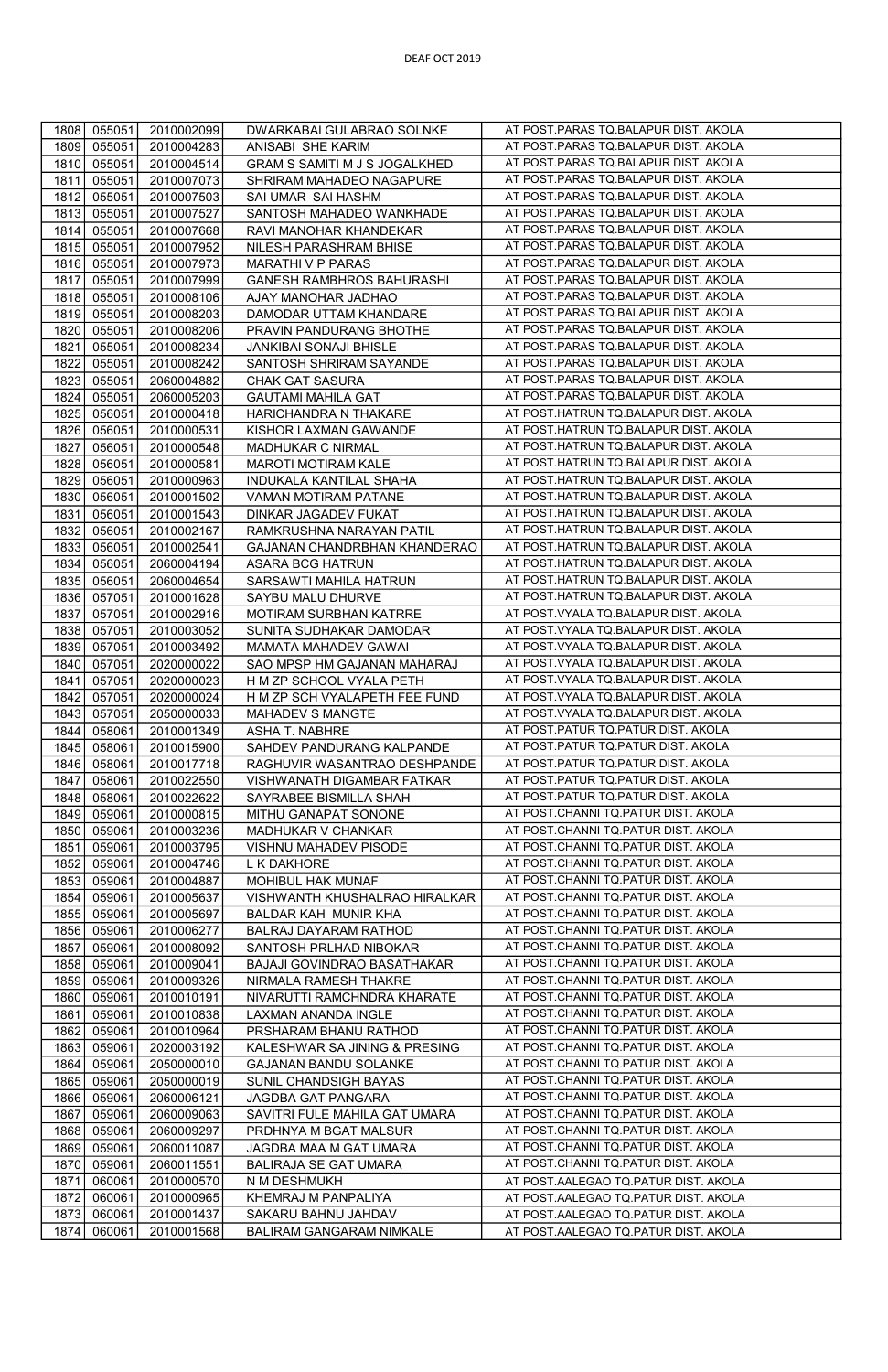| 1875         | 060061           | 2010002495               | R S RAUT                                                | AT POST.AALEGAO TQ.PATUR DIST. AKOLA                                             |
|--------------|------------------|--------------------------|---------------------------------------------------------|----------------------------------------------------------------------------------|
| 1876         | 060061           | 2010003184               | RAJARAM SUKHADEV BUNDE                                  | AT POST.AALEGAO TQ.PATUR DIST. AKOLA                                             |
| 1877         | 060061           | 2010003860               | N V MURTADKAR                                           | AT POST.AALEGAO TQ.PATUR DIST. AKOLA                                             |
| 1878         | 060061           | 2010004227               | A RAHEMAN RIYAJ AHAMAD                                  | AT POST.AALEGAO TQ.PATUR DIST. AKOLA                                             |
| 1879         | 060061           | 2010004423               | D A LAHOLE                                              | AT POST.AALEGAO TQ.PATUR DIST. AKOLA                                             |
| 1880         | 060061           | 2010004782               | SE.HAUDAR SE. ABDUHLA                                   | AT POST.AALEGAO TQ.PATUR DIST. AKOLA                                             |
| 1881         | 060061           | 2010004789               | EAMARAN MURATJKHAN                                      | AT POST.AALEGAO TQ.PATUR DIST. AKOLA                                             |
| 1882         | 060061           | 2010007118               | ALKA D RAUT                                             | AT POST.AALEGAO TQ.PATUR DIST. AKOLA                                             |
| 1883         | 060061           | 2010007305               | SUJANBAI PANDHARI MUNDHE                                | AT POST.AALEGAO TQ.PATUR DIST. AKOLA                                             |
| 1884         | 060061           | 2010008290               | PANCHAFULLA SAMADHAN MAGALE                             | AT POST.AALEGAO TQ.PATUR DIST. AKOLA                                             |
| 1885         | 060061           | 2050000009               | SUNIL RAMDAS KADHODE                                    | AT POST.AALEGAO TQ.PATUR DIST. AKOLA                                             |
| 1886         | 060061           | 2050000023               | RAVINDRA SHESHARAO MUTRDKAR                             | AT POST.AALEGAO TQ.PATUR DIST. AKOLA                                             |
| 1887         | 061061           | 2010000128               | RAMDAS L REWALE                                         | AT POST. VIWARA BHABULGAON TQ. PATUR DIST. AKOLA                                 |
| 1888         | 061061           | 2010001026               | <b>GAJANAN JAGNATH PANDE</b>                            | AT POST.VIWARA BHABULGAON TQ.PATUR DIST. AKOLA                                   |
| 1889         | 061061           | 2010002642               | MAHADEV H KIRATKAR                                      | AT POST.VIWARA BHABULGAON TQ.PATUR DIST. AKOLA                                   |
| 1890         | 062061           | 2010001567               | JHILLA PARISHAD SHALA                                   | AT POST.SASTI TQ.PATUR DIST. AKOLA                                               |
| 1891         | 062061           | 2010002614               | NILESH RAMBHAU MESARE                                   | AT POST.SASTI TQ.PATUR DIST. AKOLA                                               |
| 1892         | 062061           | 2060000005               | AAI TULJABHAVANI SHET GAT                               | AT POST.SASTI TQ.PATUR DIST. AKOLA                                               |
| 1893         | 064071           | 2010005231               | HIMMAT BAPURAO NIMBHORKAR                               | AT POST.MURTIZAPUR MAIN TQ.MURTIZAPUR DIST. AKOLA                                |
| 1894         | 064071           | 2010019116               | RAMRAO NARAYANRAO BAHADURE                              | AT POST.MURTIZAPUR MAIN TQ.MURTIZAPUR DIST. AKOLA                                |
| 1895         | 064071           | 2010024513               | GOVIND DIVAJI CHAVAN                                    | AT POST.MURTIZAPUR MAIN TQ.MURTIZAPUR DIST. AKOLA                                |
| 1896         | 064071           | 2010026117               | DHANRAJ SHRAVAN RAUT                                    | AT POST.MURTIZAPUR MAIN TQ.MURTIZAPUR DIST. AKOLA                                |
| 1897         | 064071           | 2010032106               | SHIRDHAR MAROTIRAO TAYADE                               | AT POST.MURTIZAPUR MAIN TQ.MURTIZAPUR DIST. AKOLA                                |
| 1898         | 065071           | 2000000023               | SEVA SAH SOC KHAPARWADA                                 | <b>DIST. AKOLA</b>                                                               |
| 1899         | 065071           | 2000000055               | NIRYOJIT.V.V.V./SAH.MZR                                 | <b>DIST. AKOLA</b>                                                               |
| 1900         | 065071           | 2000000065               | GAJANAN.S.SANGH.G,S,.MZR                                | <b>DIST. AKOLA</b>                                                               |
| 1901         | 065071           | 2000000066               | NIYOJIT.C.D.SAH, JAMBHA                                 | DIST. AKOLA                                                                      |
| 1902         | 065071           | 2000000106               | M.SEVA.SAGH.S,MZR                                       | DIST. AKOLA                                                                      |
| 1903         | 065071           | 2010004285               | DHANESHOR RAMBHU SABALE                                 | DIST. AKOLA                                                                      |
| 1904         | 065071           | 2010005807               | SUMANBAI NAMDEV DAHAKE                                  | <b>DIST. AKOLA</b>                                                               |
| 1905         | 065071           | 2010006681               | MANDAKINI YOGIRAJ RAUT                                  | <b>DIST. AKOLA</b>                                                               |
| 1906         | 065071           | 2010007200               | GANGADHAR SHALIGRAM JANISH                              | DIST. AKOLA                                                                      |
| 1907         | 065071           | 2010007542               | RAJENDRA VITHALRAO PATIL                                | <b>DIST. AKOLA</b>                                                               |
| 1908         | 065071           | 2010008212               | REKHA WASUDEVRAO TAMBADE                                | DIST. AKOLA                                                                      |
| 1909         | 065071           | 2010009167               | PANDURANG KARBHARRI JAMNIK                              | <b>DIST. AKOLA</b>                                                               |
| 1910         | 065071           | 2010009168               | MATRRAJI BILAL TRAST                                    | <b>DIST. AKOLA</b>                                                               |
| 1911         | 065071           | 2060000017               | SATYASHIL MAHILA S S B. GAT                             | DIST. AKOLA                                                                      |
| 1912         | 065071           | 2060000067               | SUPRIYA MAHILA BACHAT GAT                               | <b>DIST. AKOLA</b>                                                               |
| 1913         | 066071           | 2000000008               | SEVA SAH SOC KANZARA                                    | AT POST.MURTIZAPUR CITY TQ.MURTIZAPUR DIST. AKOLA                                |
| 1914         | 066071           | 2000000015               | BAJRANG DUDH UPD SAH SOC                                | AT POST.MURTIZAPUR CITY TQ.MURTIZAPUR DIST. AKOLA                                |
| 1915         | 066071           | 2000000028               | RAJSHREE SHAU PRI M SCHOOL                              | AT POST.MURTIZAPUR CITY TQ.MURTIZAPUR DIST. AKOLA                                |
| 1916         | 066071           | 2000000069               | AVSAYAK MEHARBABA IT I DHARAK                           | AT POST.MURTIZAPUR CITY TQ.MURTIZAPUR DIST. AKOLA                                |
| 1917         | 066071           | 2010001081               | RUPRAV R MEHARE                                         | AT POST.MURTIZAPUR CITY TQ.MURTIZAPUR DIST. AKOLA                                |
| 1918         | 066071           | 2010002867               | BABITA RAVINDRA GOLE                                    | AT POST.MURTIZAPUR CITY TQ.MURTIZAPUR DIST. AKOLA                                |
| 1919         | 066071           | 2010003551               | PRAMILA RAMKRUSHNA POLKER                               | AT POST.MURTIZAPUR CITY TQ.MURTIZAPUR DIST. AKOLA                                |
| 1920         | 066071           | 2010003688               | AMIT PRAKASH RAUSKAR                                    | AT POST.MURTIZAPUR CITY TQ.MURTIZAPUR DIST. AKOLA                                |
| 1921         | 066071           | 2010004020               | MANGALA KIRANRAO GAWANDE                                | AT POST.MURTIZAPUR CITY TQ.MURTIZAPUR DIST. AKOLA                                |
| 1922         | 066071           | 2010004051               | MEENA DIPAK DESHMUKH                                    | AT POST.MURTIZAPUR CITY TQ.MURTIZAPUR DIST. AKOLA                                |
| 1923         | 066071           | 2010004242               | SHILPA JANRAO NAKAT                                     | AT POST.MURTIZAPUR CITY TQ.MURTIZAPUR DIST. AKOLA                                |
| 1924         | 066071           | 2010004277               | DEEPAK MAHADEV BANARASE                                 | AT POST.MURTIZAPUR CITY TQ.MURTIZAPUR DIST. AKOLA                                |
| 1925         | 066071           | 2010004388               | VINAYAK TUSHIRAM WANKHADE                               | AT POST.MURTIZAPUR CITY TQ.MURTIZAPUR DIST. AKOLA                                |
| 1926         | 066071           | 2010004703               | VIJAY MARWADI PAWAR                                     | AT POST.MURTIZAPUR CITY TQ.MURTIZAPUR DIST. AKOLA                                |
| 1927         | 066071           | 2010004913               | TULSHIRAM NARAYAN KANDLE                                | AT POST.MURTIZAPUR CITY TQ.MURTIZAPUR DIST. AKOLA                                |
| 1928         | 066071           | 2010005016               | VITTAL CHANDRABHAN SHELKE                               | AT POST.MURTIZAPUR CITY TQ.MURTIZAPUR DIST. AKOLA                                |
| 1929         | 066071           | 2010005073               | TULSHIRAM HIRAGIR GOSAVI                                | AT POST.MURTIZAPUR CITY TQ.MURTIZAPUR DIST. AKOLA                                |
| 1930         | 066071           | 2010005500               | RAJENDRA MADANLAL AGRAWAL                               | AT POST.MURTIZAPUR CITY TQ.MURTIZAPUR DIST. AKOLA                                |
| 1931         | 066071           | 2010006028               | GANESH PRALADH KADEKAR                                  | AT POST.MURTIZAPUR CITY TQ.MURTIZAPUR DIST. AKOLA                                |
| 1932         | 066071           | 2010006185               | PRAMOD DIGAMBAR GIRI                                    | AT POST.MURTIZAPUR CITY TQ.MURTIZAPUR DIST. AKOLA                                |
| 1933         | 066071           | 2010006544               | NILIMA ASHOKRAO KADU                                    | AT POST.MURTIZAPUR CITY TQ.MURTIZAPUR DIST. AKOLA                                |
| 1934         | 066071           | 2010010445               | <b>MAYAVATI S KHARAT</b>                                | AT POST.MURTIZAPUR CITY TQ.MURTIZAPUR DIST. AKOLA                                |
| 1935         | 066071           | 2060000032               | RAMABAI MA. B.G. KANZRA                                 | AT POST.MURTIZAPUR CITY TQ.MURTIZAPUR DIST. AKOLA                                |
| 1936         | 066071           | 2060000033               | MAHALAXMI SW. SA. SAMU. KHARAB                          | AT POST.MURTIZAPUR CITY TQ.MURTIZAPUR DIST. AKOLA                                |
| 1937         | 066071           | 2060000078               | KRANTI SURYA SHET. B.G. DNRA                            | AT POST.MURTIZAPUR CITY TQ.MURTIZAPUR DIST. AKOLA                                |
| 1938         | 066071           | 2060000084               | KRUSHI PREM B.G. SONORI                                 | AT POST.MURTIZAPUR CITY TQ.MURTIZAPUR DIST. AKOLA                                |
|              |                  |                          |                                                         |                                                                                  |
| 1939         | 066071           | 2060000091               | J BAJRANG BALI SHET. B.G. STWD                          | AT POST.MURTIZAPUR CITY TQ.MURTIZAPUR DIST. AKOLA                                |
| 1940<br>1941 | 067071<br>067071 | 2000000014<br>2000000015 | CO-OP. JINING FACTARY MANA<br>ADRSH DUDHA UD. SOCI MANA | AT POST.MANA TQ.MURTIZAPUR DIST. AKOLA<br>AT POST.MANA TQ.MURTIZAPUR DIST. AKOLA |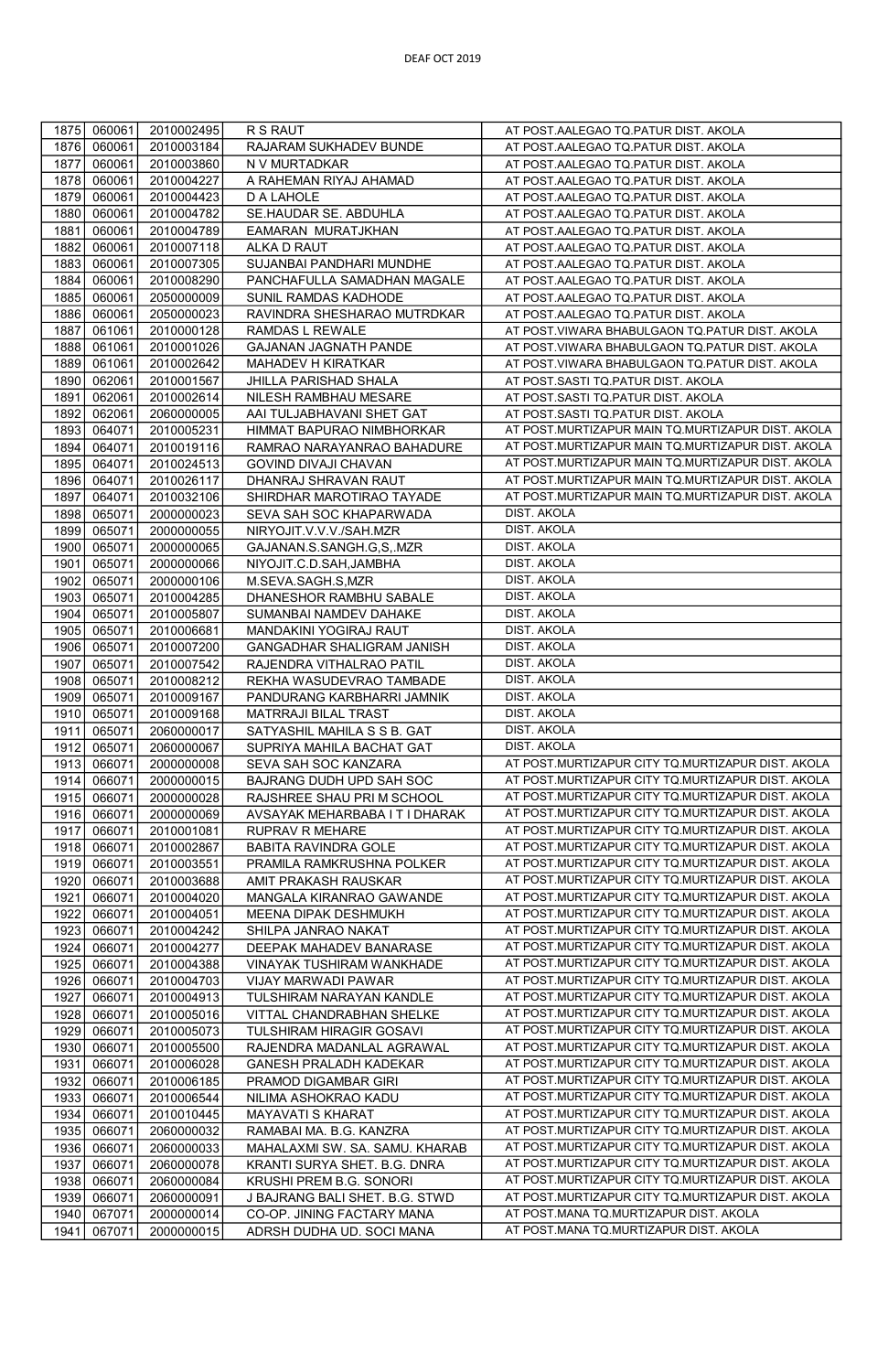| 1942         | 067071           | 2000000017               | MUKH PRA.NIYO.SW.ABA KORADE                         | AT POST.MANA TQ.MURTIZAPUR DIST. AKOLA                                           |
|--------------|------------------|--------------------------|-----------------------------------------------------|----------------------------------------------------------------------------------|
| 1943         | 067071           | 2000000023               | RAMKRU. NAG. SAH PAT SOCI MANA                      | AT POST.MANA TQ.MURTIZAPUR DIST. AKOLA                                           |
| 1944         | 067071           | 2000000025               | MUK PRAV.M. SHE KOL BAN P VAP                       | AT POST.MANA TQ.MURTIZAPUR DIST. AKOLA                                           |
| 1945         | 067071           | 2000000028               | CHAITANYA SHE MAN SONORI                            | AT POST.MANA TQ.MURTIZAPUR DIST. AKOLA                                           |
| 1946         | 067071           | 2010000524               | MAYADEVI SATYANARAYAN KASAT                         | AT POST.MANA TQ.MURTIZAPUR DIST. AKOLA                                           |
| 1947         | 067071           | 2010001980               | MAHADEV MUDAGAL MUGAL                               | AT POST.MANA TQ.MURTIZAPUR DIST. AKOLA                                           |
| 1948         | 067071           | 2010002690               | DAMODAR DOMAJI GONDANE                              | AT POST.MANA TQ.MURTIZAPUR DIST. AKOLA                                           |
| 1949         | 067071           | 2010002809               | SHESHRAO UNDRAJI VARGHAT                            | AT POST.MANA TQ.MURTIZAPUR DIST. AKOLA                                           |
| 1950         | 067071           | 2010003971               | SHARAD RADHAVALLABH SOMANI                          | AT POST.MANA TQ.MURTIZAPUR DIST. AKOLA                                           |
| 1951         | 067071           | 2010004173               | CHANDBI SHE RUHAR                                   | AT POST.MANA TQ.MURTIZAPUR DIST. AKOLA                                           |
| 1952         | 067071           | 2010004495               | KUMUDINI BHAURAO WANKHADE                           | AT POST.MANA TQ.MURTIZAPUR DIST. AKOLA                                           |
| 1953         | 067071           | 2010005024               | S R WAKHADE                                         | AT POST.MANA TQ.MURTIZAPUR DIST. AKOLA                                           |
| 1954         | 067071           | 2010005112               | RAJARAM BAJIRAO CHOVHAN                             | AT POST.MANA TQ.MURTIZAPUR DIST. AKOLA                                           |
| 1955         | 067071           | 2010005203               | SADASHIV KAMAJI PANEKAR                             | AT POST.MANA TQ.MURTIZAPUR DIST. AKOLA                                           |
| 1956         | 067071           | 2010005236               | BHIMRAO NIMBAJI TELMORE                             | AT POST.MANA TQ.MURTIZAPUR DIST. AKOLA                                           |
| 1957         | 067071           | 2010005319               | SHRIKRUSHN G SAKHARKAR                              | AT POST.MANA TQ.MURTIZAPUR DIST. AKOLA                                           |
| 1958         | 067071           | 2010008117               | S. TARIK S. MUSALIM HUSEN                           | AT POST.MANA TQ.MURTIZAPUR DIST. AKOLA                                           |
| 1959         | 067071           | 2010008412               | RADHABAI N BHAGAVATKAR                              | AT POST.MANA TQ.MURTIZAPUR DIST. AKOLA                                           |
| 1960         | 067071           | 2010008572               | GOPAL RAMRATN CHANDAK                               | AT POST.MANA TQ.MURTIZAPUR DIST. AKOLA                                           |
| 1961         | 067071           | 2010008864               | A KHALID A SHEKH                                    | AT POST.MANA TQ.MURTIZAPUR DIST. AKOLA                                           |
| 1962         | 067071           | 2010009299               | SHITARAM PURNAJI KIRDAK                             | AT POST.MANA TQ.MURTIZAPUR DIST. AKOLA                                           |
| 1963         | 067071           | 2010009667               | MANORAMA RAMESHOR MAHALLEY                          | AT POST.MANA TQ.MURTIZAPUR DIST. AKOLA                                           |
| 1964         | 067071           | 2010010618               | PRAVIN VITTHALRAO BIJVE                             | AT POST.MANA TQ.MURTIZAPUR DIST. AKOLA                                           |
| 1965         | 067071           | 2010010669               | NAUSHAH A. AJIJ                                     | AT POST.MANA TQ.MURTIZAPUR DIST. AKOLA                                           |
| 1966         | 067071           | 2010010741               | HAPIJABI M. RAHIM                                   | AT POST.MANA TQ.MURTIZAPUR DIST. AKOLA                                           |
| 1967         | 067071           | 2010010940               | SATISH NARAYAN BHAGWATKAR                           | AT POST.MANA TO.MURTIZAPUR DIST. AKOLA                                           |
| 1968         | 067071           | 2010010995               | MAHAVIR LALCHANDR TAPARE                            | AT POST.MANA TQ.MURTIZAPUR DIST. AKOLA                                           |
| 1969         | 067071           | 2010011206               | S. AYABALI S AFASAR ALI                             | AT POST.MANA TQ.MURTIZAPUR DIST. AKOLA                                           |
| 1970         | 067071           | 2010011736               | SHESHRAO BAJIRAO DESHMUKH                           | AT POST.MANA TQ.MURTIZAPUR DIST. AKOLA                                           |
| 1971         | 067071           | 2010011968               | NAMOYAL SUDHAKAR TELMORE                            | AT POST.MANA TQ.MURTIZAPUR DIST. AKOLA                                           |
| 1972         | 067071           | 2050000016               | BHASHKAR DEVIDAS SHEDAKE                            | AT POST.MANA TQ.MURTIZAPUR DIST. AKOLA                                           |
| 1973         | 067071           | 2060000028               | JAY AMBE UD. SU.JAY.SWA.S JAM                       | AT POST.MANA TQ.MURTIZAPUR DIST. AKOLA                                           |
| 1974         | 067071           | 2060000032               | NIJSA.HANU. SWA.SAH.S LONSANA                       | AT POST.MANA TQ.MURTIZAPUR DIST. AKOLA                                           |
| 1975         | 067071           | 2060000045               | DATTA DIGAM SWA. JAY.S. JAM.                        | AT POST.MANA TQ.MURTIZAPUR DIST. AKOLA                                           |
| 1976         | 067071           | 2060000108               | RAJSHRI SHA MAH SW S B G POHI                       | AT POST.MANA TQ.MURTIZAPUR DIST. AKOLA                                           |
| 1977         | 067071           | 2060000113               | RENUKA MAHI B G LONSANA                             | AT POST.MANA TQ.MURTIZAPUR DIST. AKOLA                                           |
| 1978         | 067071           | 2060000126               | MUKTA SW SAH B G LONSANA                            | AT POST.MANA TQ.MURTIZAPUR DIST. AKOLA                                           |
| 1979         | 067071           | 2060000131               | CHHAT SHA. MAH SW S B G SHULU.                      | AT POST.MANA TQ.MURTIZAPUR DIST. AKOLA                                           |
| 1980         | 067071           | 2060000135               | SAVITRI FULE SW SAH B G SONORI                      | AT POST.MANA TQ.MURTIZAPUR DIST. AKOLA                                           |
| 1981         | 067071           | 2060000146               | RAMBAI MAH SWA SAH B G UNKHED                       | AT POST.MANA TQ.MURTIZAPUR DIST. AKOLA                                           |
| 1982         | 067071           | 2060000150               | JAGDISH MAH SWA SAH B G MANA                        | AT POST.MANA TQ.MURTIZAPUR DIST. AKOLA<br>AT POST.MANA TQ.MURTIZAPUR DIST. AKOLA |
| 1983         | 067071           | 2060000168               | GAJANAN MAH SHE B G SULTANPUR                       | AT POST.MANA TQ.MURTIZAPUR DIST. AKOLA                                           |
| 1984<br>1985 | 067071           | 2060000169<br>2060000173 | ANUSAYA MATA B G UNKHED<br>SWAYAMBHU KISAN B G POHI | AT POST.MANA TQ.MURTIZAPUR DIST. AKOLA                                           |
| 1986         | 067071<br>067071 | 2060000185               | SHIVAJI MAH SHE B G SONORI                          | AT POST.MANA TQ.MURTIZAPUR DIST. AKOLA                                           |
| 1987         | 067071           | 2060000186               | DHARATI MATA SHE SW S B G MANA                      | AT POST.MANA TQ.MURTIZAPUR DIST. AKOLA                                           |
| 1988         | 067071           | 2060000198               | ANVAR SHE B G MANA                                  | AT POST.MANA TQ.MURTIZAPUR DIST. AKOLA                                           |
| 1989         | 068071           | 30292                    | PRI ZP H SCHOOL KURUM                               | AT POST.KURUM TQ.MURTIZAPUR DIST. AKOLA                                          |
| 1990         | 068071           | 2010000035               | BIMABAI RAJARAM SHABALE                             | AT POST.KURUM TQ.MURTIZAPUR DIST. AKOLA                                          |
| 1991         | 068071           | 2010003475               | PANDULA N ADSOD                                     | AT POST.KURUM TQ.MURTIZAPUR DIST. AKOLA                                          |
| 1992         | 068071           | 2010003770               | PRAVIN RAMBHAU MANDAVE                              | AT POST.KURUM TQ.MURTIZAPUR DIST. AKOLA                                          |
| 1993         | 068071           | 2010003807               | RUKHAMABAI V CHANDAK                                | AT POST.KURUM TQ.MURTIZAPUR DIST. AKOLA                                          |
| 1994         | 068071           | 2010004163               | NAMDEV RAJAMRAO MESHRAM                             | AT POST.KURUM TQ.MURTIZAPUR DIST. AKOLA                                          |
| 1995         | 068071           | 2010004182               | UTTAMRAO GOVINDRAO GADAGE                           | AT POST.KURUM TQ.MURTIZAPUR DIST. AKOLA                                          |
| 1996         | 068071           | 2010004439               | ANIL HARIBHU KUWADE                                 | AT POST.KURUM TQ.MURTIZAPUR DIST. AKOLA                                          |
| 1997         | 068071           | 2010005218               | PRAMOD PRAKASH SAWALE                               | AT POST.KURUM TQ.MURTIZAPUR DIST. AKOLA                                          |
| 1998         | 068071           | 2010005235               | TOLABAI KAMALKAR THORAT                             | AT POST.KURUM TQ.MURTIZAPUR DIST. AKOLA                                          |
| 1999         | 068071           | 2010005266               | SAVATRAM DINAJI RAHUT                               | AT POST.KURUM TQ.MURTIZAPUR DIST. AKOLA                                          |
| 2000         | 068071           | 2010005271               | RAJU MUKINDA NIGHATE                                | AT POST.KURUM TQ.MURTIZAPUR DIST. AKOLA                                          |
| 2001         | 068071           | 2010005284               | SHILABAI RAMDAS KALE                                | AT POST.KURUM TQ.MURTIZAPUR DIST. AKOLA                                          |
| 2002         | 068071           | 2010005819               | VISHAL DIGABAR BIGAWE                               | AT POST.KURUM TQ.MURTIZAPUR DIST. AKOLA                                          |
| 2003         | 068071           | 2010006931               | LALITA SAHEB SARDDAR                                | AT POST.KURUM TQ.MURTIZAPUR DIST. AKOLA                                          |
| 2004         | 068071           | 2010006978               | <b>BEBI DASHRATH GOPIKAR</b>                        | AT POST.KURUM TQ.MURTIZAPUR DIST. AKOLA                                          |
| 2005         | 068071           | 2010007312               | NARAYAN PRALHAD NARE                                | AT POST.KURUM TQ.MURTIZAPUR DIST. AKOLA                                          |
| 2006         | 068071           | 2010008059               | DAYARAM BAPURAO SAHARE                              | AT POST.KURUM TQ.MURTIZAPUR DIST. AKOLA                                          |
| 2007         | 068071           | 2010008198               | UMESH YASHVANT PACHURKAR                            | AT POST.KURUM TQ.MURTIZAPUR DIST. AKOLA                                          |
| 2008         | 068071           | 2010008684               | WAMAN NARAYAN DESHMUKH                              | AT POST.KURUM TQ.MURTIZAPUR DIST. AKOLA                                          |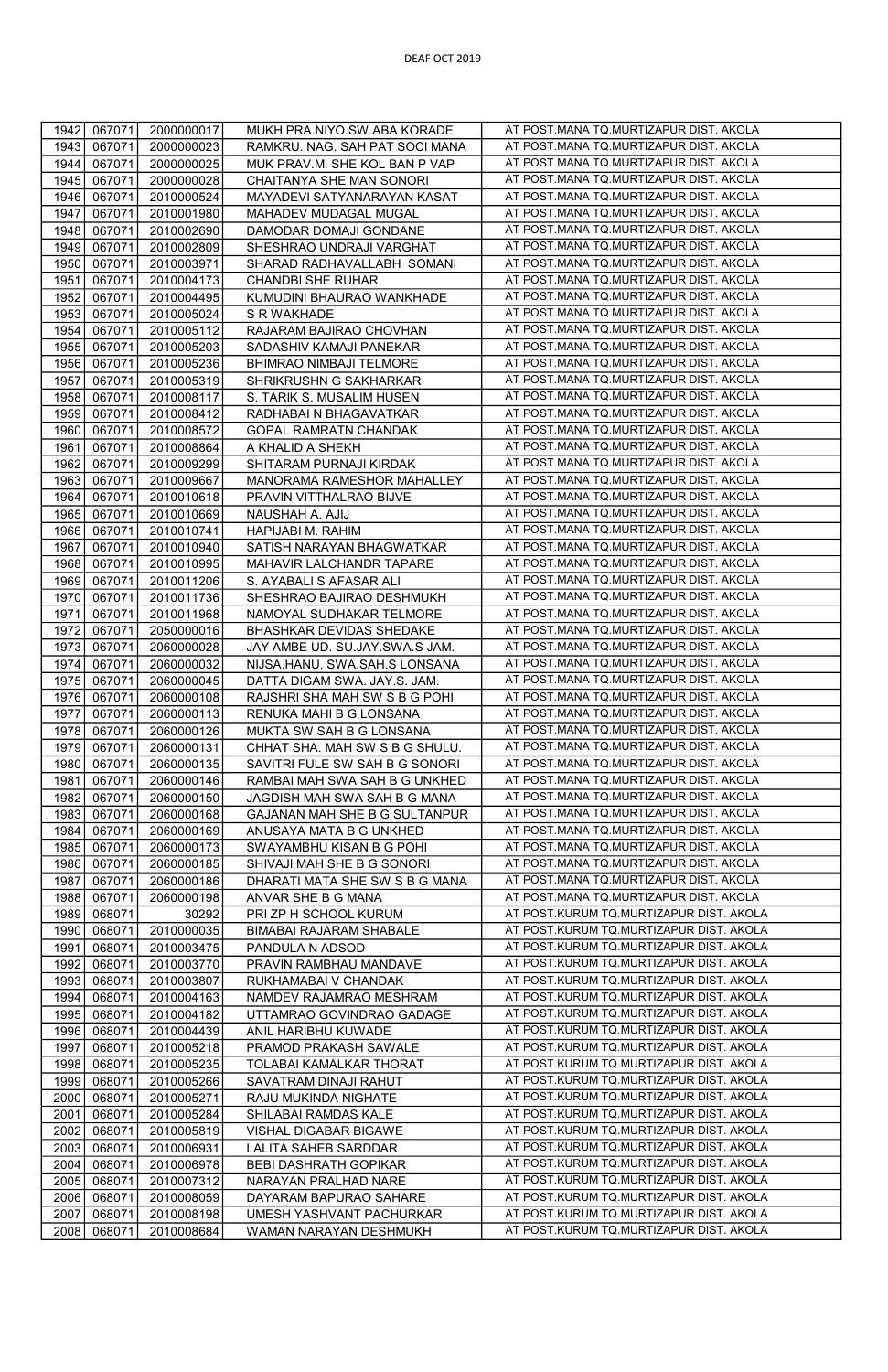| 2009 | 068071 | 2010009234 | <b>BALU S PAWAR</b>            | AT POST.KURUM TQ.MURTIZAPUR DIST. AKOLA       |
|------|--------|------------|--------------------------------|-----------------------------------------------|
| 2010 | 068071 | 2010874882 | SUKHADEV RAMARTAN MALANI       | AT POST.KURUM TQ.MURTIZAPUR DIST. AKOLA       |
| 2011 | 068071 | 2010874947 | RAJU MAROTIRAO WADE            | AT POST.KURUM TQ.MURTIZAPUR DIST. AKOLA       |
| 2012 | 068071 | 2010874994 | ANATA VISHANU BONDRE           | AT POST.KURUM TQ.MURTIZAPUR DIST. AKOLA       |
| 2013 | 068071 | 2010875086 | SURESH R GANORAKAR             | AT POST.KURUM TQ.MURTIZAPUR DIST. AKOLA       |
| 2014 | 070082 | 2010014491 | BABURAO BHUJRANGRAO SOLANKE    | AT POST.KARANJA MAIN.TQ.KARANJA DIST. WASHIM  |
|      |        |            |                                |                                               |
| 2015 | 070082 | 2010022126 | SHOBHA SAHAEBRAO PARAE         | AT POST.KARANJA MAIN.TQ.KARANJA DIST. WASHIM  |
| 2016 | 070082 | 2010024912 | LATABAI SHREERAM KARADE        | AT POST.KARANJA MAIN.TQ.KARANJA DIST. WASHIM  |
| 2017 | 070082 | 2010030992 | VITTHAL RAMBHAU BOREKAR        | AT POST.KARANJA MAIN.TQ.KARANJA DIST. WASHIM  |
| 2018 | 070082 | 2050000049 | KAVITA V GURUWANI              | AT POST.KARANJA MAIN.TQ.KARANJA DIST. WASHIM  |
| 2019 | 071082 | 2010000061 | AABARAO D TALE                 | AT POST.KARANJA CITY.TQ.KARANJA DIST. WASHIM  |
| 2020 | 071082 | 2010000299 | A RAHIMAKHA KAILI              | AT POST.KARANJA CITY.TQ.KARANJA DIST. WASHIM  |
| 2021 | 071082 | 2010000733 | BHAURAO SINAPA PANGHARE        | AT POST.KARANJA CITY.TQ.KARANJA DIST. WASHIM  |
| 2022 | 071082 | 2010001148 | <b>UAJAVAL D RAYBAGAL</b>      | AT POST.KARANJA CITY.TQ.KARANJA DIST. WASHIM  |
| 2023 | 071082 | 2010001204 | PRABHAKAR SHADASHIV GULLHANE   | AT POST.KARANJA CITY.TQ.KARANJA DIST. WASHIM  |
| 2024 | 071082 | 2010001526 | NIRJAN SONAJI RUEWALE          | AT POST.KARANJA CITY.TQ.KARANJA DIST. WASHIM  |
| 2025 | 071082 | 2010002136 | PRABHAKAR DHYNOJI GAVANDE      | AT POST.KARANJA CITY.TQ.KARANJA DIST. WASHIM  |
| 2026 | 071082 | 2010002278 | VITTHAL SHANKAR SHINDE         | AT POST.KARANJA CITY.TQ.KARANJA DIST. WASHIM  |
| 2027 | 071082 | 2010002875 | YOJAN VASUDEV SHIRBHATE        | AT POST.KARANJA CITY.TQ.KARANJA DIST. WASHIM  |
| 2028 | 071082 | 2010003290 | SOPAN MAHADEO MANWAR           | AT POST.KARANJA CITY.TQ.KARANJA DIST. WASHIM  |
| 2029 | 071082 | 2010003358 | <b>ISRAR S MUNNA</b>           | AT POST.KARANJA CITY.TQ.KARANJA DIST. WASHIM  |
| 2030 | 071082 | 2010003549 | MANISH NIKANTHRAO RAUT         | AT POST.KARANJA CITY.TQ.KARANJA DIST. WASHIM  |
| 2031 | 071082 | 2010003586 | NADAKISHOR DIWAKAR BIHADE      | AT POST.KARANJA CITY.TQ.KARANJA DIST. WASHIM  |
| 2032 | 071082 | 2010003589 | PRAVIN AJABRAO GAWANDE         | AT POST.KARANJA CITY.TQ.KARANJA DIST. WASHIM  |
| 2033 | 071082 | 2010003616 | SUMABAI KRUSHNARAO GAVHALE     | AT POST.KARANJA CITY.TQ.KARANJA DIST. WASHIM  |
| 2034 | 071082 | 2010003618 | SALINI DEVENDRA GHULE          |                                               |
|      |        |            |                                | AT POST.KARANJA CITY.TQ.KARANJA DIST. WASHIM  |
| 2035 | 071082 | 2010003635 | JYOTI KISAN JADHAV             | AT POST.KARANJA CITY.TQ.KARANJA DIST. WASHIM  |
| 2036 | 072082 | 2000000025 | NIYOJIT JAN DHUDH UTPA SOC     | AT POST.KAMARGAON .TQ.KARANJA DIST. WASHIM    |
| 2037 | 072082 | 2000000030 | SNT GAJANAN MRJ DUDH UT SOC    | AT POST.KAMARGAON .TQ.KARANJA DIST. WASHIM    |
| 2038 | 072082 | 2010000062 | <b>B R DESHMUKH</b>            | AT POST.KAMARGAON .TQ.KARANJA DIST. WASHIM    |
| 2039 | 072082 | 2010001071 | RADHESHAM DEVILAL KAKANI       | AT POST.KAMARGAON .TQ.KARANJA DIST. WASHIM    |
| 2040 | 072082 | 2010004645 | D Z BHIVARKAR                  | AT POST.KAMARGAON .TQ.KARANJA DIST. WASHIM    |
| 2041 | 072082 | 2010005404 | <b>GANGUBAI DAULAT LAVAHLE</b> | AT POST.KAMARGAON .TQ.KARANJA DIST. WASHIM    |
| 2042 | 072082 | 2010008682 | PRABHAVATI SAHEBRAO HINGANKAR  | AT POST.KAMARGAON .TQ.KARANJA DIST. WASHIM    |
| 2043 | 072082 | 2010008780 | WATSALABAI BHAGAVAN KALEKAR    | AT POST.KAMARGAON .TQ.KARANJA DIST. WASHIM    |
| 2044 | 072082 | 2010008981 | GITABAI PRALAD SHAMSUNDAR      | AT POST.KAMARGAON .TQ.KARANJA DIST. WASHIM    |
| 2045 | 072082 | 2010010100 | RAJU SHRI RAMSA DEVARE         | AT POST.KAMARGAON .TQ.KARANJA DIST. WASHIM    |
| 2046 | 072082 | 2010013859 | KAUSBAI NAMDEV SAIRESE         | AT POST.KAMARGAON .TQ.KARANJA DIST. WASHIM    |
| 2047 | 072082 | 2010014190 | TULSHIRAM BALIRAM CHORE        | AT POST.KAMARGAON .TQ.KARANJA DIST. WASHIM    |
| 2048 | 072082 | 2010018077 | P U BHARMABE                   | AT POST.KAMARGAON .TQ.KARANJA DIST. WASHIM    |
| 2049 | 072082 | 2010019420 | SHAKUNTALA ARUN WADKAR         | AT POST.KAMARGAON .TQ.KARANJA DIST. WASHIM    |
| 2050 | 072082 | 2010019529 | S S WANKHADE                   | AT POST.KAMARGAON .TQ.KARANJA DIST. WASHIM    |
| 2051 | 072082 | 2010019586 | GOVIND KISANRAO DHONDE         | AT POST.KAMARGAON .TQ.KARANJA DIST. WASHIM    |
| 2052 | 072082 | 2010020039 | YOGESH LAXAMANRAO KADU         | AT POST.KAMARGAON .TQ.KARANJA DIST. WASHIM    |
| 2053 | 072082 | 2010020302 | KESHAVRAO SAHEBARAO DESHMUKH   | AT POST.KAMARGAON .TQ.KARANJA DIST. WASHIM    |
| 2054 | 072082 | 2010020348 | KASHIBAI WAMANRAO GHADAGE      | AT POST.KAMARGAON .TQ.KARANJA DIST. WASHIM    |
| 2055 | 072082 | 2010020442 | SUSHILABAI RAMRAO HARANE       | AT POST.KAMARGAON .TQ.KARANJA DIST. WASHIM    |
| 2056 | 072082 | 2010020473 | <b>G V RATHOD</b>              | AT POST.KAMARGAON .TQ.KARANJA DIST. WASHIM    |
| 2057 | 072082 | 2010020507 | K M SABU                       | AT POST.KAMARGAON .TQ.KARANJA DIST. WASHIM    |
| 2058 | 072082 | 2010020878 | VENUBAI AANANDRAO KADAM        | AT POST.KAMARGAON .TQ.KARANJA DIST. WASHIM    |
| 2059 | 072082 | 2010021652 | JAYASHRI RAJRSH TEKADE         | AT POST.KAMARGAON .TQ.KARANJA DIST. WASHIM    |
| 2060 | 072082 | 2010022804 | S V PATIL                      | AT POST.KAMARGAON .TQ.KARANJA DIST. WASHIM    |
|      |        |            |                                | AT POST.KAMARGAON .TQ.KARANJA DIST. WASHIM    |
| 2061 | 072082 | 2010023045 | TRIMBAK SITARAM KANKIRAD       | AT POST.KAMARGAON .TQ.KARANJA DIST. WASHIM    |
| 2062 | 072082 | 2050000040 | NITIN SHNKARARAO               |                                               |
| 2063 | 072082 | 2050000045 | ALTAF ABUBKAR MEMAN            | AT POST.KAMARGAON .TQ.KARANJA DIST. WASHIM    |
| 2064 | 073082 | 2010005181 | GAJANAN SURYABHAN RATHOD       | AT POST.UBARDA BAZAR .TQ.KARANJA DIST. WASHIM |
| 2065 | 073082 | 2050000022 | PRADIP GOPAL TARANGE           | AT POST.UBARDA BAZAR .TQ.KARANJA DIST. WASHIM |
| 2066 | 074082 | 2010004990 | SHARDA SHIVDAS LALE            | AT POST.DANAJ BUJRUK .TQ.KARANJA DIST. WASHIM |
| 2067 | 074082 | 2010007390 | PRAKASH SHANKAR BORKAR         | AT POST.DANAJ BUJRUK .TQ.KARANJA DIST. WASHIM |
| 2068 | 074082 | 2010052020 | VILAS MADHUKAR GAWAI           | AT POST.DANAJ BUJRUK .TQ.KARANJA DIST. WASHIM |
| 2069 | 075082 | 2010000118 | MAHADEV TUKARAM POLE           | AT POST.MANBHA .TQ.KARANJA DIST. WASHIM       |
| 2070 | 075082 | 2010000119 | SHANKAR BALIRAM KALE           | AT POST.MANBHA .TQ.KARANJA DIST. WASHIM       |
| 2071 | 075082 | 2010000889 | WAMANRAO MAROTI POHEKAR        | AT POST.MANBHA .TQ.KARANJA DIST. WASHIM       |
| 2072 | 075082 | 2010000935 | TULSHIRAM BAPURAO CHOUDHARY    | AT POST.MANBHA .TQ.KARANJA DIST. WASHIM       |
| 2073 | 075082 | 2010001305 | ANNA RAMHARI KALE              | AT POST.MANBHA .TQ.KARANJA DIST. WASHIM       |
| 2074 | 075082 | 2010001379 | VIJAY GOVINDRAO RATHE          | AT POST.MANBHA .TQ.KARANJA DIST. WASHIM       |
| 2075 | 075082 | 2010001476 | RADHABAI RAMBHAU DESHMUKH      | AT POST.MANBHA .TQ.KARANJA DIST. WASHIM       |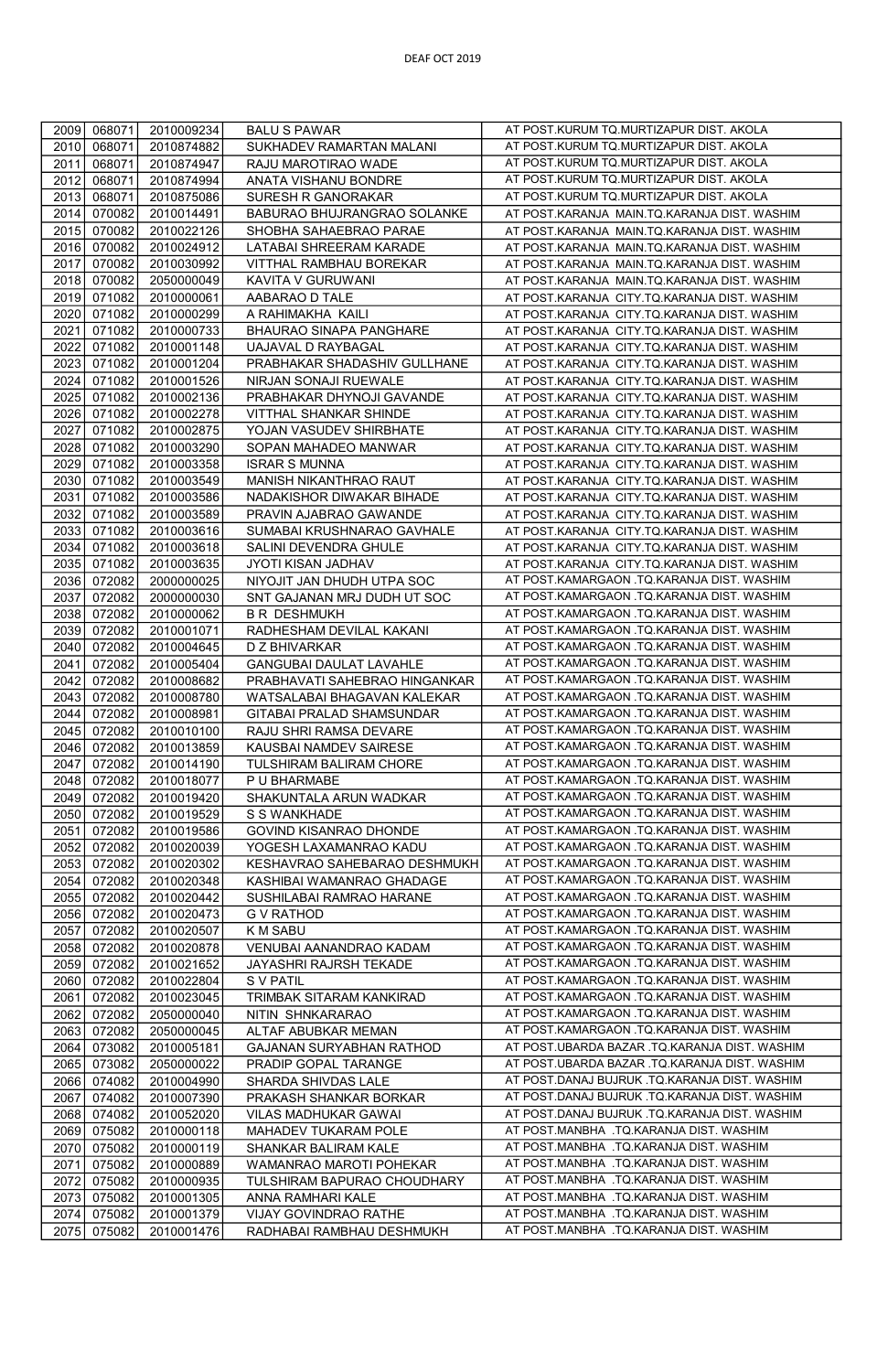| 2076         | 075082           | 2010001694               | DILIP EKNATHRAO CHOUDHARY                                 | AT POST.MANBHA .TQ.KARANJA DIST. WASHIM                                                                    |
|--------------|------------------|--------------------------|-----------------------------------------------------------|------------------------------------------------------------------------------------------------------------|
| 2077         | 075082           | 2010002001               | SANTOSH MAHADEVRAO SAPDHARE                               | AT POST.MANBHA .TQ.KARANJA DIST. WASHIM                                                                    |
| 2078         | 075082           | 2010002609               | SK.MUNIR SK.BAHODDIN SK                                   | AT POST.MANBHA .TQ.KARANJA DIST. WASHIM                                                                    |
| 2079         | 075082           | 2010002816               | RUKHMA SHRIKRUSHNA INGOLE                                 | AT POST.MANBHA .TQ.KARANJA DIST. WASHIM                                                                    |
| 2080         | 075082           | 2010004410               | VISHWANATH BAHEMAJI DHAVAK                                | AT POST.MANBHA .TQ.KARANJA DIST. WASHIM                                                                    |
| 2081         | 075082           | 2010004441               | VATSALABAI RAMJI MANVAR                                   | AT POST.MANBHA .TQ.KARANJA DIST. WASHIM                                                                    |
| 2082         | 076082           | 2010004027               | RAMPRAKASH BABRAO JOSHI                                   | AT POST.POHA .TQ.KARANJA DIST. WASHIM                                                                      |
| 2083         | 076082           | 2010005080               | MADHUKAR DASHRATH BHOJANE                                 | AT POST.POHA .TQ.KARANJA DIST. WASHIM                                                                      |
| 2084         | 077082           | 2010000877               | CHANDRKALA KUWERSHING KINAKE                              | AT POST.KAJLESHWAR.TQ.KARANJA DIST. WASHIM                                                                 |
| 2085         | 077082           | 2010001344               | MAHADEVRAO GANGAPRASAD DURWE                              | AT POST.KAJLESHWAR.TQ.KARANJA DIST. WASHIM                                                                 |
| 2086         | 077082           | 2010001460               | SARLATAI SAHEBRAO MULE                                    | AT POST.KAJLESHWAR.TQ.KARANJA DIST. WASHIM                                                                 |
| 2087         | 077082           | 2010001486               | DAULAT KISANRAO WANKHADE                                  | AT POST.KAJLESHWAR.TQ.KARANJA DIST. WASHIM                                                                 |
| 2088         | 077082           | 2010001690               | KURSHAD A.WAHAB                                           | AT POST.KAJLESHWAR.TQ.KARANJA DIST. WASHIM                                                                 |
| 2089         | 077082           | 2010002197               | NARMADBAI KEVAL PAWAR                                     | AT POST.KAJLESHWAR.TQ.KARANJA DIST. WASHIM                                                                 |
| 2090         | 077082           | 2010002245               | SANTOSHLAL BAJRANGLAL JAYASWAI                            | AT POST.KAJLESHWAR.TQ.KARANJA DIST. WASHIM                                                                 |
| 2091         | 078092           | 2010018149               | LAKXMIBAI MARUTI PAKDHANE                                 | AT POST.MANGRULPIR MAIN .TQ MANGRULPIR DIST. WASHIN                                                        |
| 2092         | 078092           | 2010020587               | RMESH WISHNU SURWE                                        | AT POST.MANGRULPIR MAIN .TQ MANGRULPIR DIST. WASHIN                                                        |
| 2093         | 078092           | 2010022009               | SHARAD NARAYAN PATIL                                      | AT POST.MANGRULPIR MAIN .TQ MANGRULPIR DIST. WASHIN                                                        |
| 2094         | 078092           | 2010024462               | YUVRAJ HARIBHAU EDOLE                                     | AT POST.MANGRULPIR MAIN .TQ MANGRULPIR DIST. WASHIN                                                        |
| 2095         | 078092           | 2010026584               | V L TADAKE                                                | AT POST.MANGRULPIR MAIN .TQ MANGRULPIR DIST. WASHIN                                                        |
| 2096         | 078092           | 2010028590               | NAVNATH BHART METHE                                       | AT POST.MANGRULPIR MAIN .TQ MANGRULPIR DIST. WASHIN                                                        |
| 2097         | 078092           | 2010034793               | SUKHADEV UTTAM MORE                                       | AT POST.MANGRULPIR MAIN .TQ MANGRULPIR DIST. WASHIN                                                        |
| 2098         | 079092           | 2000000008               | DHYANPRAKSH PRASARK MANDAL335                             | AT POST.MANGRULPIR CITY .TQ MANGRULPIR DIST. WASHIM                                                        |
| 2099         | 079092           | 2000000009               | GANGOTRI MAHARAJ SHIKSHAN 3963                            | AT POST.MANGRULPIR CITY .TQ MANGRULPIR DIST. WASHIM                                                        |
| 2100         | 079092           | 2000000027               | SANT BHAYJI MAHARAJ DUDH SOC                              | AT POST.MANGRULPIR CITY .TQ MANGRULPIR DIST. WASHIN                                                        |
| 2101         | 079092           | 2000000032               | WAMAN MAHARAJ MAJUR KAM SOC                               | AT POST.MANGRULPIR CITY .TQ MANGRULPIR DIST. WASHIM                                                        |
| 2102         | 079092           | 2010000084               | ULHAS PANJABRAO DESHMUKH                                  | AT POST.MANGRULPIR CITY .TQ MANGRULPIR DIST. WASHIN                                                        |
| 2103         | 079092           | 2010000095               | MALUTAI DEVRAO VEER                                       | AT POST.MANGRULPIR CITY .TQ MANGRULPIR DIST. WASHIM                                                        |
| 2104         | 079092           | 2010000163               | KAUSALYABAI SAMDURE                                       | AT POST.MANGRULPIR CITY .TQ MANGRULPIR DIST. WASHIN                                                        |
| 2105         | 079092           | 2010000175               | VINAYAK PANDURAG KALE                                     | AT POST.MANGRULPIR CITY .TQ MANGRULPIR DIST. WASHIN                                                        |
| 2106         | 079092           | 2010000492               | MOHAN DEVISHING RATHOD                                    | AT POST.MANGRULPIR CITY .TQ MANGRULPIR DIST. WASHIM                                                        |
| 2107         | 079092           | 2010000601               | ANNUBAI BANSILAL KONDISANGAT                              | AT POST.MANGRULPIR CITY .TQ MANGRULPIR DIST. WASHIM                                                        |
| 2108         | 079092           | 2010000612               | GAJANAN PANJABRAO DESHMUKH                                | AT POST.MANGRULPIR CITY .TQ MANGRULPIR DIST. WASHIN                                                        |
| 2109         | 079092           | 2010000627               | ARJUN NARAYANRAO SHINDE                                   | AT POST.MANGRULPIR CITY .TQ MANGRULPIR DIST. WASHIN                                                        |
| 2110         | 079092           | 2010000640               | PRABHAKAR VISHNUPANTH JAMKAR                              | AT POST.MANGRULPIR CITY .TQ MANGRULPIR DIST. WASHIM                                                        |
| 2111         | 079092           | 2010000649               | MADEV FAKIRAJI BHOYAR                                     | AT POST.MANGRULPIR CITY .TQ MANGRULPIR DIST. WASHIM                                                        |
| 2112         | 079092           | 2010000674               | MULCHAND RATILAL SANGANI                                  | AT POST.MANGRULPIR CITY .TQ MANGRULPIR DIST. WASHIM                                                        |
| 2113         | 079092           | 2010000677               | VILAS NARAYAN RAYKAR                                      | AT POST.MANGRULPIR CITY .TQ MANGRULPIR DIST. WASHIN                                                        |
| 2114         | 079092           | 2010000700               | RAMKRUSHNA BHAURAV PATIL                                  | AT POST.MANGRULPIR CITY .TQ MANGRULPIR DIST. WASHIM                                                        |
| 2115         | 079092           | 2010000794               | SATISH VINAYAKRAO KHAPLI                                  | AT POST.MANGRULPIR CITY .TQ MANGRULPIR DIST. WASHIN                                                        |
| 2116         | 079092           | 2010000801               | NARAYAN SHLIKRAM PANDE                                    | AT POST.MANGRULPIR CITY .TQ MANGRULPIR DIST. WASHIN                                                        |
| 2117         | 079092           | 2010000998               | SUDHIR SUKHDEV THAKARE                                    | AT POST.MANGRULPIR CITY .TQ MANGRULPIR DIST. WASHIN                                                        |
| 2118         | 079092           | 2010001025               | BHAURAO RAGHUJI AVAGHAN                                   | AT POST.MANGRULPIR CITY .TQ MANGRULPIR DIST. WASHIM                                                        |
| 2119         | 079092           | 2010001057               | S MATSUD S MAJID                                          | AT POST.MANGRULPIR CITY .TQ MANGRULPIR DIST. WASHIN                                                        |
| 2120         | 079092           | 2010001450               | VAJED AHMAD A. GANI                                       | AT POST.MANGRULPIR CITY .TQ MANGRULPIR DIST. WASHIN                                                        |
| 2121         | 079092           | 2010001577               | S G NAWARE                                                | AT POST.MANGRULPIR CITY .TQ MANGRULPIR DIST. WASHIN                                                        |
| 2122         | 079092           | 2010001649               | A P OLAMBE                                                | AT POST.MANGRULPIR CITY .TQ MANGRULPIR DIST. WASHIM                                                        |
| 2123         | 079092           | 2010001856               | <b>KISAN S GORE</b>                                       | AT POST.MANGRULPIR CITY .TQ MANGRULPIR DIST. WASHIM                                                        |
| 2124         | 079092           | 2010001946               | PRASHANT SUDHAKAR GAWANDE                                 | AT POST.MANGRULPIR CITY .TQ MANGRULPIR DIST. WASHIM                                                        |
| 2125         | 079092           | 2010001958               | CHAYA SHIRAM CHATATE                                      | AT POST.MANGRULPIR CITY .TQ MANGRULPIR DIST. WASHIM                                                        |
| 2126         | 079092           | 2010002028               | MO HATAM MO AIYAZ                                         | AT POST.MANGRULPIR CITY .TQ MANGRULPIR DIST. WASHIM                                                        |
| 2127         | 079092<br>079092 | 2010002039               | PANJAB SITARAM KHDE                                       | AT POST.MANGRULPIR CITY .TQ MANGRULPIR DIST. WASHIM                                                        |
| 2128         |                  | 2010002055               | VARSHA AVINASH BAYSKAR                                    | AT POST.MANGRULPIR CITY .TQ MANGRULPIR DIST. WASHIM                                                        |
| 2129         | 079092           | 2010002065               | KRUSHNABAI SAKHARAM JOSHI                                 | AT POST.MANGRULPIR CITY .TQ MANGRULPIR DIST. WASHIN                                                        |
| 2130         | 079092           | 2010002118               | A JAVED A SAMAD                                           | AT POST.MANGRULPIR CITY .TQ MANGRULPIR DIST. WASHIN                                                        |
| 2131         | 079092<br>079092 | 2010002177               | ANADA GOVINDA KAVADKAR                                    | AT POST.MANGRULPIR CITY .TQ MANGRULPIR DIST. WASHIM                                                        |
| 2132<br>2133 |                  | 2010002186               | SAHEBRAO RAMCHANDRA NIYAM<br>BHAGVANT MAHAKAL JU COL MCVC | AT POST.MANGRULPIR CITY .TQ MANGRULPIR DIST. WASHIM                                                        |
| 2134         | 079092<br>079092 | 2020000001<br>2020000003 | KALNDRIYA URDU JU COLE                                    | AT POST.MANGRULPIR CITY .TQ MANGRULPIR DIST. WASHIN<br>AT POST.MANGRULPIR CITY .TQ MANGRULPIR DIST. WASHIM |
| 2135         | 079092           | 2020000004               | PRIYDARSHNI GRAMIN MAHILA VIK                             | AT POST.MANGRULPIR CITY .TQ MANGRULPIR DIST. WASHIN                                                        |
| 2136         | 079092           | 2020000031               | KALNDRIYA URDU PRTHMIK SHALA                              | AT POST.MANGRULPIR CITY .TQ MANGRULPIR DIST. WASHIN                                                        |
| 2137         | 079092           | 2020000048               | AMAN URDU HIGH M.PIR                                      | AT POST.MANGRULPIR CITY .TQ MANGRULPIR DIST. WASHIM                                                        |
| 2138         | 079092           | 2020000053               | KENDRA SMELAN PRAMUKH                                     | AT POST.MANGRULPIR CITY .TQ MANGRULPIR DIST. WASHIM                                                        |
| 2139         | 079092           | 2020000072               | YADAVE B U MITRA MANDAL M PIR                             | AT POST.MANGRULPIR CITY .TQ MANGRULPIR DIST. WASHIN                                                        |
| 2140         | 079092           | 2060000036               | SAVITRI FULE MAHILA BCHAT GAT                             | AT POST.MANGRULPIR CITY .TQ MANGRULPIR DIST. WASHIM                                                        |
| 2141         | 079092           | 2060000068               | GAYTRI MAHILA BACHAT GAT                                  | AT POST.MANGRULPIR CITY .TQ MANGRULPIR DIST. WASHIM                                                        |
| 2142         | 080092           | 2000000007               | JAGDAMBA JINING PRESING MOH                               | AT POST.MOHARI .TQ MANGRULPIR DIST. WASHIM                                                                 |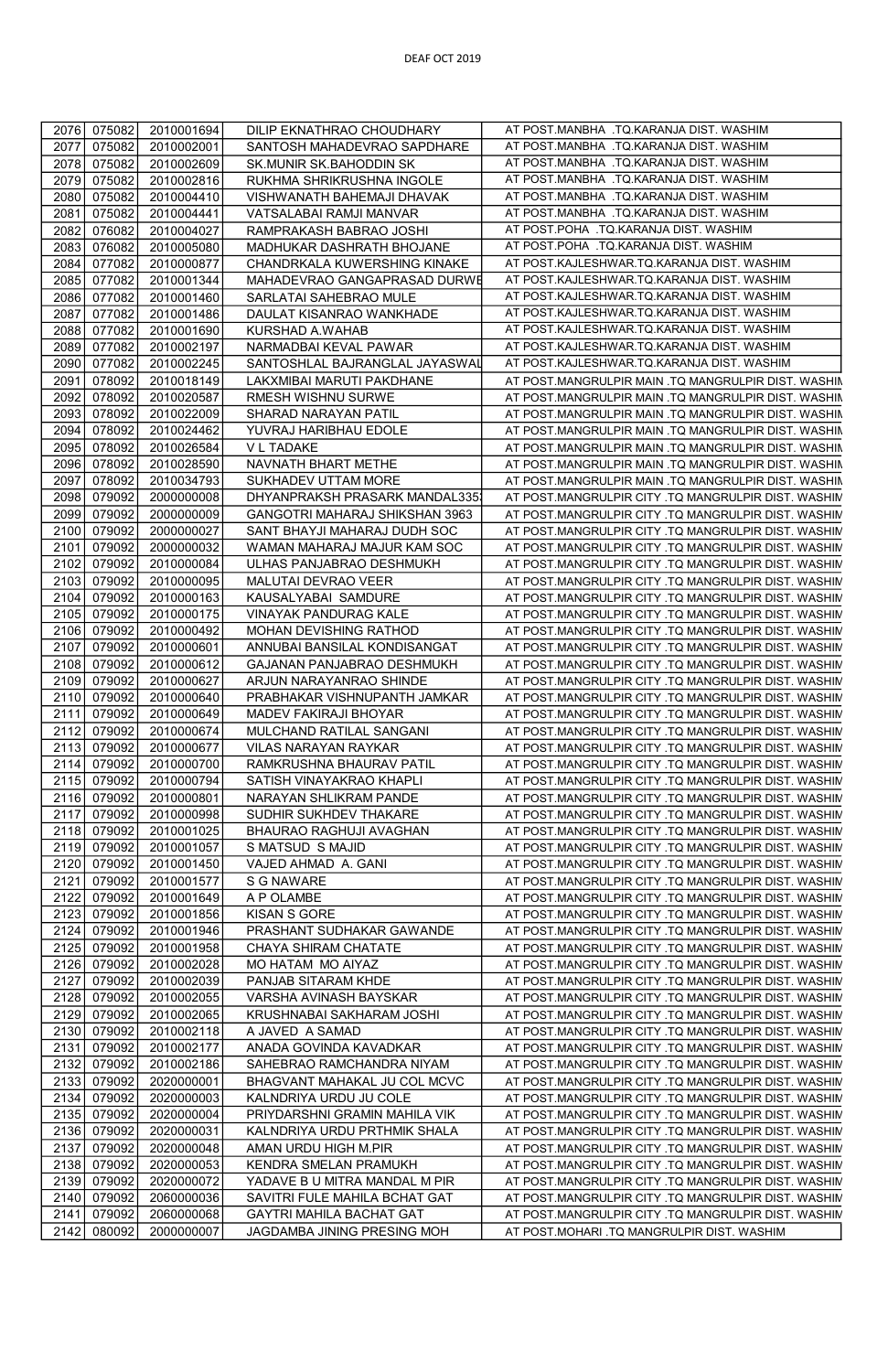| 2143 | 080092 | 2010001700 | VINOD WAMANRAO GAWANDE            | AT POST.MOHARI .TQ MANGRULPIR DIST. WASHIM                                                         |
|------|--------|------------|-----------------------------------|----------------------------------------------------------------------------------------------------|
| 2144 | 080092 | 2010002311 | CHATRAPATI BCG MOHRI              | AT POST.MOHARI .TQ MANGRULPIR DIST. WASHIM                                                         |
| 2145 | 080092 | 2010003282 | MADAN BAPURAO BHAGAT              | AT POST.MOHARI .TQ MANGRULPIR DIST. WASHIM                                                         |
| 2146 | 080092 | 2010004733 | VENU GUNVANT VAKTE                | AT POST.MOHARI .TQ MANGRULPIR DIST. WASHIM                                                         |
| 2147 | 080092 | 2050000012 | MAHENDRA T INGOLE                 | AT POST.MOHARI .TQ MANGRULPIR DIST. WASHIM                                                         |
| 2148 | 081092 | 2010000092 | HIMMAT YSHVANT BARAD              | AT POST.MOHARI .TQ MANGRULPIR DIST. WASHIM                                                         |
| 2149 | 081092 | 2010000219 | SUBHASH F CHALANI                 | AT POST.SHELU BAZAR .TQ MANGRULPIR DIST. WASHIM                                                    |
|      |        |            |                                   | AT POST.SHELU BAZAR .TQ MANGRULPIR DIST. WASHIM                                                    |
| 2150 | 081092 | 2010000396 | KISAN PANDUJI NAKADE              |                                                                                                    |
| 2151 | 081092 | 2010000436 | MAHADEV TUKARAM YAVALE            | AT POST.SHELU BAZAR .TQ MANGRULPIR DIST. WASHIM<br>AT POST.SHELU BAZAR .TQ MANGRULPIR DIST. WASHIM |
| 2152 | 081092 | 2010000564 | AMRUTA CHANDRABHAN BOTHE          | AT POST.SHELU BAZAR .TQ MANGRULPIR DIST. WASHIM                                                    |
| 2153 | 081092 | 2010000586 | KALNAJI KRUSHNAJI MASHKE          |                                                                                                    |
| 2154 | 081092 | 2010000841 | YADAV GOVINDRAO WAGHMARE          | AT POST.SHELU BAZAR .TQ MANGRULPIR DIST. WASHIM                                                    |
| 2155 | 081092 | 2010000963 | MOTIRAM BALAJI THAKARE            | AT POST.SHELU BAZAR .TQ MANGRULPIR DIST. WASHIM                                                    |
| 2156 | 081092 | 2010000980 | YUSUFKHA HAYATKHA                 | AT POST.SHELU BAZAR .TQ MANGRULPIR DIST. WASHIM                                                    |
| 2157 | 081092 | 2010001023 | GUNAJI SAMBAJI WAGHA              | AT POST.SHELU BAZAR .TQ MANGRULPIR DIST. WASHIM                                                    |
| 2158 | 081092 | 2010001180 | NAMADEV KISAN LHOKHNDE            | AT POST.SHELU BAZAR .TQ MANGRULPIR DIST. WASHIM                                                    |
| 2159 | 081092 | 2010001550 | TUKARAM RAJARAMJ LAMBHADE         | AT POST.SHELU BAZAR .TQ MANGRULPIR DIST. WASHIM                                                    |
| 2160 | 081092 | 2010001680 | KISAN RAGHOJI PADGHAN             | AT POST.SHELU BAZAR .TQ MANGRULPIR DIST. WASHIM                                                    |
| 2161 | 081092 | 2010001697 | PANDURANG SURYABHAN SAVKE         | AT POST.SHELU BAZAR .TQ MANGRULPIR DIST. WASHIM                                                    |
| 2162 | 081092 | 2010001823 | RMABHAU AATAMARAM DESHAMUKH       | AT POST.SHELU BAZAR .TQ MANGRULPIR DIST. WASHIM                                                    |
| 2163 | 081092 | 2010001875 | BABURAO LAXMAN MULE               | AT POST.SHELU BAZAR .TQ MANGRULPIR DIST. WASHIM                                                    |
| 2164 | 081092 | 2010001878 | <b>BALIRAM SABHAJI DAGE</b>       | AT POST.SHELU BAZAR .TQ MANGRULPIR DIST. WASHIM                                                    |
| 2165 | 081092 | 2010001951 | SOPAN UDEBHAN GAVANDE             | AT POST.SHELU BAZAR .TQ MANGRULPIR DIST. WASHIM                                                    |
| 2166 | 081092 | 2010001973 | <b>BALIRAM SAKHAJI BAISKAR</b>    | AT POST.SHELU BAZAR .TQ MANGRULPIR DIST. WASHIM                                                    |
| 2167 | 081092 | 2010002160 | DAYNDEV RAMCNDRA RAUT             | AT POST.SHELU BAZAR .TQ MANGRULPIR DIST. WASHIM                                                    |
| 2168 | 081092 | 2010002242 | NAMDEV SAKHARAM MOHLE             | AT POST.SHELU BAZAR .TQ MANGRULPIR DIST. WASHIM                                                    |
| 2169 | 081092 | 2010002267 | NARAYAN MAROTI INGOLE             | AT POST.SHELU BAZAR .TQ MANGRULPIR DIST. WASHIM                                                    |
| 2170 | 081092 | 2010002330 | GAYABAI KONDUJI THAKARE           | AT POST.SHELU BAZAR .TQ MANGRULPIR DIST. WASHIM                                                    |
| 2171 | 081092 | 2010002539 | GAJANAN CAMPAT VADEKAR            | AT POST.SHELU BAZAR .TQ MANGRULPIR DIST. WASHIM                                                    |
| 2172 | 081092 | 2010002582 | PUNDLIK LAXMAN RAUT               | AT POST.SHELU BAZAR .TQ MANGRULPIR DIST. WASHIM                                                    |
| 2173 | 081092 | 2010002644 | DAMODHR PANDURANG SAVKE           | AT POST. SHELU BAZAR .TQ MANGRULPIR DIST. WASHIM                                                   |
| 2174 | 081092 | 2010002791 | PRABHAKAR NARAYAN RAUT            | AT POST.SHELU BAZAR .TQ MANGRULPIR DIST. WASHIM                                                    |
| 2175 | 081092 | 2010002811 | <b>GUNAVANT BALIRAMJI THAKARE</b> | AT POST.SHELU BAZAR .TQ MANGRULPIR DIST. WASHIM                                                    |
| 2176 | 081092 | 2010003196 | PANDURANG MADHUJI GAVANDE         | AT POST.SHELU BAZAR .TQ MANGRULPIR DIST. WASHIM                                                    |
| 2177 | 081092 | 2010003245 | DATARHA MHADEVO MUKAMALI          | AT POST.SHELU BAZAR .TQ MANGRULPIR DIST. WASHIM                                                    |
| 2178 | 081092 | 2010003383 | BHGWAN PUNDLIK AARU               | AT POST.SHELU BAZAR .TQ MANGRULPIR DIST. WASHIM                                                    |
| 2179 | 081092 | 2010003403 | <b>BASHKAR KESHV NIRASHE</b>      | AT POST.SHELU BAZAR .TQ MANGRULPIR DIST. WASHIM                                                    |
| 2180 | 081092 | 2010003425 | VATSYABAI GANESHRAO INGOLE        | AT POST.SHELU BAZAR .TQ MANGRULPIR DIST. WASHIM                                                    |
| 2181 | 081092 | 2010003462 | BABAN RAMCHNDRA KHADE             | AT POST.SHELU BAZAR .TQ MANGRULPIR DIST. WASHIM                                                    |
| 2182 | 081092 | 2010003487 | MAROTI TULSHIRAM PAWOR            | AT POST.SHELU BAZAR .TQ MANGRULPIR DIST. WASHIM                                                    |
| 2183 | 081092 | 2010003594 | VISHNU SIDUJI MARDINE             | AT POST.SHELU BAZAR .TQ MANGRULPIR DIST. WASHIM                                                    |
| 2184 | 081092 | 2010003678 | BARKU RATAN BHAGAT                | AT POST.SHELU BAZAR .TQ MANGRULPIR DIST. WASHIM                                                    |
| 2185 | 081092 | 2010003925 | SUNDARA LAXMICHAND JAIN           | AT POST.SHELU BAZAR .TQ MANGRULPIR DIST. WASHIM                                                    |
| 2186 | 081092 | 2010003947 | ANUSAYA RAMHARI GAWANDE           | AT POST.SHELU BAZAR .TQ MANGRULPIR DIST. WASHIM                                                    |
| 2187 | 081092 | 2010003960 | <b>GAJANAN J CHAUDHARI</b>        | AT POST.SHELU BAZAR .TQ MANGRULPIR DIST. WASHIM                                                    |
| 2188 | 081092 | 2010004253 | MOTIRAM VITHOBA RAUT              | AT POST.SHELU BAZAR .TQ MANGRULPIR DIST. WASHIM                                                    |
| 2189 | 081092 | 2010004274 | CHINTAMAN CHANDRAKANT RAUT        | AT POST.SHELU BAZAR .TQ MANGRULPIR DIST. WASHIM                                                    |
| 2190 | 081092 | 2010004394 | MAHADEOPRASAD RAMNARYAN GUPT.     | AT POST.SHELU BAZAR .TQ MANGRULPIR DIST. WASHIM                                                    |
| 2191 | 081092 | 2010004441 | SHALIGRAM SHIVRAM PRANDE          | AT POST.SHELU BAZAR .TQ MANGRULPIR DIST. WASHIM                                                    |
| 2192 | 081092 | 2010004473 | <b>VINOD K APURVA</b>             | AT POST.SHELU BAZAR .TQ MANGRULPIR DIST. WASHIM                                                    |
| 2193 | 081092 | 2010004519 | NILKHANT JANARDHAN CHAUDHARI      | AT POST.SHELU BAZAR .TQ MANGRULPIR DIST. WASHIM                                                    |
| 2194 | 081092 | 2010004546 | SHAMRAV CHANDRABHAN MULE          | AT POST.SHELU BAZAR .TQ MANGRULPIR DIST. WASHIM                                                    |
| 2195 | 081092 | 2010004579 | SUKHDEV S RAUT                    | AT POST.SHELU BAZAR .TQ MANGRULPIR DIST. WASHIM                                                    |
| 2196 | 081092 | 2010004669 | HANUMANDAS S WAISHNAV             | AT POST.SHELU BAZAR .TQ MANGRULPIR DIST. WASHIM                                                    |
| 2197 | 081092 | 2010004787 | VITTHAL TUKARAM KHANDE            | AT POST.SHELU BAZAR .TQ MANGRULPIR DIST. WASHIM                                                    |
| 2198 | 081092 | 2010004794 | MOTIRAM BHAVSHING WANKHEDE        | AT POST.SHELU BAZAR .TQ MANGRULPIR DIST. WASHIM                                                    |
| 2199 | 081092 | 2010004806 | ANANDA NARAYAN YEVKE              | AT POST.SHELU BAZAR .TQ MANGRULPIR DIST. WASHIM                                                    |
| 2200 | 081092 | 2010004923 | VASANTRAO W JAYBHAYE              | AT POST.SHELU BAZAR .TQ MANGRULPIR DIST. WASHIM                                                    |
| 2201 | 081092 | 2010004929 | IMAM ZHA ABDUL ZHA                | AT POST.SHELU BAZAR .TQ MANGRULPIR DIST. WASHIM                                                    |
| 2202 | 081092 | 2010005158 | PANDHARE MAHADEV RAUT             | AT POST.SHELU BAZAR .TQ MANGRULPIR DIST. WASHIM                                                    |
| 2203 | 081092 | 2010005209 | BHAGVAN V AVAGAN                  | AT POST.SHELU BAZAR .TQ MANGRULPIR DIST. WASHIM                                                    |
| 2204 | 081092 | 2010005295 | MANOHAR GOPAL VIGITE              | AT POST.SHELU BAZAR .TQ MANGRULPIR DIST. WASHIM                                                    |
| 2205 | 081092 | 2010005380 | NISHABAI PURUSHOTAM JAISVAL       | AT POST.SHELU BAZAR .TQ MANGRULPIR DIST. WASHIM                                                    |
| 2206 | 081092 | 2010005399 | MAROTI VAMAN THAKRE               | AT POST.SHELU BAZAR .TQ MANGRULPIR DIST. WASHIM                                                    |
| 2207 | 081092 | 2010005403 | RAMESH BHASKAR INGOLE             | AT POST.SHELU BAZAR .TQ MANGRULPIR DIST. WASHIM                                                    |
| 2208 | 081092 | 2010005417 | ASHARFKHA HARIB KHA               | AT POST.SHELU BAZAR .TQ MANGRULPIR DIST. WASHIM                                                    |
| 2209 | 081092 | 2010005420 | KISAN RAMJI JHANAK                | AT POST.SHELU BAZAR .TQ MANGRULPIR DIST. WASHIM                                                    |
|      |        |            |                                   |                                                                                                    |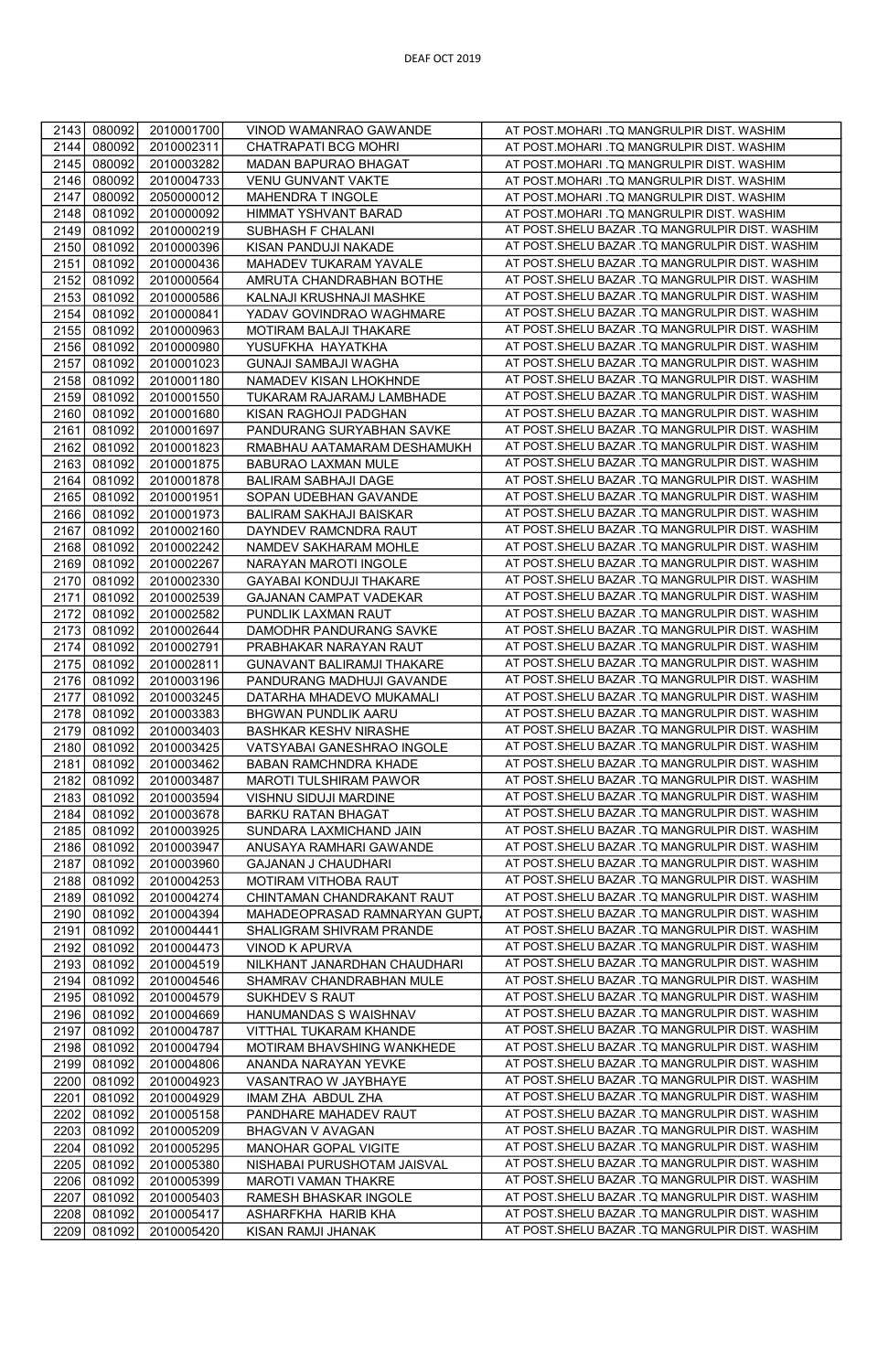| 2210         | 081092           | 2010005431 | SHALIKGRAM R AADE            | AT POST.SHELU BAZAR .TQ MANGRULPIR DIST. WASHIM                                                     |
|--------------|------------------|------------|------------------------------|-----------------------------------------------------------------------------------------------------|
| 2211         | 081092           | 2010005489 | PRABHAKAR SRVEBHAN AGALE     | AT POST.SHELU BAZAR .TQ MANGRULPIR DIST. WASHIM                                                     |
| 2212         | 081092           | 2010005550 | YOGESH KAMALKISHOR APURVA    | AT POST.SHELU BAZAR .TQ MANGRULPIR DIST. WASHIM                                                     |
| 2213         | 081092           | 2010005581 | MIRABAI S LAMBHADI           | AT POST.SHELU BAZAR .TQ MANGRULPIR DIST. WASHIM                                                     |
| 2214         | 081092           | 2010005609 | HEMCHANDRA D KOTHARI         | AT POST.SHELU BAZAR .TQ MANGRULPIR DIST. WASHIM                                                     |
| 2215         | 081092           | 2010005685 | MHOTIRAM G JADAV             | AT POST.SHELU BAZAR .TQ MANGRULPIR DIST. WASHIM                                                     |
| 2216         | 081092           | 2010005781 | <b>GANESH V SHENDI</b>       | AT POST.SHELU BAZAR .TQ MANGRULPIR DIST. WASHIM                                                     |
| 2217         | 081092           | 2010005782 | <b>BAGAVAN M INGOLI</b>      | AT POST.SHELU BAZAR .TQ MANGRULPIR DIST. WASHIM                                                     |
| 2218         | 081092           | 2010005792 | RAM NARAYAN MULI             | AT POST.SHELU BAZAR .TQ MANGRULPIR DIST. WASHIM                                                     |
| 2219         | 081092           | 2010006037 | RAGHOJI KONGE                | AT POST.SHELU BAZAR .TQ MANGRULPIR DIST. WASHIM                                                     |
| 2220         | 081092           | 2010006059 | SHANTA BAPURAV AVAGAN        | AT POST.SHELU BAZAR .TQ MANGRULPIR DIST. WASHIM                                                     |
| 2221         | 081092           | 2010006444 | TUKARAM NARAYAN LAMBHDI      | AT POST.SHELU BAZAR .TQ MANGRULPIR DIST. WASHIM                                                     |
| 2222         | 081092           | 2010006473 | PUNDALIK H RATHOD            | AT POST.SHELU BAZAR .TQ MANGRULPIR DIST. WASHIM                                                     |
| 2223         | 081092           | 2010006493 | VASHANT CHNDABHAN THAKARI    | AT POST.SHELU BAZAR .TQ MANGRULPIR DIST. WASHIM                                                     |
| 2224         | 081092           | 2010006503 | <b>GANGU MOTIRAM PAVAR</b>   | AT POST.SHELU BAZAR .TQ MANGRULPIR DIST. WASHIM                                                     |
| 2225         | 081092           | 2010006675 | SUKHDEV REKHOJI BHAGAT       | AT POST.SHELU BAZAR .TQ MANGRULPIR DIST. WASHIM                                                     |
| 2226         | 081092           | 2010006692 | MAHADEV SOPAN SAVAKE         | AT POST. SHELU BAZAR .TQ MANGRULPIR DIST. WASHIM                                                    |
| 2227         | 081092           | 2010006699 | PRAKASH MOTIRAM INGOLE       | AT POST.SHELU BAZAR .TQ MANGRULPIR DIST. WASHIM                                                     |
| 2228         | 081092           | 2010006775 | GAJANAN BHIKAJI FUKI         | AT POST.SHELU BAZAR .TQ MANGRULPIR DIST. WASHIM                                                     |
| 2229         | 081092           | 2010006787 | DIVIKA BHINU RAUT            | AT POST.SHELU BAZAR .TQ MANGRULPIR DIST. WASHIM                                                     |
| 2230         | 081092           | 2010006865 | PRABHA SHANKAR KHARAT        | AT POST.SHELU BAZAR .TQ MANGRULPIR DIST. WASHIM                                                     |
| 2231         | 081092           | 2010006963 | <b>GITABAI N APURVA</b>      | AT POST.SHELU BAZAR .TQ MANGRULPIR DIST. WASHIM                                                     |
| 2232         | 081092           | 2010007099 | MAHADEV GANGARAM INGOLE      | AT POST.SHELU BAZAR .TQ MANGRULPIR DIST. WASHIM                                                     |
| 2233         | 081092           | 2010007137 | DEVIDAS H CHAUDHARI          | AT POST.SHELU BAZAR .TQ MANGRULPIR DIST. WASHIM                                                     |
| 2234         | 081092           | 2010007191 | DILIP B KADASI               | AT POST.SHELU BAZAR .TQ MANGRULPIR DIST. WASHIM                                                     |
| 2235         | 081092           | 2010007290 | <b>KISAN V RAUT</b>          | AT POST.SHELU BAZAR .TQ MANGRULPIR DIST. WASHIM                                                     |
| 2236         | 081092           | 2010007294 | VITTHAL P SURVE              | AT POST.SHELU BAZAR .TQ MANGRULPIR DIST. WASHIM                                                     |
| 2237         | 081092           | 2010007341 | VINOD K SAVKE                | AT POST.SHELU BAZAR .TQ MANGRULPIR DIST. WASHIM                                                     |
| 2238         | 081092           | 2010007422 | PARASHRAM N ZALAKE           | AT POST.SHELU BAZAR .TQ MANGRULPIR DIST. WASHIM                                                     |
| 2239         | 081092           | 2010007599 | ASWINI G CHAUDHARI           | AT POST.SHELU BAZAR .TQ MANGRULPIR DIST. WASHIM                                                     |
| 2240         | 081092           | 2010007609 | RAMVILAS B CHANDAK           | AT POST.SHELU BAZAR .TQ MANGRULPIR DIST. WASHIM                                                     |
| 2241         | 081092           | 2010007656 | ARCHANA P WANKHADE           | AT POST.SHELU BAZAR .TQ MANGRULPIR DIST. WASHIM                                                     |
| 2242         | 081092           | 2010007659 | SHEILASH D JHAVRE            | AT POST.SHELU BAZAR .TQ MANGRULPIR DIST. WASHIM                                                     |
| 2243         | 081092           | 2010007930 | SHARAD P RAUT                | AT POST.SHELU BAZAR .TQ MANGRULPIR DIST. WASHIM                                                     |
| 2244         | 081092           | 2010008007 | BHASKAR VISHRAM WAGHMARE     | AT POST.SHELU BAZAR .TQ MANGRULPIR DIST. WASHIM                                                     |
| 2245         | 081092           | 2010008045 | ARVIND G INGOLE              | AT POST.SHELU BAZAR .TQ MANGRULPIR DIST. WASHIM                                                     |
| 2246         | 081092           | 2010008071 | S K GUPTA                    | AT POST.SHELU BAZAR .TQ MANGRULPIR DIST. WASHIM                                                     |
| 2247         | 081092           | 2010008094 | RAMESWOR M GANJARE           | AT POST.SHELU BAZAR .TQ MANGRULPIR DIST. WASHIM                                                     |
| 2248         | 081092           | 2010008098 | SHASHIKALA D AVAGAN          | AT POST.SHELU BAZAR .TQ MANGRULPIR DIST. WASHIM                                                     |
| 2249         | 081092           | 2010008191 | MANGESH D THAKARE            | AT POST.SHELU BAZAR .TQ MANGRULPIR DIST. WASHIM                                                     |
| 2250         | 081092           | 2010008274 | RUPCHAND B BAJAJ             | AT POST.SHELU BAZAR .TQ MANGRULPIR DIST. WASHIM                                                     |
| 2251         | 081092           | 2010008278 | RAJENDRA N THAKARE           | AT POST.SHELU BAZAR .TQ MANGRULPIR DIST. WASHIM                                                     |
| 2252         | 081092           | 2010008307 | <b>KEDAR R GUPTA</b>         | AT POST.SHELU BAZAR .TQ MANGRULPIR DIST. WASHIM                                                     |
| 2253         | 081092           | 2010008311 | <b>S K JARAKE</b>            | AT POST.SHELU BAZAR .TQ MANGRULPIR DIST. WASHIM                                                     |
| 2254         | 081092           | 2010008316 | PRAKASH D JADHAV             | AT POST.SHELU BAZAR .TQ MANGRULPIR DIST. WASHIM                                                     |
| 2255         | 081092           | 2010008506 | NAMDEV SAMBHAJI SURVE        | AT POST.SHELU BAZAR .TQ MANGRULPIR DIST. WASHIM                                                     |
| 2256         | 081092           | 2010008536 | SATISH HAIBHAU YEVALE        | AT POST.SHELU BAZAR .TQ MANGRULPIR DIST. WASHIM                                                     |
| 2257         | 081092           | 2010008571 | HANUMAN JAYSVAL              | AT POST.SHELU BAZAR .TQ MANGRULPIR DIST. WASHIM                                                     |
| 2258         | 081092           | 2010008590 | <b>BANSIRAM A AGHAM</b>      | AT POST.SHELU BAZAR .TQ MANGRULPIR DIST. WASHIM                                                     |
| 2259         | 081092           | 2010008640 | <b>HIRASING M PARMARE</b>    | AT POST.SHELU BAZAR .TQ MANGRULPIR DIST. WASHIM                                                     |
| 2260         | 081092           | 2010008700 | YOGESH S JAISWOL             | AT POST.SHELU BAZAR .TQ MANGRULPIR DIST. WASHIM                                                     |
| 2261         | 081092           | 2010008734 | <b>DEVIDAS R SURVE</b>       | AT POST.SHELU BAZAR .TQ MANGRULPIR DIST. WASHIM                                                     |
| 2262         | 081092           | 2010009017 | JAYWANTABAI R WAGHMARE       | AT POST.SHELU BAZAR .TQ MANGRULPIR DIST. WASHIM                                                     |
| 2263         | 081092           | 2010009022 | MAYAVATI SURESH BHAGAT       | AT POST.SHELU BAZAR .TQ MANGRULPIR DIST. WASHIM                                                     |
| 2264         | 081092           | 2010009061 | SUMANBAI NILKHANTRAO GAWANDE | AT POST.SHELU BAZAR .TQ MANGRULPIR DIST. WASHIM                                                     |
| 2265         | 081092           | 2010009102 | GAJANAN NARAYAN BIRGAL       | AT POST.SHELU BAZAR .TQ MANGRULPIR DIST. WASHIM                                                     |
| 2266         | 081092           | 2010009419 | VACCHALA T SURVE             | AT POST.SHELU BAZAR .TQ MANGRULPIR DIST. WASHIM                                                     |
| 2267         | 081092           | 2010009446 | <b>GAJANAN C NIOLE</b>       | AT POST.SHELU BAZAR .TQ MANGRULPIR DIST. WASHIM                                                     |
| 2268         | 081092           | 2010009825 | RAMESH M AVAGAN              | AT POST.SHELU BAZAR .TQ MANGRULPIR DIST. WASHIM                                                     |
| 2269         | 081092           | 2010009865 | MANOHAR U SURVE              | AT POST.SHELU BAZAR .TQ MANGRULPIR DIST. WASHIM                                                     |
| 2270         | 081092           | 2010009921 | DAMODHAR L BHAGAT            | AT POST.SHELU BAZAR .TQ MANGRULPIR DIST. WASHIM                                                     |
| 2271         |                  | 2010010045 | HM ZP SCHOOL MEDASHI         | AT POST.SHELU BAZAR .TQ MANGRULPIR DIST. WASHIM                                                     |
|              | 081092           |            |                              |                                                                                                     |
| 2272         | 081092           | 2010010048 | DHONDU G HOLGARE             | AT POST.SHELU BAZAR .TQ MANGRULPIR DIST. WASHIM                                                     |
| 2273         | 081092           | 2010010224 | GAYABAI SURYABHAN HARNE      | AT POST.SHELU BAZAR .TQ MANGRULPIR DIST. WASHIM                                                     |
| 2274         | 081092           | 2010010242 | SUDHAKAR MAHADEV SHINDE      | AT POST.SHELU BAZAR .TQ MANGRULPIR DIST. WASHIM                                                     |
| 2275<br>2276 | 081092<br>081092 | 2010010270 | VILASRAO SHANKAR JAYBHAYE    | AT POST.SHELU BAZAR .TQ MANGRULPIR DIST. WASHIM<br>AT POST. SHELU BAZAR .TQ MANGRULPIR DIST. WASHIM |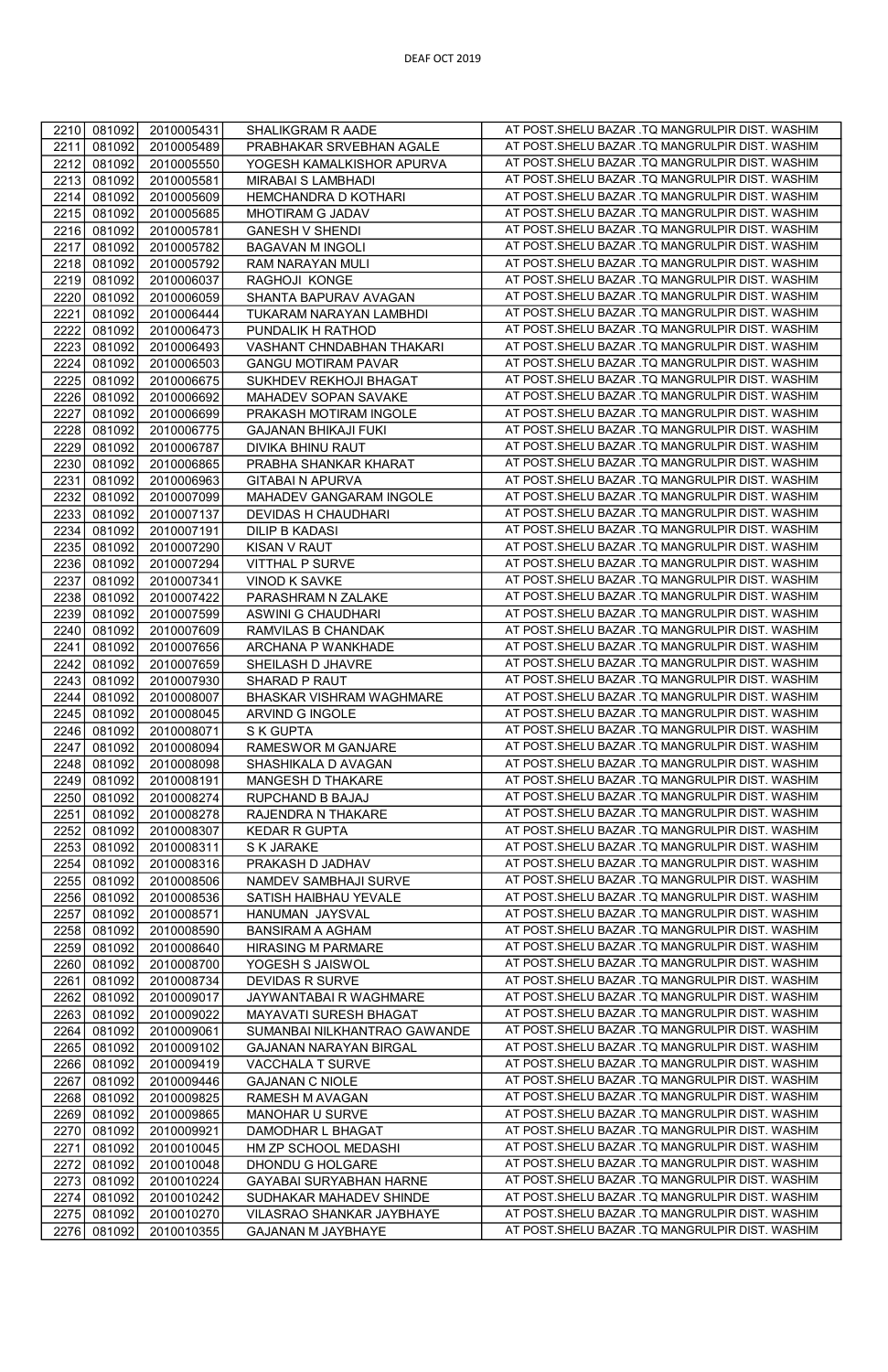| 2277         | 081092 | 2010010372 | RAHUL S VANKHADE               | AT POST.SHELU BAZAR .TQ MANGRULPIR DIST. WASHIM |
|--------------|--------|------------|--------------------------------|-------------------------------------------------|
|              |        |            |                                |                                                 |
| 2278         | 081092 | 2010010512 | SOPAN BAPURAO PACHE            | AT POST.SHELU BAZAR .TQ MANGRULPIR DIST. WASHIM |
| 2279         | 081092 | 2010010723 | PRABHA B BHOSALE               | AT POST.SHELU BAZAR .TQ MANGRULPIR DIST. WASHIM |
| 2280         | 081092 | 2010010886 | VIJAY RAMDAS GAWANDE           | AT POST.SHELU BAZAR .TQ MANGRULPIR DIST. WASHIM |
| 2281         | 081092 | 2010011141 | ANUSAYA N SAVKE                | AT POST.SHELU BAZAR .TQ MANGRULPIR DIST. WASHIM |
| 2282         | 081092 | 2010011182 | <b>BEBI S AGALE</b>            | AT POST.SHELU BAZAR .TQ MANGRULPIR DIST. WASHIM |
| 2283         | 081092 | 2010011202 | NADAKISHOR H MULE              | AT POST.SHELU BAZAR .TQ MANGRULPIR DIST. WASHIM |
| 2284         | 081092 | 2010011203 | <b>HIMATRAO F MULE</b>         | AT POST.SHELU BAZAR .TQ MANGRULPIR DIST. WASHIM |
| 2285         | 081092 | 2010011235 | <b>LAXIMI D GATPAL</b>         | AT POST.SHELU BAZAR .TQ MANGRULPIR DIST. WASHIM |
| 2286         | 081092 | 2010011236 | SUBASH G TIOCAR                | AT POST.SHELU BAZAR .TQ MANGRULPIR DIST. WASHIM |
|              |        |            |                                | AT POST.SHELU BAZAR .TQ MANGRULPIR DIST. WASHIM |
| 2287         | 081092 | 2010011584 | <b>UDAV S PANCHFAVE</b>        |                                                 |
| 2288         | 081092 | 2010011943 | MHADEO N LAKADE                | AT POST.SHELU BAZAR .TQ MANGRULPIR DIST. WASHIM |
| 2289         | 081092 | 2010012051 | SURESH M PAVAR                 | AT POST.SHELU BAZAR .TQ MANGRULPIR DIST. WASHIM |
| 2290         | 081092 | 2010012052 | NARESH M PAVAR                 | AT POST.SHELU BAZAR .TQ MANGRULPIR DIST. WASHIM |
| 2291         | 081092 | 2010012170 | ANANDA K SAVAKE                | AT POST.SHELU BAZAR .TQ MANGRULPIR DIST. WASHIM |
| 2292         | 081092 | 2010012187 | LATA P WADEKAR                 | AT POST.SHELU BAZAR .TQ MANGRULPIR DIST. WASHIM |
| 2293         | 081092 | 2010012309 | MANOHAR H BARAD                | AT POST.SHELU BAZAR .TQ MANGRULPIR DIST. WASHIM |
| 2294         | 081092 | 2010014870 | RANJANA R WANKHDE              | AT POST.SHELU BAZAR .TQ MANGRULPIR DIST. WASHIM |
| 2295         | 081092 | 2010014888 | SHITA L FUKE                   | AT POST.SHELU BAZAR .TQ MANGRULPIR DIST. WASHIM |
|              |        |            |                                | AT POST.SHELU BAZAR .TQ MANGRULPIR DIST. WASHIM |
| 2296         | 081092 | 2010016183 | KAMAL D KARALE                 |                                                 |
| 2297         | 081092 | 2010091724 | D P WANJARE                    | AT POST.SHELU BAZAR .TQ MANGRULPIR DIST. WASHIM |
| 2298         | 081092 | 2020000053 | BHARTIYA NIR ANTARGAT HIRANGI  | AT POST.SHELU BAZAR .TQ MANGRULPIR DIST. WASHIM |
| 2299         | 081092 | 2060009795 | AVLIYA MAHARAJ MA BA GAT       | AT POST.SHELU BAZAR .TQ MANGRULPIR DIST. WASHIM |
| 2300         | 081092 | 2060009823 | DUDHA GANGA SHET SW SA BA GAT  | AT POST.SHELU BAZAR .TQ MANGRULPIR DIST. WASHIM |
| 2301         | 081092 | 2060009834 | JAY JAGDAMBA SHET BA GAT       | AT POST.SHELU BAZAR .TQ MANGRULPIR DIST. WASHIM |
| 2302         | 081092 | 2060009835 | SANGHARSH SW SA SHET BA GAT    | AT POST.SHELU BAZAR .TQ MANGRULPIR DIST. WASHIM |
| 2303         | 081092 | 2060009837 | JAY BAJRANG SW SA SHET BA GAT  | AT POST.SHELU BAZAR .TQ MANGRULPIR DIST. WASHIM |
| 2304         | 081092 | 2060009841 | SANT SAI BABA MA BA GAT        | AT POST.SHELU BAZAR .TQ MANGRULPIR DIST. WASHIM |
| 2305         | 081092 | 2060009891 | HARI OM SHET BA GAT            | AT POST.SHELU BAZAR .TQ MANGRULPIR DIST. WASHIM |
| 2306         | 081092 | 2060010185 | BHAVANI S S SHE B G PARDITAD   | AT POST.SHELU BAZAR .TQ MANGRULPIR DIST. WASHIM |
| 2307         | 081092 | 2060010213 | RAMBHAU TONCHAR SHETKARI GAT   | AT POST.SHELU BAZAR .TQ MANGRULPIR DIST. WASHIM |
| 2308         | 082092 | 2010001572 | MU SHALA WANOJA                | AT POST.WANOJA .TQ MANGRULPIR DIST. WASHIM      |
|              |        |            |                                | AT POST.WANOJA .TQ MANGRULPIR DIST. WASHIM      |
| 2309         | 082092 | 2010001894 | PARVATIBAI GOVINDA INGOLE      |                                                 |
| 2310         | 082092 | 2010001905 | SATHISH RAMADAS RAUT           | AT POST.WANOJA .TQ MANGRULPIR DIST. WASHIM      |
| 2311         | 082092 | 2010002169 | SANGITA MANOHAR BHAGAT         | AT POST.WANOJA .TQ MANGRULPIR DIST. WASHIM      |
| 2312         | 082092 | 2010004535 | DEVDATTA BHIMRAO AVAGAN        | AT POST.WANOJA .TQ MANGRULPIR DIST. WASHIM      |
| 2313         | 082092 | 2010004544 | SANTOSH RAJU TONCHAR           | AT POST.WANOJA .TQ MANGRULPIR DIST. WASHIM      |
| 2314         | 082092 | 2010004546 | MONA DEVICHARAN RATHOD         | AT POST.WANOJA .TQ MANGRULPIR DIST. WASHIM      |
| 2315         | 082092 | 2010004573 | MONALI PANCHAKRAO TOPALE       | AT POST.WANOJA .TQ MANGRULPIR DIST. WASHIM      |
| 2316         | 082092 | 2010004578 | SADHANA JAGDEV RAUT            | AT POST.WANOJA .TQ MANGRULPIR DIST. WASHIM      |
| 2317         | 082092 | 2010023860 | LINA A RAGHUVANSHI             | AT POST.WANOJA .TQ MANGRULPIR DIST. WASHIM      |
| 2318         | 083092 | 2020003683 | Z PSCH SHIVANI                 | AT POST.DANORA .TQ MANGRULPIR DIST. WASHIM      |
| 2319         | 084102 | 1040000186 | SW.BABA.KHO.GR.VI.SAN.VADGAON  | AT POST.MANORA .TQ MANORA DIST. WASHIM          |
| 2320         | 084102 | 2010000531 | VISHVNATH TULSHIRAM HATKAR     | AT POST.MANORA .TQ MANORA DIST. WASHIM          |
| 2321         | 084102 | 2010001141 | NANDKISHOR RAMNARAYAN TOTLA    | AT POST.MANORA .TQ MANORA DIST. WASHIM          |
| 2322         | 084102 | 2010001143 | RAMCHANDR RAMNARAYAN TOTLA     | AT POST.MANORA .TQ MANORA DIST. WASHIM          |
| 2323         | 084102 | 2010010829 | DINKAR MADHUKAR TAWAR DESHMUK  | AT POST.MANORA .TQ MANORA DIST. WASHIM          |
| 2324         | 084102 | 2010010900 | YASHWANT PURSHOTTAM DESHMUKH   | AT POST.MANORA .TQ MANORA DIST. WASHIM          |
| 2325         | 084102 |            |                                | AT POST.MANORA .TQ MANORA DIST. WASHIM          |
|              |        | 2010012434 | JANKILAL SUNDARLAL RATHI       |                                                 |
| 2326         | 084102 | 2010015856 | WANMALA RAMRAO KHADE           | AT POST.MANORA .TQ MANORA DIST. WASHIM          |
| 2327         | 084102 | 2010017266 | VIDYA NAMDEV SHERE             | AT POST.MANORA .TQ MANORA DIST. WASHIM          |
| 2328         | 084102 | 2010019643 | SANKUNTALA S. VARATHI          | AT POST.MANORA .TQ MANORA DIST. WASHIM          |
| 2329         | 084102 | 2010021500 | SUNIL MADHUKAR NAFER           | AT POST.MANORA .TQ MANORA DIST. WASHIM          |
| 2330         | 084102 | 2010021516 | RAMA SAKHARAM KHOJE            | AT POST.MANORA .TQ MANORA DIST. WASHIM          |
| 2331         | 084102 | 2010021889 | KAILASH KISHAN KHODAKE         | AT POST.MANORA .TQ MANORA DIST. WASHIM          |
| 2332         | 084102 | 2010022762 | SUNIL BALIRAM BHOYALAKAR       | AT POST.MANORA .TQ MANORA DIST. WASHIM          |
| 2333         | 084102 | 2060022845 | SAWITRIBAIPHULES.S.B.GTORNALA  | AT POST.MANORA .TQ MANORA DIST. WASHIM          |
| 2334         | 084102 | 2060022858 | DN.SAWITRIBAIPHULES.S.B.GKUPTA | AT POST.MANORA .TQ MANORA DIST. WASHIM          |
| 2335         | 085102 | 2010002072 | MOHANBAI VITHAL CHAKRWAR       | AT POST.SHENDURJANA .TQ MANORA DIST. WASHIM     |
| 2336         | 085102 | 2010003809 | JIVAN MANAJI HAGVANE           | AT POST.SHENDURJANA .TQ MANORA DIST. WASHIM     |
| 2337         | 085102 | 2010004443 | BHAYCHAND DHANSING PADWAL      | AT POST.SHENDURJANA .TQ MANORA DIST. WASHIM     |
| 2338         | 085102 | 2010004495 | NARAYAN MAHADEO ZALKE          | AT POST.SHENDURJANA .TQ MANORA DIST. WASHIM     |
| 2339         | 085102 |            |                                | AT POST.SHENDURJANA .TQ MANORA DIST. WASHIM     |
|              |        | 2010004980 | NILESH ARUN TULJAPURE          | AT POST.SHENDURJANA .TQ MANORA DIST. WASHIM     |
| 2340         | 085102 | 2010005290 | N KISHOR SHNKARRAO SINDE       |                                                 |
| 2341         | 085102 | 2020000024 | HM ZP SCHOOL KHAMBALA          | AT POST.SHENDURJANA .TQ MANORA DIST. WASHIM     |
| 2342<br>2343 | 085102 | 2060000078 | SONIYAGANDHI SBSHG SHENDURJANA | AT POST.SHENDURJANA .TQ MANORA DIST. WASHIM     |
|              | 086102 | 2000000037 | PUTALAMATA SAMAJ S M BILDO     | AT POST.POHARADEVI .TQ MANORA DIST. WASHIM      |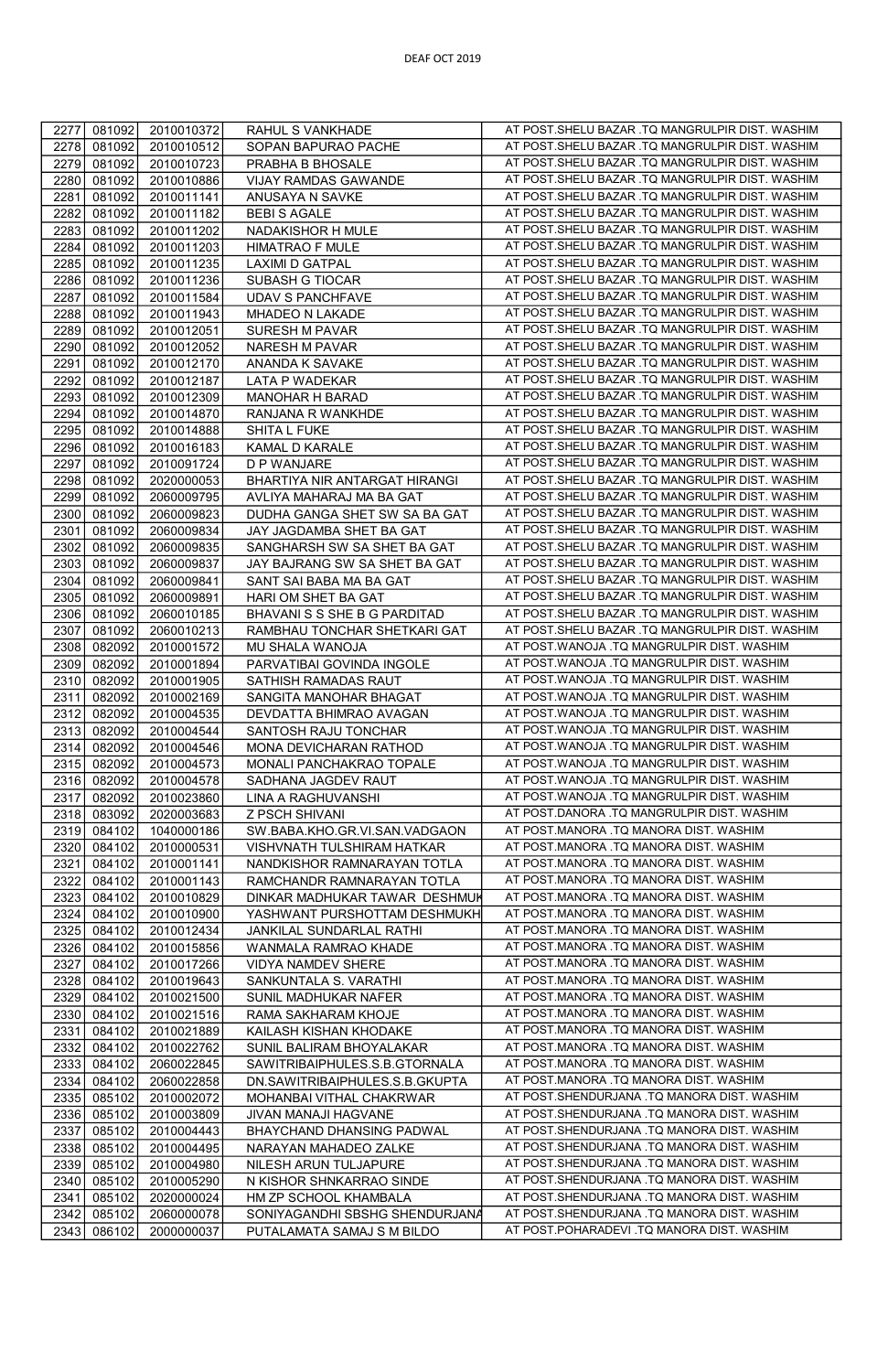| 2344 | 086102 | 2010000628 | ASHOK B JPALVATKAR             | AT POST.POHARADEVI .TQ MANORA DIST. WASHIM |
|------|--------|------------|--------------------------------|--------------------------------------------|
| 2345 | 086102 | 2010001346 | HANUMANT SANBHAJI MANKUTE      | AT POST.POHARADEVI .TQ MANORA DIST. WASHIM |
| 2346 | 086102 | 2010001528 | LACHHAMA BHILA PAWAR           | AT POST.POHARADEVI .TQ MANORA DIST. WASHIM |
| 2347 | 086102 | 2010002581 | PAPA RAMJI RATHOD              | AT POST.POHARADEVI .TQ MANORA DIST. WASHIM |
| 2348 |        | 2010004706 | KUSUMBAI NANA PUSANDE          | AT POST.POHARADEVI .TQ MANORA DIST. WASHIM |
|      | 086102 |            |                                | AT POST.POHARADEVI .TQ MANORA DIST. WASHIM |
| 2349 | 086102 | 2010006614 | SUDAM LACHU RATHOD             |                                            |
| 2350 | 086102 | 2010006753 | SATENDRA RAMRAO INGALE         | AT POST.POHARADEVI .TQ MANORA DIST. WASHIM |
| 2351 | 086102 | 2010006808 | <b>LATABAI V NAIK</b>          | AT POST.POHARADEVI .TQ MANORA DIST. WASHIM |
| 2352 | 086102 | 2010006934 | KAILAS D GUJAR                 | AT POST.POHARADEVI .TQ MANORA DIST. WASHIM |
| 2353 | 086102 | 2010011625 | ST KISANDAS MA EDU BU PODEVI   | AT POST.POHARADEVI .TQ MANORA DIST. WASHIM |
| 2354 | 086102 | 2060007166 | TULJA BHAWANI SHENDONI         | AT POST.POHARADEVI .TQ MANORA DIST. WASHIM |
| 2355 | 086102 | 2060010434 | DATATRAYA MAHARAJ MANORA       | AT POST.POHARADEVI .TQ MANORA DIST. WASHIM |
| 2356 | 086102 | 2060010872 | <b>BALAJI BCG MANORA</b>       | AT POST.POHARADEVI .TQ MANORA DIST. WASHIM |
| 2357 | 087102 | 2010000725 | <b>KIRAN H GIRDEKAR</b>        | AT POST.SAKHARDOH .TQ MANORA DIST. WASHIM  |
| 2358 | 087102 | 2010000728 | <b>BHOLARAM G RATHOD</b>       | AT POST.SAKHARDOH .TQ MANORA DIST. WASHIM  |
| 2359 | 087102 | 2010002154 | SURYABHAN R RATHOD             | AT POST.SAKHARDOH .TQ MANORA DIST. WASHIM  |
| 2360 | 087102 | 2010003614 | KISAN B WARDEKAR               | AT POST.SAKHARDOH .TQ MANORA DIST. WASHIM  |
| 2361 | 087102 | 2010003784 | ANIL B INGOLE                  | AT POST.SAKHARDOH .TQ MANORA DIST. WASHIM  |
| 2362 | 087102 | 2010004024 | DHYANESHWAR J CHOUDHARI        | AT POST.SAKHARDOH .TQ MANORA DIST. WASHIM  |
| 2363 | 087102 | 2060000007 | SAMAMATDADA MAHILA GAT         | AT POST.SAKHARDOH .TQ MANORA DIST. WASHIM  |
| 2364 | 087102 | 2060000012 | JAY SHRIKUSHAN SBSHG GAT BPL   | AT POST.SAKHARDOH .TQ MANORA DIST. WASHIM  |
|      |        |            |                                | AT POST.SAKHARDOH .TQ MANORA DIST. WASHIM  |
| 2365 | 087102 | 2060000017 | RAJ SBSHG GAT                  |                                            |
| 2366 | 088112 | 1030000103 | SHRDDHA FURNITCHER WASHIM      | AT POST.WASHIM MAIN TQ.WASHIM DIST. WASHIM |
| 2367 | 088112 | 2000000962 | NIYO.MAULI DUDH UTPADAK SAH.SA | AT POST.WASHIM MAIN TQ.WASHIM DIST. WASHIM |
| 2368 | 088112 | 2010002503 | SK.HIRU SK. BABA               | AT POST.WASHIM MAIN TQ.WASHIM DIST. WASHIM |
| 2369 | 088112 | 2010004182 | KONDADEO G.BARDE               | AT POST.WASHIM MAIN TQ.WASHIM DIST. WASHIM |
| 2370 | 088112 | 2010019523 | TULSHIRAM DATTATRYA WANKHADE   | AT POST.WASHIM MAIN TQ.WASHIM DIST. WASHIM |
| 2371 | 088112 | 2010019941 | ASHABAI RAJARAM GHUGE          | AT POST.WASHIM MAIN TQ.WASHIM DIST. WASHIM |
| 2372 | 088112 | 2010020429 | BHAWAN KASHIBA KALE            | AT POST.WASHIM MAIN TQ.WASHIM DIST. WASHIM |
| 2373 | 088112 | 2010021339 | RAJESH NAGORAO DESHMUKH        | AT POST.WASHIM MAIN TQ.WASHIM DIST. WASHIM |
| 2374 | 088112 | 2010023479 | DEORAO BALIRAM PAIGHAN         | AT POST.WASHIM MAIN TQ.WASHIM DIST. WASHIM |
| 2375 | 088112 | 2010024833 | VASUMATI MADHAO SUKHDE         | AT POST.WASHIM MAIN TQ.WASHIM DIST. WASHIM |
| 2376 | 088112 | 2010026408 | AMOAL SHAMRAO UNDAL            | AT POST.WASHIM MAIN TQ.WASHIM DIST. WASHIM |
| 2377 | 088112 | 2010027276 | SAYAD MOBIN SAYAD NOOR         | AT POST.WASHIM MAIN TQ.WASHIM DIST. WASHIM |
| 2378 | 088112 | 2010032083 | RAVI.RAMHARI.GAYAKWAD          | AT POST.WASHIM MAIN TQ.WASHIM DIST. WASHIM |
| 2379 | 088112 | 2010033174 | KISAN LAXMAN WAGHAMARE         | AT POST.WASHIM MAIN TQ.WASHIM DIST. WASHIM |
| 2380 | 088112 | 2010035777 | RAMKRUSHNA GANPAT WANKHADE     | AT POST.WASHIM MAIN TQ.WASHIM DIST. WASHIM |
|      | 088112 | 2010036297 | ARCHANA RAJESH RATHOD          | AT POST.WASHIM MAIN TQ.WASHIM DIST. WASHIM |
| 2381 |        |            |                                | AT POST.WASHIM MAIN TQ.WASHIM DIST. WASHIM |
| 2382 | 088112 | 2060030412 | MAULI KRUPA SAW. SAHA. BAC.GAT |                                            |
| 2383 | 089112 | 2000000007 | SEVA SAH SOC TAMSALA R N NO 37 | AT POST.WASHIM CITY TO.WASHIM DIST. WASHIM |
| 2384 | 089112 | 2000000008 | SEVA SAH SOC BORALA HISSE      | AT POST.WASHIM CITY TQ.WASHIM DIST. WASHIM |
| 2385 | 089112 | 2000000009 | SEVA SAH SOC DHANURA MAPARI    | AT POST.WASHIM CITY TQ.WASHIM DIST. WASHIM |
| 2386 | 089112 | 2000000010 | SEVA SAH SOC KAJALAMBA         | AT POST.WASHIM CITY TQ.WASHIM DIST. WASHIM |
| 2387 | 089112 | 2000000012 | SEVA SAH SOC MAID UMBRA        | AT POST.WASHIM CITY TQ.WASHIM DIST. WASHIM |
| 2388 | 089112 | 2000000014 | SEVA SAH SOC SURKANDI          | AT POST.WASHIM CITY TQ.WASHIM DIST. WASHIM |
| 2389 | 089112 | 2000000018 | SEVA SAH SOC BABHULGAON        | AT POST.WASHIM CITY TQ.WASHIM DIST. WASHIM |
| 2390 | 089112 | 2000000021 | SEVA SAH SOC FALEGAON          | AT POST.WASHIM CITY TQ.WASHIM DIST. WASHIM |
| 2391 | 089112 | 2000000033 | SEVA SAH SOC KRUSHNA           | AT POST.WASHIM CITY TQ.WASHIM DIST. WASHIM |
| 2392 | 089112 | 2000000047 | SIDHESHWAR SWAYAM ROJAGAR SOC  | AT POST.WASHIM CITY TO.WASHIM DIST. WASHIM |
| 2393 | 089112 | 2000000060 | SHAPTH D U SOC SOMTHANA        | AT POST.WASHIM CITY TQ.WASHIM DIST. WASHIM |
| 2394 | 089112 | 2000000062 | NIYOJIT S SU B KHANDALA KU     | AT POST.WASHIM CITY TQ.WASHIM DIST. WASHIM |
| 2395 | 089112 | 2000000063 | MU NIYOJIT KRUSHNA D U SOC     | AT POST.WASHIM CITY TQ.WASHIM DIST. WASHIM |
| 2396 | 089112 | 2000000064 | GANESH DUDH U S SOC RAJGAON    | AT POST.WASHIM CITY TO.WASHIM DIST. WASHIM |
| 2397 | 089112 | 2000000075 | INDIRA G GUHA TARAN S SUKALI   | AT POST.WASHIM CITY TQ.WASHIM DIST. WASHIM |
| 2398 | 089112 | 2000000076 | SARASVATI MAHILA D U ULAI PEN  | AT POST.WASHIM CITY TQ.WASHIM DIST. WASHIM |
|      |        |            |                                | AT POST.WASHIM CITY TQ.WASHIM DIST. WASHIM |
| 2399 | 089112 | 2010000722 | SAKHARAM JAYAJI DHOBLE         |                                            |
| 2400 | 089112 | 2010001490 | MAROTI RAMCHANDAR UADAL        | AT POST.WASHIM CITY TQ.WASHIM DIST. WASHIM |
| 2401 | 089112 | 2010001523 | KISAN BABJI PAYGHAN            | AT POST.WASHIM CITY TQ.WASHIM DIST. WASHIM |
| 2402 | 089112 | 2010001573 | SURYBHAN GANPAT THAKARE        | AT POST.WASHIM CITY TQ.WASHIM DIST. WASHIM |
| 2403 | 089112 | 2010002054 | KANIRAM HARLAL JADHAV          | AT POST.WASHIM CITY TQ.WASHIM DIST. WASHIM |
| 2404 | 089112 | 2010003173 | KADUJI BANAJI KALE             | AT POST.WASHIM CITY TQ.WASHIM DIST. WASHIM |
| 2405 | 089112 | 2010003765 | ATMARAM NARAYAN DUBE           | AT POST.WASHIM CITY TQ.WASHIM DIST. WASHIM |
| 2406 | 089112 | 2010004173 | MANIK NAMADEV BHAGAT           | AT POST.WASHIM CITY TO.WASHIM DIST. WASHIM |
| 2407 | 089112 | 2010004238 | MOTIRAM S SAVAKE               | AT POST.WASHIM CITY TQ.WASHIM DIST. WASHIM |
| 2408 | 089112 | 2010004460 | RADHESHYAM GANPAT DOBLE        | AT POST.WASHIM CITY TO.WASHIM DIST. WASHIM |
| 2409 | 089112 | 2010004641 | MOTIRAM SAKHARAM KHANDARE      | AT POST.WASHIM CITY TQ.WASHIM DIST. WASHIM |
| 2410 | 089112 | 2010004755 | SHIVRAM KISAN UTHALE           | AT POST.WASHIM CITY TQ.WASHIM DIST. WASHIM |
|      |        |            |                                |                                            |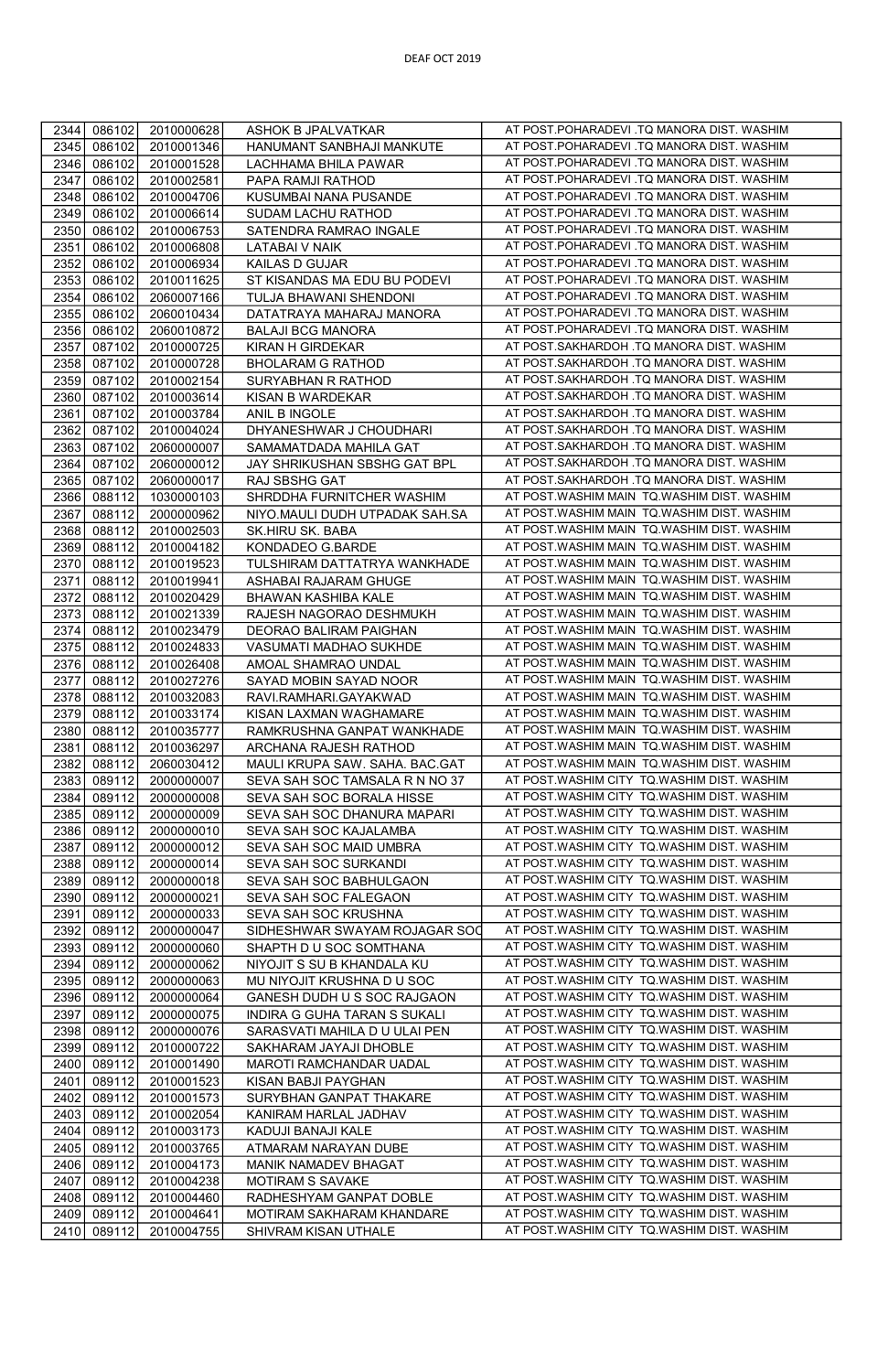| 2411         | 089112 | 2010004822 | NALINI UDDHAO HAJARE            | AT POST.WASHIM CITY TQ.WASHIM DIST. WASHIM |
|--------------|--------|------------|---------------------------------|--------------------------------------------|
| 2412         | 089112 | 2010005453 | HARI KANHUJI BHAGAT             | AT POST.WASHIM CITY TQ.WASHIM DIST. WASHIM |
| 2413         | 089112 | 2010005811 | PRAMILA GOVARDHAN CHAVHAN       | AT POST.WASHIM CITY TQ.WASHIM DIST. WASHIM |
| 2414         | 089112 | 2010005877 | MARATHA MANDAL AKOLA            | AT POST.WASHIM CITY TQ.WASHIM DIST. WASHIM |
| 2415         | 089112 | 2010008139 | RAHUL A INGOLE                  | AT POST.WASHIM CITY TQ.WASHIM DIST. WASHIM |
| 2416         | 089112 | 2010008172 | <b>BHIKAJI M UGALE</b>          | AT POST.WASHIM CITY TQ.WASHIM DIST. WASHIM |
| 2417         | 089112 | 2010008809 | DAGDU SHAMRAO SHINDE            | AT POST.WASHIM CITY TQ.WASHIM DIST. WASHIM |
|              |        |            | <b>GODABAI S DAKHORE</b>        | AT POST.WASHIM CITY TQ.WASHIM DIST. WASHIM |
| 2418<br>2419 | 089112 | 2010009971 |                                 | AT POST.WASHIM CITY TQ.WASHIM DIST. WASHIM |
|              | 089112 | 2010010197 | BHAVAN MAROTI IDHOLI            |                                            |
| 2420         | 089112 | 2010010448 | <b>GAJANAN B UNDAL</b>          | AT POST.WASHIM CITY TQ.WASHIM DIST. WASHIM |
| 2421         | 089112 | 2010011368 | <b>BHIVAJI G JADHO</b>          | AT POST.WASHIM CITY TQ.WASHIM DIST. WASHIM |
| 2422         | 089112 | 2010011458 | PRALAD SITARAM KAMBALE          | AT POST.WASHIM CITY TQ.WASHIM DIST. WASHIM |
| 2423         | 089112 | 2010011459 | VANITA ASHOK RATHOD             | AT POST.WASHIM CITY TQ.WASHIM DIST. WASHIM |
| 2424         | 089112 | 2010011460 | SUJATA D KHANDARE               | AT POST.WASHIM CITY TQ.WASHIM DIST. WASHIM |
| 2425         | 089112 | 2010012344 | SOPAN PIRAJI MAPARI             | AT POST.WASHIM CITY TQ.WASHIM DIST. WASHIM |
| 2426         | 089112 | 2010028516 | ARUN TULSIRAM KOKATE            | AT POST.WASHIM CITY TQ.WASHIM DIST. WASHIM |
| 2427         | 089112 | 2020000235 | LAXMI NARAYAN HSCH              | AT POST.WASHIM CITY TQ.WASHIM DIST. WASHIM |
| 2428         | 090112 | 2000000012 | SEWA SAH. SANSTHA, SONDA        | AT POST.ANSING TQ.WASHIM DIST. WASHIM      |
| 2429         | 090112 | 2000000013 | NIY.AMOL DUD.UTP.SAH.SOC.JAIP   | AT POST.ANSING TQ.WASHIM DIST. WASHIM      |
| 2430         | 090112 | 2000000014 | NIYO.DEV.SAH.UPSAJAL SINCH.ANS  | AT POST.ANSING TQ.WASHIM DIST. WASHIM      |
| 2431         | 090112 | 2000000015 | NIYO.ANS.MAHI.AU.SAH.SOC.ANS    | AT POST.ANSING TQ.WASHIM DIST. WASHIM      |
| 2432         | 090112 | 2000000020 | SEWA SAH. SOC., PIMPALGAON      | AT POST.ANSING TQ.WASHIM DIST. WASHIM      |
| 2433         | 090112 | 2000000023 | M.FULE GRUHNIR.SOC,UMARA SHAM   | AT POST.ANSING TQ.WASHIM DIST. WASHIM      |
| 2434         | 090112 | 2000000025 | PRAM.PRAV.NI.MAGA.SAH.MJUR SOC  | AT POST.ANSING TQ.WASHIM DIST. WASHIM      |
| 2435         | 090112 | 2000000029 | SHRUNGRUSHI GRUH NIRMAN SABSTA  | AT POST.ANSING TQ.WASHIM DIST. WASHIM      |
| 2436         | 090112 | 2000000030 | NIY.PRAV.NAIK MAHI.AU.SOC. WAI  | AT POST.ANSING TQ.WASHIM DIST. WASHIM      |
| 2437         | 090112 | 2000000037 | PRAV.NI.ADAR.GRU.NIR.SOC.ANSIG  | AT POST.ANSING TQ.WASHIM DIST. WASHIM      |
| 2438         | 090112 | 2000000136 | NIY.SWAR.NAGO.KAP.MAJ.SO.UMARA  | AT POST.ANSING TQ.WASHIM DIST. WASHIM      |
| 2439         |        |            |                                 | AT POST.ANSING TQ.WASHIM DIST. WASHIM      |
|              | 090112 | 2000000138 | DURGAMATA MAJ.KAM.SAH.SOC.DEGA  | AT POST.ANSING TQ.WASHIM DIST. WASHIM      |
| 2440         | 090112 | 2000000142 | JAGDAM.PANIUCHAL.SOC., WAI      |                                            |
| 2441         | 090112 | 2000000146 | AVALIYA BABA GRUH TARAN SANSTA  | AT POST.ANSING TQ.WASHIM DIST. WASHIM      |
| 2442         | 090112 | 2000000148 | SAINATH UP.SINCH.SOC., SAWARDI  | AT POST.ANSING TQ.WASHIM DIST. WASHIM      |
| 2443         | 090112 | 2000000151 | C.PATIL DUDH SOC,UMARA SHA.     | AT POST.ANSING TQ.WASHIM DIST. WASHIM      |
| 2444         | 090112 | 2000000152 | CR.GRAM.WAT.SU/SW.SAM., BRAMHA  | AT POST.ANSING TQ.WASHIM DIST. WASHIM      |
| 2445         | 090112 | 2000000154 | JAYMALHAR DU.UPT.SOC., DHILLI   | AT POST.ANSING TQ.WASHIM DIST. WASHIM      |
| 2446         | 090112 | 2000000156 | SHRI GAJA. MAH.DU.UTP.SOC.WAI   | AT POST.ANSING TQ.WASHIM DIST. WASHIM      |
| 2447         | 090112 | 2000000158 | BIRBAL.DUD.UTP.SAH.SAN.JAIPUR   | AT POST.ANSING TQ.WASHIM DIST. WASHIM      |
| 2448         | 090112 | 2000000160 | V.MAHILA DUD.UTP.SA.SO.,SAWALI  | AT POST.ANSING TQ.WASHIM DIST. WASHIM      |
| 2449         | 090112 | 2000000161 | S.SWAY.SU.BE.SAH.SOC,UMARA KA   | AT POST.ANSING TQ.WASHIM DIST. WASHIM      |
| 2450         | 090112 | 2000000162 | NI. S. DUD.UTP.SAH.SO.UMARA KA  | AT POST.ANSING TQ.WASHIM DIST. WASHIM      |
| 2451         | 090112 | 2000000167 | SH.GAJA.MAH.GRUH.SAH.SOC,WAI    | AT POST.ANSING TQ.WASHIM DIST. WASHIM      |
| 2452         | 090112 | 2000000171 | CHA.SHAHU MAH.AU.SA.SO., JAIPUR | AT POST.ANSING TQ.WASHIM DIST. WASHIM      |
| 2453         | 090112 | 2010000067 | NAMDEV KISAN GAVALI             | AT POST.ANSING TQ.WASHIM DIST. WASHIM      |
| 2454         | 090112 | 2010000286 | HARI DHENA JADHAV               | AT POST.ANSING TQ.WASHIM DIST. WASHIM      |
| 2455         | 090112 | 2010001427 | MOHAN SHEKURAV NAPTE            | AT POST.ANSING TQ.WASHIM DIST. WASHIM      |
| 2456         | 090112 | 2010002204 | SHANKAR SHIVDA UMRALA           | AT POST.ANSING TQ.WASHIM DIST. WASHIM      |
| 2457         | 090112 | 2010004100 | ABARAO MAHADU VALUKAR           | AT POST.ANSING TQ.WASHIM DIST. WASHIM      |
| 2458         | 090112 | 2010004225 | KUNDLIK SONAJI BAVALE           | AT POST.ANSING TQ.WASHIM DIST. WASHIM      |
| 2459         | 090112 | 2010006452 | PANDURANG NANA MIRKARI          | AT POST.ANSING TQ.WASHIM DIST. WASHIM      |
| 2460         | 090112 | 2010006630 | NARAYAN C BENDARE               | AT POST.ANSING TQ.WASHIM DIST. WASHIM      |
|              |        |            |                                 | AT POST.ANSING TQ.WASHIM DIST. WASHIM      |
| 2461<br>2462 | 090112 | 2010007021 | SANDHYA RAMCHANDRA KULKARNI     | AT POST.ANSING TQ.WASHIM DIST. WASHIM      |
|              | 090112 | 2010007229 | RAVED SANDE                     |                                            |
| 2463         | 090112 | 2010007305 | VANDANA NARAYAN KAMBALE         | AT POST.ANSING TQ.WASHIM DIST. WASHIM      |
| 2464         | 090112 | 2010007326 | KISAN GANGASA AHALE             | AT POST.ANSING TQ.WASHIM DIST. WASHIM      |
| 2465         | 090112 | 2010007392 | HARI FAKIRA GANGAVANE           | AT POST.ANSING TQ.WASHIM DIST. WASHIM      |
| 2466         | 090112 | 2010007533 | SAMPAT SONAJI UANDARE           | AT POST.ANSING TQ.WASHIM DIST. WASHIM      |
| 2467         | 090112 | 2010007669 | VIJYA SUDHAKAR DHUNAGE          | AT POST.ANSING TQ.WASHIM DIST. WASHIM      |
| 2468         | 090112 | 2010007740 | DAGADU FAKIRA SHINDE            | AT POST.ANSING TQ.WASHIM DIST. WASHIM      |
| 2469         | 090112 | 2010008265 | LILABAI SIRSAT                  | AT POST.ANSING TQ.WASHIM DIST. WASHIM      |
| 2470         | 090112 | 2010008516 | SHAKUNTALA JADHAV               | AT POST.ANSING TQ.WASHIM DIST. WASHIM      |
|              |        | 2010008740 | JYOTIRAM RAMJI RATHOD           | AT POST.ANSING TQ.WASHIM DIST. WASHIM      |
| 2471         | 090112 |            |                                 |                                            |
| 2472         | 090112 | 2010010298 | ANITA SADASHIV KOMARE           | AT POST.ANSING TQ.WASHIM DIST. WASHIM      |
| 2473         | 090112 | 2010010389 | SATISH JAMODKAR                 | AT POST.ANSING TQ.WASHIM DIST. WASHIM      |
| 2474         | 090112 | 2010012109 | VISHNU P JADHAV                 | AT POST.ANSING TQ.WASHIM DIST. WASHIM      |
| 2475         | 090112 | 2010012132 | SHE ISA SHE ISMAL               | AT POST.ANSING TQ.WASHIM DIST. WASHIM      |
| 2476         | 090112 | 2010012135 | DHANANJAY D VALALI              | AT POST.ANSING TQ.WASHIM DIST. WASHIM      |

|<br>|-<br>|-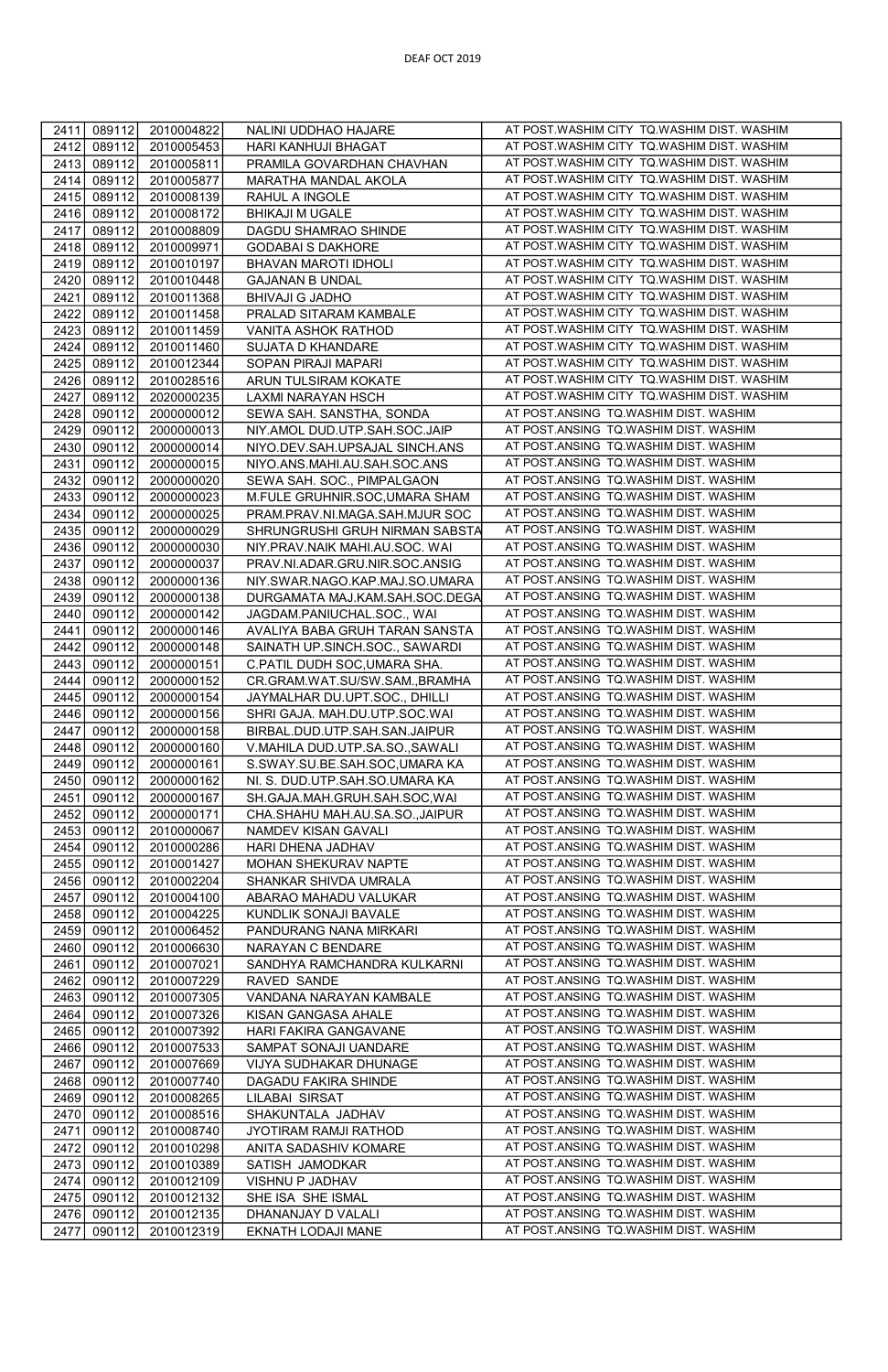| 2478         | 090112           | 2010012466               | <b>GAJANAN Y DHOKE</b>                       | AT POST.ANSING TQ.WASHIM DIST. WASHIM                                                  |
|--------------|------------------|--------------------------|----------------------------------------------|----------------------------------------------------------------------------------------|
| 2479         | 090112           | 2010012552               | VASANT BIRUJI MASKE                          | AT POST.ANSING TQ.WASHIM DIST. WASHIM                                                  |
| 2480         | 090112           | 2010012609               | NILKANTH Y RAJE                              | AT POST.ANSING TQ.WASHIM DIST. WASHIM                                                  |
| 2481         | 090112           | 2010013084               | MAHAVIR MANOHAR GADEKAR                      | AT POST.ANSING TQ.WASHIM DIST. WASHIM                                                  |
| 2482         | 090112           | 2010015079               | TANHAJI M LUGE                               | AT POST.ANSING TQ.WASHIM DIST. WASHIM                                                  |
| 2483         | 090112           | 2060012445               | J JAVAN J KISAN S S GAT SAVALI               | AT POST.ANSING TQ.WASHIM DIST. WASHIM                                                  |
| 2484         | 090112           |                          | SIDDHESHWAR S S GAT ANSING                   | AT POST.ANSING TQ.WASHIM DIST. WASHIM                                                  |
|              |                  | 2060012765               |                                              | AT POST.ANSING TQ.WASHIM DIST. WASHIM                                                  |
| 2485         | 090112           | 2060014424               | ADARSH KISAN S S B GAT UMRALA                | AT POST.ANSING TQ.WASHIM DIST. WASHIM                                                  |
| 2486<br>2487 | 090112           | 2060014426<br>2060014430 | JAY BAJRANG S S KIS.GAT SAPLI                | AT POST.ANSING TQ.WASHIM DIST. WASHIM                                                  |
|              | 090112           |                          | SHARAD KESH KIS S B G UMRAKAP.               | AT POST.ANSING TQ.WASHIM DIST. WASHIM                                                  |
| 2488         | 090112           | 2060014431               | S. GADAGE BABA S S B G VARLA                 | AT POST.ANSING TQ.WASHIM DIST. WASHIM                                                  |
| 2489         | 090112           | 2060014659               | RUKSHVALLI MAH KRU M PIMPALG                 |                                                                                        |
| 2490         | 090112           | 2060015970               | SANT GADAGE B S B G DEPUL                    | AT POST.ANSING TQ.WASHIM DIST. WASHIM<br>AT POST.ANSING TQ.WASHIM DIST. WASHIM         |
| 2491         | 090112           | 2060018746               | JAY SANTOSHI MAH B G SHELU BK                |                                                                                        |
| 2492         | 091112           | 2010002335               | ARJUNA CHANDRBHAN HANGHAV                    | AT POST.TONDGAON TQ.WASHIM DIST. WASHIM<br>AT POST.TONDGAON TQ.WASHIM DIST. WASHIM     |
| 2493         | 091112           | 2010007001               | PIRAJI V GOTE                                |                                                                                        |
| 2494         | 091112           | 2010008049               | <b>BANDU P GOTE</b>                          | AT POST.TONDGAON TQ.WASHIM DIST. WASHIM                                                |
| 2495         | 093122           | 2010000607               | CHANDULAL DAYARAM CHANDAK                    | AT POST.MALEGAON TQ.MALEGAO DIST. WASHIM                                               |
| 2496         | 093122           | 2010021210               | DATTATRAY HARIBHAU DANGAR                    | AT POST.MALEGAON TQ.MALEGAO DIST. WASHIM                                               |
| 2497         | 093122           | 2010022040               | LILA DIGAMBAR DEOLE                          | AT POST.MALEGAON TQ.MALEGAO DIST. WASHIM                                               |
| 2498         | 093122           | 2060000049               | PANCHASHIL MAHILA B.GAT IRALA                | AT POST.MALEGAON TQ.MALEGAO DIST. WASHIM                                               |
| 2499         | 094122           | 2010000069               | <b>IKBAL AHAMAD KURESHI</b>                  | AT POST.KINHIRAJA TQ.MALEGAO DIST. WASHIM                                              |
| 2500         | 094122           | 2010000279               | DIGAMBAR SONAJI TAYDE                        | AT POST.KINHIRAJA TQ.MALEGAO DIST. WASHIM                                              |
| 2501         | 094122           | 2010000545               | NARAYAN MAHADAJI KHULE                       | AT POST.KINHIRAJA TQ.MALEGAO DIST. WASHIM                                              |
| 2502         | 094122           | 2010000552               | SAKHARAM GURAPPA DHOTRE                      | AT POST.KINHIRAJA TQ.MALEGAO DIST. WASHIM                                              |
| 2503         | 094122           | 2010000737               | VIDHYADHAR KSIAN SONUNE                      | AT POST.KINHIRAJA TQ.MALEGAO DIST. WASHIM                                              |
| 2504         | 094122           | 2010000743               | MAHADEV BHAGAJI PATAVAKAR                    | AT POST.KINHIRAJA TQ.MALEGAO DIST. WASHIM                                              |
| 2505         | 094122           | 2010000766               | NILKANTH DAGADURAO GHUGE                     | AT POST.KINHIRAJA TQ.MALEGAO DIST. WASHIM                                              |
| 2506         | 094122           | 2010000960               | JAISING MAROTI SONUNE                        | AT POST.KINHIRAJA TQ.MALEGAO DIST. WASHIM                                              |
| 2507         | 094122           | 2010001090               | TULSHIRAM KISAN GAVHA                        | AT POST.KINHIRAJA TQ.MALEGAO DIST. WASHIM                                              |
| 2508         | 094122           | 2010002859               | MIYA KHA RAHIM KHA PATHAN                    | AT POST.KINHIRAJA TQ.MALEGAO DIST. WASHIM                                              |
| 2509         | 094122           | 2010003404               | SHALIGRAM SHANKAR WANKHADE                   | AT POST.KINHIRAJA TQ.MALEGAO DIST. WASHIM                                              |
| 2510         | 094122           | 2010003568               | RAMESHWAR VASANT APPA                        | AT POST.KINHIRAJA TQ.MALEGAO DIST. WASHIM                                              |
| 2511         | 094122           | 2010004644               | PANDHARI A GHUGE                             | AT POST.KINHIRAJA TQ.MALEGAO DIST. WASHIM                                              |
| 2512         | 094122           | 2010004933               | SOPAN G RAUT                                 | AT POST.KINHIRAJA TQ.MALEGAO DIST. WASHIM<br>AT POST.KINHIRAJA TQ.MALEGAO DIST. WASHIM |
| 2513         | 094122           | 2010004949               | <b>GANPAT R KAMBALE</b>                      | AT POST.KINHIRAJA TQ.MALEGAO DIST. WASHIM                                              |
| 2514         | 094122           | 2010005020               | DHONDU W GODMALE                             | AT POST.KINHIRAJA TQ.MALEGAO DIST. WASHIM                                              |
| 2515<br>2516 | 094122<br>094122 | 2010005204<br>2010005659 | VANMALA YAKNATH BOBADE<br>MURLIDHAR K RATHOD | AT POST.KINHIRAJA TQ.MALEGAO DIST. WASHIM                                              |
| 2517         | 094122           | 2010005929               | PRAMOD PANJAB GHUGE                          | AT POST.KINHIRAJA TQ.MALEGAO DIST. WASHIM                                              |
| 2518         | 094122           | 2010005988               | DEVRAO NAGOJI PAWAR                          | AT POST.KINHIRAJA TQ.MALEGAO DIST. WASHIM                                              |
| 2519         | 094122           | 2010006438               | GAJANAN MAHADEO INGLE                        | AT POST.KINHIRAJA TQ.MALEGAO DIST. WASHIM                                              |
| 2520         | 094122           | 2010006818               | MINA UDHAV SONUNE                            | AT POST.KINHIRAJA TQ.MALEGAO DIST. WASHIM                                              |
| 2521         | 094122           | 2010006979               | LILABAI MOTIRAM ZUKE                         | AT POST.KINHIRAJA TQ.MALEGAO DIST. WASHIM                                              |
| 2522         | 094122           | 2010007008               | HARISH JAYGOVIND JAISWAL                     | AT POST.KINHIRAJA TQ.MALEGAO DIST. WASHIM                                              |
| 2523         | 094122           | 2010007309               | RAJESHAVAR D GODAL                           | AT POST.KINHIRAJA TQ.MALEGAO DIST. WASHIM                                              |
| 2524         | 094122           | 2010007327               | UDHAV VAMAN KHAMBALKAR                       | AT POST.KINHIRAJA TQ.MALEGAO DIST. WASHIM                                              |
| 2525         | 094122           | 2010007676               | ANTAKALA BABAN DHANDHARE                     | AT POST.KINHIRAJA TQ.MALEGAO DIST. WASHIM                                              |
| 2526         | 094122           | 2010007770               | RAMCHAND MAHADAJI SURVE                      | AT POST.KINHIRAJA TQ.MALEGAO DIST. WASHIM                                              |
| 2527         | 094122           | 2010007832               | ASHPAQ M HANIF KUREHI                        | AT POST.KINHIRAJA TQ.MALEGAO DIST. WASHIM                                              |
| 2528         | 094122           | 2010007938               | <b>GAJANAN G PAWAR</b>                       | AT POST.KINHIRAJA TQ.MALEGAO DIST. WASHIM                                              |
| 2529         | 094122           | 2010008436               | NATHUJI SHIVRAM GITE                         | AT POST.KINHIRAJA TQ.MALEGAO DIST. WASHIM                                              |
| 2530         | 094122           | 2010009949               | <b>GIRAJA S GHUGE</b>                        | AT POST.KINHIRAJA TQ.MALEGAO DIST. WASHIM                                              |
| 2531         | 094122           | 2010010005               | REKHA G JADHAV                               | AT POST.KINHIRAJA TQ.MALEGAO DIST. WASHIM                                              |
| 2532         | 094122           | 2010010016               | SITARAM M PAKHARE                            | AT POST.KINHIRAJA TQ.MALEGAO DIST. WASHIM                                              |
| 2533         | 094122           | 2020003995               | GR PAN WADIRAMRAO                            | AT POST.KINHIRAJA TQ.MALEGAO DIST. WASHIM                                              |
| 2534         | 094122           | 2050006981               | SANTOSH TULSHIRAM KATARKAR                   | AT POST.KINHIRAJA TQ.MALEGAO DIST. WASHIM                                              |
| 2535         | 095122           | 2010006263               | RAJU R BHAGAWATKAR                           | AT POST.SHIRPUR JAIN TQ.MALEGAO DIST. WASHIM                                           |
| 2536         | 095122           | 2010008949               | <b>BHANUDAS N BAKAL</b>                      | AT POST.SHIRPUR JAIN TQ.MALEGAO DIST. WASHIM                                           |
| 2537         | 095122           | 2010009287               | KAMAL N KAKAD                                | AT POST.SHIRPUR JAIN TQ.MALEGAO DIST. WASHIM                                           |
| 2538         | 095122           | 2010009543               | MANKARNA KESHAV LAHANE                       | AT POST.SHIRPUR JAIN TQ.MALEGAO DIST. WASHIM                                           |
| 2539         | 095122           | 2010009959               | PANDURANG WI SHINDE                          | AT POST.SHIRPUR JAIN TQ.MALEGAO DIST. WASHIM                                           |
| 2540         | 095122           | 2010009975               | JANARDHAN K RAJGURU                          | AT POST.SHIRPUR JAIN TQ.MALEGAO DIST. WASHIM                                           |
| 2541         | 095122           | 2010010012               | GAJANAN RA WAJHURKAR                         | AT POST.SHIRPUR JAIN TQ.MALEGAO DIST. WASHIM                                           |
| 2542         | 095122           | 2010010145               | DVARKABAI KI BORKAR                          | AT POST.SHIRPUR JAIN TQ.MALEGAO DIST. WASHIM                                           |
| 2543         | 095122           | 2010011127               | S.AFSAR S.KASAM                              | AT POST.SHIRPUR JAIN TQ.MALEGAO DIST. WASHIM                                           |
| 2544         | 095122           | 2010011136               | DHARMA NAMA KHILLARE                         | AT POST.SHIRPUR JAIN TQ.MALEGAO DIST. WASHIM                                           |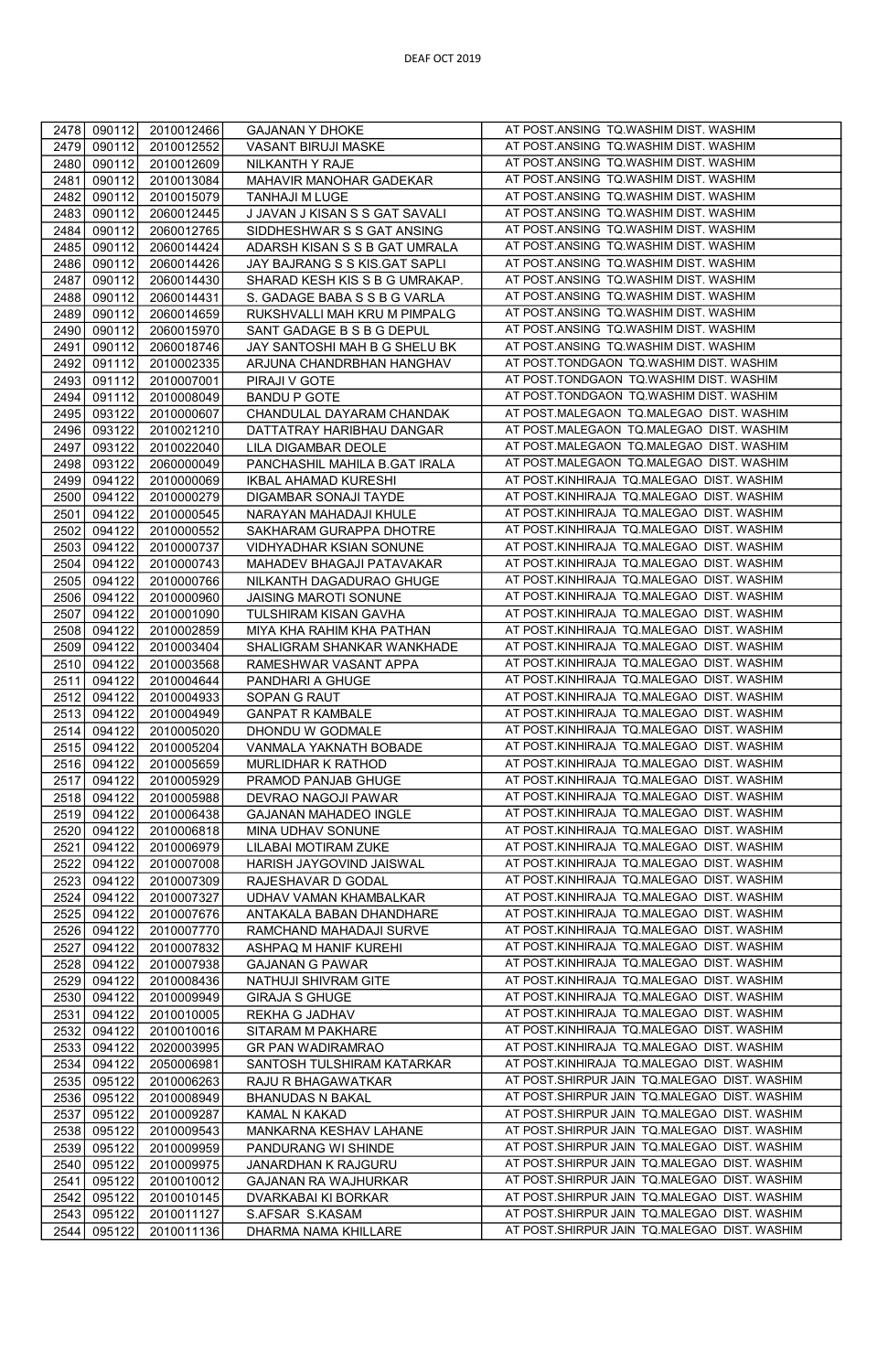| 2545 | 095122 | 2010011140 | RAVI SADASHIV DEVKAR           | AT POST.SHIRPUR JAIN TQ.MALEGAO DIST. WASHIM   |
|------|--------|------------|--------------------------------|------------------------------------------------|
| 2546 | 095122 | 2010012646 | CHANDRAKANT PADAMKUMAR KANAD   | AT POST.SHIRPUR JAIN TQ.MALEGAO DIST. WASHIM   |
| 2547 | 095122 | 2010023138 | ANGANWADI SEVIKA DUDHALA       | AT POST.SHIRPUR JAIN TQ.MALEGAO DIST. WASHIM   |
| 2548 | 095122 | 2050000004 | SATHSH P PAWAR                 | AT POST.SHIRPUR JAIN TQ.MALEGAO DIST. WASHIM   |
| 2549 | 095122 | 2050000006 | SANJAY S SHARD                 | AT POST.SHIRPUR JAIN TQ.MALEGAO DIST. WASHIM   |
| 2550 | 095122 | 2050000018 | SUDHIR S BHURE                 | AT POST.SHIRPUR JAIN TQ.MALEGAO DIST. WASHIM   |
| 2551 | 095122 | 2050000021 | JAGANNATH E BHALERAO           | AT POST.SHIRPUR JAIN TQ.MALEGAO DIST. WASHIM   |
|      |        |            |                                | AT POST.SHIRPUR JAIN TQ.MALEGAO DIST. WASHIM   |
| 2552 | 095122 | 2050000047 | SURESH H SHRISAGAR             | AT POST.SHIRPUR JAIN TQ.MALEGAO DIST. WASHIM   |
| 2553 | 095122 | 2050000050 | ASHVIN U KATEKAR               |                                                |
| 2554 | 095122 | 2050000059 | BHUSAN M MAHAJAN               | AT POST.SHIRPUR JAIN TQ.MALEGAO DIST. WASHIM   |
| 2555 | 095122 | 2050000061 | SHANKAR T RAJE                 | AT POST.SHIRPUR JAIN TQ.MALEGAO DIST. WASHIM   |
| 2556 | 095122 | 2050010373 | TEJRAO N GARAD                 | AT POST.SHIRPUR JAIN TQ.MALEGAO DIST. WASHIM   |
| 2557 | 096122 | 2010001471 | ARUN KASHINATH PATHAK          | AT POST.MEDASHI TQ.MALEGAO DIST. WASHIM        |
| 2558 | 096122 | 2010003019 | MORESHWAR NATTHUJI PADOE       | AT POST.MEDASHI TQ.MALEGAO DIST. WASHIM        |
| 2559 | 096122 | 2010004543 | ARJUN P RAJURKAR               | AT POST.MEDASHI TQ.MALEGAO DIST. WASHIM        |
| 2560 | 096122 | 2010005678 | ANANDA B JATALE                | AT POST.MEDASHI TQ.MALEGAO DIST. WASHIM        |
| 2561 | 096122 | 2010005759 | LAKSMAN KALNU SHINDE           | AT POST.MEDASHI TQ.MALEGAO DIST. WASHIM        |
| 2562 | 096122 | 2010005814 | DNANESHWAR TUKARAM SASANE      | AT POST.MEDASHI TQ.MALEGAO DIST. WASHIM        |
| 2563 | 096122 | 2010006002 | NARAYAN SANDU DAKHORE          | AT POST.MEDASHI TQ.MALEGAO DIST. WASHIM        |
| 2564 | 096122 | 2010006220 | HARANABAI SAKHARAM INGALE      | AT POST.MEDASHI TQ.MALEGAO DIST. WASHIM        |
| 2565 | 096122 | 2010006268 | KOUTABAI GANPAT TAYADE         | AT POST.MEDASHI TQ.MALEGAO DIST. WASHIM        |
| 2566 | 096122 | 2010006330 | JAYANTA S INGALE               | AT POST.MEDASHI TQ.MALEGAO DIST. WASHIM        |
| 2567 | 096122 | 2010006333 | JIJABAI KASHIRAM CHOTMAL       | AT POST.MEDASHI TQ.MALEGAO DIST. WASHIM        |
| 2568 | 096122 | 2010006339 | SAKHARAM R INGALE              | AT POST.MEDASHI TQ.MALEGAO DIST. WASHIM        |
| 2569 | 096122 | 2010006453 | <b>LAKSHMIBAI B SATHE</b>      | AT POST.MEDASHI TQ.MALEGAO DIST. WASHIM        |
| 2570 | 096122 | 2010007053 | SK.KALIM SK.USMAN SHEKH        | AT POST.MEDASHI TQ.MALEGAO DIST. WASHIM        |
| 2571 | 096122 | 2010007060 | MALHARI SITARAM GIRHE          | AT POST.MEDASHI TQ.MALEGAO DIST. WASHIM        |
| 2572 | 096122 | 2010007128 | ANIL SAVAIRAM PAVAR            | AT POST.MEDASHI TQ.MALEGAO DIST. WASHIM        |
| 2573 | 096122 | 2010007454 | SONALI AJAY CHOTHAMAL          | AT POST.MEDASHI TQ.MALEGAO DIST. WASHIM        |
| 2574 | 096122 | 2010008863 | DAULAT BHAGWAN ADOLKAR         | AT POST.MEDASHI TQ.MALEGAO DIST. WASHIM        |
| 2575 | 096122 | 2010008969 | ANIL ATMARAM LOTHE             | AT POST.MEDASHI TQ.MALEGAO DIST. WASHIM        |
| 2576 | 096122 | 2010010275 | ADYAKSA SACHIV.VANHAKK SAMMITI | AT POST.MEDASHI TQ.MALEGAO DIST. WASHIM        |
| 2577 | 096122 | 2010010323 | HEMANT BHAKCHAND KOTHARI       | AT POST.MEDASHI TQ.MALEGAO DIST. WASHIM        |
| 2578 | 096122 | 2020000011 | VASANTRAO NAIK SHG SUDI        | AT POST.MEDASHI TQ.MALEGAO DIST. WASHIM        |
| 2579 | 098122 | 2010000236 | TULSHIRAM UKANDA DEVLE         | AT POST.JAULKA RAILWAY TQ.MALEGAO DIST. WASHIM |
|      |        |            |                                | AT POST.JAULKA RAILWAY TQ.MALEGAO DIST. WASHIM |
| 2580 | 098122 | 2010000388 | PANDURANG RAGHOJI GODMALE      | AT POST.JAULKA RAILWAY TQ.MALEGAO DIST. WASHIM |
| 2581 | 098122 | 2010000479 | RAMDAS PURANSA GANODE          |                                                |
| 2582 | 098122 | 2010000656 | VISHNU TULSHIRAM BORKAR        | AT POST.JAULKA RAILWAY TQ.MALEGAO DIST. WASHIM |
| 2583 | 098122 | 2010000742 | GOKHLU JAMLU BHAGAT            | AT POST.JAULKA RAILWAY TQ.MALEGAO DIST. WASHIM |
| 2584 | 098122 | 2010000897 | UTTAMRAO RAMRAO WASULKAR       | AT POST.JAULKA RAILWAY TQ.MALEGAO DIST. WASHIM |
| 2585 | 098122 | 2010001152 | NIVASRAO VILASRAO NAGARE       | AT POST.JAULKA RAILWAY TQ.MALEGAO DIST. WASHIM |
| 2586 | 098122 | 2010001190 | VISWANATH MOTIRAM PODHADE      | AT POST.JAULKA RAILWAY TQ.MALEGAO DIST. WASHIM |
| 2587 | 098122 | 2010001357 | DIGAMBAR BANDU THAKRE          | AT POST.JAULKA RAILWAY TQ.MALEGAO DIST. WASHIM |
| 2588 | 098122 | 2010001410 | RAMESH GYANRAO GHUGE           | AT POST.JAULKA RAILWAY TQ.MALEGAO DIST. WASHIM |
| 2589 | 098122 | 2010001727 | RAMBHAU HARIBHAU NANORE        | AT POST.JAULKA RAILWAY TQ.MALEGAO DIST. WASHIM |
| 2590 | 098122 | 2010001836 | UTTAM MAROTI THAKRE            | AT POST.JAULKA RAILWAY TQ.MALEGAO DIST. WASHIM |
| 2591 | 098122 | 2010002121 | LATA JANRAO WANKHADE           | AT POST.JAULKA RAILWAY TQ.MALEGAO DIST. WASHIM |
| 2592 | 098122 | 2010002558 | SHIVAJI SHESHRAO GETE          | AT POST.JAULKA RAILWAY TQ.MALEGAO DIST. WASHIM |
| 2593 | 098122 | 2010002563 | RAMDAS BALAJI PAWAR            | AT POST.JAULKA RAILWAY TQ.MALEGAO DIST. WASHIM |
| 2594 | 098122 | 2010002775 | BHAGWAN KONDIBA PUNDGE         | AT POST.JAULKA RAILWAY TQ.MALEGAO DIST. WASHIM |
| 2595 | 098122 | 2010002838 | SADASHIV DEVBA POFLE           | AT POST.JAULKA RAILWAY TQ.MALEGAO DIST. WASHIM |
| 2596 | 098122 | 2010002925 | LILABAI GULABRAO MUNDHE        | AT POST.JAULKA RAILWAY TQ.MALEGAO DIST. WASHIM |
| 2597 | 098122 | 2010003062 | SHANTABAI BHIKAJI MOGHAD       | AT POST.JAULKA RAILWAY TQ.MALEGAO DIST. WASHIM |
| 2598 | 098122 | 2010003176 | DASHRATH PRITHAM THAKRE        | AT POST.JAULKA RAILWAY TQ.MALEGAO DIST. WASHIM |
| 2599 | 098122 | 2010003665 | PRAMILA VASANTA INGALE         | AT POST.JAULKA RAILWAY TQ.MALEGAO DIST. WASHIM |
| 2600 | 098122 | 2050000017 | RAJKUMAR RAMESH GARDE          | AT POST.JAULKA RAILWAY TQ.MALEGAO DIST. WASHIM |
| 2601 | 098122 | 2050000021 | SHRIKANT PURUSHOTAM DASHPUTE   | AT POST.JAULKA RAILWAY TQ.MALEGAO DIST. WASHIM |
| 2602 | 099132 | 2000000014 | AVSAYAK KAMANESWAR SHUSHI BOR  | AT POST.RISOD MAIN TQ.RISOD DIST. WASHIM       |
| 2603 | 099132 | 2000000023 | ANNAPURNA DUDH. UTPA. SANTHA   | AT POST.RISOD MAIN TQ.RISOD DIST. WASHIM       |
| 2604 | 099132 | 2010003456 | RATANLAL SHANKARLAL KARWA      | AT POST.RISOD MAIN TO.RISOD DIST. WASHIM       |
| 2605 | 099132 | 2010011129 | BAJIRAO DEVRAO JAYBHYE         | AT POST.RISOD MAIN TQ.RISOD DIST. WASHIM       |
| 2606 | 099132 | 2010016510 | ATMARAM AMRUTA WALKE           | AT POST.RISOD MAIN TQ.RISOD DIST. WASHIM       |
| 2607 | 099132 | 2010017882 | SHESHRAO GYANBA WALKE          | AT POST.RISOD MAIN TQ.RISOD DIST. WASHIM       |
| 2608 | 099132 | 2010020689 | ATAMARAM SITARAM MORE          | AT POST.RISOD MAIN TQ.RISOD DIST. WASHIM       |
| 2609 | 099132 | 2010021218 | TULSABAI NAGOJI DALSIGAR       | AT POST.RISOD MAIN TQ.RISOD DIST. WASHIM       |
| 2610 | 099132 | 2010023575 | MOTIRAM GANPAT JAMDADE         | AT POST.RISOD MAIN TQ.RISOD DIST. WASHIM       |
| 2611 | 099132 | 2010024800 | SUDHAKAR NARAYAN POUL          | AT POST.RISOD MAIN TQ.RISOD DIST. WASHIM       |
|      |        |            |                                |                                                |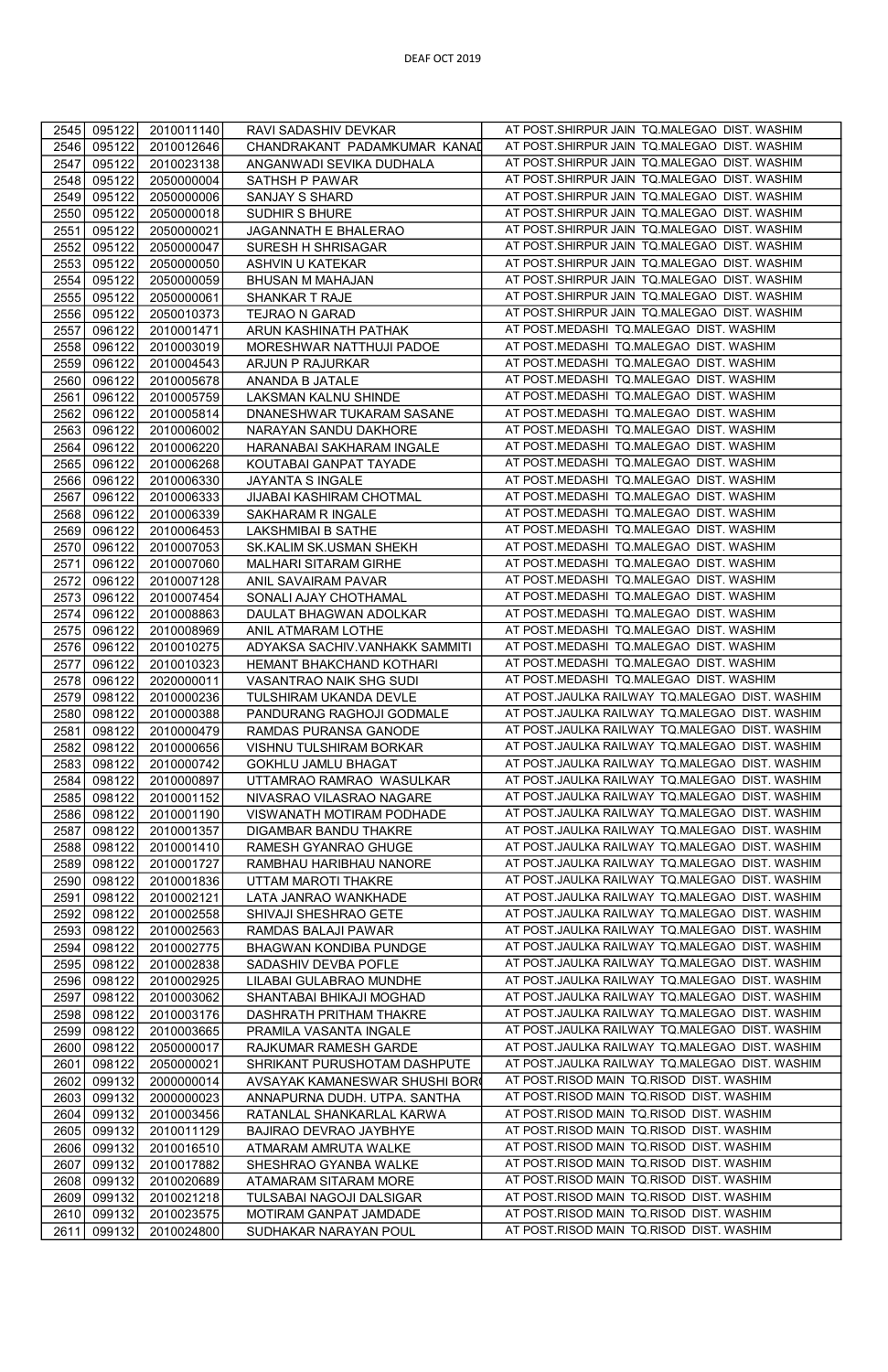| 2612 | 099132 | 2010027150 | NATHU RAMJI HUMBAD             | AT POST.RISOD MAIN TQ.RISOD DIST. WASHIM |
|------|--------|------------|--------------------------------|------------------------------------------|
| 2613 | 099132 | 2010028663 | LAXMIBAI M WANKHADE            | AT POST.RISOD MAIN TQ.RISOD DIST. WASHIM |
| 2614 | 099132 | 2010029096 | KAMALABAI RAQMRAO BORAKAR      | AT POST.RISOD MAIN TQ.RISOD DIST. WASHIM |
| 2615 | 099132 | 2010030355 | <b>GSJSNSN BABI GIRI</b>       | AT POST.RISOD MAIN TQ.RISOD DIST. WASHIM |
| 2616 | 099132 | 2010032210 | MAHESH RAMDAS BAWANE           | AT POST.RISOD MAIN TQ.RISOD DIST. WASHIM |
| 2617 | 099132 | 2020000584 | MUKHADAFAK ZP SCHOOL MADAVA    | AT POST.RISOD MAIN TQ.RISOD DIST. WASHIM |
|      |        |            |                                | AT POST.RISOD MAIN TQ.RISOD DIST. WASHIM |
| 2618 | 099132 | 2020000585 | HEDAMASTAR ZP SCHOOL MADAVA    |                                          |
| 2619 | 099132 | 2020000651 | VANHAKKA SAMITI ADHAYSH SACHIV | AT POST.RISOD MAIN TQ.RISOD DIST. WASHIM |
| 2620 | 099132 | 3120000068 | JAY MATADI M .B. GAT           | AT POST.RISOD MAIN TQ.RISOD DIST. WASHIM |
| 2621 | 099132 | 3160000036 | MAHALKSHIMI MAHILA BACHAT GAT  | AT POST.RISOD MAIN TQ.RISOD DIST. WASHIM |
| 2622 | 100132 | 2000000002 | RISIWAT RASHIM RISOD           | AT POST.RISOD CITY TQ.RISOD DIST. WASHIM |
| 2623 | 100132 | 2000000013 | SHABARI MATA EDU RISOD         | AT POST.RISOD CITY TO.RISOD DIST. WASHIM |
| 2624 | 100132 | 2010000013 | KASHIRAO DYANBARO DESHMUKH     | AT POST.RISOD CITY TQ.RISOD DIST. WASHIM |
| 2625 | 100132 | 2010000021 | ANATARAO DIGAMBAR BHITE        | AT POST.RISOD CITY TQ.RISOD DIST. WASHIM |
| 2626 | 100132 | 2010000028 | RAMRAO BAPURAO DESHMUKH        | AT POST.RISOD CITY TQ.RISOD DIST. WASHIM |
| 2627 | 100132 | 2010000101 | DR DILIP VASANTRAO DHOPE       | AT POST.RISOD CITY TQ.RISOD DIST. WASHIM |
| 2628 | 100132 | 2010000378 | CHENDRASHEKHAR R CHAIMUVAL     | AT POST.RISOD CITY TQ.RISOD DIST. WASHIM |
| 2629 | 100132 | 2010001283 | SANTOSH RAMBAHU NARVADE        | AT POST.RISOD CITY TQ.RISOD DIST. WASHIM |
| 2630 | 100132 | 2010001494 | ASHOKARAO G GOSHI              | AT POST.RISOD CITY TQ.RISOD DIST. WASHIM |
| 2631 | 100132 | 2010001540 | PRABHAKAR D JADHAO             | AT POST.RISOD CITY TQ.RISOD DIST. WASHIM |
| 2632 | 100132 | 2010001542 | KISAN GOVINDA PUND             | AT POST.RISOD CITY TQ.RISOD DIST. WASHIM |
| 2633 | 100132 | 2010001691 | MUKUND P TATAR                 | AT POST.RISOD CITY TQ.RISOD DIST. WASHIM |
| 2634 | 100132 | 2010001816 | MURALIDHAR NANADALAL VYAS      | AT POST.RISOD CITY TQ.RISOD DIST. WASHIM |
| 2635 | 100132 | 2010001840 | <b>TUKARAM S MORE</b>          | AT POST.RISOD CITY TQ.RISOD DIST. WASHIM |
| 2636 | 100132 | 2010001908 | AMOL C DASHMANE                | AT POST.RISOD CITY TQ.RISOD DIST. WASHIM |
| 2637 | 100132 | 2010001936 | RAMANALAL H KOTHARE            | AT POST.RISOD CITY TQ.RISOD DIST. WASHIM |
| 2638 | 100132 | 2010002002 | KAVERI ASHOKARAO DESHMUKH      | AT POST.RISOD CITY TQ.RISOD DIST. WASHIM |
| 2639 | 100132 | 2010002045 | SHIVAJI N SANAP                | AT POST.RISOD CITY TQ.RISOD DIST. WASHIM |
| 2640 | 100132 | 2050000053 | DIPCHAND V PANCHAWATKAR        | AT POST.RISOD CITY TQ.RISOD DIST. WASHIM |
| 2641 | 100132 | 2060000002 | KISANRAOBAPU SHG KARDA         | AT POST.RISOD CITY TQ.RISOD DIST. WASHIM |
| 2642 | 100132 | 2060000004 | <b>JIJAMATHA SHG RISOD</b>     | AT POST.RISOD CITY TQ.RISOD DIST. WASHIM |
|      |        |            |                                | AT POST.RISOD CITY TQ.RISOD DIST. WASHIM |
| 2643 | 100132 | 2060000011 | SHABRAMMA S H G RISOD          |                                          |
| 2644 | 100132 | 2060000026 | RAMKRUSHNABABA S H G RISOD     | AT POST.RISOD CITY TQ.RISOD DIST. WASHIM |
| 2645 | 101132 | 2010000012 | TRIVENI D NARWADE              | AT POST.RITHAD TQ.RISOD DIST. WASHIM     |
| 2646 | 101132 | 2010000013 | ONKARRAO VAMANARAO RAUAT       | AT POST.RITHAD TQ.RISOD DIST. WASHIM     |
| 2647 | 101132 | 2010000380 | SANKAR TUKARAMAJI DESAMUKAH    | AT POST.RITHAD TQ.RISOD DIST. WASHIM     |
| 2648 | 101132 | 2010000391 | ANANDA SADASIV KHANZODE        | AT POST.RITHAD TQ.RISOD DIST. WASHIM     |
| 2649 | 101132 | 2010000984 | ASHRU D ARU                    | AT POST.RITHAD TQ.RISOD DIST. WASHIM     |
| 2650 | 101132 | 2010001086 | SOPAN NINBARAO SARANAEAK       | AT POST.RITHAD TO.RISOD DIST. WASHIM     |
| 2651 | 101132 | 2010001114 | TULASIRAM GOVIND SINDE         | AT POST.RITHAD TQ.RISOD DIST. WASHIM     |
| 2652 | 101132 | 2010001277 | UTTAMRAO LASYMAN SARANAEK      | AT POST.RITHAD TQ.RISOD DIST. WASHIM     |
| 2653 | 101132 | 2010001388 | KADUJI N ARU                   | AT POST.RITHAD TQ.RISOD DIST. WASHIM     |
| 2654 | 101132 | 2010005024 | NARAYANRAO D SARNAIK           | AT POST.RITHAD TQ.RISOD DIST. WASHIM     |
| 2655 | 101132 | 2010005306 | <b>DINKAR R THOKAL</b>         | AT POST.RITHAD TQ.RISOD DIST. WASHIM     |
| 2656 | 101132 | 2010005444 | NARAYAN U VATHORE              | AT POST.RITHAD TQ.RISOD DIST. WASHIM     |
| 2657 | 101132 | 2010005887 | <b>BALIRAM P INGOLE</b>        | AT POST.RITHAD TQ.RISOD DIST. WASHIM     |
| 2658 | 101132 | 2010006049 | WAMAN S WANKHEDE               | AT POST.RITHAD TQ.RISOD DIST. WASHIM     |
| 2659 | 101132 | 2010006120 | SHILA PRALHAD DESHMUKH         | AT POST.RITHAD TQ.RISOD DIST. WASHIM     |
| 2660 | 101132 | 2010006220 | <b>BHAGVAN P SARNAIK</b>       | AT POST.RITHAD TQ.RISOD DIST. WASHIM     |
| 2661 | 101132 | 2010006435 | PRALHAD GANESH DESHAMUKH       | AT POST.RITHAD TQ.RISOD DIST. WASHIM     |
| 2662 | 101132 | 2010006581 | SHOBHA GULAB SHINDE            | AT POST.RITHAD TQ.RISOD DIST. WASHIM     |
| 2663 | 101132 | 2010006614 | SOPAN PARASRAM THORAT          | AT POST.RITHAD TQ.RISOD DIST. WASHIM     |
| 2664 | 101132 | 2010006953 | ABIMAN SHIVRAY AMBHORE         | AT POST.RITHAD TQ.RISOD DIST. WASHIM     |
| 2665 | 101132 | 2010006974 | VITTHAL SAKHAJI PAULKAR        | AT POST.RITHAD TQ.RISOD DIST. WASHIM     |
| 2666 | 101132 | 2010007213 | NILKANTH UTTAM DESHMUKH        | AT POST.RITHAD TQ.RISOD DIST. WASHIM     |
| 2667 | 101132 | 2010007308 | PARVATI RAGHOJI ARU            | AT POST.RITHAD TQ.RISOD DIST. WASHIM     |
| 2668 | 101132 | 2010007535 | TAI PRALHAD GORE               | AT POST.RITHAD TQ.RISOD DIST. WASHIM     |
| 2669 | 101132 | 2010007848 | PRLHAD SAKHARAM BHISDE         | AT POST.RITHAD TQ.RISOD DIST. WASHIM     |
| 2670 | 101132 | 2010007944 | ATMARAM VITTHAL BORKAR         | AT POST.RITHAD TQ.RISOD DIST. WASHIM     |
| 2671 | 101132 | 2010007986 | ASHRUJI S ARU                  | AT POST.RITHAD TQ.RISOD DIST. WASHIM     |
| 2672 | 101132 | 2010008035 | <b>GITABAI KONDJI SHINDE</b>   | AT POST.RITHAD TQ.RISOD DIST. WASHIM     |
| 2673 | 101132 | 2010008052 | FAKIRA PIRAGI JADHAV           | AT POST.RITHAD TQ.RISOD DIST. WASHIM     |
| 2674 | 101132 | 2010008394 | BHAGVAT PANDURANG SHINDE       | AT POST.RITHAD TQ.RISOD DIST. WASHIM     |
|      |        |            |                                | AT POST.RITHAD TQ.RISOD DIST. WASHIM     |
| 2675 | 101132 | 2010008483 | GANGADHR RAVINDR BORKAR        | AT POST.RITHAD TQ.RISOD DIST. WASHIM     |
| 2676 | 101132 | 2010008541 | PRAKASH BHAGAVAN SHINDE        | AT POST.RITHAD TO.RISOD DIST. WASHIM     |
| 2677 | 101132 | 2010008874 | ASAMABI S GALALAR              |                                          |
| 2678 | 101132 | 2010008886 | KUNDLIK R INGLE                | AT POST.RITHAD TQ.RISOD DIST. WASHIM     |